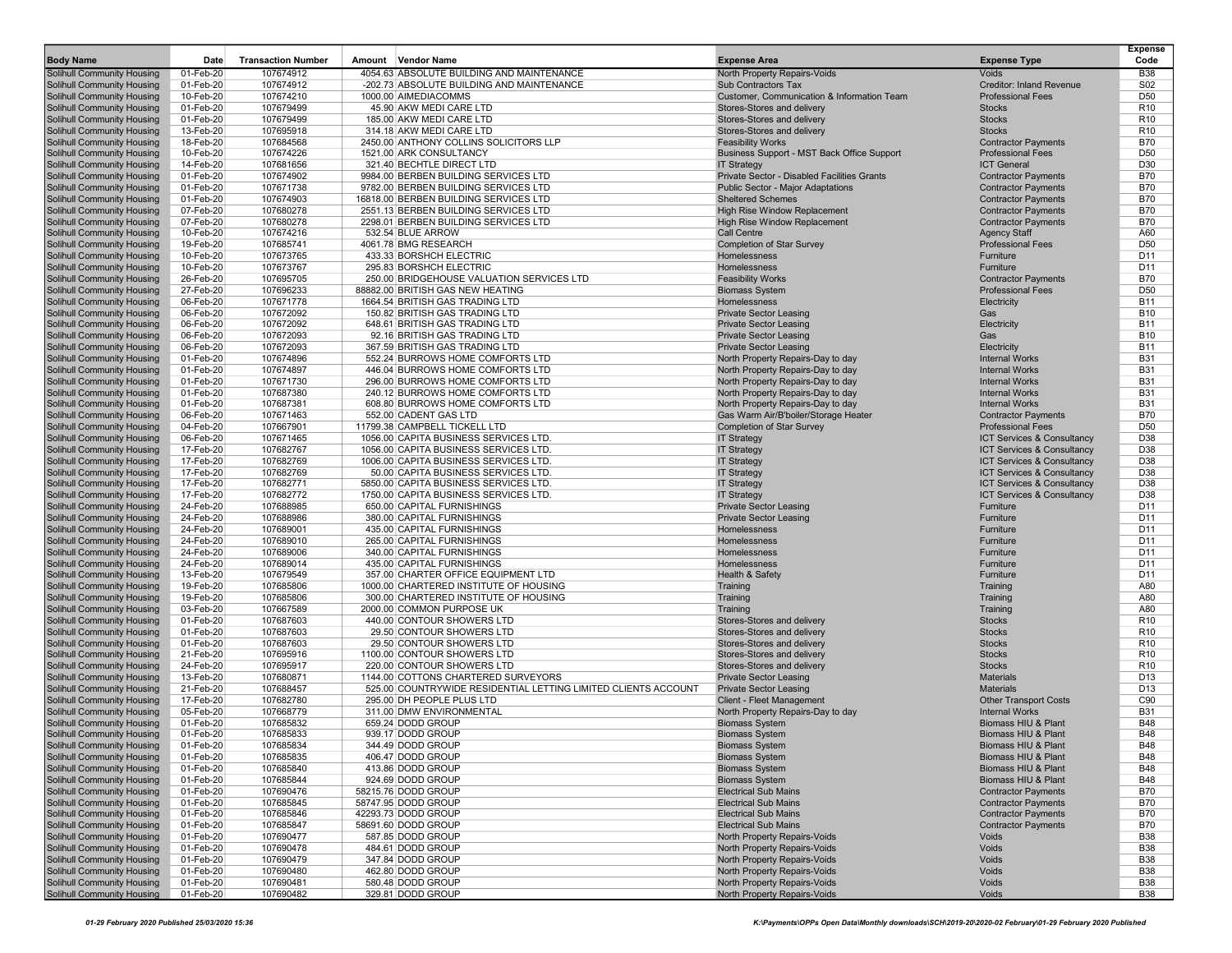| <b>Body Name</b>                                                       | Date                   | <b>Transaction Number</b> | Amount<br><b>Vendor Name</b>            | <b>Expense Area</b>                                                        | <b>Expense Type</b>                                              | <b>Expense</b><br>Code   |
|------------------------------------------------------------------------|------------------------|---------------------------|-----------------------------------------|----------------------------------------------------------------------------|------------------------------------------------------------------|--------------------------|
| Solihull Community Housing                                             | 01-Feb-20              | 107690483                 | 469.91 DODD GROUP                       | North Property Repairs-Voids                                               | Voids                                                            | <b>B38</b>               |
| Solihull Community Housing                                             | 01-Feb-20              | 107690484                 | 427.33 DODD GROUP                       | North Property Repairs-Voids                                               | Voids                                                            | <b>B38</b>               |
| Solihull Community Housing                                             | 01-Feb-20              | 107690485                 | 386.09 DODD GROUP                       | North Property Repairs-Voids                                               | Voids                                                            | <b>B38</b>               |
| <b>Solihull Community Housing</b>                                      | 01-Feb-20              | 107686041                 | 290.98 DODD GROUP                       | North Property Repairs-Voids                                               | Voids                                                            | <b>B38</b>               |
| Solihull Community Housing                                             | 01-Feb-20              | 107690486                 | 473.73 DODD GROUP                       | North Property Repairs-Voids                                               | Voids                                                            | <b>B38</b>               |
| <b>Solihull Community Housing</b>                                      | 01-Feb-20              | 107686043                 | 264.32 DODD GROUP                       | North Property Repairs-Voids                                               | Voids                                                            | <b>B38</b>               |
| Solihull Community Housing                                             | 01-Feb-20              | 107690487                 | 355.07 DODD GROUP                       | North Property Repairs-Voids                                               | Voids                                                            | <b>B38</b>               |
| Solihull Community Housing                                             | 01-Feb-20              | 107690488                 | 456.15 DODD GROUP                       | North Property Repairs-Voids                                               | Voids                                                            | <b>B38</b>               |
| Solihull Community Housing                                             | 01-Feb-20              | 107690489                 | 331.12 DODD GROUP                       | North Property Repairs-Voids                                               | Voids                                                            | <b>B38</b>               |
| Solihull Community Housing                                             | 01-Feb-20              | 107690490                 | 394.19 DODD GROUP                       | North Property Repairs-Voids                                               | Voids                                                            | <b>B38</b>               |
| <b>Solihull Community Housing</b>                                      | 01-Feb-20              | 107690491                 | 344.77 DODD GROUP                       | North Property Repairs-Voids                                               | Voids                                                            | <b>B38</b>               |
| <b>Solihull Community Housing</b><br><b>Solihull Community Housing</b> | 01-Feb-20<br>01-Feb-20 | 107690492<br>107686051    | 410.82 DODD GROUP<br>284.76 DODD GROUP  | North Property Repairs-Voids<br>North Property Repairs-Voids               | Voids<br>Voids                                                   | <b>B38</b><br><b>B38</b> |
| Solihull Community Housing                                             | 01-Feb-20              | 107690493                 | 574.14 DODD GROUP                       | North Property Repairs-Voids                                               | Voids                                                            | <b>B38</b>               |
| <b>Solihull Community Housing</b>                                      | 01-Feb-20              | 107690494                 | 476.29 DODD GROUP                       | North Property Repairs-Voids                                               | Voids                                                            | <b>B38</b>               |
| Solihull Community Housing                                             | 01-Feb-20              | 107690495                 | 392.11 DODD GROUP                       | North Property Repairs-Voids                                               | Voids                                                            | <b>B38</b>               |
| Solihull Community Housing                                             | 01-Feb-20              | 107690496                 | 412.63 DODD GROUP                       | North Property Repairs-Voids                                               | Voids                                                            | <b>B38</b>               |
| Solihull Community Housing                                             | 01-Feb-20              | 107690497                 | 404.47 DODD GROUP                       | North Property Repairs-Voids                                               | Voids                                                            | <b>B38</b>               |
| Solihull Community Housing                                             | 01-Feb-20              | 107690498                 | 368.27 DODD GROUP                       | North Property Repairs-Voids                                               | Voids                                                            | <b>B38</b>               |
| <b>Solihull Community Housing</b>                                      | 01-Feb-20              | 107686067                 | 271.37 DODD GROUP                       | North Property Repairs-Voids                                               | Voids                                                            | <b>B38</b>               |
| Solihull Community Housing                                             | 01-Feb-20              | 107690499                 | 420.72 DODD GROUP                       | North Property Repairs-Voids                                               | Voids                                                            | <b>B38</b>               |
| <b>Solihull Community Housing</b>                                      | 01-Feb-20              | 107690500                 | 494.15 DODD GROUP                       | North Property Repairs-Voids                                               | Voids                                                            | <b>B38</b>               |
| Solihull Community Housing                                             | 01-Feb-20              | 107690501                 | 598.25 DODD GROUP                       | North Property Repairs-Voids                                               | Voids                                                            | <b>B38</b>               |
| Solihull Community Housing                                             | 01-Feb-20              | 107686078                 | 212.36 DODD GROUP                       | North Property Repairs-Voids                                               | Voids                                                            | <b>B38</b>               |
| <b>Solihull Community Housing</b>                                      | 01-Feb-20              | 107690502                 | 748.33 DODD GROUP                       | North Property Repairs-Voids                                               | Voids                                                            | <b>B38</b>               |
| Solihull Community Housing                                             | 01-Feb-20              | 107690503                 | 830.55 DODD GROUP                       | North Property Repairs-Voids                                               | Voids                                                            | <b>B38</b>               |
| <b>Solihull Community Housing</b>                                      | 01-Feb-20              | 107686086                 | 285.47 DODD GROUP                       | North Property Repairs-Voids<br>North Property Repairs-Voids               | Voids<br>Voids                                                   | <b>B38</b>               |
| Solihull Community Housing<br><b>Solihull Community Housing</b>        | 01-Feb-20<br>01-Feb-20 | 107690504<br>107690511    | 378.58 DODD GROUP<br>218.60 DODD GROUP  | <b>Mechanical &amp; Electrical</b>                                         | <b>Utility Related Works</b>                                     | <b>B38</b><br><b>B34</b> |
| Solihull Community Housing                                             | 01-Feb-20              | 107690512                 | 233.28 DODD GROUP                       | <b>Mechanical &amp; Electrical</b>                                         | <b>Utility Related Works</b>                                     | <b>B34</b>               |
| <b>Solihull Community Housing</b>                                      | 01-Feb-20              | 107690513                 | 1549.40 DODD GROUP                      | <b>Mechanical &amp; Electrical</b>                                         | <b>Utility Related Works</b>                                     | <b>B34</b>               |
| Solihull Community Housing                                             | 01-Feb-20              | 107686173                 | 241.23 DODD GROUP                       | <b>Electrical Improvement Works</b>                                        | <b>Contractor Payments</b>                                       | <b>B70</b>               |
| Solihull Community Housing                                             | 01-Feb-20              | 107686175                 | 241.23 DODD GROUP                       | <b>Electrical Improvement Works</b>                                        | <b>Contractor Payments</b>                                       | <b>B70</b>               |
| <b>Solihull Community Housing</b>                                      | 01-Feb-20              | 107686179                 | 241.23 DODD GROUP                       | <b>Electrical Improvement Works</b>                                        | <b>Contractor Payments</b>                                       | <b>B70</b>               |
| Solihull Community Housing                                             | 01-Feb-20              | 107686180                 | 241.23 DODD GROUP                       | <b>Electrical Improvement Works</b>                                        | <b>Contractor Payments</b>                                       | <b>B70</b>               |
| <b>Solihull Community Housing</b>                                      | 01-Feb-20              | 107686182                 | 241.23 DODD GROUP                       | <b>Electrical Improvement Works</b>                                        | <b>Contractor Payments</b>                                       | <b>B70</b>               |
| Solihull Community Housing                                             | 01-Feb-20              | 107686183                 | 241.23 DODD GROUP                       | <b>Electrical Improvement Works</b>                                        | <b>Contractor Payments</b>                                       | <b>B70</b>               |
| <b>Solihull Community Housing</b>                                      | 01-Feb-20              | 107686185                 | 241.23 DODD GROUP                       | <b>Electrical Improvement Works</b>                                        | <b>Contractor Payments</b>                                       | <b>B70</b>               |
| Solihull Community Housing                                             | 01-Feb-20              | 107686189                 | 241.23 DODD GROUP                       | <b>Electrical Improvement Works</b>                                        | <b>Contractor Payments</b>                                       | <b>B70</b>               |
| Solihull Community Housing                                             | 01-Feb-20              | 107686196                 | 227.25 DODD GROUP                       | <b>Electrical Improvement Works</b>                                        | <b>Contractor Payments</b>                                       | <b>B70</b>               |
| Solihull Community Housing<br>Solihull Community Housing               | 01-Feb-20<br>01-Feb-20 | 107690514<br>107686199    | 1229.00 DODD GROUP<br>241.23 DODD GROUP | <b>Electrical Improvement Works</b><br><b>Electrical Improvement Works</b> | <b>Contractor Payments</b><br><b>Contractor Payments</b>         | <b>B70</b><br><b>B70</b> |
| <b>Solihull Community Housing</b>                                      | 01-Feb-20              | 107686200                 | 455.25 DODD GROUP                       | <b>Electrical Improvement Works</b>                                        | <b>Contractor Payments</b>                                       | <b>B70</b>               |
| Solihull Community Housing                                             | 01-Feb-20              | 107686201                 | 319.59 DODD GROUP                       | <b>Electrical Improvement Works</b>                                        | <b>Contractor Payments</b>                                       | <b>B70</b>               |
| <b>Solihull Community Housing</b>                                      | 01-Feb-20              | 107686204                 | 241.23 DODD GROUP                       | <b>Electrical Improvement Works</b>                                        | <b>Contractor Payments</b>                                       | <b>B70</b>               |
| Solihull Community Housing                                             | 01-Feb-20              | 107686833                 | 241.23 DODD GROUP                       | <b>Electrical Improvement Works</b>                                        | <b>Contractor Payments</b>                                       | <b>B70</b>               |
| <b>Solihull Community Housing</b>                                      | 01-Feb-20              | 107686205                 | 324.66 DODD GROUP                       | <b>Electrical Improvement Works</b>                                        | <b>Contractor Payments</b>                                       | <b>B70</b>               |
| Solihull Community Housing                                             | 01-Feb-20              | 107686206                 | 422.62 DODD GROUP                       | <b>Electrical Improvement Works</b>                                        | <b>Contractor Payments</b>                                       | <b>B70</b>               |
| Solihull Community Housing                                             | 01-Feb-20              | 107686208                 | 237.56 DODD GROUP                       | <b>Electrical Improvement Works</b>                                        | <b>Contractor Payments</b>                                       | <b>B70</b>               |
| Solihull Community Housing                                             | 01-Feb-20              | 107690515                 | 561.86 DODD GROUP                       | <b>Electrical Improvement Works</b>                                        | <b>Contractor Payments</b>                                       | <b>B70</b>               |
| Solihull Community Housing                                             | 01-Feb-20              | 107690516                 | 686.03 DODD GROUP                       | <b>Electrical Improvement Works</b>                                        | <b>Contractor Payments</b>                                       | <b>B70</b>               |
| <b>Solihull Community Housing</b>                                      | 01-Feb-20              | 107686863                 | 331.92 DODD GROUP                       | <b>Electrical Improvement Works</b>                                        | <b>Contractor Payments</b>                                       | <b>B70</b>               |
| Solihull Community Housing                                             | 01-Feb-20              | 107686867                 | 241.23 DODD GROUP                       | <b>Electrical Improvement Works</b>                                        | <b>Contractor Payments</b>                                       | <b>B70</b>               |
| <b>Solihull Community Housing</b>                                      | 01-Feb-20              | 107686872                 | 241.23 DODD GROUP<br>241.23 DODD GROUP  | <b>Electrical Improvement Works</b><br><b>Electrical Improvement Works</b> | <b>Contractor Payments</b>                                       | <b>B70</b>               |
| Solihull Community Housing<br><b>Solihull Community Housing</b>        | 01-Feb-20<br>01-Feb-20 | 107686213<br>107686230    |                                         | <b>Electrical Improvement Works</b>                                        | <b>Contractor Payments</b><br><b>Contractor Payments</b>         | <b>B70</b><br><b>B70</b> |
| Solihull Community Housing                                             | 01-Feb-20              | 107686231                 | 241.23 DODD GROUP<br>241.23 DODD GROUP  | <b>Electrical Improvement Works</b>                                        | <b>Contractor Payments</b>                                       | <b>B70</b>               |
| <b>Solihull Community Housing</b>                                      | 01-Feb-20              | 107686239                 | 233.76 DODD GROUP                       | <b>Electrical Improvement Works</b>                                        | <b>Contractor Payments</b>                                       | <b>B70</b>               |
| <b>Solihull Community Housing</b>                                      | 01-Feb-20              | 107686240                 | 233.76 DODD GROUP                       | <b>Electrical Improvement Works</b>                                        | <b>Contractor Payments</b>                                       | <b>B70</b>               |
| <b>Solihull Community Housing</b>                                      | 01-Feb-20              | 107690517                 | 409.59 DODD GROUP                       | <b>Electrical Improvement Works</b>                                        | <b>Contractor Payments</b>                                       | <b>B70</b>               |
| Solihull Community Housing                                             | 01-Feb-20              | 107686882                 | 2071.56 DODD GROUP                      | <b>Mechanical &amp; Electrical</b>                                         | <b>Rev Contractor Payments</b>                                   | <b>B71</b>               |
| <b>Solihull Community Housing</b>                                      | 01-Feb-20              | 107686883                 | 221.47 DODD GROUP                       | <b>Mechanical &amp; Electrical</b>                                         | <b>Rev Contractor Payments</b>                                   | B71                      |
| <b>Solihull Community Housing</b>                                      | 01-Feb-20              | 107690518                 | 401.71 DODD GROUP                       | <b>Mechanical &amp; Electrical</b>                                         | <b>Rev Contractor Payments</b>                                   | <b>B71</b>               |
| <b>Solihull Community Housing</b>                                      | 01-Feb-20              | 107690519                 | 413.68 DODD GROUP                       | <b>Mechanical &amp; Electrical</b>                                         | <b>Rev Contractor Payments</b>                                   | <b>B71</b>               |
| Solihull Community Housing                                             | 01-Feb-20              | 107690520                 | 377.47 DODD GROUP                       | <b>Mechanical &amp; Electrical</b>                                         | <b>Rev Contractor Payments</b>                                   | <b>B71</b>               |
| Solihull Community Housing                                             | 01-Feb-20              | 107690521                 | 251.96 DODD GROUP                       | <b>Mechanical &amp; Electrical</b>                                         | <b>Rev Contractor Payments</b>                                   | <b>B71</b>               |
| <b>Solihull Community Housing</b>                                      | 01-Feb-20              | 107690522                 | 229.17 DODD GROUP                       | <b>Mechanical &amp; Electrical</b>                                         | <b>Rev Contractor Payments</b>                                   | <b>B71</b>               |
| Solihull Community Housing                                             | 01-Feb-20              | 107690523                 | 380.11 DODD GROUP                       | Mechanical & Electrical                                                    | <b>Rev Contractor Payments</b>                                   | <b>B71</b>               |
| <b>Solihull Community Housing</b>                                      | 01-Feb-20              | 107686884                 | 211.46 DODD GROUP                       | <b>Mechanical &amp; Electrical</b>                                         | <b>Rev Contractor Payments</b>                                   | <b>B71</b>               |
| <b>Solihull Community Housing</b>                                      | 01-Feb-20              | 107690524                 | 368.35 DODD GROUP                       | <b>Mechanical &amp; Electrical</b>                                         | <b>Rev Contractor Payments</b>                                   | <b>B71</b>               |
| <b>Solihull Community Housing</b><br><b>Solihull Community Housing</b> | 01-Feb-20              | 107690525                 | 388.37 DODD GROUP<br>253.08 DODD GROUP  | <b>Mechanical &amp; Electrical</b>                                         | <b>Rev Contractor Payments</b>                                   | B71                      |
| <b>Solihull Community Housing</b>                                      | 01-Feb-20<br>01-Feb-20 | 107690526<br>107690527    | 391.89 DODD GROUP                       | <b>Mechanical &amp; Electrical</b><br><b>Mechanical &amp; Electrical</b>   | <b>Rev Contractor Payments</b><br><b>Rev Contractor Payments</b> | <b>B71</b><br><b>B71</b> |
|                                                                        |                        |                           |                                         |                                                                            |                                                                  |                          |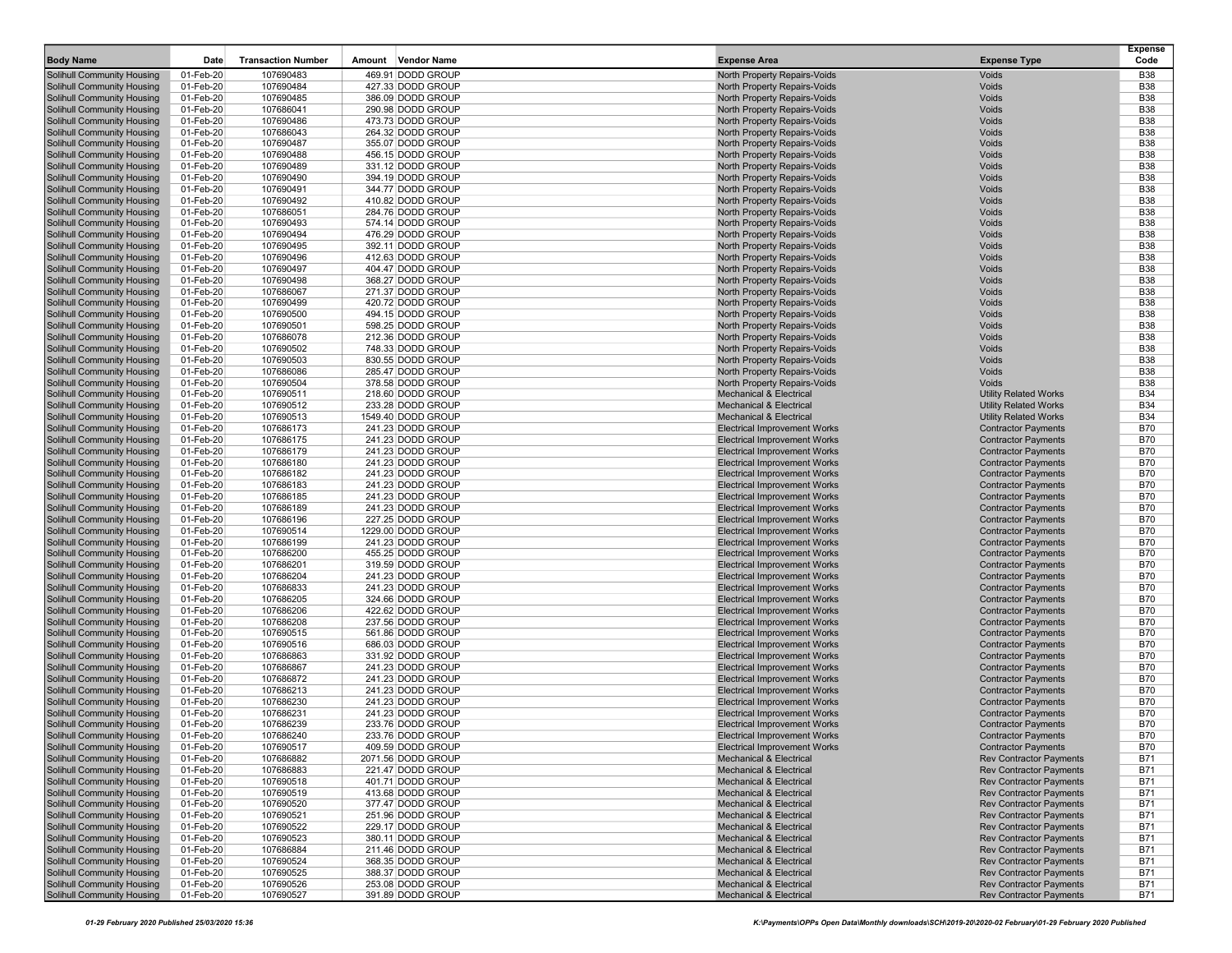| <b>Body Name</b>                                                       | Date                   | <b>Transaction Number</b> | Amount<br><b>Vendor Name</b>               | <b>Expense Area</b>                                                          | <b>Expense Type</b>                                              | <b>Expense</b><br>Code   |
|------------------------------------------------------------------------|------------------------|---------------------------|--------------------------------------------|------------------------------------------------------------------------------|------------------------------------------------------------------|--------------------------|
| <b>Solihull Community Housing</b>                                      | 01-Feb-20              | 107690528                 | 458.25 DODD GROUP                          | <b>Mechanical &amp; Electrical</b>                                           | <b>Rev Contractor Payments</b>                                   | <b>B71</b>               |
| Solihull Community Housing                                             | 01-Feb-20              | 107690529                 | 441.90 DODD GROUP                          | <b>Mechanical &amp; Electrical</b>                                           | <b>Rev Contractor Payments</b>                                   | <b>B71</b>               |
| Solihull Community Housing                                             | 01-Feb-20              | 107690530                 | 409.56 DODD GROUP                          | <b>Mechanical &amp; Electrical</b>                                           | <b>Rev Contractor Payments</b>                                   | <b>B71</b>               |
| <b>Solihull Community Housing</b>                                      | 01-Feb-20              | 107686887                 | 223.24 DODD GROUP                          | <b>Mechanical &amp; Electrical</b>                                           | <b>Rev Contractor Payments</b>                                   | <b>B71</b>               |
| <b>Solihull Community Housing</b>                                      | 01-Feb-20              | 107686888                 | 1384.54 DODD GROUP                         | <b>Biomass System</b>                                                        | Biomass HIU & Plant                                              | <b>B48</b>               |
| <b>Solihull Community Housing</b>                                      | 01-Feb-20              | 107686889                 | 432.33 DODD GROUP                          | <b>Biomass System</b>                                                        | Biomass HIU & Plant                                              | <b>B48</b>               |
| <b>Solihull Community Housing</b>                                      | 01-Feb-20              | 107686890                 | 1030.23 DODD GROUP                         | <b>Biomass System</b>                                                        | Biomass HIU & Plant                                              | <b>B48</b>               |
| Solihull Community Housing                                             | 01-Feb-20              | 107686904                 | 2009.58 DODD GROUP                         | <b>Electrical Improvement Works</b>                                          | <b>Contractor Payments</b>                                       | <b>B70</b>               |
| <b>Solihull Community Housing</b>                                      | 01-Feb-20              | 107686905                 | 2069.78 DODD GROUP                         | <b>Electrical Improvement Works</b>                                          | <b>Contractor Payments</b>                                       | <b>B70</b>               |
| Solihull Community Housing                                             | 01-Feb-20              | 107686906                 | 734.40 DODD GROUP                          | Public Sector - Major Adaptations                                            | <b>Contractor Payments</b>                                       | <b>B70</b>               |
| <b>Solihull Community Housing</b>                                      | 01-Feb-20              | 107690533                 | 2221.38 DODD GROUP                         | Gas Warm Air/B'boiler/Storage Heater                                         | <b>Contractor Payments</b>                                       | <b>B70</b>               |
| Solihull Community Housing                                             | 01-Feb-20              | 107690534                 | 2221.38 DODD GROUP                         | Gas Warm Air/B'boiler/Storage Heater                                         | <b>Contractor Payments</b>                                       | <b>B70</b>               |
| <b>Solihull Community Housing</b><br><b>Solihull Community Housing</b> | 01-Feb-20<br>01-Feb-20 | 107690535<br>107690536    | 2221.38 DODD GROUP<br>2221.38 DODD GROUP   | Gas Warm Air/B'boiler/Storage Heater<br>Gas Warm Air/B'boiler/Storage Heater | <b>Contractor Payments</b><br><b>Contractor Payments</b>         | <b>B70</b><br><b>B70</b> |
| <b>Solihull Community Housing</b>                                      | 01-Feb-20              | 107690537                 | 2421.38 DODD GROUP                         | Gas Warm Air/B'boiler/Storage Heater                                         | <b>Contractor Payments</b>                                       | <b>B70</b>               |
| <b>Solihull Community Housing</b>                                      | 01-Feb-20              | 107690538                 | 2221.38 DODD GROUP                         | Gas Warm Air/B'boiler/Storage Heater                                         | <b>Contractor Payments</b>                                       | <b>B70</b>               |
| Solihull Community Housing                                             | 01-Feb-20              | 107690539                 | 2221.38 DODD GROUP                         | Gas Warm Air/B'boiler/Storage Heater                                         | <b>Contractor Payments</b>                                       | <b>B70</b>               |
| <b>Solihull Community Housing</b>                                      | 01-Feb-20              | 107690540                 | 2221.38 DODD GROUP                         | Gas Warm Air/B'boiler/Storage Heater                                         | <b>Contractor Payments</b>                                       | <b>B70</b>               |
| Solihull Community Housing                                             | 01-Feb-20              | 107690541                 | 2924.06 DODD GROUP                         | Gas Warm Air/B'boiler/Storage Heater                                         | <b>Contractor Payments</b>                                       | <b>B70</b>               |
| <b>Solihull Community Housing</b>                                      | 01-Feb-20              | 107690542                 | 237.28 DODD GROUP                          | <b>Mechanical &amp; Electrical</b>                                           | <b>Rev Contractor Payments</b>                                   | <b>B71</b>               |
| Solihull Community Housing                                             | 01-Feb-20              | 107690543                 | 342.22 DODD GROUP                          | <b>Mechanical &amp; Electrical</b>                                           | <b>Rev Contractor Payments</b>                                   | <b>B71</b>               |
| Solihull Community Housing                                             | 01-Feb-20              | 107690544                 | 258.86 DODD GROUP                          | <b>Mechanical &amp; Electrical</b>                                           | <b>Rev Contractor Payments</b>                                   | <b>B71</b>               |
| <b>Solihull Community Housing</b>                                      | 01-Feb-20              | 107690545                 | 278.86 DODD GROUP                          | <b>Mechanical &amp; Electrical</b>                                           | <b>Rev Contractor Payments</b>                                   | <b>B71</b>               |
| Solihull Community Housing                                             | 01-Feb-20              | 107690546                 | 311.01 DODD GROUP                          | <b>Mechanical &amp; Electrical</b>                                           | <b>Rev Contractor Payments</b>                                   | <b>B71</b>               |
| <b>Solihull Community Housing</b>                                      | 01-Feb-20              | 107690547                 | 228.87 DODD GROUP                          | <b>Mechanical &amp; Electrical</b>                                           | <b>Rev Contractor Payments</b>                                   | <b>B71</b>               |
| Solihull Community Housing                                             | 01-Feb-20              | 107690548                 | 289.89 DODD GROUP                          | <b>Mechanical &amp; Electrical</b>                                           | <b>Rev Contractor Payments</b>                                   | <b>B71</b>               |
| <b>Solihull Community Housing</b>                                      | 01-Feb-20              | 107690549                 | 279.31 DODD GROUP                          | <b>Mechanical &amp; Electrical</b>                                           | <b>Rev Contractor Payments</b>                                   | <b>B71</b>               |
| Solihull Community Housing                                             | 01-Feb-20              | 107690550                 | 258.86 DODD GROUP                          | <b>Mechanical &amp; Electrical</b><br><b>Mechanical &amp; Electrical</b>     | <b>Rev Contractor Payments</b><br><b>Rev Contractor Payments</b> | <b>B71</b><br><b>B71</b> |
| <b>Solihull Community Housing</b><br><b>Solihull Community Housing</b> | 01-Feb-20<br>01-Feb-20 | 107690551<br>107690552    | 242.02 DODD GROUP<br>254.96 DODD GROUP     | <b>Mechanical &amp; Electrical</b>                                           | <b>Rev Contractor Payments</b>                                   | <b>B71</b>               |
| <b>Solihull Community Housing</b>                                      | 01-Feb-20              | 107690553                 | 361.28 DODD GROUP                          | <b>Mechanical &amp; Electrical</b>                                           | <b>Rev Contractor Payments</b>                                   | <b>B71</b>               |
| <b>Solihull Community Housing</b>                                      | 01-Feb-20              | 107690554                 | 228.87 DODD GROUP                          | <b>Mechanical &amp; Electrical</b>                                           | <b>Rev Contractor Payments</b>                                   | <b>B71</b>               |
| Solihull Community Housing                                             | 01-Feb-20              | 107690555                 | 254.86 DODD GROUP                          | <b>Mechanical &amp; Electrical</b>                                           | <b>Rev Contractor Payments</b>                                   | <b>B71</b>               |
| <b>Solihull Community Housing</b>                                      | 01-Feb-20              | 107690556                 | 324.58 DODD GROUP                          | <b>Mechanical &amp; Electrical</b>                                           | <b>Rev Contractor Payments</b>                                   | <b>B71</b>               |
| Solihull Community Housing                                             | 01-Feb-20              | 107690557                 | 228.87 DODD GROUP                          | <b>Mechanical &amp; Electrical</b>                                           | <b>Rev Contractor Payments</b>                                   | <b>B71</b>               |
| <b>Solihull Community Housing</b>                                      | 01-Feb-20              | 107690558                 | 278.86 DODD GROUP                          | <b>Mechanical &amp; Electrical</b>                                           | <b>Rev Contractor Payments</b>                                   | <b>B71</b>               |
| <b>Solihull Community Housing</b>                                      | 01-Feb-20              | 107690559                 | 299.42 DODD GROUP                          | <b>Electrical Improvement Works</b>                                          | <b>Contractor Payments</b>                                       | <b>B70</b>               |
| <b>Solihull Community Housing</b>                                      | 01-Feb-20              | 107690563                 | 312.56 DODD GROUP                          | <b>Mechanical &amp; Electrical</b>                                           | <b>Rev Contractor Payments</b>                                   | <b>B71</b>               |
| <b>Solihull Community Housing</b>                                      | 01-Feb-20              | 107690565                 | 503.15 DODD GROUP                          | <b>Mechanical &amp; Electrical</b>                                           | <b>Rev Contractor Payments</b>                                   | <b>B71</b>               |
| Solihull Community Housing                                             | 01-Feb-20              | 107690566                 | 493.47 DODD GROUP                          | <b>Mechanical &amp; Electrical</b>                                           | <b>Rev Contractor Payments</b>                                   | <b>B71</b>               |
| <b>Solihull Community Housing</b>                                      | 01-Feb-20              | 107690567                 | 299.28 DODD GROUP                          | <b>Mechanical &amp; Electrical</b>                                           | <b>Rev Contractor Payments</b>                                   | <b>B71</b>               |
| Solihull Community Housing                                             | 01-Feb-20              | 107690568                 | 262.32 DODD GROUP                          | <b>Mechanical &amp; Electrical</b><br><b>Electrical Sub Mains</b>            | <b>Rev Contractor Payments</b>                                   | <b>B71</b>               |
| <b>Solihull Community Housing</b><br>Solihull Community Housing        | 01-Feb-20<br>01-Feb-20 | 107686738<br>107686739    | 32883.81 DODD GROUP<br>10008.40 DODD GROUP | <b>Electrical Sub Mains</b>                                                  | <b>Contractor Payments</b><br><b>Contractor Payments</b>         | <b>B70</b><br><b>B70</b> |
| <b>Solihull Community Housing</b>                                      | 01-Feb-20              | 107686740                 | 9473.51 DODD GROUP                         | <b>Electrical Sub Mains</b>                                                  | <b>Contractor Payments</b>                                       | <b>B70</b>               |
| Solihull Community Housing                                             | 01-Feb-20              | 107683186                 | 235.02 DODD GROUP                          | <b>Electrical Improvement Works</b>                                          | <b>Contractor Payments</b>                                       | <b>B70</b>               |
| <b>Solihull Community Housing</b>                                      | 01-Feb-20              | 107683195                 | 299.36 DODD GROUP                          | <b>Electrical Improvement Works</b>                                          | <b>Contractor Payments</b>                                       | <b>B70</b>               |
| <b>Solihull Community Housing</b>                                      | 01-Feb-20              | 107683196                 | 275.47 DODD GROUP                          | <b>Electrical Improvement Works</b>                                          | <b>Contractor Payments</b>                                       | <b>B70</b>               |
| Solihull Community Housing                                             | 01-Feb-20              | 107683198                 | 466.99 DODD GROUP                          | <b>Electrical Improvement Works</b>                                          | <b>Contractor Payments</b>                                       | <b>B70</b>               |
| <b>Solihull Community Housing</b>                                      | 01-Feb-20              | 107683204                 | 463.26 DODD GROUP                          | <b>Electrical Improvement Works</b>                                          | <b>Contractor Payments</b>                                       | <b>B70</b>               |
| Solihull Community Housing                                             | 01-Feb-20              | 107683205                 | 550.24 DODD GROUP                          | <b>Electrical Improvement Works</b>                                          | <b>Contractor Payments</b>                                       | <b>B70</b>               |
| <b>Solihull Community Housing</b>                                      | 01-Feb-20              | 107683206                 | 285.08 DODD GROUP                          | <b>Electrical Improvement Works</b>                                          | <b>Contractor Payments</b>                                       | <b>B70</b>               |
| Solihull Community Housing                                             | 01-Feb-20              | 107683207                 | 1444.04 DODD GROUP                         | Gas Warm Air/B'boiler/Storage Heater                                         | <b>Contractor Payments</b>                                       | <b>B70</b>               |
| <b>Solihull Community Housing</b>                                      | 01-Feb-20              | 107683208                 | 238.14 DODD GROUP                          | <b>Electrical Improvement Works</b>                                          | <b>Contractor Payments</b>                                       | <b>B70</b>               |
| <b>Solihull Community Housing</b>                                      | 01-Feb-20              | 107683211                 | 439.22 DODD GROUP                          | <b>Electrical Improvement Works</b>                                          | <b>Contractor Payments</b>                                       | <b>B70</b>               |
| <b>Solihull Community Housing</b>                                      | 01-Feb-20              | 107683212                 | 255.23 DODD GROUP<br>273.36 DODD GROUP     | <b>Electrical Improvement Works</b>                                          | <b>Contractor Payments</b><br><b>Contractor Payments</b>         | <b>B70</b>               |
| <b>Solihull Community Housing</b><br>Solihull Community Housing        | 01-Feb-20<br>01-Feb-20 | 107683215<br>107683218    | 241.23 DODD GROUP                          | <b>Electrical Improvement Works</b><br><b>Electrical Improvement Works</b>   | <b>Contractor Payments</b>                                       | <b>B70</b><br><b>B70</b> |
| <b>Solihull Community Housing</b>                                      | 01-Feb-20              | 107683222                 | 241.23 DODD GROUP                          | <b>Electrical Improvement Works</b>                                          | <b>Contractor Payments</b>                                       | <b>B70</b>               |
| <b>Solihull Community Housing</b>                                      | 01-Feb-20              | 107683228                 | 289.50 DODD GROUP                          | <b>Electrical Improvement Works</b>                                          | <b>Contractor Payments</b>                                       | <b>B70</b>               |
| <b>Solihull Community Housing</b>                                      | 01-Feb-20              | 107683234                 | 241.23 DODD GROUP                          | <b>Electrical Improvement Works</b>                                          | <b>Contractor Payments</b>                                       | <b>B70</b>               |
| <b>Solihull Community Housing</b>                                      | 01-Feb-20              | 107683240                 | 241.23 DODD GROUP                          | <b>Electrical Improvement Works</b>                                          | <b>Contractor Payments</b>                                       | <b>B70</b>               |
| <b>Solihull Community Housing</b>                                      | 01-Feb-20              | 107686743                 | 581.37 DODD GROUP                          | <b>Biomass System</b>                                                        | Biomass HIU & Plant                                              | <b>B48</b>               |
| <b>Solihull Community Housing</b>                                      | 01-Feb-20              | 107686745                 | 836.99 DODD GROUP                          | <b>Biomass System</b>                                                        | Biomass HIU & Plant                                              | <b>B48</b>               |
| Solihull Community Housing                                             | 01-Feb-20              | 107686746                 | 570.74 DODD GROUP                          | <b>Biomass System</b>                                                        | Biomass HIU & Plant                                              | <b>B48</b>               |
| <b>Solihull Community Housing</b>                                      | 01-Feb-20              | 107686747                 | 1100.85 DODD GROUP                         | <b>Biomass System</b>                                                        | Biomass HIU & Plant                                              | <b>B48</b>               |
| <b>Solihull Community Housing</b>                                      | 01-Feb-20              | 107686750                 | 241.04 DODD GROUP                          | <b>Biomass System</b>                                                        | Biomass HIU & Plant                                              | <b>B48</b>               |
| Solihull Community Housing                                             | 01-Feb-20              | 107686752                 | 209.33 DODD GROUP                          | <b>Biomass System</b>                                                        | Biomass HIU & Plant                                              | <b>B48</b>               |
| Solihull Community Housing                                             | 01-Feb-20              | 107670765                 | 401.90 DODD GROUP                          | <b>Mechanical &amp; Electrical</b>                                           | <b>Rev Contractor Payments</b>                                   | <b>B71</b>               |
| <b>Solihull Community Housing</b>                                      | 01-Feb-20              | 107679162                 | 228.87 DODD GROUP                          | <b>Mechanical &amp; Electrical</b>                                           | <b>Rev Contractor Payments</b>                                   | <b>B71</b>               |
| <b>Solihull Community Housing</b>                                      | 01-Feb-20              | 107670766                 | 228.87 DODD GROUP                          | Mechanical & Electrical                                                      | <b>Rev Contractor Payments</b>                                   | <b>B71</b>               |
| Solihull Community Housing<br><b>Solihull Community Housing</b>        | 01-Feb-20              | 107679163                 | 270.55 DODD GROUP                          | Mechanical & Electrical                                                      | <b>Rev Contractor Payments</b><br><b>Rev Contractor Payments</b> | <b>B71</b>               |
|                                                                        | 01-Feb-20              | 107679164                 | 292.26 DODD GROUP                          | Mechanical & Electrical                                                      |                                                                  | B71                      |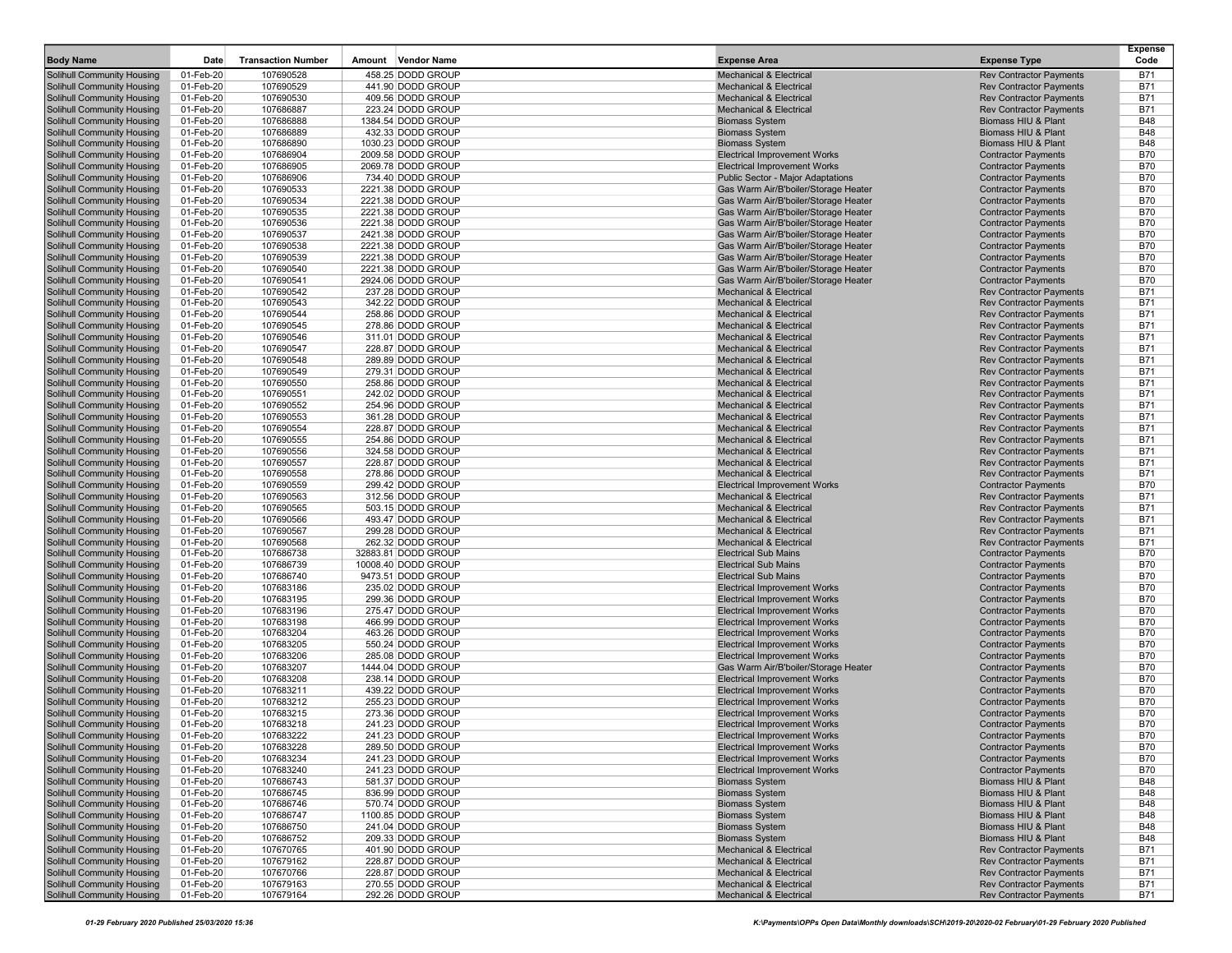| <b>Body Name</b>                                                | Date                   | <b>Transaction Number</b> | Amount<br><b>Vendor Name</b>           | <b>Expense Area</b>                                                        | <b>Expense Type</b>                                              | <b>Expense</b><br>Code   |
|-----------------------------------------------------------------|------------------------|---------------------------|----------------------------------------|----------------------------------------------------------------------------|------------------------------------------------------------------|--------------------------|
| <b>Solihull Community Housing</b>                               | 01-Feb-20              | 107690569                 | 401.90 DODD GROUP                      | <b>Mechanical &amp; Electrical</b>                                         | <b>Rev Contractor Payments</b>                                   | <b>B71</b>               |
| <b>Solihull Community Housing</b>                               | 01-Feb-20              | 107670767                 | 279.31 DODD GROUP                      | <b>Mechanical &amp; Electrical</b>                                         | <b>Rev Contractor Payments</b>                                   | <b>B71</b>               |
| Solihull Community Housing                                      | 01-Feb-20              | 107679165                 | 228.87 DODD GROUP                      | <b>Mechanical &amp; Electrical</b>                                         | <b>Rev Contractor Payments</b>                                   | <b>B71</b>               |
| <b>Solihull Community Housing</b>                               | 01-Feb-20              | 107670768                 | 236.42 DODD GROUP                      | <b>Mechanical &amp; Electrical</b>                                         | <b>Rev Contractor Payments</b>                                   | <b>B71</b>               |
| Solihull Community Housing                                      | 01-Feb-20              | 107679166                 | 228.87 DODD GROUP                      | <b>Mechanical &amp; Electrical</b>                                         | <b>Rev Contractor Payments</b>                                   | <b>B71</b>               |
| Solihull Community Housing                                      | 01-Feb-20              | 107670769                 | 228.87 DODD GROUP                      | <b>Mechanical &amp; Electrical</b>                                         | <b>Rev Contractor Payments</b>                                   | <b>B71</b>               |
| <b>Solihull Community Housing</b><br>Solihull Community Housing | 01-Feb-20<br>01-Feb-20 | 107690570<br>107679167    | 482.67 DODD GROUP<br>279.31 DODD GROUP | <b>Mechanical &amp; Electrical</b><br><b>Mechanical &amp; Electrical</b>   | <b>Rev Contractor Payments</b><br><b>Rev Contractor Payments</b> | <b>B71</b><br><b>B71</b> |
| <b>Solihull Community Housing</b>                               | 01-Feb-20              | 107679168                 | 228.87 DODD GROUP                      | <b>Mechanical &amp; Electrical</b>                                         | <b>Rev Contractor Payments</b>                                   | <b>B71</b>               |
| Solihull Community Housing                                      | 01-Feb-20              | 107679169                 | 370.91 DODD GROUP                      | <b>Mechanical &amp; Electrical</b>                                         | <b>Rev Contractor Payments</b>                                   | <b>B71</b>               |
| <b>Solihull Community Housing</b>                               | 01-Feb-20              | 107690571                 | 373.15 DODD GROUP                      | <b>Mechanical &amp; Electrical</b>                                         | <b>Rev Contractor Payments</b>                                   | <b>B71</b>               |
| Solihull Community Housing                                      | 01-Feb-20              | 107670770                 | 476.29 DODD GROUP                      | <b>Mechanical &amp; Electrical</b>                                         | <b>Rev Contractor Payments</b>                                   | <b>B71</b>               |
| <b>Solihull Community Housing</b>                               | 01-Feb-20              | 107679170                 | 425.51 DODD GROUP                      | <b>Mechanical &amp; Electrical</b>                                         | <b>Rev Contractor Payments</b>                                   | <b>B71</b>               |
| <b>Solihull Community Housing</b>                               | 01-Feb-20              | 107670771                 | 367.14 DODD GROUP                      | <b>Mechanical &amp; Electrical</b>                                         | <b>Rev Contractor Payments</b>                                   | <b>B71</b>               |
| Solihull Community Housing                                      | 01-Feb-20              | 107679171                 | 328.99 DODD GROUP                      | <b>Mechanical &amp; Electrical</b>                                         | <b>Rev Contractor Payments</b>                                   | <b>B71</b>               |
| <b>Solihull Community Housing</b><br>Solihull Community Housing | 01-Feb-20<br>01-Feb-20 | 107690572<br>107679172    | 465.26 DODD GROUP<br>522.19 DODD GROUP | <b>Mechanical &amp; Electrical</b><br><b>Mechanical &amp; Electrical</b>   | <b>Rev Contractor Payments</b><br><b>Rev Contractor Payments</b> | <b>B71</b><br><b>B71</b> |
| <b>Solihull Community Housing</b>                               | 01-Feb-20              | 107670772                 | 218.78 DODD GROUP                      | <b>Mechanical &amp; Electrical</b>                                         | <b>Rev Contractor Payments</b>                                   | <b>B71</b>               |
| Solihull Community Housing                                      | 01-Feb-20              | 107679173                 | 266.01 DODD GROUP                      | <b>Mechanical &amp; Electrical</b>                                         | <b>Rev Contractor Payments</b>                                   | <b>B71</b>               |
| <b>Solihull Community Housing</b>                               | 01-Feb-20              | 107679174                 | 387.45 DODD GROUP                      | Private Sector - Minor Works                                               | <b>Contractor Payments</b>                                       | <b>B70</b>               |
| Solihull Community Housing                                      | 01-Feb-20              | 107679175                 | 326.80 DODD GROUP                      | <b>Mechanical &amp; Electrical</b>                                         | <b>Rev Contractor Payments</b>                                   | <b>B71</b>               |
| Solihull Community Housing                                      | 01-Feb-20              | 107683321                 | 347.59 DODD GROUP                      | <b>Mechanical &amp; Electrical</b>                                         | <b>Rev Contractor Payments</b>                                   | <b>B71</b>               |
| <b>Solihull Community Housing</b>                               | 01-Feb-20              | 107679176                 | 523.56 DODD GROUP                      | <b>Mechanical &amp; Electrical</b>                                         | <b>Rev Contractor Payments</b>                                   | <b>B71</b>               |
| Solihull Community Housing<br><b>Solihull Community Housing</b> | 01-Feb-20              | 107690573                 | 269.86 DODD GROUP                      | <b>Mechanical &amp; Electrical</b><br><b>Mechanical &amp; Electrical</b>   | <b>Rev Contractor Payments</b>                                   | <b>B71</b><br><b>B71</b> |
| Solihull Community Housing                                      | 01-Feb-20<br>01-Feb-20 | 107670773<br>107679177    | 218.78 DODD GROUP<br>320.50 DODD GROUP | <b>Mechanical &amp; Electrical</b>                                         | <b>Rev Contractor Payments</b><br><b>Rev Contractor Payments</b> | <b>B71</b>               |
| <b>Solihull Community Housing</b>                               | 01-Feb-20              | 107679178                 | 291.92 DODD GROUP                      | <b>Mechanical &amp; Electrical</b>                                         | <b>Rev Contractor Payments</b>                                   | <b>B71</b>               |
| Solihull Community Housing                                      | 01-Feb-20              | 107670774                 | 483.57 DODD GROUP                      | North Property Repairs-Voids                                               | Voids                                                            | <b>B38</b>               |
| <b>Solihull Community Housing</b>                               | 01-Feb-20              | 107670775                 | 732.56 DODD GROUP                      | North Property Repairs-Voids                                               | Voids                                                            | <b>B38</b>               |
| Solihull Community Housing                                      | 01-Feb-20              | 107670776                 | 414.49 DODD GROUP                      | North Property Repairs-Voids                                               | Voids                                                            | <b>B38</b>               |
| Solihull Community Housing                                      | 01-Feb-20              | 107670777                 | 824.42 DODD GROUP                      | North Property Repairs-Voids                                               | Voids                                                            | <b>B38</b>               |
| <b>Solihull Community Housing</b>                               | 01-Feb-20              | 107670778                 | 500.02 DODD GROUP                      | North Property Repairs-Voids                                               | Voids                                                            | <b>B38</b>               |
| Solihull Community Housing<br><b>Solihull Community Housing</b> | 01-Feb-20<br>01-Feb-20 | 107670779<br>107670780    | 833.09 DODD GROUP<br>621.96 DODD GROUP | North Property Repairs-Voids<br>North Property Repairs-Voids               | Voids<br>Voids                                                   | <b>B38</b><br><b>B38</b> |
| Solihull Community Housing                                      | 01-Feb-20              | 107670781                 | 422.80 DODD GROUP                      | North Property Repairs-Voids                                               | Voids                                                            | <b>B38</b>               |
| Solihull Community Housing                                      | 01-Feb-20              | 107670782                 | 448.66 DODD GROUP                      | North Property Repairs-Voids                                               | Voids                                                            | <b>B38</b>               |
| Solihull Community Housing                                      | 01-Feb-20              | 107670783                 | 566.44 DODD GROUP                      | North Property Repairs-Voids                                               | Voids                                                            | <b>B38</b>               |
| <b>Solihull Community Housing</b>                               | 01-Feb-20              | 107670784                 | 551.61 DODD GROUP                      | North Property Repairs-Voids                                               | Voids                                                            | <b>B38</b>               |
| <b>Solihull Community Housing</b>                               | 01-Feb-20              | 107670785                 | 422.89 DODD GROUP                      | North Property Repairs-Voids                                               | Voids                                                            | <b>B38</b>               |
| Solihull Community Housing                                      | 01-Feb-20              | 107670786                 | 888.99 DODD GROUP                      | North Property Repairs-Voids                                               | Voids                                                            | <b>B38</b>               |
| <b>Solihull Community Housing</b><br>Solihull Community Housing | 01-Feb-20<br>01-Feb-20 | 107670787<br>107670788    | 390.49 DODD GROUP<br>435.86 DODD GROUP | North Property Repairs-Voids<br>North Property Repairs-Voids               | Voids<br>Voids                                                   | <b>B38</b><br><b>B38</b> |
| <b>Solihull Community Housing</b>                               | 01-Feb-20              | 107670792                 | 2221.38 DODD GROUP                     | Gas Warm Air/B'boiler/Storage Heater                                       | <b>Contractor Payments</b>                                       | <b>B70</b>               |
| Solihull Community Housing                                      | 01-Feb-20              | 107670793                 | 2221.38 DODD GROUP                     | Gas Warm Air/B'boiler/Storage Heater                                       | <b>Contractor Payments</b>                                       | <b>B70</b>               |
| <b>Solihull Community Housing</b>                               | 01-Feb-20              | 107670794                 | 2221.38 DODD GROUP                     | Gas Warm Air/B'boiler/Storage Heater                                       | <b>Contractor Payments</b>                                       | <b>B70</b>               |
| Solihull Community Housing                                      | 01-Feb-20              | 107670795                 | 2221.38 DODD GROUP                     | Gas Warm Air/B'boiler/Storage Heater                                       | <b>Contractor Payments</b>                                       | <b>B70</b>               |
| Solihull Community Housing                                      | 01-Feb-20              | 107670798                 | 2221.38 DODD GROUP                     | Gas Warm Air/B'boiler/Storage Heater                                       | <b>Contractor Payments</b>                                       | <b>B70</b>               |
| <b>Solihull Community Housing</b>                               | 01-Feb-20              | 107690574                 | 1120.47 DODD GROUP                     | <b>Mechanical &amp; Electrical</b>                                         | <b>Rev Contractor Payments</b>                                   | <b>B71</b>               |
| Solihull Community Housing                                      | 01-Feb-20              | 107683323                 | 325.39 DODD GROUP                      | <b>Electrical Improvement Works</b>                                        | <b>Contractor Payments</b>                                       | <b>B70</b>               |
| <b>Solihull Community Housing</b><br>Solihull Community Housing | 01-Feb-20<br>01-Feb-20 | 107683329<br>107683340    | 424.28 DODD GROUP<br>362.44 DODD GROUP | <b>Electrical Improvement Works</b><br><b>Electrical Improvement Works</b> | <b>Contractor Payments</b><br><b>Contractor Payments</b>         | <b>B70</b><br><b>B70</b> |
| <b>Solihull Community Housing</b>                               | 01-Feb-20              | 107683344                 | 241.23 DODD GROUP                      | <b>Electrical Improvement Works</b>                                        | <b>Contractor Payments</b>                                       | <b>B70</b>               |
| Solihull Community Housing                                      | 01-Feb-20              | 107683349                 | 295.77 DODD GROUP                      | <b>Electrical Improvement Works</b>                                        | <b>Contractor Payments</b>                                       | <b>B70</b>               |
| <b>Solihull Community Housing</b>                               | 01-Feb-20              | 107683350                 | 351.02 DODD GROUP                      | <b>Electrical Improvement Works</b>                                        | <b>Contractor Payments</b>                                       | <b>B70</b>               |
| Solihull Community Housing                                      | 01-Feb-20              | 107670813                 | 280.16 DODD GROUP                      | <b>Mechanical &amp; Electrical</b>                                         | <b>Rev Contractor Payments</b>                                   | <b>B71</b>               |
| Solihull Community Housing                                      | 01-Feb-20              | 107679179                 | 431.98 DODD GROUP                      | <b>Mechanical &amp; Electrical</b>                                         | <b>Rev Contractor Payments</b>                                   | <b>B71</b>               |
| <b>Solihull Community Housing</b>                               | 01-Feb-20              | 107679180                 | 418.43 DODD GROUP                      | <b>Mechanical &amp; Electrical</b><br><b>Mechanical &amp; Electrical</b>   | <b>Rev Contractor Payments</b><br><b>Rev Contractor Payments</b> | <b>B71</b><br><b>B71</b> |
| Solihull Community Housing<br><b>Solihull Community Housing</b> | 01-Feb-20<br>01-Feb-20 | 107679181<br>107679182    | 237.81 DODD GROUP<br>399.26 DODD GROUP | <b>Mechanical &amp; Electrical</b>                                         | <b>Rev Contractor Payments</b>                                   | <b>B71</b>               |
| <b>Solihull Community Housing</b>                               | 01-Feb-20              | 107679183                 | 368.35 DODD GROUP                      | <b>Mechanical &amp; Electrical</b>                                         | <b>Rev Contractor Payments</b>                                   | <b>B71</b>               |
| <b>Solihull Community Housing</b>                               | 01-Feb-20              | 107679184                 | 415.44 DODD GROUP                      | <b>Mechanical &amp; Electrical</b>                                         | <b>Rev Contractor Payments</b>                                   | <b>B71</b>               |
| <b>Solihull Community Housing</b>                               | 01-Feb-20              | 107679185                 | 286.66 DODD GROUP                      | <b>Mechanical &amp; Electrical</b>                                         | <b>Rev Contractor Payments</b>                                   | <b>B71</b>               |
| <b>Solihull Community Housing</b>                               | 01-Feb-20              | 107679186                 | 380.12 DODD GROUP                      | <b>Mechanical &amp; Electrical</b>                                         | <b>Rev Contractor Payments</b>                                   | <b>B71</b>               |
| <b>Solihull Community Housing</b>                               | 01-Feb-20              | 107679187                 | 403.67 DODD GROUP                      | <b>Mechanical &amp; Electrical</b>                                         | <b>Rev Contractor Payments</b>                                   | <b>B71</b>               |
| <b>Solihull Community Housing</b>                               | 01-Feb-20              | 107679188                 | 409.97 DODD GROUP                      | <b>Mechanical &amp; Electrical</b>                                         | <b>Rev Contractor Payments</b>                                   | <b>B71</b>               |
| <b>Solihull Community Housing</b>                               | 01-Feb-20              | 107686753                 | 254.42 DODD GROUP                      | <b>Biomass System</b>                                                      | Biomass HIU & Plant                                              | <b>B48</b>               |
| Solihull Community Housing<br>Solihull Community Housing        | 01-Feb-20<br>01-Feb-20 | 107686755<br>107670814    | 210.85 DODD GROUP<br>209.56 DODD GROUP | <b>Biomass System</b><br><b>Mechanical &amp; Electrical</b>                | Biomass HIU & Plant<br><b>Rev Contractor Payments</b>            | <b>B48</b><br>B71        |
| <b>Solihull Community Housing</b>                               | 01-Feb-20              | 107679189                 | 255.46 DODD GROUP                      | <b>Mechanical &amp; Electrical</b>                                         | <b>Rev Contractor Payments</b>                                   | <b>B71</b>               |
| <b>Solihull Community Housing</b>                               | 01-Feb-20              | 107670822                 | 209.27 DODD GROUP                      | <b>Mechanical &amp; Electrical</b>                                         | <b>Rev Contractor Payments</b>                                   | <b>B71</b>               |
| <b>Solihull Community Housing</b>                               | 01-Feb-20              | 107670834                 | 7077.20 DODD GROUP                     | <b>Electrical Sub Mains</b>                                                | <b>Contractor Payments</b>                                       | B70                      |
| <b>Solihull Community Housing</b>                               | 01-Feb-20              | 107683385                 | 7474.11 DODD GROUP                     | <b>Electrical Sub Mains</b>                                                | <b>Contractor Payments</b>                                       | <b>B70</b>               |
| <b>Solihull Community Housing</b>                               | 01-Feb-20              | 107683386                 | 6086.85 DODD GROUP                     | <b>Electrical Sub Mains</b>                                                | <b>Contractor Payments</b>                                       | B70                      |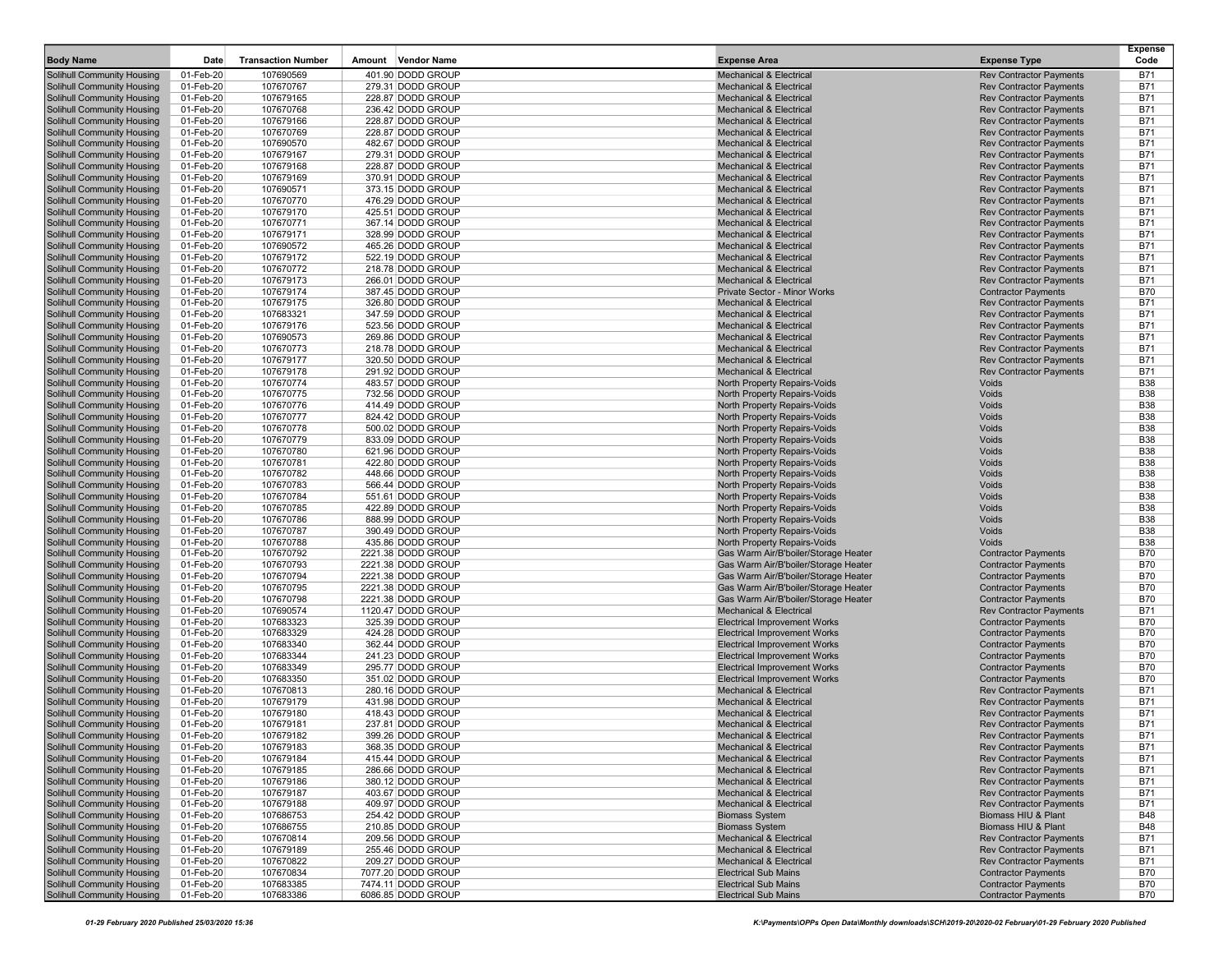| 6532.69 DODD GROUP<br>Solihull Community Housing<br>01-Feb-20<br>107683387<br><b>Electrical Sub Mains</b><br><b>Contractor Payments</b><br><b>B70</b><br>01-Feb-20<br><b>Electrical Sub Mains</b><br><b>B70</b><br>Solihull Community Housing<br>107683388<br>7171.19 DODD GROUP<br><b>Contractor Payments</b><br>107683389<br><b>Electrical Sub Mains</b><br><b>Contractor Payments</b><br><b>B70</b><br><b>Solihull Community Housing</b><br>01-Feb-20<br>4580.55 DODD GROUP<br><b>Contractor Payments</b><br><b>B70</b><br>Solihull Community Housing<br>01-Feb-20<br>107683390<br>4536.89 DODD GROUP<br><b>Electrical Sub Mains</b><br><b>Contractor Payments</b><br><b>B70</b><br><b>Solihull Community Housing</b><br>01-Feb-20<br>107690575<br>3529.13 DODD GROUP<br>Gas Warm Air/B'boiler/Storage Heater<br>Solihull Community Housing<br>17-Feb-20<br>107691526<br>3857.86 DODD GROUP<br>Public Sector - Major Adaptations<br><b>Contractor Payments</b><br><b>B70</b><br><b>Solihull Community Housing</b><br>17-Feb-20<br>107691527<br>4241.37 DODD GROUP<br><b>Public Sector - Major Adaptations</b><br><b>Contractor Payments</b><br><b>B70</b><br>Solihull Community Housing<br>17-Feb-20<br>107691528<br>3378.31 DODD GROUP<br>Public Sector - Major Adaptations<br><b>Contractor Payments</b><br><b>B70</b><br><b>Public Sector - Major Adaptations</b><br><b>B70</b><br><b>Solihull Community Housing</b><br>17-Feb-20<br>107691529<br>3939.05 DODD GROUP<br><b>Contractor Payments</b><br>17-Feb-20<br><b>B70</b><br>Solihull Community Housing<br>107691530<br>12471.56 DODD GROUP<br>Public Sector - Major Adaptations<br><b>Contractor Payments</b><br>17-Feb-20<br><b>Contractor Payments</b><br><b>B70</b><br><b>Solihull Community Housing</b><br>107691530<br>-6235.78 DODD GROUP<br>Public Sector - Major Adaptations<br><b>Solihull Community Housing</b><br>18-Feb-20<br>107686756<br>4226.78 DODD GROUP<br><b>Electrical Sub Mains</b><br><b>Contractor Payments</b><br><b>B70</b><br><b>Electrical Sub Mains</b><br><b>B70</b><br>Solihull Community Housing<br>18-Feb-20<br>107686757<br>4226.78 DODD GROUP<br><b>Contractor Payments</b><br><b>Solihull Community Housing</b><br>18-Feb-20<br>107686758<br>7514.82 DODD GROUP<br><b>Electrical Sub Mains</b><br><b>Contractor Payments</b><br><b>B70</b><br>Solihull Community Housing<br>18-Feb-20<br>107686759<br>7514.82 DODD GROUP<br><b>Electrical Sub Mains</b><br><b>Contractor Payments</b><br><b>B70</b><br><b>Solihull Community Housing</b><br>18-Feb-20<br>107686760<br>7514.82 DODD GROUP<br><b>Electrical Sub Mains</b><br><b>Contractor Payments</b><br><b>B70</b><br><b>B70</b><br>Solihull Community Housing<br>18-Feb-20<br>107686761<br><b>Electrical Sub Mains</b><br><b>Contractor Payments</b><br>9627.59 DODD GROUP<br><b>B70</b><br><b>Solihull Community Housing</b><br>18-Feb-20<br>107686762<br><b>Electrical Sub Mains</b><br><b>Contractor Payments</b><br>9627.59 DODD GROUP<br><b>Contractor Payments</b><br><b>B70</b><br><b>Solihull Community Housing</b><br>18-Feb-20<br>107686763<br>9627.59 DODD GROUP<br><b>Electrical Sub Mains</b><br><b>Contractor Payments</b><br><b>B70</b><br><b>Solihull Community Housing</b><br>18-Feb-20<br>107686764<br>9627.59 DODD GROUP<br><b>Electrical Sub Mains</b><br><b>Solihull Community Housing</b><br>18-Feb-20<br>107686765<br>6810.15 DODD GROUP<br><b>Electrical Sub Mains</b><br><b>Contractor Payments</b><br><b>B70</b><br><b>Contractor Payments</b><br><b>B70</b><br>Solihull Community Housing<br>18-Feb-20<br>107686766<br>5870.18 DODD GROUP<br><b>Electrical Sub Mains</b><br><b>Solihull Community Housing</b><br>18-Feb-20<br>107686767<br>5870.18 DODD GROUP<br><b>Electrical Sub Mains</b><br><b>Contractor Payments</b><br><b>B70</b><br>Solihull Community Housing<br>18-Feb-20<br>107686768<br>7044.21 DODD GROUP<br><b>Electrical Sub Mains</b><br><b>Contractor Payments</b><br><b>B70</b><br><b>Solihull Community Housing</b><br>19-Feb-20<br>107690580<br><b>Mechanical &amp; Electrical</b><br><b>Rev Contractor Payments</b><br><b>B71</b><br>378.37 DODD GROUP<br><b>B71</b><br>Solihull Community Housing<br>19-Feb-20<br>107689476<br>232.31 DODD GROUP<br><b>Mechanical &amp; Electrical</b><br><b>Rev Contractor Payments</b><br><b>Rev Contractor Payments</b><br><b>B71</b><br><b>Solihull Community Housing</b><br>19-Feb-20<br>107689491<br>277.57 DODD GROUP<br><b>Mechanical &amp; Electrical</b><br><b>B71</b><br>Solihull Community Housing<br>19-Feb-20<br>107689494<br>228.87 DODD GROUP<br><b>Mechanical &amp; Electrical</b><br><b>Rev Contractor Payments</b><br><b>B71</b><br><b>Solihull Community Housing</b><br>19-Feb-20<br>107689495<br>241.18 DODD GROUP<br><b>Mechanical &amp; Electrical</b><br><b>Rev Contractor Payments</b><br><b>Solihull Community Housing</b><br>19-Feb-20<br>107689498<br>228.87 DODD GROUP<br><b>Mechanical &amp; Electrical</b><br><b>Rev Contractor Payments</b><br><b>B71</b><br>Solihull Community Housing<br>19-Feb-20<br>107689503<br>267.47 DODD GROUP<br><b>Mechanical &amp; Electrical</b><br><b>Rev Contractor Payments</b><br><b>B71</b><br><b>B71</b><br><b>Solihull Community Housing</b><br>19-Feb-20<br>107689512<br>228.87 DODD GROUP<br><b>Mechanical &amp; Electrical</b><br><b>Rev Contractor Payments</b><br><b>B71</b><br>Solihull Community Housing<br>19-Feb-20<br>107689555<br>278.86 DODD GROUP<br><b>Rev Contractor Payments</b><br><b>Mechanical &amp; Electrical</b><br><b>B71</b><br><b>Solihull Community Housing</b><br>19-Feb-20<br>107689590<br>361.28 DODD GROUP<br><b>Mechanical &amp; Electrical</b><br><b>Rev Contractor Payments</b><br><b>B71</b><br>Solihull Community Housing<br>19-Feb-20<br>107689612<br>228.87 DODD GROUP<br><b>Mechanical &amp; Electrical</b><br><b>Rev Contractor Payments</b><br><b>Rev Contractor Payments</b><br><b>B71</b><br><b>Solihull Community Housing</b><br>19-Feb-20<br>107690585<br>377.36 DODD GROUP<br><b>Mechanical &amp; Electrical</b><br><b>B71</b><br><b>Solihull Community Housing</b><br>19-Feb-20<br>107690592<br>228.87 DODD GROUP<br><b>Mechanical &amp; Electrical</b><br><b>Rev Contractor Payments</b><br><b>B71</b><br><b>Solihull Community Housing</b><br>19-Feb-20<br>107690598<br>217.83 DODD GROUP<br><b>Mechanical &amp; Electrical</b><br><b>Rev Contractor Payments</b><br><b>Solihull Community Housing</b><br>19-Feb-20<br>107690609<br>285.98 DODD GROUP<br><b>Mechanical &amp; Electrical</b><br><b>Rev Contractor Payments</b><br><b>B71</b><br>Solihull Community Housing<br>19-Feb-20<br>107690610<br>288.82 DODD GROUP<br><b>Mechanical &amp; Electrical</b><br><b>Rev Contractor Payments</b><br><b>B71</b><br><b>B71</b><br><b>Solihull Community Housing</b><br>19-Feb-20<br>107690613<br>228.87 DODD GROUP<br><b>Mechanical &amp; Electrical</b><br><b>Rev Contractor Payments</b><br><b>B71</b><br>Solihull Community Housing<br>19-Feb-20<br>107690627<br>531.25 DODD GROUP<br><b>Mechanical &amp; Electrical</b><br><b>Rev Contractor Payments</b><br><b>B71</b><br><b>Solihull Community Housing</b><br>19-Feb-20<br>107690628<br>380.27 DODD GROUP<br><b>Mechanical &amp; Electrical</b><br><b>Rev Contractor Payments</b><br><b>B71</b><br>Solihull Community Housing<br>19-Feb-20<br>107690633<br>266.88 DODD GROUP<br><b>Mechanical &amp; Electrical</b><br><b>Rev Contractor Payments</b><br>19-Feb-20<br><b>B71</b><br>Solihull Community Housing<br>107690636<br>487.42 DODD GROUP<br><b>Mechanical &amp; Electrical</b><br><b>Rev Contractor Payments</b><br><b>Solihull Community Housing</b><br>19-Feb-20<br>107690640<br>279.31 DODD GROUP<br><b>Mechanical &amp; Electrical</b><br><b>Rev Contractor Payments</b><br><b>B71</b><br>Solihull Community Housing<br>19-Feb-20<br>107690641<br>652.52 DODD GROUP<br><b>Mechanical &amp; Electrical</b><br><b>Rev Contractor Payments</b><br><b>B71</b><br><b>Solihull Community Housing</b><br>19-Feb-20<br>107690642<br>370.91 DODD GROUP<br><b>Mechanical &amp; Electrical</b><br><b>Rev Contractor Payments</b><br><b>B71</b><br>Solihull Community Housing<br>19-Feb-20<br>107690656<br>211.72 DODD GROUP<br><b>Mechanical &amp; Electrical</b><br><b>Rev Contractor Payments</b><br><b>B71</b><br><b>B71</b><br><b>Solihull Community Housing</b><br>19-Feb-20<br>107690657<br>211.06 DODD GROUP<br><b>Mechanical &amp; Electrical</b><br><b>Rev Contractor Payments</b><br><b>B71</b><br>Solihull Community Housing<br>19-Feb-20<br>107690664<br>252.06 DODD GROUP<br><b>Mechanical &amp; Electrical</b><br><b>Rev Contractor Payments</b><br><b>B71</b><br><b>Solihull Community Housing</b><br>19-Feb-20<br>107690674<br>349.55 DODD GROUP<br><b>Mechanical &amp; Electrical</b><br><b>Rev Contractor Payments</b><br><b>B71</b><br><b>Solihull Community Housing</b><br>19-Feb-20<br>107690676<br>283.56 DODD GROUP<br><b>Mechanical &amp; Electrical</b><br><b>Rev Contractor Payments</b><br><b>B71</b><br><b>Solihull Community Housing</b><br>19-Feb-20<br>107690683<br>218.63 DODD GROUP<br><b>Mechanical &amp; Electrical</b><br><b>Rev Contractor Payments</b><br><b>Solihull Community Housing</b><br>19-Feb-20<br>107690686<br>240.57 DODD GROUP<br><b>Mechanical &amp; Electrical</b><br><b>Rev Contractor Payments</b><br><b>B71</b><br>Solihull Community Housing<br>19-Feb-20<br>107690689<br>364.04 DODD GROUP<br><b>Mechanical &amp; Electrical</b><br><b>Rev Contractor Payments</b><br><b>B71</b><br><b>B71</b><br><b>Solihull Community Housing</b><br>19-Feb-20<br>107690690<br>264.97 DODD GROUP<br><b>Mechanical &amp; Electrical</b><br><b>Rev Contractor Payments</b><br><b>B71</b><br>19-Feb-20<br>107690696<br>347.11 DODD GROUP<br>Solihull Community Housing<br><b>Mechanical &amp; Electrical</b><br><b>Rev Contractor Payments</b><br><b>B71</b><br><b>Solihull Community Housing</b><br>19-Feb-20<br>107690821<br>266.76 DODD GROUP<br><b>Mechanical &amp; Electrical</b><br><b>Rev Contractor Payments</b><br><b>Solihull Community Housing</b><br>19-Feb-20<br>107690832<br>212.13 DODD GROUP<br><b>Rev Contractor Payments</b><br><b>B71</b><br>Mechanical & Electrical<br>Solihull Community Housing<br>19-Feb-20<br><b>Rev Contractor Payments</b><br><b>B71</b><br>107690833<br>310.17 DODD GROUP<br>Mechanical & Electrical<br><b>Solihull Community Housing</b><br>324.63 DODD GROUP<br><b>Rev Contractor Payments</b><br>19-Feb-20<br>107689758<br>Mechanical & Electrical<br><b>B71</b><br>Solihull Community Housing<br>276.48 DODD GROUP<br><b>Rev Contractor Payments</b><br><b>B71</b><br>19-Feb-20<br>107689805<br><b>Mechanical &amp; Electrical</b><br><b>Solihull Community Housing</b><br>19-Feb-20<br>107689824<br>213.15 DODD GROUP<br>Mechanical & Electrical<br><b>Rev Contractor Payments</b><br><b>B71</b><br><b>Solihull Community Housing</b><br>19-Feb-20<br>107689830<br>240.21 DODD GROUP<br><b>Mechanical &amp; Electrical</b><br><b>Rev Contractor Payments</b><br><b>B71</b><br><b>Solihull Community Housing</b><br>19-Feb-20<br>107689834<br>297.75 DODD GROUP<br><b>Mechanical &amp; Electrical</b><br><b>Rev Contractor Payments</b><br><b>B71</b><br><b>B71</b><br>Solihull Community Housing<br>19-Feb-20<br>107689842<br>354.47 DODD GROUP<br><b>Rev Contractor Payments</b><br><b>Mechanical &amp; Electrical</b><br><b>Solihull Community Housing</b><br><b>Rev Contractor Payments</b><br><b>B71</b><br>19-Feb-20<br>107689847<br>277.18 DODD GROUP<br><b>Mechanical &amp; Electrical</b><br><b>B71</b><br><b>Solihull Community Housing</b><br>19-Feb-20<br>107689849<br>230.84 DODD GROUP<br>Mechanical & Electrical<br><b>Rev Contractor Payments</b><br>Solihull Community Housing<br>Voids<br><b>B38</b><br>19-Feb-20<br>107690959<br>252.16 DODD GROUP<br>North Property Repairs-Voids<br><b>Solihull Community Housing</b><br>19-Feb-20<br>107690960<br>375.39 DODD GROUP<br>North Property Repairs-Voids<br>Voids<br><b>B38</b><br>Solihull Community Housing<br>19-Feb-20<br>107690961<br>454.12 DODD GROUP<br><b>B38</b><br>North Property Repairs-Voids<br>Voids<br><b>Solihull Community Housing</b><br>19-Feb-20<br>107690962<br>471.47 DODD GROUP<br>North Property Repairs-Voids<br>Voids<br>B38 | <b>Body Name</b> | Date | <b>Transaction Number</b> | Amount<br>Vendor Name | <b>Expense Area</b> | <b>Expense Type</b> | <b>Expense</b><br>Code |
|-------------------------------------------------------------------------------------------------------------------------------------------------------------------------------------------------------------------------------------------------------------------------------------------------------------------------------------------------------------------------------------------------------------------------------------------------------------------------------------------------------------------------------------------------------------------------------------------------------------------------------------------------------------------------------------------------------------------------------------------------------------------------------------------------------------------------------------------------------------------------------------------------------------------------------------------------------------------------------------------------------------------------------------------------------------------------------------------------------------------------------------------------------------------------------------------------------------------------------------------------------------------------------------------------------------------------------------------------------------------------------------------------------------------------------------------------------------------------------------------------------------------------------------------------------------------------------------------------------------------------------------------------------------------------------------------------------------------------------------------------------------------------------------------------------------------------------------------------------------------------------------------------------------------------------------------------------------------------------------------------------------------------------------------------------------------------------------------------------------------------------------------------------------------------------------------------------------------------------------------------------------------------------------------------------------------------------------------------------------------------------------------------------------------------------------------------------------------------------------------------------------------------------------------------------------------------------------------------------------------------------------------------------------------------------------------------------------------------------------------------------------------------------------------------------------------------------------------------------------------------------------------------------------------------------------------------------------------------------------------------------------------------------------------------------------------------------------------------------------------------------------------------------------------------------------------------------------------------------------------------------------------------------------------------------------------------------------------------------------------------------------------------------------------------------------------------------------------------------------------------------------------------------------------------------------------------------------------------------------------------------------------------------------------------------------------------------------------------------------------------------------------------------------------------------------------------------------------------------------------------------------------------------------------------------------------------------------------------------------------------------------------------------------------------------------------------------------------------------------------------------------------------------------------------------------------------------------------------------------------------------------------------------------------------------------------------------------------------------------------------------------------------------------------------------------------------------------------------------------------------------------------------------------------------------------------------------------------------------------------------------------------------------------------------------------------------------------------------------------------------------------------------------------------------------------------------------------------------------------------------------------------------------------------------------------------------------------------------------------------------------------------------------------------------------------------------------------------------------------------------------------------------------------------------------------------------------------------------------------------------------------------------------------------------------------------------------------------------------------------------------------------------------------------------------------------------------------------------------------------------------------------------------------------------------------------------------------------------------------------------------------------------------------------------------------------------------------------------------------------------------------------------------------------------------------------------------------------------------------------------------------------------------------------------------------------------------------------------------------------------------------------------------------------------------------------------------------------------------------------------------------------------------------------------------------------------------------------------------------------------------------------------------------------------------------------------------------------------------------------------------------------------------------------------------------------------------------------------------------------------------------------------------------------------------------------------------------------------------------------------------------------------------------------------------------------------------------------------------------------------------------------------------------------------------------------------------------------------------------------------------------------------------------------------------------------------------------------------------------------------------------------------------------------------------------------------------------------------------------------------------------------------------------------------------------------------------------------------------------------------------------------------------------------------------------------------------------------------------------------------------------------------------------------------------------------------------------------------------------------------------------------------------------------------------------------------------------------------------------------------------------------------------------------------------------------------------------------------------------------------------------------------------------------------------------------------------------------------------------------------------------------------------------------------------------------------------------------------------------------------------------------------------------------------------------------------------------------------------------------------------------------------------------------------------------------------------------------------------------------------------------------------------------------------------------------------------------------------------------------------------------------------------------------------------------------------------------------------------------------------------------------------------------------------------------------------------------------------------------------------------------------------------------------------------------------------------------------------------------------------------------------------------------------------------------------------------------------------------------------------------------------------------------------------------------------------------------------------------------------------------------------------------------------------------------------------------------------------------------------------------------------------------------------------------------------------------------------------------------------------------------------------------------------------------------------------------------------------------------------------------------------------------------------------------------------------------------------------------------------------------------------------------------------------------------------------------------------------------------------------------------------------------------------------------------------------------------------------------------------------------------------------------------------------------------------------------------------------------------------------------------------------------------------------------------------------------------------------------------------------------------------------------------------------------------------------------------------------------------------------------------------------------------------------------------------------------------------------------------------------------------------------------------------------------------------------------------------------------------------------------------------------------------------------------------------------------------------------------------------------------------------------------------------------------------------------------------------------------------------------------------------------------------------------------------------------------------------------------------------------------------------------------------------------------------------------------------------------------------------------------------------------------------------------------------------------------------------------------------------------------------------------------------------------------------------------------------------------------------------------------------------------------------------------------------------------------------------------------------------------------------------------------------------------------------------------------------------------------------------------------------------------------------------------------------------------------------------------------------------------------------------------------------------------------------------------------------------------------------------------------------------------------------------------------------------------------------------------------------------------------------------------------------------------------------------------------------------------------------------------------------------------------------------------------------------------------------------------------------------------------------------------------------------------------------------------------------------------------------------------------------------------------------------------------------------------------------------------------------------------------------------------------------------------------------------------|------------------|------|---------------------------|-----------------------|---------------------|---------------------|------------------------|
|                                                                                                                                                                                                                                                                                                                                                                                                                                                                                                                                                                                                                                                                                                                                                                                                                                                                                                                                                                                                                                                                                                                                                                                                                                                                                                                                                                                                                                                                                                                                                                                                                                                                                                                                                                                                                                                                                                                                                                                                                                                                                                                                                                                                                                                                                                                                                                                                                                                                                                                                                                                                                                                                                                                                                                                                                                                                                                                                                                                                                                                                                                                                                                                                                                                                                                                                                                                                                                                                                                                                                                                                                                                                                                                                                                                                                                                                                                                                                                                                                                                                                                                                                                                                                                                                                                                                                                                                                                                                                                                                                                                                                                                                                                                                                                                                                                                                                                                                                                                                                                                                                                                                                                                                                                                                                                                                                                                                                                                                                                                                                                                                                                                                                                                                                                                                                                                                                                                                                                                                                                                                                                                                                                                                                                                                                                                                                                                                                                                                                                                                                                                                                                                                                                                                                                                                                                                                                                                                                                                                                                                                                                                                                                                                                                                                                                                                                                                                                                                                                                                                                                                                                                                                                                                                                                                                                                                                                                                                                                                                                                                                                                                                                                                                                                                                                                                                                                                                                                                                                                                                                                                                                                                                                                                                                                                                                                                                                                                                                                                                                                                                                                                                                                                                                                                                                                                                                                                                                                                                                                                                                                                                                                                                                                                                                                                                                                                                                                                                                                                                                                                                                                                                                                                                                                                                                                                                                                                                                                                                                                                                                                                                                                                                                                                                                                                                                                                                                                                                                                                                                                                                                                                                                                                                                                                                                                                                                                                                                                                                                                                                                                                                                                                                                                                                                                                                                                                                                                                                                                                                                                                                                                                                                                                                                                                                                                                         |                  |      |                           |                       |                     |                     |                        |
|                                                                                                                                                                                                                                                                                                                                                                                                                                                                                                                                                                                                                                                                                                                                                                                                                                                                                                                                                                                                                                                                                                                                                                                                                                                                                                                                                                                                                                                                                                                                                                                                                                                                                                                                                                                                                                                                                                                                                                                                                                                                                                                                                                                                                                                                                                                                                                                                                                                                                                                                                                                                                                                                                                                                                                                                                                                                                                                                                                                                                                                                                                                                                                                                                                                                                                                                                                                                                                                                                                                                                                                                                                                                                                                                                                                                                                                                                                                                                                                                                                                                                                                                                                                                                                                                                                                                                                                                                                                                                                                                                                                                                                                                                                                                                                                                                                                                                                                                                                                                                                                                                                                                                                                                                                                                                                                                                                                                                                                                                                                                                                                                                                                                                                                                                                                                                                                                                                                                                                                                                                                                                                                                                                                                                                                                                                                                                                                                                                                                                                                                                                                                                                                                                                                                                                                                                                                                                                                                                                                                                                                                                                                                                                                                                                                                                                                                                                                                                                                                                                                                                                                                                                                                                                                                                                                                                                                                                                                                                                                                                                                                                                                                                                                                                                                                                                                                                                                                                                                                                                                                                                                                                                                                                                                                                                                                                                                                                                                                                                                                                                                                                                                                                                                                                                                                                                                                                                                                                                                                                                                                                                                                                                                                                                                                                                                                                                                                                                                                                                                                                                                                                                                                                                                                                                                                                                                                                                                                                                                                                                                                                                                                                                                                                                                                                                                                                                                                                                                                                                                                                                                                                                                                                                                                                                                                                                                                                                                                                                                                                                                                                                                                                                                                                                                                                                                                                                                                                                                                                                                                                                                                                                                                                                                                                                                                                                                         |                  |      |                           |                       |                     |                     |                        |
|                                                                                                                                                                                                                                                                                                                                                                                                                                                                                                                                                                                                                                                                                                                                                                                                                                                                                                                                                                                                                                                                                                                                                                                                                                                                                                                                                                                                                                                                                                                                                                                                                                                                                                                                                                                                                                                                                                                                                                                                                                                                                                                                                                                                                                                                                                                                                                                                                                                                                                                                                                                                                                                                                                                                                                                                                                                                                                                                                                                                                                                                                                                                                                                                                                                                                                                                                                                                                                                                                                                                                                                                                                                                                                                                                                                                                                                                                                                                                                                                                                                                                                                                                                                                                                                                                                                                                                                                                                                                                                                                                                                                                                                                                                                                                                                                                                                                                                                                                                                                                                                                                                                                                                                                                                                                                                                                                                                                                                                                                                                                                                                                                                                                                                                                                                                                                                                                                                                                                                                                                                                                                                                                                                                                                                                                                                                                                                                                                                                                                                                                                                                                                                                                                                                                                                                                                                                                                                                                                                                                                                                                                                                                                                                                                                                                                                                                                                                                                                                                                                                                                                                                                                                                                                                                                                                                                                                                                                                                                                                                                                                                                                                                                                                                                                                                                                                                                                                                                                                                                                                                                                                                                                                                                                                                                                                                                                                                                                                                                                                                                                                                                                                                                                                                                                                                                                                                                                                                                                                                                                                                                                                                                                                                                                                                                                                                                                                                                                                                                                                                                                                                                                                                                                                                                                                                                                                                                                                                                                                                                                                                                                                                                                                                                                                                                                                                                                                                                                                                                                                                                                                                                                                                                                                                                                                                                                                                                                                                                                                                                                                                                                                                                                                                                                                                                                                                                                                                                                                                                                                                                                                                                                                                                                                                                                                                                                                         |                  |      |                           |                       |                     |                     |                        |
|                                                                                                                                                                                                                                                                                                                                                                                                                                                                                                                                                                                                                                                                                                                                                                                                                                                                                                                                                                                                                                                                                                                                                                                                                                                                                                                                                                                                                                                                                                                                                                                                                                                                                                                                                                                                                                                                                                                                                                                                                                                                                                                                                                                                                                                                                                                                                                                                                                                                                                                                                                                                                                                                                                                                                                                                                                                                                                                                                                                                                                                                                                                                                                                                                                                                                                                                                                                                                                                                                                                                                                                                                                                                                                                                                                                                                                                                                                                                                                                                                                                                                                                                                                                                                                                                                                                                                                                                                                                                                                                                                                                                                                                                                                                                                                                                                                                                                                                                                                                                                                                                                                                                                                                                                                                                                                                                                                                                                                                                                                                                                                                                                                                                                                                                                                                                                                                                                                                                                                                                                                                                                                                                                                                                                                                                                                                                                                                                                                                                                                                                                                                                                                                                                                                                                                                                                                                                                                                                                                                                                                                                                                                                                                                                                                                                                                                                                                                                                                                                                                                                                                                                                                                                                                                                                                                                                                                                                                                                                                                                                                                                                                                                                                                                                                                                                                                                                                                                                                                                                                                                                                                                                                                                                                                                                                                                                                                                                                                                                                                                                                                                                                                                                                                                                                                                                                                                                                                                                                                                                                                                                                                                                                                                                                                                                                                                                                                                                                                                                                                                                                                                                                                                                                                                                                                                                                                                                                                                                                                                                                                                                                                                                                                                                                                                                                                                                                                                                                                                                                                                                                                                                                                                                                                                                                                                                                                                                                                                                                                                                                                                                                                                                                                                                                                                                                                                                                                                                                                                                                                                                                                                                                                                                                                                                                                                                                                         |                  |      |                           |                       |                     |                     |                        |
|                                                                                                                                                                                                                                                                                                                                                                                                                                                                                                                                                                                                                                                                                                                                                                                                                                                                                                                                                                                                                                                                                                                                                                                                                                                                                                                                                                                                                                                                                                                                                                                                                                                                                                                                                                                                                                                                                                                                                                                                                                                                                                                                                                                                                                                                                                                                                                                                                                                                                                                                                                                                                                                                                                                                                                                                                                                                                                                                                                                                                                                                                                                                                                                                                                                                                                                                                                                                                                                                                                                                                                                                                                                                                                                                                                                                                                                                                                                                                                                                                                                                                                                                                                                                                                                                                                                                                                                                                                                                                                                                                                                                                                                                                                                                                                                                                                                                                                                                                                                                                                                                                                                                                                                                                                                                                                                                                                                                                                                                                                                                                                                                                                                                                                                                                                                                                                                                                                                                                                                                                                                                                                                                                                                                                                                                                                                                                                                                                                                                                                                                                                                                                                                                                                                                                                                                                                                                                                                                                                                                                                                                                                                                                                                                                                                                                                                                                                                                                                                                                                                                                                                                                                                                                                                                                                                                                                                                                                                                                                                                                                                                                                                                                                                                                                                                                                                                                                                                                                                                                                                                                                                                                                                                                                                                                                                                                                                                                                                                                                                                                                                                                                                                                                                                                                                                                                                                                                                                                                                                                                                                                                                                                                                                                                                                                                                                                                                                                                                                                                                                                                                                                                                                                                                                                                                                                                                                                                                                                                                                                                                                                                                                                                                                                                                                                                                                                                                                                                                                                                                                                                                                                                                                                                                                                                                                                                                                                                                                                                                                                                                                                                                                                                                                                                                                                                                                                                                                                                                                                                                                                                                                                                                                                                                                                                                                                                                         |                  |      |                           |                       |                     |                     |                        |
|                                                                                                                                                                                                                                                                                                                                                                                                                                                                                                                                                                                                                                                                                                                                                                                                                                                                                                                                                                                                                                                                                                                                                                                                                                                                                                                                                                                                                                                                                                                                                                                                                                                                                                                                                                                                                                                                                                                                                                                                                                                                                                                                                                                                                                                                                                                                                                                                                                                                                                                                                                                                                                                                                                                                                                                                                                                                                                                                                                                                                                                                                                                                                                                                                                                                                                                                                                                                                                                                                                                                                                                                                                                                                                                                                                                                                                                                                                                                                                                                                                                                                                                                                                                                                                                                                                                                                                                                                                                                                                                                                                                                                                                                                                                                                                                                                                                                                                                                                                                                                                                                                                                                                                                                                                                                                                                                                                                                                                                                                                                                                                                                                                                                                                                                                                                                                                                                                                                                                                                                                                                                                                                                                                                                                                                                                                                                                                                                                                                                                                                                                                                                                                                                                                                                                                                                                                                                                                                                                                                                                                                                                                                                                                                                                                                                                                                                                                                                                                                                                                                                                                                                                                                                                                                                                                                                                                                                                                                                                                                                                                                                                                                                                                                                                                                                                                                                                                                                                                                                                                                                                                                                                                                                                                                                                                                                                                                                                                                                                                                                                                                                                                                                                                                                                                                                                                                                                                                                                                                                                                                                                                                                                                                                                                                                                                                                                                                                                                                                                                                                                                                                                                                                                                                                                                                                                                                                                                                                                                                                                                                                                                                                                                                                                                                                                                                                                                                                                                                                                                                                                                                                                                                                                                                                                                                                                                                                                                                                                                                                                                                                                                                                                                                                                                                                                                                                                                                                                                                                                                                                                                                                                                                                                                                                                                                                                                                         |                  |      |                           |                       |                     |                     |                        |
|                                                                                                                                                                                                                                                                                                                                                                                                                                                                                                                                                                                                                                                                                                                                                                                                                                                                                                                                                                                                                                                                                                                                                                                                                                                                                                                                                                                                                                                                                                                                                                                                                                                                                                                                                                                                                                                                                                                                                                                                                                                                                                                                                                                                                                                                                                                                                                                                                                                                                                                                                                                                                                                                                                                                                                                                                                                                                                                                                                                                                                                                                                                                                                                                                                                                                                                                                                                                                                                                                                                                                                                                                                                                                                                                                                                                                                                                                                                                                                                                                                                                                                                                                                                                                                                                                                                                                                                                                                                                                                                                                                                                                                                                                                                                                                                                                                                                                                                                                                                                                                                                                                                                                                                                                                                                                                                                                                                                                                                                                                                                                                                                                                                                                                                                                                                                                                                                                                                                                                                                                                                                                                                                                                                                                                                                                                                                                                                                                                                                                                                                                                                                                                                                                                                                                                                                                                                                                                                                                                                                                                                                                                                                                                                                                                                                                                                                                                                                                                                                                                                                                                                                                                                                                                                                                                                                                                                                                                                                                                                                                                                                                                                                                                                                                                                                                                                                                                                                                                                                                                                                                                                                                                                                                                                                                                                                                                                                                                                                                                                                                                                                                                                                                                                                                                                                                                                                                                                                                                                                                                                                                                                                                                                                                                                                                                                                                                                                                                                                                                                                                                                                                                                                                                                                                                                                                                                                                                                                                                                                                                                                                                                                                                                                                                                                                                                                                                                                                                                                                                                                                                                                                                                                                                                                                                                                                                                                                                                                                                                                                                                                                                                                                                                                                                                                                                                                                                                                                                                                                                                                                                                                                                                                                                                                                                                                                                                         |                  |      |                           |                       |                     |                     |                        |
|                                                                                                                                                                                                                                                                                                                                                                                                                                                                                                                                                                                                                                                                                                                                                                                                                                                                                                                                                                                                                                                                                                                                                                                                                                                                                                                                                                                                                                                                                                                                                                                                                                                                                                                                                                                                                                                                                                                                                                                                                                                                                                                                                                                                                                                                                                                                                                                                                                                                                                                                                                                                                                                                                                                                                                                                                                                                                                                                                                                                                                                                                                                                                                                                                                                                                                                                                                                                                                                                                                                                                                                                                                                                                                                                                                                                                                                                                                                                                                                                                                                                                                                                                                                                                                                                                                                                                                                                                                                                                                                                                                                                                                                                                                                                                                                                                                                                                                                                                                                                                                                                                                                                                                                                                                                                                                                                                                                                                                                                                                                                                                                                                                                                                                                                                                                                                                                                                                                                                                                                                                                                                                                                                                                                                                                                                                                                                                                                                                                                                                                                                                                                                                                                                                                                                                                                                                                                                                                                                                                                                                                                                                                                                                                                                                                                                                                                                                                                                                                                                                                                                                                                                                                                                                                                                                                                                                                                                                                                                                                                                                                                                                                                                                                                                                                                                                                                                                                                                                                                                                                                                                                                                                                                                                                                                                                                                                                                                                                                                                                                                                                                                                                                                                                                                                                                                                                                                                                                                                                                                                                                                                                                                                                                                                                                                                                                                                                                                                                                                                                                                                                                                                                                                                                                                                                                                                                                                                                                                                                                                                                                                                                                                                                                                                                                                                                                                                                                                                                                                                                                                                                                                                                                                                                                                                                                                                                                                                                                                                                                                                                                                                                                                                                                                                                                                                                                                                                                                                                                                                                                                                                                                                                                                                                                                                                                                                                         |                  |      |                           |                       |                     |                     |                        |
|                                                                                                                                                                                                                                                                                                                                                                                                                                                                                                                                                                                                                                                                                                                                                                                                                                                                                                                                                                                                                                                                                                                                                                                                                                                                                                                                                                                                                                                                                                                                                                                                                                                                                                                                                                                                                                                                                                                                                                                                                                                                                                                                                                                                                                                                                                                                                                                                                                                                                                                                                                                                                                                                                                                                                                                                                                                                                                                                                                                                                                                                                                                                                                                                                                                                                                                                                                                                                                                                                                                                                                                                                                                                                                                                                                                                                                                                                                                                                                                                                                                                                                                                                                                                                                                                                                                                                                                                                                                                                                                                                                                                                                                                                                                                                                                                                                                                                                                                                                                                                                                                                                                                                                                                                                                                                                                                                                                                                                                                                                                                                                                                                                                                                                                                                                                                                                                                                                                                                                                                                                                                                                                                                                                                                                                                                                                                                                                                                                                                                                                                                                                                                                                                                                                                                                                                                                                                                                                                                                                                                                                                                                                                                                                                                                                                                                                                                                                                                                                                                                                                                                                                                                                                                                                                                                                                                                                                                                                                                                                                                                                                                                                                                                                                                                                                                                                                                                                                                                                                                                                                                                                                                                                                                                                                                                                                                                                                                                                                                                                                                                                                                                                                                                                                                                                                                                                                                                                                                                                                                                                                                                                                                                                                                                                                                                                                                                                                                                                                                                                                                                                                                                                                                                                                                                                                                                                                                                                                                                                                                                                                                                                                                                                                                                                                                                                                                                                                                                                                                                                                                                                                                                                                                                                                                                                                                                                                                                                                                                                                                                                                                                                                                                                                                                                                                                                                                                                                                                                                                                                                                                                                                                                                                                                                                                                                                                                         |                  |      |                           |                       |                     |                     |                        |
|                                                                                                                                                                                                                                                                                                                                                                                                                                                                                                                                                                                                                                                                                                                                                                                                                                                                                                                                                                                                                                                                                                                                                                                                                                                                                                                                                                                                                                                                                                                                                                                                                                                                                                                                                                                                                                                                                                                                                                                                                                                                                                                                                                                                                                                                                                                                                                                                                                                                                                                                                                                                                                                                                                                                                                                                                                                                                                                                                                                                                                                                                                                                                                                                                                                                                                                                                                                                                                                                                                                                                                                                                                                                                                                                                                                                                                                                                                                                                                                                                                                                                                                                                                                                                                                                                                                                                                                                                                                                                                                                                                                                                                                                                                                                                                                                                                                                                                                                                                                                                                                                                                                                                                                                                                                                                                                                                                                                                                                                                                                                                                                                                                                                                                                                                                                                                                                                                                                                                                                                                                                                                                                                                                                                                                                                                                                                                                                                                                                                                                                                                                                                                                                                                                                                                                                                                                                                                                                                                                                                                                                                                                                                                                                                                                                                                                                                                                                                                                                                                                                                                                                                                                                                                                                                                                                                                                                                                                                                                                                                                                                                                                                                                                                                                                                                                                                                                                                                                                                                                                                                                                                                                                                                                                                                                                                                                                                                                                                                                                                                                                                                                                                                                                                                                                                                                                                                                                                                                                                                                                                                                                                                                                                                                                                                                                                                                                                                                                                                                                                                                                                                                                                                                                                                                                                                                                                                                                                                                                                                                                                                                                                                                                                                                                                                                                                                                                                                                                                                                                                                                                                                                                                                                                                                                                                                                                                                                                                                                                                                                                                                                                                                                                                                                                                                                                                                                                                                                                                                                                                                                                                                                                                                                                                                                                                                                                                         |                  |      |                           |                       |                     |                     |                        |
|                                                                                                                                                                                                                                                                                                                                                                                                                                                                                                                                                                                                                                                                                                                                                                                                                                                                                                                                                                                                                                                                                                                                                                                                                                                                                                                                                                                                                                                                                                                                                                                                                                                                                                                                                                                                                                                                                                                                                                                                                                                                                                                                                                                                                                                                                                                                                                                                                                                                                                                                                                                                                                                                                                                                                                                                                                                                                                                                                                                                                                                                                                                                                                                                                                                                                                                                                                                                                                                                                                                                                                                                                                                                                                                                                                                                                                                                                                                                                                                                                                                                                                                                                                                                                                                                                                                                                                                                                                                                                                                                                                                                                                                                                                                                                                                                                                                                                                                                                                                                                                                                                                                                                                                                                                                                                                                                                                                                                                                                                                                                                                                                                                                                                                                                                                                                                                                                                                                                                                                                                                                                                                                                                                                                                                                                                                                                                                                                                                                                                                                                                                                                                                                                                                                                                                                                                                                                                                                                                                                                                                                                                                                                                                                                                                                                                                                                                                                                                                                                                                                                                                                                                                                                                                                                                                                                                                                                                                                                                                                                                                                                                                                                                                                                                                                                                                                                                                                                                                                                                                                                                                                                                                                                                                                                                                                                                                                                                                                                                                                                                                                                                                                                                                                                                                                                                                                                                                                                                                                                                                                                                                                                                                                                                                                                                                                                                                                                                                                                                                                                                                                                                                                                                                                                                                                                                                                                                                                                                                                                                                                                                                                                                                                                                                                                                                                                                                                                                                                                                                                                                                                                                                                                                                                                                                                                                                                                                                                                                                                                                                                                                                                                                                                                                                                                                                                                                                                                                                                                                                                                                                                                                                                                                                                                                                                                                                                         |                  |      |                           |                       |                     |                     |                        |
|                                                                                                                                                                                                                                                                                                                                                                                                                                                                                                                                                                                                                                                                                                                                                                                                                                                                                                                                                                                                                                                                                                                                                                                                                                                                                                                                                                                                                                                                                                                                                                                                                                                                                                                                                                                                                                                                                                                                                                                                                                                                                                                                                                                                                                                                                                                                                                                                                                                                                                                                                                                                                                                                                                                                                                                                                                                                                                                                                                                                                                                                                                                                                                                                                                                                                                                                                                                                                                                                                                                                                                                                                                                                                                                                                                                                                                                                                                                                                                                                                                                                                                                                                                                                                                                                                                                                                                                                                                                                                                                                                                                                                                                                                                                                                                                                                                                                                                                                                                                                                                                                                                                                                                                                                                                                                                                                                                                                                                                                                                                                                                                                                                                                                                                                                                                                                                                                                                                                                                                                                                                                                                                                                                                                                                                                                                                                                                                                                                                                                                                                                                                                                                                                                                                                                                                                                                                                                                                                                                                                                                                                                                                                                                                                                                                                                                                                                                                                                                                                                                                                                                                                                                                                                                                                                                                                                                                                                                                                                                                                                                                                                                                                                                                                                                                                                                                                                                                                                                                                                                                                                                                                                                                                                                                                                                                                                                                                                                                                                                                                                                                                                                                                                                                                                                                                                                                                                                                                                                                                                                                                                                                                                                                                                                                                                                                                                                                                                                                                                                                                                                                                                                                                                                                                                                                                                                                                                                                                                                                                                                                                                                                                                                                                                                                                                                                                                                                                                                                                                                                                                                                                                                                                                                                                                                                                                                                                                                                                                                                                                                                                                                                                                                                                                                                                                                                                                                                                                                                                                                                                                                                                                                                                                                                                                                                                                                                         |                  |      |                           |                       |                     |                     |                        |
|                                                                                                                                                                                                                                                                                                                                                                                                                                                                                                                                                                                                                                                                                                                                                                                                                                                                                                                                                                                                                                                                                                                                                                                                                                                                                                                                                                                                                                                                                                                                                                                                                                                                                                                                                                                                                                                                                                                                                                                                                                                                                                                                                                                                                                                                                                                                                                                                                                                                                                                                                                                                                                                                                                                                                                                                                                                                                                                                                                                                                                                                                                                                                                                                                                                                                                                                                                                                                                                                                                                                                                                                                                                                                                                                                                                                                                                                                                                                                                                                                                                                                                                                                                                                                                                                                                                                                                                                                                                                                                                                                                                                                                                                                                                                                                                                                                                                                                                                                                                                                                                                                                                                                                                                                                                                                                                                                                                                                                                                                                                                                                                                                                                                                                                                                                                                                                                                                                                                                                                                                                                                                                                                                                                                                                                                                                                                                                                                                                                                                                                                                                                                                                                                                                                                                                                                                                                                                                                                                                                                                                                                                                                                                                                                                                                                                                                                                                                                                                                                                                                                                                                                                                                                                                                                                                                                                                                                                                                                                                                                                                                                                                                                                                                                                                                                                                                                                                                                                                                                                                                                                                                                                                                                                                                                                                                                                                                                                                                                                                                                                                                                                                                                                                                                                                                                                                                                                                                                                                                                                                                                                                                                                                                                                                                                                                                                                                                                                                                                                                                                                                                                                                                                                                                                                                                                                                                                                                                                                                                                                                                                                                                                                                                                                                                                                                                                                                                                                                                                                                                                                                                                                                                                                                                                                                                                                                                                                                                                                                                                                                                                                                                                                                                                                                                                                                                                                                                                                                                                                                                                                                                                                                                                                                                                                                                                                                                         |                  |      |                           |                       |                     |                     |                        |
|                                                                                                                                                                                                                                                                                                                                                                                                                                                                                                                                                                                                                                                                                                                                                                                                                                                                                                                                                                                                                                                                                                                                                                                                                                                                                                                                                                                                                                                                                                                                                                                                                                                                                                                                                                                                                                                                                                                                                                                                                                                                                                                                                                                                                                                                                                                                                                                                                                                                                                                                                                                                                                                                                                                                                                                                                                                                                                                                                                                                                                                                                                                                                                                                                                                                                                                                                                                                                                                                                                                                                                                                                                                                                                                                                                                                                                                                                                                                                                                                                                                                                                                                                                                                                                                                                                                                                                                                                                                                                                                                                                                                                                                                                                                                                                                                                                                                                                                                                                                                                                                                                                                                                                                                                                                                                                                                                                                                                                                                                                                                                                                                                                                                                                                                                                                                                                                                                                                                                                                                                                                                                                                                                                                                                                                                                                                                                                                                                                                                                                                                                                                                                                                                                                                                                                                                                                                                                                                                                                                                                                                                                                                                                                                                                                                                                                                                                                                                                                                                                                                                                                                                                                                                                                                                                                                                                                                                                                                                                                                                                                                                                                                                                                                                                                                                                                                                                                                                                                                                                                                                                                                                                                                                                                                                                                                                                                                                                                                                                                                                                                                                                                                                                                                                                                                                                                                                                                                                                                                                                                                                                                                                                                                                                                                                                                                                                                                                                                                                                                                                                                                                                                                                                                                                                                                                                                                                                                                                                                                                                                                                                                                                                                                                                                                                                                                                                                                                                                                                                                                                                                                                                                                                                                                                                                                                                                                                                                                                                                                                                                                                                                                                                                                                                                                                                                                                                                                                                                                                                                                                                                                                                                                                                                                                                                                                                                                         |                  |      |                           |                       |                     |                     |                        |
|                                                                                                                                                                                                                                                                                                                                                                                                                                                                                                                                                                                                                                                                                                                                                                                                                                                                                                                                                                                                                                                                                                                                                                                                                                                                                                                                                                                                                                                                                                                                                                                                                                                                                                                                                                                                                                                                                                                                                                                                                                                                                                                                                                                                                                                                                                                                                                                                                                                                                                                                                                                                                                                                                                                                                                                                                                                                                                                                                                                                                                                                                                                                                                                                                                                                                                                                                                                                                                                                                                                                                                                                                                                                                                                                                                                                                                                                                                                                                                                                                                                                                                                                                                                                                                                                                                                                                                                                                                                                                                                                                                                                                                                                                                                                                                                                                                                                                                                                                                                                                                                                                                                                                                                                                                                                                                                                                                                                                                                                                                                                                                                                                                                                                                                                                                                                                                                                                                                                                                                                                                                                                                                                                                                                                                                                                                                                                                                                                                                                                                                                                                                                                                                                                                                                                                                                                                                                                                                                                                                                                                                                                                                                                                                                                                                                                                                                                                                                                                                                                                                                                                                                                                                                                                                                                                                                                                                                                                                                                                                                                                                                                                                                                                                                                                                                                                                                                                                                                                                                                                                                                                                                                                                                                                                                                                                                                                                                                                                                                                                                                                                                                                                                                                                                                                                                                                                                                                                                                                                                                                                                                                                                                                                                                                                                                                                                                                                                                                                                                                                                                                                                                                                                                                                                                                                                                                                                                                                                                                                                                                                                                                                                                                                                                                                                                                                                                                                                                                                                                                                                                                                                                                                                                                                                                                                                                                                                                                                                                                                                                                                                                                                                                                                                                                                                                                                                                                                                                                                                                                                                                                                                                                                                                                                                                                                                                                                         |                  |      |                           |                       |                     |                     |                        |
|                                                                                                                                                                                                                                                                                                                                                                                                                                                                                                                                                                                                                                                                                                                                                                                                                                                                                                                                                                                                                                                                                                                                                                                                                                                                                                                                                                                                                                                                                                                                                                                                                                                                                                                                                                                                                                                                                                                                                                                                                                                                                                                                                                                                                                                                                                                                                                                                                                                                                                                                                                                                                                                                                                                                                                                                                                                                                                                                                                                                                                                                                                                                                                                                                                                                                                                                                                                                                                                                                                                                                                                                                                                                                                                                                                                                                                                                                                                                                                                                                                                                                                                                                                                                                                                                                                                                                                                                                                                                                                                                                                                                                                                                                                                                                                                                                                                                                                                                                                                                                                                                                                                                                                                                                                                                                                                                                                                                                                                                                                                                                                                                                                                                                                                                                                                                                                                                                                                                                                                                                                                                                                                                                                                                                                                                                                                                                                                                                                                                                                                                                                                                                                                                                                                                                                                                                                                                                                                                                                                                                                                                                                                                                                                                                                                                                                                                                                                                                                                                                                                                                                                                                                                                                                                                                                                                                                                                                                                                                                                                                                                                                                                                                                                                                                                                                                                                                                                                                                                                                                                                                                                                                                                                                                                                                                                                                                                                                                                                                                                                                                                                                                                                                                                                                                                                                                                                                                                                                                                                                                                                                                                                                                                                                                                                                                                                                                                                                                                                                                                                                                                                                                                                                                                                                                                                                                                                                                                                                                                                                                                                                                                                                                                                                                                                                                                                                                                                                                                                                                                                                                                                                                                                                                                                                                                                                                                                                                                                                                                                                                                                                                                                                                                                                                                                                                                                                                                                                                                                                                                                                                                                                                                                                                                                                                                                                                                         |                  |      |                           |                       |                     |                     |                        |
|                                                                                                                                                                                                                                                                                                                                                                                                                                                                                                                                                                                                                                                                                                                                                                                                                                                                                                                                                                                                                                                                                                                                                                                                                                                                                                                                                                                                                                                                                                                                                                                                                                                                                                                                                                                                                                                                                                                                                                                                                                                                                                                                                                                                                                                                                                                                                                                                                                                                                                                                                                                                                                                                                                                                                                                                                                                                                                                                                                                                                                                                                                                                                                                                                                                                                                                                                                                                                                                                                                                                                                                                                                                                                                                                                                                                                                                                                                                                                                                                                                                                                                                                                                                                                                                                                                                                                                                                                                                                                                                                                                                                                                                                                                                                                                                                                                                                                                                                                                                                                                                                                                                                                                                                                                                                                                                                                                                                                                                                                                                                                                                                                                                                                                                                                                                                                                                                                                                                                                                                                                                                                                                                                                                                                                                                                                                                                                                                                                                                                                                                                                                                                                                                                                                                                                                                                                                                                                                                                                                                                                                                                                                                                                                                                                                                                                                                                                                                                                                                                                                                                                                                                                                                                                                                                                                                                                                                                                                                                                                                                                                                                                                                                                                                                                                                                                                                                                                                                                                                                                                                                                                                                                                                                                                                                                                                                                                                                                                                                                                                                                                                                                                                                                                                                                                                                                                                                                                                                                                                                                                                                                                                                                                                                                                                                                                                                                                                                                                                                                                                                                                                                                                                                                                                                                                                                                                                                                                                                                                                                                                                                                                                                                                                                                                                                                                                                                                                                                                                                                                                                                                                                                                                                                                                                                                                                                                                                                                                                                                                                                                                                                                                                                                                                                                                                                                                                                                                                                                                                                                                                                                                                                                                                                                                                                                                                                                         |                  |      |                           |                       |                     |                     |                        |
|                                                                                                                                                                                                                                                                                                                                                                                                                                                                                                                                                                                                                                                                                                                                                                                                                                                                                                                                                                                                                                                                                                                                                                                                                                                                                                                                                                                                                                                                                                                                                                                                                                                                                                                                                                                                                                                                                                                                                                                                                                                                                                                                                                                                                                                                                                                                                                                                                                                                                                                                                                                                                                                                                                                                                                                                                                                                                                                                                                                                                                                                                                                                                                                                                                                                                                                                                                                                                                                                                                                                                                                                                                                                                                                                                                                                                                                                                                                                                                                                                                                                                                                                                                                                                                                                                                                                                                                                                                                                                                                                                                                                                                                                                                                                                                                                                                                                                                                                                                                                                                                                                                                                                                                                                                                                                                                                                                                                                                                                                                                                                                                                                                                                                                                                                                                                                                                                                                                                                                                                                                                                                                                                                                                                                                                                                                                                                                                                                                                                                                                                                                                                                                                                                                                                                                                                                                                                                                                                                                                                                                                                                                                                                                                                                                                                                                                                                                                                                                                                                                                                                                                                                                                                                                                                                                                                                                                                                                                                                                                                                                                                                                                                                                                                                                                                                                                                                                                                                                                                                                                                                                                                                                                                                                                                                                                                                                                                                                                                                                                                                                                                                                                                                                                                                                                                                                                                                                                                                                                                                                                                                                                                                                                                                                                                                                                                                                                                                                                                                                                                                                                                                                                                                                                                                                                                                                                                                                                                                                                                                                                                                                                                                                                                                                                                                                                                                                                                                                                                                                                                                                                                                                                                                                                                                                                                                                                                                                                                                                                                                                                                                                                                                                                                                                                                                                                                                                                                                                                                                                                                                                                                                                                                                                                                                                                                                                                         |                  |      |                           |                       |                     |                     |                        |
|                                                                                                                                                                                                                                                                                                                                                                                                                                                                                                                                                                                                                                                                                                                                                                                                                                                                                                                                                                                                                                                                                                                                                                                                                                                                                                                                                                                                                                                                                                                                                                                                                                                                                                                                                                                                                                                                                                                                                                                                                                                                                                                                                                                                                                                                                                                                                                                                                                                                                                                                                                                                                                                                                                                                                                                                                                                                                                                                                                                                                                                                                                                                                                                                                                                                                                                                                                                                                                                                                                                                                                                                                                                                                                                                                                                                                                                                                                                                                                                                                                                                                                                                                                                                                                                                                                                                                                                                                                                                                                                                                                                                                                                                                                                                                                                                                                                                                                                                                                                                                                                                                                                                                                                                                                                                                                                                                                                                                                                                                                                                                                                                                                                                                                                                                                                                                                                                                                                                                                                                                                                                                                                                                                                                                                                                                                                                                                                                                                                                                                                                                                                                                                                                                                                                                                                                                                                                                                                                                                                                                                                                                                                                                                                                                                                                                                                                                                                                                                                                                                                                                                                                                                                                                                                                                                                                                                                                                                                                                                                                                                                                                                                                                                                                                                                                                                                                                                                                                                                                                                                                                                                                                                                                                                                                                                                                                                                                                                                                                                                                                                                                                                                                                                                                                                                                                                                                                                                                                                                                                                                                                                                                                                                                                                                                                                                                                                                                                                                                                                                                                                                                                                                                                                                                                                                                                                                                                                                                                                                                                                                                                                                                                                                                                                                                                                                                                                                                                                                                                                                                                                                                                                                                                                                                                                                                                                                                                                                                                                                                                                                                                                                                                                                                                                                                                                                                                                                                                                                                                                                                                                                                                                                                                                                                                                                                                                                         |                  |      |                           |                       |                     |                     |                        |
|                                                                                                                                                                                                                                                                                                                                                                                                                                                                                                                                                                                                                                                                                                                                                                                                                                                                                                                                                                                                                                                                                                                                                                                                                                                                                                                                                                                                                                                                                                                                                                                                                                                                                                                                                                                                                                                                                                                                                                                                                                                                                                                                                                                                                                                                                                                                                                                                                                                                                                                                                                                                                                                                                                                                                                                                                                                                                                                                                                                                                                                                                                                                                                                                                                                                                                                                                                                                                                                                                                                                                                                                                                                                                                                                                                                                                                                                                                                                                                                                                                                                                                                                                                                                                                                                                                                                                                                                                                                                                                                                                                                                                                                                                                                                                                                                                                                                                                                                                                                                                                                                                                                                                                                                                                                                                                                                                                                                                                                                                                                                                                                                                                                                                                                                                                                                                                                                                                                                                                                                                                                                                                                                                                                                                                                                                                                                                                                                                                                                                                                                                                                                                                                                                                                                                                                                                                                                                                                                                                                                                                                                                                                                                                                                                                                                                                                                                                                                                                                                                                                                                                                                                                                                                                                                                                                                                                                                                                                                                                                                                                                                                                                                                                                                                                                                                                                                                                                                                                                                                                                                                                                                                                                                                                                                                                                                                                                                                                                                                                                                                                                                                                                                                                                                                                                                                                                                                                                                                                                                                                                                                                                                                                                                                                                                                                                                                                                                                                                                                                                                                                                                                                                                                                                                                                                                                                                                                                                                                                                                                                                                                                                                                                                                                                                                                                                                                                                                                                                                                                                                                                                                                                                                                                                                                                                                                                                                                                                                                                                                                                                                                                                                                                                                                                                                                                                                                                                                                                                                                                                                                                                                                                                                                                                                                                                                                                                         |                  |      |                           |                       |                     |                     |                        |
|                                                                                                                                                                                                                                                                                                                                                                                                                                                                                                                                                                                                                                                                                                                                                                                                                                                                                                                                                                                                                                                                                                                                                                                                                                                                                                                                                                                                                                                                                                                                                                                                                                                                                                                                                                                                                                                                                                                                                                                                                                                                                                                                                                                                                                                                                                                                                                                                                                                                                                                                                                                                                                                                                                                                                                                                                                                                                                                                                                                                                                                                                                                                                                                                                                                                                                                                                                                                                                                                                                                                                                                                                                                                                                                                                                                                                                                                                                                                                                                                                                                                                                                                                                                                                                                                                                                                                                                                                                                                                                                                                                                                                                                                                                                                                                                                                                                                                                                                                                                                                                                                                                                                                                                                                                                                                                                                                                                                                                                                                                                                                                                                                                                                                                                                                                                                                                                                                                                                                                                                                                                                                                                                                                                                                                                                                                                                                                                                                                                                                                                                                                                                                                                                                                                                                                                                                                                                                                                                                                                                                                                                                                                                                                                                                                                                                                                                                                                                                                                                                                                                                                                                                                                                                                                                                                                                                                                                                                                                                                                                                                                                                                                                                                                                                                                                                                                                                                                                                                                                                                                                                                                                                                                                                                                                                                                                                                                                                                                                                                                                                                                                                                                                                                                                                                                                                                                                                                                                                                                                                                                                                                                                                                                                                                                                                                                                                                                                                                                                                                                                                                                                                                                                                                                                                                                                                                                                                                                                                                                                                                                                                                                                                                                                                                                                                                                                                                                                                                                                                                                                                                                                                                                                                                                                                                                                                                                                                                                                                                                                                                                                                                                                                                                                                                                                                                                                                                                                                                                                                                                                                                                                                                                                                                                                                                                                                                                         |                  |      |                           |                       |                     |                     |                        |
|                                                                                                                                                                                                                                                                                                                                                                                                                                                                                                                                                                                                                                                                                                                                                                                                                                                                                                                                                                                                                                                                                                                                                                                                                                                                                                                                                                                                                                                                                                                                                                                                                                                                                                                                                                                                                                                                                                                                                                                                                                                                                                                                                                                                                                                                                                                                                                                                                                                                                                                                                                                                                                                                                                                                                                                                                                                                                                                                                                                                                                                                                                                                                                                                                                                                                                                                                                                                                                                                                                                                                                                                                                                                                                                                                                                                                                                                                                                                                                                                                                                                                                                                                                                                                                                                                                                                                                                                                                                                                                                                                                                                                                                                                                                                                                                                                                                                                                                                                                                                                                                                                                                                                                                                                                                                                                                                                                                                                                                                                                                                                                                                                                                                                                                                                                                                                                                                                                                                                                                                                                                                                                                                                                                                                                                                                                                                                                                                                                                                                                                                                                                                                                                                                                                                                                                                                                                                                                                                                                                                                                                                                                                                                                                                                                                                                                                                                                                                                                                                                                                                                                                                                                                                                                                                                                                                                                                                                                                                                                                                                                                                                                                                                                                                                                                                                                                                                                                                                                                                                                                                                                                                                                                                                                                                                                                                                                                                                                                                                                                                                                                                                                                                                                                                                                                                                                                                                                                                                                                                                                                                                                                                                                                                                                                                                                                                                                                                                                                                                                                                                                                                                                                                                                                                                                                                                                                                                                                                                                                                                                                                                                                                                                                                                                                                                                                                                                                                                                                                                                                                                                                                                                                                                                                                                                                                                                                                                                                                                                                                                                                                                                                                                                                                                                                                                                                                                                                                                                                                                                                                                                                                                                                                                                                                                                                                                                                         |                  |      |                           |                       |                     |                     |                        |
|                                                                                                                                                                                                                                                                                                                                                                                                                                                                                                                                                                                                                                                                                                                                                                                                                                                                                                                                                                                                                                                                                                                                                                                                                                                                                                                                                                                                                                                                                                                                                                                                                                                                                                                                                                                                                                                                                                                                                                                                                                                                                                                                                                                                                                                                                                                                                                                                                                                                                                                                                                                                                                                                                                                                                                                                                                                                                                                                                                                                                                                                                                                                                                                                                                                                                                                                                                                                                                                                                                                                                                                                                                                                                                                                                                                                                                                                                                                                                                                                                                                                                                                                                                                                                                                                                                                                                                                                                                                                                                                                                                                                                                                                                                                                                                                                                                                                                                                                                                                                                                                                                                                                                                                                                                                                                                                                                                                                                                                                                                                                                                                                                                                                                                                                                                                                                                                                                                                                                                                                                                                                                                                                                                                                                                                                                                                                                                                                                                                                                                                                                                                                                                                                                                                                                                                                                                                                                                                                                                                                                                                                                                                                                                                                                                                                                                                                                                                                                                                                                                                                                                                                                                                                                                                                                                                                                                                                                                                                                                                                                                                                                                                                                                                                                                                                                                                                                                                                                                                                                                                                                                                                                                                                                                                                                                                                                                                                                                                                                                                                                                                                                                                                                                                                                                                                                                                                                                                                                                                                                                                                                                                                                                                                                                                                                                                                                                                                                                                                                                                                                                                                                                                                                                                                                                                                                                                                                                                                                                                                                                                                                                                                                                                                                                                                                                                                                                                                                                                                                                                                                                                                                                                                                                                                                                                                                                                                                                                                                                                                                                                                                                                                                                                                                                                                                                                                                                                                                                                                                                                                                                                                                                                                                                                                                                                                                                                         |                  |      |                           |                       |                     |                     |                        |
|                                                                                                                                                                                                                                                                                                                                                                                                                                                                                                                                                                                                                                                                                                                                                                                                                                                                                                                                                                                                                                                                                                                                                                                                                                                                                                                                                                                                                                                                                                                                                                                                                                                                                                                                                                                                                                                                                                                                                                                                                                                                                                                                                                                                                                                                                                                                                                                                                                                                                                                                                                                                                                                                                                                                                                                                                                                                                                                                                                                                                                                                                                                                                                                                                                                                                                                                                                                                                                                                                                                                                                                                                                                                                                                                                                                                                                                                                                                                                                                                                                                                                                                                                                                                                                                                                                                                                                                                                                                                                                                                                                                                                                                                                                                                                                                                                                                                                                                                                                                                                                                                                                                                                                                                                                                                                                                                                                                                                                                                                                                                                                                                                                                                                                                                                                                                                                                                                                                                                                                                                                                                                                                                                                                                                                                                                                                                                                                                                                                                                                                                                                                                                                                                                                                                                                                                                                                                                                                                                                                                                                                                                                                                                                                                                                                                                                                                                                                                                                                                                                                                                                                                                                                                                                                                                                                                                                                                                                                                                                                                                                                                                                                                                                                                                                                                                                                                                                                                                                                                                                                                                                                                                                                                                                                                                                                                                                                                                                                                                                                                                                                                                                                                                                                                                                                                                                                                                                                                                                                                                                                                                                                                                                                                                                                                                                                                                                                                                                                                                                                                                                                                                                                                                                                                                                                                                                                                                                                                                                                                                                                                                                                                                                                                                                                                                                                                                                                                                                                                                                                                                                                                                                                                                                                                                                                                                                                                                                                                                                                                                                                                                                                                                                                                                                                                                                                                                                                                                                                                                                                                                                                                                                                                                                                                                                                                                                                         |                  |      |                           |                       |                     |                     |                        |
|                                                                                                                                                                                                                                                                                                                                                                                                                                                                                                                                                                                                                                                                                                                                                                                                                                                                                                                                                                                                                                                                                                                                                                                                                                                                                                                                                                                                                                                                                                                                                                                                                                                                                                                                                                                                                                                                                                                                                                                                                                                                                                                                                                                                                                                                                                                                                                                                                                                                                                                                                                                                                                                                                                                                                                                                                                                                                                                                                                                                                                                                                                                                                                                                                                                                                                                                                                                                                                                                                                                                                                                                                                                                                                                                                                                                                                                                                                                                                                                                                                                                                                                                                                                                                                                                                                                                                                                                                                                                                                                                                                                                                                                                                                                                                                                                                                                                                                                                                                                                                                                                                                                                                                                                                                                                                                                                                                                                                                                                                                                                                                                                                                                                                                                                                                                                                                                                                                                                                                                                                                                                                                                                                                                                                                                                                                                                                                                                                                                                                                                                                                                                                                                                                                                                                                                                                                                                                                                                                                                                                                                                                                                                                                                                                                                                                                                                                                                                                                                                                                                                                                                                                                                                                                                                                                                                                                                                                                                                                                                                                                                                                                                                                                                                                                                                                                                                                                                                                                                                                                                                                                                                                                                                                                                                                                                                                                                                                                                                                                                                                                                                                                                                                                                                                                                                                                                                                                                                                                                                                                                                                                                                                                                                                                                                                                                                                                                                                                                                                                                                                                                                                                                                                                                                                                                                                                                                                                                                                                                                                                                                                                                                                                                                                                                                                                                                                                                                                                                                                                                                                                                                                                                                                                                                                                                                                                                                                                                                                                                                                                                                                                                                                                                                                                                                                                                                                                                                                                                                                                                                                                                                                                                                                                                                                                                                                                                         |                  |      |                           |                       |                     |                     |                        |
|                                                                                                                                                                                                                                                                                                                                                                                                                                                                                                                                                                                                                                                                                                                                                                                                                                                                                                                                                                                                                                                                                                                                                                                                                                                                                                                                                                                                                                                                                                                                                                                                                                                                                                                                                                                                                                                                                                                                                                                                                                                                                                                                                                                                                                                                                                                                                                                                                                                                                                                                                                                                                                                                                                                                                                                                                                                                                                                                                                                                                                                                                                                                                                                                                                                                                                                                                                                                                                                                                                                                                                                                                                                                                                                                                                                                                                                                                                                                                                                                                                                                                                                                                                                                                                                                                                                                                                                                                                                                                                                                                                                                                                                                                                                                                                                                                                                                                                                                                                                                                                                                                                                                                                                                                                                                                                                                                                                                                                                                                                                                                                                                                                                                                                                                                                                                                                                                                                                                                                                                                                                                                                                                                                                                                                                                                                                                                                                                                                                                                                                                                                                                                                                                                                                                                                                                                                                                                                                                                                                                                                                                                                                                                                                                                                                                                                                                                                                                                                                                                                                                                                                                                                                                                                                                                                                                                                                                                                                                                                                                                                                                                                                                                                                                                                                                                                                                                                                                                                                                                                                                                                                                                                                                                                                                                                                                                                                                                                                                                                                                                                                                                                                                                                                                                                                                                                                                                                                                                                                                                                                                                                                                                                                                                                                                                                                                                                                                                                                                                                                                                                                                                                                                                                                                                                                                                                                                                                                                                                                                                                                                                                                                                                                                                                                                                                                                                                                                                                                                                                                                                                                                                                                                                                                                                                                                                                                                                                                                                                                                                                                                                                                                                                                                                                                                                                                                                                                                                                                                                                                                                                                                                                                                                                                                                                                                                                                         |                  |      |                           |                       |                     |                     |                        |
|                                                                                                                                                                                                                                                                                                                                                                                                                                                                                                                                                                                                                                                                                                                                                                                                                                                                                                                                                                                                                                                                                                                                                                                                                                                                                                                                                                                                                                                                                                                                                                                                                                                                                                                                                                                                                                                                                                                                                                                                                                                                                                                                                                                                                                                                                                                                                                                                                                                                                                                                                                                                                                                                                                                                                                                                                                                                                                                                                                                                                                                                                                                                                                                                                                                                                                                                                                                                                                                                                                                                                                                                                                                                                                                                                                                                                                                                                                                                                                                                                                                                                                                                                                                                                                                                                                                                                                                                                                                                                                                                                                                                                                                                                                                                                                                                                                                                                                                                                                                                                                                                                                                                                                                                                                                                                                                                                                                                                                                                                                                                                                                                                                                                                                                                                                                                                                                                                                                                                                                                                                                                                                                                                                                                                                                                                                                                                                                                                                                                                                                                                                                                                                                                                                                                                                                                                                                                                                                                                                                                                                                                                                                                                                                                                                                                                                                                                                                                                                                                                                                                                                                                                                                                                                                                                                                                                                                                                                                                                                                                                                                                                                                                                                                                                                                                                                                                                                                                                                                                                                                                                                                                                                                                                                                                                                                                                                                                                                                                                                                                                                                                                                                                                                                                                                                                                                                                                                                                                                                                                                                                                                                                                                                                                                                                                                                                                                                                                                                                                                                                                                                                                                                                                                                                                                                                                                                                                                                                                                                                                                                                                                                                                                                                                                                                                                                                                                                                                                                                                                                                                                                                                                                                                                                                                                                                                                                                                                                                                                                                                                                                                                                                                                                                                                                                                                                                                                                                                                                                                                                                                                                                                                                                                                                                                                                                                                                         |                  |      |                           |                       |                     |                     |                        |
|                                                                                                                                                                                                                                                                                                                                                                                                                                                                                                                                                                                                                                                                                                                                                                                                                                                                                                                                                                                                                                                                                                                                                                                                                                                                                                                                                                                                                                                                                                                                                                                                                                                                                                                                                                                                                                                                                                                                                                                                                                                                                                                                                                                                                                                                                                                                                                                                                                                                                                                                                                                                                                                                                                                                                                                                                                                                                                                                                                                                                                                                                                                                                                                                                                                                                                                                                                                                                                                                                                                                                                                                                                                                                                                                                                                                                                                                                                                                                                                                                                                                                                                                                                                                                                                                                                                                                                                                                                                                                                                                                                                                                                                                                                                                                                                                                                                                                                                                                                                                                                                                                                                                                                                                                                                                                                                                                                                                                                                                                                                                                                                                                                                                                                                                                                                                                                                                                                                                                                                                                                                                                                                                                                                                                                                                                                                                                                                                                                                                                                                                                                                                                                                                                                                                                                                                                                                                                                                                                                                                                                                                                                                                                                                                                                                                                                                                                                                                                                                                                                                                                                                                                                                                                                                                                                                                                                                                                                                                                                                                                                                                                                                                                                                                                                                                                                                                                                                                                                                                                                                                                                                                                                                                                                                                                                                                                                                                                                                                                                                                                                                                                                                                                                                                                                                                                                                                                                                                                                                                                                                                                                                                                                                                                                                                                                                                                                                                                                                                                                                                                                                                                                                                                                                                                                                                                                                                                                                                                                                                                                                                                                                                                                                                                                                                                                                                                                                                                                                                                                                                                                                                                                                                                                                                                                                                                                                                                                                                                                                                                                                                                                                                                                                                                                                                                                                                                                                                                                                                                                                                                                                                                                                                                                                                                                                                                                                         |                  |      |                           |                       |                     |                     |                        |
|                                                                                                                                                                                                                                                                                                                                                                                                                                                                                                                                                                                                                                                                                                                                                                                                                                                                                                                                                                                                                                                                                                                                                                                                                                                                                                                                                                                                                                                                                                                                                                                                                                                                                                                                                                                                                                                                                                                                                                                                                                                                                                                                                                                                                                                                                                                                                                                                                                                                                                                                                                                                                                                                                                                                                                                                                                                                                                                                                                                                                                                                                                                                                                                                                                                                                                                                                                                                                                                                                                                                                                                                                                                                                                                                                                                                                                                                                                                                                                                                                                                                                                                                                                                                                                                                                                                                                                                                                                                                                                                                                                                                                                                                                                                                                                                                                                                                                                                                                                                                                                                                                                                                                                                                                                                                                                                                                                                                                                                                                                                                                                                                                                                                                                                                                                                                                                                                                                                                                                                                                                                                                                                                                                                                                                                                                                                                                                                                                                                                                                                                                                                                                                                                                                                                                                                                                                                                                                                                                                                                                                                                                                                                                                                                                                                                                                                                                                                                                                                                                                                                                                                                                                                                                                                                                                                                                                                                                                                                                                                                                                                                                                                                                                                                                                                                                                                                                                                                                                                                                                                                                                                                                                                                                                                                                                                                                                                                                                                                                                                                                                                                                                                                                                                                                                                                                                                                                                                                                                                                                                                                                                                                                                                                                                                                                                                                                                                                                                                                                                                                                                                                                                                                                                                                                                                                                                                                                                                                                                                                                                                                                                                                                                                                                                                                                                                                                                                                                                                                                                                                                                                                                                                                                                                                                                                                                                                                                                                                                                                                                                                                                                                                                                                                                                                                                                                                                                                                                                                                                                                                                                                                                                                                                                                                                                                                                                                         |                  |      |                           |                       |                     |                     |                        |
|                                                                                                                                                                                                                                                                                                                                                                                                                                                                                                                                                                                                                                                                                                                                                                                                                                                                                                                                                                                                                                                                                                                                                                                                                                                                                                                                                                                                                                                                                                                                                                                                                                                                                                                                                                                                                                                                                                                                                                                                                                                                                                                                                                                                                                                                                                                                                                                                                                                                                                                                                                                                                                                                                                                                                                                                                                                                                                                                                                                                                                                                                                                                                                                                                                                                                                                                                                                                                                                                                                                                                                                                                                                                                                                                                                                                                                                                                                                                                                                                                                                                                                                                                                                                                                                                                                                                                                                                                                                                                                                                                                                                                                                                                                                                                                                                                                                                                                                                                                                                                                                                                                                                                                                                                                                                                                                                                                                                                                                                                                                                                                                                                                                                                                                                                                                                                                                                                                                                                                                                                                                                                                                                                                                                                                                                                                                                                                                                                                                                                                                                                                                                                                                                                                                                                                                                                                                                                                                                                                                                                                                                                                                                                                                                                                                                                                                                                                                                                                                                                                                                                                                                                                                                                                                                                                                                                                                                                                                                                                                                                                                                                                                                                                                                                                                                                                                                                                                                                                                                                                                                                                                                                                                                                                                                                                                                                                                                                                                                                                                                                                                                                                                                                                                                                                                                                                                                                                                                                                                                                                                                                                                                                                                                                                                                                                                                                                                                                                                                                                                                                                                                                                                                                                                                                                                                                                                                                                                                                                                                                                                                                                                                                                                                                                                                                                                                                                                                                                                                                                                                                                                                                                                                                                                                                                                                                                                                                                                                                                                                                                                                                                                                                                                                                                                                                                                                                                                                                                                                                                                                                                                                                                                                                                                                                                                                                                                         |                  |      |                           |                       |                     |                     |                        |
|                                                                                                                                                                                                                                                                                                                                                                                                                                                                                                                                                                                                                                                                                                                                                                                                                                                                                                                                                                                                                                                                                                                                                                                                                                                                                                                                                                                                                                                                                                                                                                                                                                                                                                                                                                                                                                                                                                                                                                                                                                                                                                                                                                                                                                                                                                                                                                                                                                                                                                                                                                                                                                                                                                                                                                                                                                                                                                                                                                                                                                                                                                                                                                                                                                                                                                                                                                                                                                                                                                                                                                                                                                                                                                                                                                                                                                                                                                                                                                                                                                                                                                                                                                                                                                                                                                                                                                                                                                                                                                                                                                                                                                                                                                                                                                                                                                                                                                                                                                                                                                                                                                                                                                                                                                                                                                                                                                                                                                                                                                                                                                                                                                                                                                                                                                                                                                                                                                                                                                                                                                                                                                                                                                                                                                                                                                                                                                                                                                                                                                                                                                                                                                                                                                                                                                                                                                                                                                                                                                                                                                                                                                                                                                                                                                                                                                                                                                                                                                                                                                                                                                                                                                                                                                                                                                                                                                                                                                                                                                                                                                                                                                                                                                                                                                                                                                                                                                                                                                                                                                                                                                                                                                                                                                                                                                                                                                                                                                                                                                                                                                                                                                                                                                                                                                                                                                                                                                                                                                                                                                                                                                                                                                                                                                                                                                                                                                                                                                                                                                                                                                                                                                                                                                                                                                                                                                                                                                                                                                                                                                                                                                                                                                                                                                                                                                                                                                                                                                                                                                                                                                                                                                                                                                                                                                                                                                                                                                                                                                                                                                                                                                                                                                                                                                                                                                                                                                                                                                                                                                                                                                                                                                                                                                                                                                                                                                                         |                  |      |                           |                       |                     |                     |                        |
|                                                                                                                                                                                                                                                                                                                                                                                                                                                                                                                                                                                                                                                                                                                                                                                                                                                                                                                                                                                                                                                                                                                                                                                                                                                                                                                                                                                                                                                                                                                                                                                                                                                                                                                                                                                                                                                                                                                                                                                                                                                                                                                                                                                                                                                                                                                                                                                                                                                                                                                                                                                                                                                                                                                                                                                                                                                                                                                                                                                                                                                                                                                                                                                                                                                                                                                                                                                                                                                                                                                                                                                                                                                                                                                                                                                                                                                                                                                                                                                                                                                                                                                                                                                                                                                                                                                                                                                                                                                                                                                                                                                                                                                                                                                                                                                                                                                                                                                                                                                                                                                                                                                                                                                                                                                                                                                                                                                                                                                                                                                                                                                                                                                                                                                                                                                                                                                                                                                                                                                                                                                                                                                                                                                                                                                                                                                                                                                                                                                                                                                                                                                                                                                                                                                                                                                                                                                                                                                                                                                                                                                                                                                                                                                                                                                                                                                                                                                                                                                                                                                                                                                                                                                                                                                                                                                                                                                                                                                                                                                                                                                                                                                                                                                                                                                                                                                                                                                                                                                                                                                                                                                                                                                                                                                                                                                                                                                                                                                                                                                                                                                                                                                                                                                                                                                                                                                                                                                                                                                                                                                                                                                                                                                                                                                                                                                                                                                                                                                                                                                                                                                                                                                                                                                                                                                                                                                                                                                                                                                                                                                                                                                                                                                                                                                                                                                                                                                                                                                                                                                                                                                                                                                                                                                                                                                                                                                                                                                                                                                                                                                                                                                                                                                                                                                                                                                                                                                                                                                                                                                                                                                                                                                                                                                                                                                                                                                         |                  |      |                           |                       |                     |                     |                        |
|                                                                                                                                                                                                                                                                                                                                                                                                                                                                                                                                                                                                                                                                                                                                                                                                                                                                                                                                                                                                                                                                                                                                                                                                                                                                                                                                                                                                                                                                                                                                                                                                                                                                                                                                                                                                                                                                                                                                                                                                                                                                                                                                                                                                                                                                                                                                                                                                                                                                                                                                                                                                                                                                                                                                                                                                                                                                                                                                                                                                                                                                                                                                                                                                                                                                                                                                                                                                                                                                                                                                                                                                                                                                                                                                                                                                                                                                                                                                                                                                                                                                                                                                                                                                                                                                                                                                                                                                                                                                                                                                                                                                                                                                                                                                                                                                                                                                                                                                                                                                                                                                                                                                                                                                                                                                                                                                                                                                                                                                                                                                                                                                                                                                                                                                                                                                                                                                                                                                                                                                                                                                                                                                                                                                                                                                                                                                                                                                                                                                                                                                                                                                                                                                                                                                                                                                                                                                                                                                                                                                                                                                                                                                                                                                                                                                                                                                                                                                                                                                                                                                                                                                                                                                                                                                                                                                                                                                                                                                                                                                                                                                                                                                                                                                                                                                                                                                                                                                                                                                                                                                                                                                                                                                                                                                                                                                                                                                                                                                                                                                                                                                                                                                                                                                                                                                                                                                                                                                                                                                                                                                                                                                                                                                                                                                                                                                                                                                                                                                                                                                                                                                                                                                                                                                                                                                                                                                                                                                                                                                                                                                                                                                                                                                                                                                                                                                                                                                                                                                                                                                                                                                                                                                                                                                                                                                                                                                                                                                                                                                                                                                                                                                                                                                                                                                                                                                                                                                                                                                                                                                                                                                                                                                                                                                                                                                                                                         |                  |      |                           |                       |                     |                     |                        |
|                                                                                                                                                                                                                                                                                                                                                                                                                                                                                                                                                                                                                                                                                                                                                                                                                                                                                                                                                                                                                                                                                                                                                                                                                                                                                                                                                                                                                                                                                                                                                                                                                                                                                                                                                                                                                                                                                                                                                                                                                                                                                                                                                                                                                                                                                                                                                                                                                                                                                                                                                                                                                                                                                                                                                                                                                                                                                                                                                                                                                                                                                                                                                                                                                                                                                                                                                                                                                                                                                                                                                                                                                                                                                                                                                                                                                                                                                                                                                                                                                                                                                                                                                                                                                                                                                                                                                                                                                                                                                                                                                                                                                                                                                                                                                                                                                                                                                                                                                                                                                                                                                                                                                                                                                                                                                                                                                                                                                                                                                                                                                                                                                                                                                                                                                                                                                                                                                                                                                                                                                                                                                                                                                                                                                                                                                                                                                                                                                                                                                                                                                                                                                                                                                                                                                                                                                                                                                                                                                                                                                                                                                                                                                                                                                                                                                                                                                                                                                                                                                                                                                                                                                                                                                                                                                                                                                                                                                                                                                                                                                                                                                                                                                                                                                                                                                                                                                                                                                                                                                                                                                                                                                                                                                                                                                                                                                                                                                                                                                                                                                                                                                                                                                                                                                                                                                                                                                                                                                                                                                                                                                                                                                                                                                                                                                                                                                                                                                                                                                                                                                                                                                                                                                                                                                                                                                                                                                                                                                                                                                                                                                                                                                                                                                                                                                                                                                                                                                                                                                                                                                                                                                                                                                                                                                                                                                                                                                                                                                                                                                                                                                                                                                                                                                                                                                                                                                                                                                                                                                                                                                                                                                                                                                                                                                                                                                                                         |                  |      |                           |                       |                     |                     |                        |
|                                                                                                                                                                                                                                                                                                                                                                                                                                                                                                                                                                                                                                                                                                                                                                                                                                                                                                                                                                                                                                                                                                                                                                                                                                                                                                                                                                                                                                                                                                                                                                                                                                                                                                                                                                                                                                                                                                                                                                                                                                                                                                                                                                                                                                                                                                                                                                                                                                                                                                                                                                                                                                                                                                                                                                                                                                                                                                                                                                                                                                                                                                                                                                                                                                                                                                                                                                                                                                                                                                                                                                                                                                                                                                                                                                                                                                                                                                                                                                                                                                                                                                                                                                                                                                                                                                                                                                                                                                                                                                                                                                                                                                                                                                                                                                                                                                                                                                                                                                                                                                                                                                                                                                                                                                                                                                                                                                                                                                                                                                                                                                                                                                                                                                                                                                                                                                                                                                                                                                                                                                                                                                                                                                                                                                                                                                                                                                                                                                                                                                                                                                                                                                                                                                                                                                                                                                                                                                                                                                                                                                                                                                                                                                                                                                                                                                                                                                                                                                                                                                                                                                                                                                                                                                                                                                                                                                                                                                                                                                                                                                                                                                                                                                                                                                                                                                                                                                                                                                                                                                                                                                                                                                                                                                                                                                                                                                                                                                                                                                                                                                                                                                                                                                                                                                                                                                                                                                                                                                                                                                                                                                                                                                                                                                                                                                                                                                                                                                                                                                                                                                                                                                                                                                                                                                                                                                                                                                                                                                                                                                                                                                                                                                                                                                                                                                                                                                                                                                                                                                                                                                                                                                                                                                                                                                                                                                                                                                                                                                                                                                                                                                                                                                                                                                                                                                                                                                                                                                                                                                                                                                                                                                                                                                                                                                                                                                                         |                  |      |                           |                       |                     |                     |                        |
|                                                                                                                                                                                                                                                                                                                                                                                                                                                                                                                                                                                                                                                                                                                                                                                                                                                                                                                                                                                                                                                                                                                                                                                                                                                                                                                                                                                                                                                                                                                                                                                                                                                                                                                                                                                                                                                                                                                                                                                                                                                                                                                                                                                                                                                                                                                                                                                                                                                                                                                                                                                                                                                                                                                                                                                                                                                                                                                                                                                                                                                                                                                                                                                                                                                                                                                                                                                                                                                                                                                                                                                                                                                                                                                                                                                                                                                                                                                                                                                                                                                                                                                                                                                                                                                                                                                                                                                                                                                                                                                                                                                                                                                                                                                                                                                                                                                                                                                                                                                                                                                                                                                                                                                                                                                                                                                                                                                                                                                                                                                                                                                                                                                                                                                                                                                                                                                                                                                                                                                                                                                                                                                                                                                                                                                                                                                                                                                                                                                                                                                                                                                                                                                                                                                                                                                                                                                                                                                                                                                                                                                                                                                                                                                                                                                                                                                                                                                                                                                                                                                                                                                                                                                                                                                                                                                                                                                                                                                                                                                                                                                                                                                                                                                                                                                                                                                                                                                                                                                                                                                                                                                                                                                                                                                                                                                                                                                                                                                                                                                                                                                                                                                                                                                                                                                                                                                                                                                                                                                                                                                                                                                                                                                                                                                                                                                                                                                                                                                                                                                                                                                                                                                                                                                                                                                                                                                                                                                                                                                                                                                                                                                                                                                                                                                                                                                                                                                                                                                                                                                                                                                                                                                                                                                                                                                                                                                                                                                                                                                                                                                                                                                                                                                                                                                                                                                                                                                                                                                                                                                                                                                                                                                                                                                                                                                                                                                         |                  |      |                           |                       |                     |                     |                        |
|                                                                                                                                                                                                                                                                                                                                                                                                                                                                                                                                                                                                                                                                                                                                                                                                                                                                                                                                                                                                                                                                                                                                                                                                                                                                                                                                                                                                                                                                                                                                                                                                                                                                                                                                                                                                                                                                                                                                                                                                                                                                                                                                                                                                                                                                                                                                                                                                                                                                                                                                                                                                                                                                                                                                                                                                                                                                                                                                                                                                                                                                                                                                                                                                                                                                                                                                                                                                                                                                                                                                                                                                                                                                                                                                                                                                                                                                                                                                                                                                                                                                                                                                                                                                                                                                                                                                                                                                                                                                                                                                                                                                                                                                                                                                                                                                                                                                                                                                                                                                                                                                                                                                                                                                                                                                                                                                                                                                                                                                                                                                                                                                                                                                                                                                                                                                                                                                                                                                                                                                                                                                                                                                                                                                                                                                                                                                                                                                                                                                                                                                                                                                                                                                                                                                                                                                                                                                                                                                                                                                                                                                                                                                                                                                                                                                                                                                                                                                                                                                                                                                                                                                                                                                                                                                                                                                                                                                                                                                                                                                                                                                                                                                                                                                                                                                                                                                                                                                                                                                                                                                                                                                                                                                                                                                                                                                                                                                                                                                                                                                                                                                                                                                                                                                                                                                                                                                                                                                                                                                                                                                                                                                                                                                                                                                                                                                                                                                                                                                                                                                                                                                                                                                                                                                                                                                                                                                                                                                                                                                                                                                                                                                                                                                                                                                                                                                                                                                                                                                                                                                                                                                                                                                                                                                                                                                                                                                                                                                                                                                                                                                                                                                                                                                                                                                                                                                                                                                                                                                                                                                                                                                                                                                                                                                                                                                                                                         |                  |      |                           |                       |                     |                     |                        |
|                                                                                                                                                                                                                                                                                                                                                                                                                                                                                                                                                                                                                                                                                                                                                                                                                                                                                                                                                                                                                                                                                                                                                                                                                                                                                                                                                                                                                                                                                                                                                                                                                                                                                                                                                                                                                                                                                                                                                                                                                                                                                                                                                                                                                                                                                                                                                                                                                                                                                                                                                                                                                                                                                                                                                                                                                                                                                                                                                                                                                                                                                                                                                                                                                                                                                                                                                                                                                                                                                                                                                                                                                                                                                                                                                                                                                                                                                                                                                                                                                                                                                                                                                                                                                                                                                                                                                                                                                                                                                                                                                                                                                                                                                                                                                                                                                                                                                                                                                                                                                                                                                                                                                                                                                                                                                                                                                                                                                                                                                                                                                                                                                                                                                                                                                                                                                                                                                                                                                                                                                                                                                                                                                                                                                                                                                                                                                                                                                                                                                                                                                                                                                                                                                                                                                                                                                                                                                                                                                                                                                                                                                                                                                                                                                                                                                                                                                                                                                                                                                                                                                                                                                                                                                                                                                                                                                                                                                                                                                                                                                                                                                                                                                                                                                                                                                                                                                                                                                                                                                                                                                                                                                                                                                                                                                                                                                                                                                                                                                                                                                                                                                                                                                                                                                                                                                                                                                                                                                                                                                                                                                                                                                                                                                                                                                                                                                                                                                                                                                                                                                                                                                                                                                                                                                                                                                                                                                                                                                                                                                                                                                                                                                                                                                                                                                                                                                                                                                                                                                                                                                                                                                                                                                                                                                                                                                                                                                                                                                                                                                                                                                                                                                                                                                                                                                                                                                                                                                                                                                                                                                                                                                                                                                                                                                                                                                                                         |                  |      |                           |                       |                     |                     |                        |
|                                                                                                                                                                                                                                                                                                                                                                                                                                                                                                                                                                                                                                                                                                                                                                                                                                                                                                                                                                                                                                                                                                                                                                                                                                                                                                                                                                                                                                                                                                                                                                                                                                                                                                                                                                                                                                                                                                                                                                                                                                                                                                                                                                                                                                                                                                                                                                                                                                                                                                                                                                                                                                                                                                                                                                                                                                                                                                                                                                                                                                                                                                                                                                                                                                                                                                                                                                                                                                                                                                                                                                                                                                                                                                                                                                                                                                                                                                                                                                                                                                                                                                                                                                                                                                                                                                                                                                                                                                                                                                                                                                                                                                                                                                                                                                                                                                                                                                                                                                                                                                                                                                                                                                                                                                                                                                                                                                                                                                                                                                                                                                                                                                                                                                                                                                                                                                                                                                                                                                                                                                                                                                                                                                                                                                                                                                                                                                                                                                                                                                                                                                                                                                                                                                                                                                                                                                                                                                                                                                                                                                                                                                                                                                                                                                                                                                                                                                                                                                                                                                                                                                                                                                                                                                                                                                                                                                                                                                                                                                                                                                                                                                                                                                                                                                                                                                                                                                                                                                                                                                                                                                                                                                                                                                                                                                                                                                                                                                                                                                                                                                                                                                                                                                                                                                                                                                                                                                                                                                                                                                                                                                                                                                                                                                                                                                                                                                                                                                                                                                                                                                                                                                                                                                                                                                                                                                                                                                                                                                                                                                                                                                                                                                                                                                                                                                                                                                                                                                                                                                                                                                                                                                                                                                                                                                                                                                                                                                                                                                                                                                                                                                                                                                                                                                                                                                                                                                                                                                                                                                                                                                                                                                                                                                                                                                                                                                                         |                  |      |                           |                       |                     |                     |                        |
|                                                                                                                                                                                                                                                                                                                                                                                                                                                                                                                                                                                                                                                                                                                                                                                                                                                                                                                                                                                                                                                                                                                                                                                                                                                                                                                                                                                                                                                                                                                                                                                                                                                                                                                                                                                                                                                                                                                                                                                                                                                                                                                                                                                                                                                                                                                                                                                                                                                                                                                                                                                                                                                                                                                                                                                                                                                                                                                                                                                                                                                                                                                                                                                                                                                                                                                                                                                                                                                                                                                                                                                                                                                                                                                                                                                                                                                                                                                                                                                                                                                                                                                                                                                                                                                                                                                                                                                                                                                                                                                                                                                                                                                                                                                                                                                                                                                                                                                                                                                                                                                                                                                                                                                                                                                                                                                                                                                                                                                                                                                                                                                                                                                                                                                                                                                                                                                                                                                                                                                                                                                                                                                                                                                                                                                                                                                                                                                                                                                                                                                                                                                                                                                                                                                                                                                                                                                                                                                                                                                                                                                                                                                                                                                                                                                                                                                                                                                                                                                                                                                                                                                                                                                                                                                                                                                                                                                                                                                                                                                                                                                                                                                                                                                                                                                                                                                                                                                                                                                                                                                                                                                                                                                                                                                                                                                                                                                                                                                                                                                                                                                                                                                                                                                                                                                                                                                                                                                                                                                                                                                                                                                                                                                                                                                                                                                                                                                                                                                                                                                                                                                                                                                                                                                                                                                                                                                                                                                                                                                                                                                                                                                                                                                                                                                                                                                                                                                                                                                                                                                                                                                                                                                                                                                                                                                                                                                                                                                                                                                                                                                                                                                                                                                                                                                                                                                                                                                                                                                                                                                                                                                                                                                                                                                                                                                                                                                         |                  |      |                           |                       |                     |                     |                        |
|                                                                                                                                                                                                                                                                                                                                                                                                                                                                                                                                                                                                                                                                                                                                                                                                                                                                                                                                                                                                                                                                                                                                                                                                                                                                                                                                                                                                                                                                                                                                                                                                                                                                                                                                                                                                                                                                                                                                                                                                                                                                                                                                                                                                                                                                                                                                                                                                                                                                                                                                                                                                                                                                                                                                                                                                                                                                                                                                                                                                                                                                                                                                                                                                                                                                                                                                                                                                                                                                                                                                                                                                                                                                                                                                                                                                                                                                                                                                                                                                                                                                                                                                                                                                                                                                                                                                                                                                                                                                                                                                                                                                                                                                                                                                                                                                                                                                                                                                                                                                                                                                                                                                                                                                                                                                                                                                                                                                                                                                                                                                                                                                                                                                                                                                                                                                                                                                                                                                                                                                                                                                                                                                                                                                                                                                                                                                                                                                                                                                                                                                                                                                                                                                                                                                                                                                                                                                                                                                                                                                                                                                                                                                                                                                                                                                                                                                                                                                                                                                                                                                                                                                                                                                                                                                                                                                                                                                                                                                                                                                                                                                                                                                                                                                                                                                                                                                                                                                                                                                                                                                                                                                                                                                                                                                                                                                                                                                                                                                                                                                                                                                                                                                                                                                                                                                                                                                                                                                                                                                                                                                                                                                                                                                                                                                                                                                                                                                                                                                                                                                                                                                                                                                                                                                                                                                                                                                                                                                                                                                                                                                                                                                                                                                                                                                                                                                                                                                                                                                                                                                                                                                                                                                                                                                                                                                                                                                                                                                                                                                                                                                                                                                                                                                                                                                                                                                                                                                                                                                                                                                                                                                                                                                                                                                                                                                                                                         |                  |      |                           |                       |                     |                     |                        |
|                                                                                                                                                                                                                                                                                                                                                                                                                                                                                                                                                                                                                                                                                                                                                                                                                                                                                                                                                                                                                                                                                                                                                                                                                                                                                                                                                                                                                                                                                                                                                                                                                                                                                                                                                                                                                                                                                                                                                                                                                                                                                                                                                                                                                                                                                                                                                                                                                                                                                                                                                                                                                                                                                                                                                                                                                                                                                                                                                                                                                                                                                                                                                                                                                                                                                                                                                                                                                                                                                                                                                                                                                                                                                                                                                                                                                                                                                                                                                                                                                                                                                                                                                                                                                                                                                                                                                                                                                                                                                                                                                                                                                                                                                                                                                                                                                                                                                                                                                                                                                                                                                                                                                                                                                                                                                                                                                                                                                                                                                                                                                                                                                                                                                                                                                                                                                                                                                                                                                                                                                                                                                                                                                                                                                                                                                                                                                                                                                                                                                                                                                                                                                                                                                                                                                                                                                                                                                                                                                                                                                                                                                                                                                                                                                                                                                                                                                                                                                                                                                                                                                                                                                                                                                                                                                                                                                                                                                                                                                                                                                                                                                                                                                                                                                                                                                                                                                                                                                                                                                                                                                                                                                                                                                                                                                                                                                                                                                                                                                                                                                                                                                                                                                                                                                                                                                                                                                                                                                                                                                                                                                                                                                                                                                                                                                                                                                                                                                                                                                                                                                                                                                                                                                                                                                                                                                                                                                                                                                                                                                                                                                                                                                                                                                                                                                                                                                                                                                                                                                                                                                                                                                                                                                                                                                                                                                                                                                                                                                                                                                                                                                                                                                                                                                                                                                                                                                                                                                                                                                                                                                                                                                                                                                                                                                                                                                                                         |                  |      |                           |                       |                     |                     |                        |
|                                                                                                                                                                                                                                                                                                                                                                                                                                                                                                                                                                                                                                                                                                                                                                                                                                                                                                                                                                                                                                                                                                                                                                                                                                                                                                                                                                                                                                                                                                                                                                                                                                                                                                                                                                                                                                                                                                                                                                                                                                                                                                                                                                                                                                                                                                                                                                                                                                                                                                                                                                                                                                                                                                                                                                                                                                                                                                                                                                                                                                                                                                                                                                                                                                                                                                                                                                                                                                                                                                                                                                                                                                                                                                                                                                                                                                                                                                                                                                                                                                                                                                                                                                                                                                                                                                                                                                                                                                                                                                                                                                                                                                                                                                                                                                                                                                                                                                                                                                                                                                                                                                                                                                                                                                                                                                                                                                                                                                                                                                                                                                                                                                                                                                                                                                                                                                                                                                                                                                                                                                                                                                                                                                                                                                                                                                                                                                                                                                                                                                                                                                                                                                                                                                                                                                                                                                                                                                                                                                                                                                                                                                                                                                                                                                                                                                                                                                                                                                                                                                                                                                                                                                                                                                                                                                                                                                                                                                                                                                                                                                                                                                                                                                                                                                                                                                                                                                                                                                                                                                                                                                                                                                                                                                                                                                                                                                                                                                                                                                                                                                                                                                                                                                                                                                                                                                                                                                                                                                                                                                                                                                                                                                                                                                                                                                                                                                                                                                                                                                                                                                                                                                                                                                                                                                                                                                                                                                                                                                                                                                                                                                                                                                                                                                                                                                                                                                                                                                                                                                                                                                                                                                                                                                                                                                                                                                                                                                                                                                                                                                                                                                                                                                                                                                                                                                                                                                                                                                                                                                                                                                                                                                                                                                                                                                                                                                                         |                  |      |                           |                       |                     |                     |                        |
|                                                                                                                                                                                                                                                                                                                                                                                                                                                                                                                                                                                                                                                                                                                                                                                                                                                                                                                                                                                                                                                                                                                                                                                                                                                                                                                                                                                                                                                                                                                                                                                                                                                                                                                                                                                                                                                                                                                                                                                                                                                                                                                                                                                                                                                                                                                                                                                                                                                                                                                                                                                                                                                                                                                                                                                                                                                                                                                                                                                                                                                                                                                                                                                                                                                                                                                                                                                                                                                                                                                                                                                                                                                                                                                                                                                                                                                                                                                                                                                                                                                                                                                                                                                                                                                                                                                                                                                                                                                                                                                                                                                                                                                                                                                                                                                                                                                                                                                                                                                                                                                                                                                                                                                                                                                                                                                                                                                                                                                                                                                                                                                                                                                                                                                                                                                                                                                                                                                                                                                                                                                                                                                                                                                                                                                                                                                                                                                                                                                                                                                                                                                                                                                                                                                                                                                                                                                                                                                                                                                                                                                                                                                                                                                                                                                                                                                                                                                                                                                                                                                                                                                                                                                                                                                                                                                                                                                                                                                                                                                                                                                                                                                                                                                                                                                                                                                                                                                                                                                                                                                                                                                                                                                                                                                                                                                                                                                                                                                                                                                                                                                                                                                                                                                                                                                                                                                                                                                                                                                                                                                                                                                                                                                                                                                                                                                                                                                                                                                                                                                                                                                                                                                                                                                                                                                                                                                                                                                                                                                                                                                                                                                                                                                                                                                                                                                                                                                                                                                                                                                                                                                                                                                                                                                                                                                                                                                                                                                                                                                                                                                                                                                                                                                                                                                                                                                                                                                                                                                                                                                                                                                                                                                                                                                                                                                                                                                         |                  |      |                           |                       |                     |                     |                        |
|                                                                                                                                                                                                                                                                                                                                                                                                                                                                                                                                                                                                                                                                                                                                                                                                                                                                                                                                                                                                                                                                                                                                                                                                                                                                                                                                                                                                                                                                                                                                                                                                                                                                                                                                                                                                                                                                                                                                                                                                                                                                                                                                                                                                                                                                                                                                                                                                                                                                                                                                                                                                                                                                                                                                                                                                                                                                                                                                                                                                                                                                                                                                                                                                                                                                                                                                                                                                                                                                                                                                                                                                                                                                                                                                                                                                                                                                                                                                                                                                                                                                                                                                                                                                                                                                                                                                                                                                                                                                                                                                                                                                                                                                                                                                                                                                                                                                                                                                                                                                                                                                                                                                                                                                                                                                                                                                                                                                                                                                                                                                                                                                                                                                                                                                                                                                                                                                                                                                                                                                                                                                                                                                                                                                                                                                                                                                                                                                                                                                                                                                                                                                                                                                                                                                                                                                                                                                                                                                                                                                                                                                                                                                                                                                                                                                                                                                                                                                                                                                                                                                                                                                                                                                                                                                                                                                                                                                                                                                                                                                                                                                                                                                                                                                                                                                                                                                                                                                                                                                                                                                                                                                                                                                                                                                                                                                                                                                                                                                                                                                                                                                                                                                                                                                                                                                                                                                                                                                                                                                                                                                                                                                                                                                                                                                                                                                                                                                                                                                                                                                                                                                                                                                                                                                                                                                                                                                                                                                                                                                                                                                                                                                                                                                                                                                                                                                                                                                                                                                                                                                                                                                                                                                                                                                                                                                                                                                                                                                                                                                                                                                                                                                                                                                                                                                                                                                                                                                                                                                                                                                                                                                                                                                                                                                                                                                                                                         |                  |      |                           |                       |                     |                     |                        |
|                                                                                                                                                                                                                                                                                                                                                                                                                                                                                                                                                                                                                                                                                                                                                                                                                                                                                                                                                                                                                                                                                                                                                                                                                                                                                                                                                                                                                                                                                                                                                                                                                                                                                                                                                                                                                                                                                                                                                                                                                                                                                                                                                                                                                                                                                                                                                                                                                                                                                                                                                                                                                                                                                                                                                                                                                                                                                                                                                                                                                                                                                                                                                                                                                                                                                                                                                                                                                                                                                                                                                                                                                                                                                                                                                                                                                                                                                                                                                                                                                                                                                                                                                                                                                                                                                                                                                                                                                                                                                                                                                                                                                                                                                                                                                                                                                                                                                                                                                                                                                                                                                                                                                                                                                                                                                                                                                                                                                                                                                                                                                                                                                                                                                                                                                                                                                                                                                                                                                                                                                                                                                                                                                                                                                                                                                                                                                                                                                                                                                                                                                                                                                                                                                                                                                                                                                                                                                                                                                                                                                                                                                                                                                                                                                                                                                                                                                                                                                                                                                                                                                                                                                                                                                                                                                                                                                                                                                                                                                                                                                                                                                                                                                                                                                                                                                                                                                                                                                                                                                                                                                                                                                                                                                                                                                                                                                                                                                                                                                                                                                                                                                                                                                                                                                                                                                                                                                                                                                                                                                                                                                                                                                                                                                                                                                                                                                                                                                                                                                                                                                                                                                                                                                                                                                                                                                                                                                                                                                                                                                                                                                                                                                                                                                                                                                                                                                                                                                                                                                                                                                                                                                                                                                                                                                                                                                                                                                                                                                                                                                                                                                                                                                                                                                                                                                                                                                                                                                                                                                                                                                                                                                                                                                                                                                                                                                                                         |                  |      |                           |                       |                     |                     |                        |
|                                                                                                                                                                                                                                                                                                                                                                                                                                                                                                                                                                                                                                                                                                                                                                                                                                                                                                                                                                                                                                                                                                                                                                                                                                                                                                                                                                                                                                                                                                                                                                                                                                                                                                                                                                                                                                                                                                                                                                                                                                                                                                                                                                                                                                                                                                                                                                                                                                                                                                                                                                                                                                                                                                                                                                                                                                                                                                                                                                                                                                                                                                                                                                                                                                                                                                                                                                                                                                                                                                                                                                                                                                                                                                                                                                                                                                                                                                                                                                                                                                                                                                                                                                                                                                                                                                                                                                                                                                                                                                                                                                                                                                                                                                                                                                                                                                                                                                                                                                                                                                                                                                                                                                                                                                                                                                                                                                                                                                                                                                                                                                                                                                                                                                                                                                                                                                                                                                                                                                                                                                                                                                                                                                                                                                                                                                                                                                                                                                                                                                                                                                                                                                                                                                                                                                                                                                                                                                                                                                                                                                                                                                                                                                                                                                                                                                                                                                                                                                                                                                                                                                                                                                                                                                                                                                                                                                                                                                                                                                                                                                                                                                                                                                                                                                                                                                                                                                                                                                                                                                                                                                                                                                                                                                                                                                                                                                                                                                                                                                                                                                                                                                                                                                                                                                                                                                                                                                                                                                                                                                                                                                                                                                                                                                                                                                                                                                                                                                                                                                                                                                                                                                                                                                                                                                                                                                                                                                                                                                                                                                                                                                                                                                                                                                                                                                                                                                                                                                                                                                                                                                                                                                                                                                                                                                                                                                                                                                                                                                                                                                                                                                                                                                                                                                                                                                                                                                                                                                                                                                                                                                                                                                                                                                                                                                                                                                                         |                  |      |                           |                       |                     |                     |                        |
|                                                                                                                                                                                                                                                                                                                                                                                                                                                                                                                                                                                                                                                                                                                                                                                                                                                                                                                                                                                                                                                                                                                                                                                                                                                                                                                                                                                                                                                                                                                                                                                                                                                                                                                                                                                                                                                                                                                                                                                                                                                                                                                                                                                                                                                                                                                                                                                                                                                                                                                                                                                                                                                                                                                                                                                                                                                                                                                                                                                                                                                                                                                                                                                                                                                                                                                                                                                                                                                                                                                                                                                                                                                                                                                                                                                                                                                                                                                                                                                                                                                                                                                                                                                                                                                                                                                                                                                                                                                                                                                                                                                                                                                                                                                                                                                                                                                                                                                                                                                                                                                                                                                                                                                                                                                                                                                                                                                                                                                                                                                                                                                                                                                                                                                                                                                                                                                                                                                                                                                                                                                                                                                                                                                                                                                                                                                                                                                                                                                                                                                                                                                                                                                                                                                                                                                                                                                                                                                                                                                                                                                                                                                                                                                                                                                                                                                                                                                                                                                                                                                                                                                                                                                                                                                                                                                                                                                                                                                                                                                                                                                                                                                                                                                                                                                                                                                                                                                                                                                                                                                                                                                                                                                                                                                                                                                                                                                                                                                                                                                                                                                                                                                                                                                                                                                                                                                                                                                                                                                                                                                                                                                                                                                                                                                                                                                                                                                                                                                                                                                                                                                                                                                                                                                                                                                                                                                                                                                                                                                                                                                                                                                                                                                                                                                                                                                                                                                                                                                                                                                                                                                                                                                                                                                                                                                                                                                                                                                                                                                                                                                                                                                                                                                                                                                                                                                                                                                                                                                                                                                                                                                                                                                                                                                                                                                                                                                         |                  |      |                           |                       |                     |                     |                        |
|                                                                                                                                                                                                                                                                                                                                                                                                                                                                                                                                                                                                                                                                                                                                                                                                                                                                                                                                                                                                                                                                                                                                                                                                                                                                                                                                                                                                                                                                                                                                                                                                                                                                                                                                                                                                                                                                                                                                                                                                                                                                                                                                                                                                                                                                                                                                                                                                                                                                                                                                                                                                                                                                                                                                                                                                                                                                                                                                                                                                                                                                                                                                                                                                                                                                                                                                                                                                                                                                                                                                                                                                                                                                                                                                                                                                                                                                                                                                                                                                                                                                                                                                                                                                                                                                                                                                                                                                                                                                                                                                                                                                                                                                                                                                                                                                                                                                                                                                                                                                                                                                                                                                                                                                                                                                                                                                                                                                                                                                                                                                                                                                                                                                                                                                                                                                                                                                                                                                                                                                                                                                                                                                                                                                                                                                                                                                                                                                                                                                                                                                                                                                                                                                                                                                                                                                                                                                                                                                                                                                                                                                                                                                                                                                                                                                                                                                                                                                                                                                                                                                                                                                                                                                                                                                                                                                                                                                                                                                                                                                                                                                                                                                                                                                                                                                                                                                                                                                                                                                                                                                                                                                                                                                                                                                                                                                                                                                                                                                                                                                                                                                                                                                                                                                                                                                                                                                                                                                                                                                                                                                                                                                                                                                                                                                                                                                                                                                                                                                                                                                                                                                                                                                                                                                                                                                                                                                                                                                                                                                                                                                                                                                                                                                                                                                                                                                                                                                                                                                                                                                                                                                                                                                                                                                                                                                                                                                                                                                                                                                                                                                                                                                                                                                                                                                                                                                                                                                                                                                                                                                                                                                                                                                                                                                                                                                                                                         |                  |      |                           |                       |                     |                     |                        |
|                                                                                                                                                                                                                                                                                                                                                                                                                                                                                                                                                                                                                                                                                                                                                                                                                                                                                                                                                                                                                                                                                                                                                                                                                                                                                                                                                                                                                                                                                                                                                                                                                                                                                                                                                                                                                                                                                                                                                                                                                                                                                                                                                                                                                                                                                                                                                                                                                                                                                                                                                                                                                                                                                                                                                                                                                                                                                                                                                                                                                                                                                                                                                                                                                                                                                                                                                                                                                                                                                                                                                                                                                                                                                                                                                                                                                                                                                                                                                                                                                                                                                                                                                                                                                                                                                                                                                                                                                                                                                                                                                                                                                                                                                                                                                                                                                                                                                                                                                                                                                                                                                                                                                                                                                                                                                                                                                                                                                                                                                                                                                                                                                                                                                                                                                                                                                                                                                                                                                                                                                                                                                                                                                                                                                                                                                                                                                                                                                                                                                                                                                                                                                                                                                                                                                                                                                                                                                                                                                                                                                                                                                                                                                                                                                                                                                                                                                                                                                                                                                                                                                                                                                                                                                                                                                                                                                                                                                                                                                                                                                                                                                                                                                                                                                                                                                                                                                                                                                                                                                                                                                                                                                                                                                                                                                                                                                                                                                                                                                                                                                                                                                                                                                                                                                                                                                                                                                                                                                                                                                                                                                                                                                                                                                                                                                                                                                                                                                                                                                                                                                                                                                                                                                                                                                                                                                                                                                                                                                                                                                                                                                                                                                                                                                                                                                                                                                                                                                                                                                                                                                                                                                                                                                                                                                                                                                                                                                                                                                                                                                                                                                                                                                                                                                                                                                                                                                                                                                                                                                                                                                                                                                                                                                                                                                                                                                                                         |                  |      |                           |                       |                     |                     |                        |
|                                                                                                                                                                                                                                                                                                                                                                                                                                                                                                                                                                                                                                                                                                                                                                                                                                                                                                                                                                                                                                                                                                                                                                                                                                                                                                                                                                                                                                                                                                                                                                                                                                                                                                                                                                                                                                                                                                                                                                                                                                                                                                                                                                                                                                                                                                                                                                                                                                                                                                                                                                                                                                                                                                                                                                                                                                                                                                                                                                                                                                                                                                                                                                                                                                                                                                                                                                                                                                                                                                                                                                                                                                                                                                                                                                                                                                                                                                                                                                                                                                                                                                                                                                                                                                                                                                                                                                                                                                                                                                                                                                                                                                                                                                                                                                                                                                                                                                                                                                                                                                                                                                                                                                                                                                                                                                                                                                                                                                                                                                                                                                                                                                                                                                                                                                                                                                                                                                                                                                                                                                                                                                                                                                                                                                                                                                                                                                                                                                                                                                                                                                                                                                                                                                                                                                                                                                                                                                                                                                                                                                                                                                                                                                                                                                                                                                                                                                                                                                                                                                                                                                                                                                                                                                                                                                                                                                                                                                                                                                                                                                                                                                                                                                                                                                                                                                                                                                                                                                                                                                                                                                                                                                                                                                                                                                                                                                                                                                                                                                                                                                                                                                                                                                                                                                                                                                                                                                                                                                                                                                                                                                                                                                                                                                                                                                                                                                                                                                                                                                                                                                                                                                                                                                                                                                                                                                                                                                                                                                                                                                                                                                                                                                                                                                                                                                                                                                                                                                                                                                                                                                                                                                                                                                                                                                                                                                                                                                                                                                                                                                                                                                                                                                                                                                                                                                                                                                                                                                                                                                                                                                                                                                                                                                                                                                                                                                                         |                  |      |                           |                       |                     |                     |                        |
|                                                                                                                                                                                                                                                                                                                                                                                                                                                                                                                                                                                                                                                                                                                                                                                                                                                                                                                                                                                                                                                                                                                                                                                                                                                                                                                                                                                                                                                                                                                                                                                                                                                                                                                                                                                                                                                                                                                                                                                                                                                                                                                                                                                                                                                                                                                                                                                                                                                                                                                                                                                                                                                                                                                                                                                                                                                                                                                                                                                                                                                                                                                                                                                                                                                                                                                                                                                                                                                                                                                                                                                                                                                                                                                                                                                                                                                                                                                                                                                                                                                                                                                                                                                                                                                                                                                                                                                                                                                                                                                                                                                                                                                                                                                                                                                                                                                                                                                                                                                                                                                                                                                                                                                                                                                                                                                                                                                                                                                                                                                                                                                                                                                                                                                                                                                                                                                                                                                                                                                                                                                                                                                                                                                                                                                                                                                                                                                                                                                                                                                                                                                                                                                                                                                                                                                                                                                                                                                                                                                                                                                                                                                                                                                                                                                                                                                                                                                                                                                                                                                                                                                                                                                                                                                                                                                                                                                                                                                                                                                                                                                                                                                                                                                                                                                                                                                                                                                                                                                                                                                                                                                                                                                                                                                                                                                                                                                                                                                                                                                                                                                                                                                                                                                                                                                                                                                                                                                                                                                                                                                                                                                                                                                                                                                                                                                                                                                                                                                                                                                                                                                                                                                                                                                                                                                                                                                                                                                                                                                                                                                                                                                                                                                                                                                                                                                                                                                                                                                                                                                                                                                                                                                                                                                                                                                                                                                                                                                                                                                                                                                                                                                                                                                                                                                                                                                                                                                                                                                                                                                                                                                                                                                                                                                                                                                                                                                         |                  |      |                           |                       |                     |                     |                        |
|                                                                                                                                                                                                                                                                                                                                                                                                                                                                                                                                                                                                                                                                                                                                                                                                                                                                                                                                                                                                                                                                                                                                                                                                                                                                                                                                                                                                                                                                                                                                                                                                                                                                                                                                                                                                                                                                                                                                                                                                                                                                                                                                                                                                                                                                                                                                                                                                                                                                                                                                                                                                                                                                                                                                                                                                                                                                                                                                                                                                                                                                                                                                                                                                                                                                                                                                                                                                                                                                                                                                                                                                                                                                                                                                                                                                                                                                                                                                                                                                                                                                                                                                                                                                                                                                                                                                                                                                                                                                                                                                                                                                                                                                                                                                                                                                                                                                                                                                                                                                                                                                                                                                                                                                                                                                                                                                                                                                                                                                                                                                                                                                                                                                                                                                                                                                                                                                                                                                                                                                                                                                                                                                                                                                                                                                                                                                                                                                                                                                                                                                                                                                                                                                                                                                                                                                                                                                                                                                                                                                                                                                                                                                                                                                                                                                                                                                                                                                                                                                                                                                                                                                                                                                                                                                                                                                                                                                                                                                                                                                                                                                                                                                                                                                                                                                                                                                                                                                                                                                                                                                                                                                                                                                                                                                                                                                                                                                                                                                                                                                                                                                                                                                                                                                                                                                                                                                                                                                                                                                                                                                                                                                                                                                                                                                                                                                                                                                                                                                                                                                                                                                                                                                                                                                                                                                                                                                                                                                                                                                                                                                                                                                                                                                                                                                                                                                                                                                                                                                                                                                                                                                                                                                                                                                                                                                                                                                                                                                                                                                                                                                                                                                                                                                                                                                                                                                                                                                                                                                                                                                                                                                                                                                                                                                                                                                                                                         |                  |      |                           |                       |                     |                     |                        |
|                                                                                                                                                                                                                                                                                                                                                                                                                                                                                                                                                                                                                                                                                                                                                                                                                                                                                                                                                                                                                                                                                                                                                                                                                                                                                                                                                                                                                                                                                                                                                                                                                                                                                                                                                                                                                                                                                                                                                                                                                                                                                                                                                                                                                                                                                                                                                                                                                                                                                                                                                                                                                                                                                                                                                                                                                                                                                                                                                                                                                                                                                                                                                                                                                                                                                                                                                                                                                                                                                                                                                                                                                                                                                                                                                                                                                                                                                                                                                                                                                                                                                                                                                                                                                                                                                                                                                                                                                                                                                                                                                                                                                                                                                                                                                                                                                                                                                                                                                                                                                                                                                                                                                                                                                                                                                                                                                                                                                                                                                                                                                                                                                                                                                                                                                                                                                                                                                                                                                                                                                                                                                                                                                                                                                                                                                                                                                                                                                                                                                                                                                                                                                                                                                                                                                                                                                                                                                                                                                                                                                                                                                                                                                                                                                                                                                                                                                                                                                                                                                                                                                                                                                                                                                                                                                                                                                                                                                                                                                                                                                                                                                                                                                                                                                                                                                                                                                                                                                                                                                                                                                                                                                                                                                                                                                                                                                                                                                                                                                                                                                                                                                                                                                                                                                                                                                                                                                                                                                                                                                                                                                                                                                                                                                                                                                                                                                                                                                                                                                                                                                                                                                                                                                                                                                                                                                                                                                                                                                                                                                                                                                                                                                                                                                                                                                                                                                                                                                                                                                                                                                                                                                                                                                                                                                                                                                                                                                                                                                                                                                                                                                                                                                                                                                                                                                                                                                                                                                                                                                                                                                                                                                                                                                                                                                                                                                                                         |                  |      |                           |                       |                     |                     |                        |
|                                                                                                                                                                                                                                                                                                                                                                                                                                                                                                                                                                                                                                                                                                                                                                                                                                                                                                                                                                                                                                                                                                                                                                                                                                                                                                                                                                                                                                                                                                                                                                                                                                                                                                                                                                                                                                                                                                                                                                                                                                                                                                                                                                                                                                                                                                                                                                                                                                                                                                                                                                                                                                                                                                                                                                                                                                                                                                                                                                                                                                                                                                                                                                                                                                                                                                                                                                                                                                                                                                                                                                                                                                                                                                                                                                                                                                                                                                                                                                                                                                                                                                                                                                                                                                                                                                                                                                                                                                                                                                                                                                                                                                                                                                                                                                                                                                                                                                                                                                                                                                                                                                                                                                                                                                                                                                                                                                                                                                                                                                                                                                                                                                                                                                                                                                                                                                                                                                                                                                                                                                                                                                                                                                                                                                                                                                                                                                                                                                                                                                                                                                                                                                                                                                                                                                                                                                                                                                                                                                                                                                                                                                                                                                                                                                                                                                                                                                                                                                                                                                                                                                                                                                                                                                                                                                                                                                                                                                                                                                                                                                                                                                                                                                                                                                                                                                                                                                                                                                                                                                                                                                                                                                                                                                                                                                                                                                                                                                                                                                                                                                                                                                                                                                                                                                                                                                                                                                                                                                                                                                                                                                                                                                                                                                                                                                                                                                                                                                                                                                                                                                                                                                                                                                                                                                                                                                                                                                                                                                                                                                                                                                                                                                                                                                                                                                                                                                                                                                                                                                                                                                                                                                                                                                                                                                                                                                                                                                                                                                                                                                                                                                                                                                                                                                                                                                                                                                                                                                                                                                                                                                                                                                                                                                                                                                                                                                                         |                  |      |                           |                       |                     |                     |                        |
|                                                                                                                                                                                                                                                                                                                                                                                                                                                                                                                                                                                                                                                                                                                                                                                                                                                                                                                                                                                                                                                                                                                                                                                                                                                                                                                                                                                                                                                                                                                                                                                                                                                                                                                                                                                                                                                                                                                                                                                                                                                                                                                                                                                                                                                                                                                                                                                                                                                                                                                                                                                                                                                                                                                                                                                                                                                                                                                                                                                                                                                                                                                                                                                                                                                                                                                                                                                                                                                                                                                                                                                                                                                                                                                                                                                                                                                                                                                                                                                                                                                                                                                                                                                                                                                                                                                                                                                                                                                                                                                                                                                                                                                                                                                                                                                                                                                                                                                                                                                                                                                                                                                                                                                                                                                                                                                                                                                                                                                                                                                                                                                                                                                                                                                                                                                                                                                                                                                                                                                                                                                                                                                                                                                                                                                                                                                                                                                                                                                                                                                                                                                                                                                                                                                                                                                                                                                                                                                                                                                                                                                                                                                                                                                                                                                                                                                                                                                                                                                                                                                                                                                                                                                                                                                                                                                                                                                                                                                                                                                                                                                                                                                                                                                                                                                                                                                                                                                                                                                                                                                                                                                                                                                                                                                                                                                                                                                                                                                                                                                                                                                                                                                                                                                                                                                                                                                                                                                                                                                                                                                                                                                                                                                                                                                                                                                                                                                                                                                                                                                                                                                                                                                                                                                                                                                                                                                                                                                                                                                                                                                                                                                                                                                                                                                                                                                                                                                                                                                                                                                                                                                                                                                                                                                                                                                                                                                                                                                                                                                                                                                                                                                                                                                                                                                                                                                                                                                                                                                                                                                                                                                                                                                                                                                                                                                                                                                         |                  |      |                           |                       |                     |                     |                        |
|                                                                                                                                                                                                                                                                                                                                                                                                                                                                                                                                                                                                                                                                                                                                                                                                                                                                                                                                                                                                                                                                                                                                                                                                                                                                                                                                                                                                                                                                                                                                                                                                                                                                                                                                                                                                                                                                                                                                                                                                                                                                                                                                                                                                                                                                                                                                                                                                                                                                                                                                                                                                                                                                                                                                                                                                                                                                                                                                                                                                                                                                                                                                                                                                                                                                                                                                                                                                                                                                                                                                                                                                                                                                                                                                                                                                                                                                                                                                                                                                                                                                                                                                                                                                                                                                                                                                                                                                                                                                                                                                                                                                                                                                                                                                                                                                                                                                                                                                                                                                                                                                                                                                                                                                                                                                                                                                                                                                                                                                                                                                                                                                                                                                                                                                                                                                                                                                                                                                                                                                                                                                                                                                                                                                                                                                                                                                                                                                                                                                                                                                                                                                                                                                                                                                                                                                                                                                                                                                                                                                                                                                                                                                                                                                                                                                                                                                                                                                                                                                                                                                                                                                                                                                                                                                                                                                                                                                                                                                                                                                                                                                                                                                                                                                                                                                                                                                                                                                                                                                                                                                                                                                                                                                                                                                                                                                                                                                                                                                                                                                                                                                                                                                                                                                                                                                                                                                                                                                                                                                                                                                                                                                                                                                                                                                                                                                                                                                                                                                                                                                                                                                                                                                                                                                                                                                                                                                                                                                                                                                                                                                                                                                                                                                                                                                                                                                                                                                                                                                                                                                                                                                                                                                                                                                                                                                                                                                                                                                                                                                                                                                                                                                                                                                                                                                                                                                                                                                                                                                                                                                                                                                                                                                                                                                                                                                                                                         |                  |      |                           |                       |                     |                     |                        |
|                                                                                                                                                                                                                                                                                                                                                                                                                                                                                                                                                                                                                                                                                                                                                                                                                                                                                                                                                                                                                                                                                                                                                                                                                                                                                                                                                                                                                                                                                                                                                                                                                                                                                                                                                                                                                                                                                                                                                                                                                                                                                                                                                                                                                                                                                                                                                                                                                                                                                                                                                                                                                                                                                                                                                                                                                                                                                                                                                                                                                                                                                                                                                                                                                                                                                                                                                                                                                                                                                                                                                                                                                                                                                                                                                                                                                                                                                                                                                                                                                                                                                                                                                                                                                                                                                                                                                                                                                                                                                                                                                                                                                                                                                                                                                                                                                                                                                                                                                                                                                                                                                                                                                                                                                                                                                                                                                                                                                                                                                                                                                                                                                                                                                                                                                                                                                                                                                                                                                                                                                                                                                                                                                                                                                                                                                                                                                                                                                                                                                                                                                                                                                                                                                                                                                                                                                                                                                                                                                                                                                                                                                                                                                                                                                                                                                                                                                                                                                                                                                                                                                                                                                                                                                                                                                                                                                                                                                                                                                                                                                                                                                                                                                                                                                                                                                                                                                                                                                                                                                                                                                                                                                                                                                                                                                                                                                                                                                                                                                                                                                                                                                                                                                                                                                                                                                                                                                                                                                                                                                                                                                                                                                                                                                                                                                                                                                                                                                                                                                                                                                                                                                                                                                                                                                                                                                                                                                                                                                                                                                                                                                                                                                                                                                                                                                                                                                                                                                                                                                                                                                                                                                                                                                                                                                                                                                                                                                                                                                                                                                                                                                                                                                                                                                                                                                                                                                                                                                                                                                                                                                                                                                                                                                                                                                                                                                                                         |                  |      |                           |                       |                     |                     |                        |
|                                                                                                                                                                                                                                                                                                                                                                                                                                                                                                                                                                                                                                                                                                                                                                                                                                                                                                                                                                                                                                                                                                                                                                                                                                                                                                                                                                                                                                                                                                                                                                                                                                                                                                                                                                                                                                                                                                                                                                                                                                                                                                                                                                                                                                                                                                                                                                                                                                                                                                                                                                                                                                                                                                                                                                                                                                                                                                                                                                                                                                                                                                                                                                                                                                                                                                                                                                                                                                                                                                                                                                                                                                                                                                                                                                                                                                                                                                                                                                                                                                                                                                                                                                                                                                                                                                                                                                                                                                                                                                                                                                                                                                                                                                                                                                                                                                                                                                                                                                                                                                                                                                                                                                                                                                                                                                                                                                                                                                                                                                                                                                                                                                                                                                                                                                                                                                                                                                                                                                                                                                                                                                                                                                                                                                                                                                                                                                                                                                                                                                                                                                                                                                                                                                                                                                                                                                                                                                                                                                                                                                                                                                                                                                                                                                                                                                                                                                                                                                                                                                                                                                                                                                                                                                                                                                                                                                                                                                                                                                                                                                                                                                                                                                                                                                                                                                                                                                                                                                                                                                                                                                                                                                                                                                                                                                                                                                                                                                                                                                                                                                                                                                                                                                                                                                                                                                                                                                                                                                                                                                                                                                                                                                                                                                                                                                                                                                                                                                                                                                                                                                                                                                                                                                                                                                                                                                                                                                                                                                                                                                                                                                                                                                                                                                                                                                                                                                                                                                                                                                                                                                                                                                                                                                                                                                                                                                                                                                                                                                                                                                                                                                                                                                                                                                                                                                                                                                                                                                                                                                                                                                                                                                                                                                                                                                                                                                                         |                  |      |                           |                       |                     |                     |                        |
|                                                                                                                                                                                                                                                                                                                                                                                                                                                                                                                                                                                                                                                                                                                                                                                                                                                                                                                                                                                                                                                                                                                                                                                                                                                                                                                                                                                                                                                                                                                                                                                                                                                                                                                                                                                                                                                                                                                                                                                                                                                                                                                                                                                                                                                                                                                                                                                                                                                                                                                                                                                                                                                                                                                                                                                                                                                                                                                                                                                                                                                                                                                                                                                                                                                                                                                                                                                                                                                                                                                                                                                                                                                                                                                                                                                                                                                                                                                                                                                                                                                                                                                                                                                                                                                                                                                                                                                                                                                                                                                                                                                                                                                                                                                                                                                                                                                                                                                                                                                                                                                                                                                                                                                                                                                                                                                                                                                                                                                                                                                                                                                                                                                                                                                                                                                                                                                                                                                                                                                                                                                                                                                                                                                                                                                                                                                                                                                                                                                                                                                                                                                                                                                                                                                                                                                                                                                                                                                                                                                                                                                                                                                                                                                                                                                                                                                                                                                                                                                                                                                                                                                                                                                                                                                                                                                                                                                                                                                                                                                                                                                                                                                                                                                                                                                                                                                                                                                                                                                                                                                                                                                                                                                                                                                                                                                                                                                                                                                                                                                                                                                                                                                                                                                                                                                                                                                                                                                                                                                                                                                                                                                                                                                                                                                                                                                                                                                                                                                                                                                                                                                                                                                                                                                                                                                                                                                                                                                                                                                                                                                                                                                                                                                                                                                                                                                                                                                                                                                                                                                                                                                                                                                                                                                                                                                                                                                                                                                                                                                                                                                                                                                                                                                                                                                                                                                                                                                                                                                                                                                                                                                                                                                                                                                                                                                                                                                         |                  |      |                           |                       |                     |                     |                        |
|                                                                                                                                                                                                                                                                                                                                                                                                                                                                                                                                                                                                                                                                                                                                                                                                                                                                                                                                                                                                                                                                                                                                                                                                                                                                                                                                                                                                                                                                                                                                                                                                                                                                                                                                                                                                                                                                                                                                                                                                                                                                                                                                                                                                                                                                                                                                                                                                                                                                                                                                                                                                                                                                                                                                                                                                                                                                                                                                                                                                                                                                                                                                                                                                                                                                                                                                                                                                                                                                                                                                                                                                                                                                                                                                                                                                                                                                                                                                                                                                                                                                                                                                                                                                                                                                                                                                                                                                                                                                                                                                                                                                                                                                                                                                                                                                                                                                                                                                                                                                                                                                                                                                                                                                                                                                                                                                                                                                                                                                                                                                                                                                                                                                                                                                                                                                                                                                                                                                                                                                                                                                                                                                                                                                                                                                                                                                                                                                                                                                                                                                                                                                                                                                                                                                                                                                                                                                                                                                                                                                                                                                                                                                                                                                                                                                                                                                                                                                                                                                                                                                                                                                                                                                                                                                                                                                                                                                                                                                                                                                                                                                                                                                                                                                                                                                                                                                                                                                                                                                                                                                                                                                                                                                                                                                                                                                                                                                                                                                                                                                                                                                                                                                                                                                                                                                                                                                                                                                                                                                                                                                                                                                                                                                                                                                                                                                                                                                                                                                                                                                                                                                                                                                                                                                                                                                                                                                                                                                                                                                                                                                                                                                                                                                                                                                                                                                                                                                                                                                                                                                                                                                                                                                                                                                                                                                                                                                                                                                                                                                                                                                                                                                                                                                                                                                                                                                                                                                                                                                                                                                                                                                                                                                                                                                                                                                                                                         |                  |      |                           |                       |                     |                     |                        |
|                                                                                                                                                                                                                                                                                                                                                                                                                                                                                                                                                                                                                                                                                                                                                                                                                                                                                                                                                                                                                                                                                                                                                                                                                                                                                                                                                                                                                                                                                                                                                                                                                                                                                                                                                                                                                                                                                                                                                                                                                                                                                                                                                                                                                                                                                                                                                                                                                                                                                                                                                                                                                                                                                                                                                                                                                                                                                                                                                                                                                                                                                                                                                                                                                                                                                                                                                                                                                                                                                                                                                                                                                                                                                                                                                                                                                                                                                                                                                                                                                                                                                                                                                                                                                                                                                                                                                                                                                                                                                                                                                                                                                                                                                                                                                                                                                                                                                                                                                                                                                                                                                                                                                                                                                                                                                                                                                                                                                                                                                                                                                                                                                                                                                                                                                                                                                                                                                                                                                                                                                                                                                                                                                                                                                                                                                                                                                                                                                                                                                                                                                                                                                                                                                                                                                                                                                                                                                                                                                                                                                                                                                                                                                                                                                                                                                                                                                                                                                                                                                                                                                                                                                                                                                                                                                                                                                                                                                                                                                                                                                                                                                                                                                                                                                                                                                                                                                                                                                                                                                                                                                                                                                                                                                                                                                                                                                                                                                                                                                                                                                                                                                                                                                                                                                                                                                                                                                                                                                                                                                                                                                                                                                                                                                                                                                                                                                                                                                                                                                                                                                                                                                                                                                                                                                                                                                                                                                                                                                                                                                                                                                                                                                                                                                                                                                                                                                                                                                                                                                                                                                                                                                                                                                                                                                                                                                                                                                                                                                                                                                                                                                                                                                                                                                                                                                                                                                                                                                                                                                                                                                                                                                                                                                                                                                                                                                                                         |                  |      |                           |                       |                     |                     |                        |
|                                                                                                                                                                                                                                                                                                                                                                                                                                                                                                                                                                                                                                                                                                                                                                                                                                                                                                                                                                                                                                                                                                                                                                                                                                                                                                                                                                                                                                                                                                                                                                                                                                                                                                                                                                                                                                                                                                                                                                                                                                                                                                                                                                                                                                                                                                                                                                                                                                                                                                                                                                                                                                                                                                                                                                                                                                                                                                                                                                                                                                                                                                                                                                                                                                                                                                                                                                                                                                                                                                                                                                                                                                                                                                                                                                                                                                                                                                                                                                                                                                                                                                                                                                                                                                                                                                                                                                                                                                                                                                                                                                                                                                                                                                                                                                                                                                                                                                                                                                                                                                                                                                                                                                                                                                                                                                                                                                                                                                                                                                                                                                                                                                                                                                                                                                                                                                                                                                                                                                                                                                                                                                                                                                                                                                                                                                                                                                                                                                                                                                                                                                                                                                                                                                                                                                                                                                                                                                                                                                                                                                                                                                                                                                                                                                                                                                                                                                                                                                                                                                                                                                                                                                                                                                                                                                                                                                                                                                                                                                                                                                                                                                                                                                                                                                                                                                                                                                                                                                                                                                                                                                                                                                                                                                                                                                                                                                                                                                                                                                                                                                                                                                                                                                                                                                                                                                                                                                                                                                                                                                                                                                                                                                                                                                                                                                                                                                                                                                                                                                                                                                                                                                                                                                                                                                                                                                                                                                                                                                                                                                                                                                                                                                                                                                                                                                                                                                                                                                                                                                                                                                                                                                                                                                                                                                                                                                                                                                                                                                                                                                                                                                                                                                                                                                                                                                                                                                                                                                                                                                                                                                                                                                                                                                                                                                                                                                                         |                  |      |                           |                       |                     |                     |                        |
|                                                                                                                                                                                                                                                                                                                                                                                                                                                                                                                                                                                                                                                                                                                                                                                                                                                                                                                                                                                                                                                                                                                                                                                                                                                                                                                                                                                                                                                                                                                                                                                                                                                                                                                                                                                                                                                                                                                                                                                                                                                                                                                                                                                                                                                                                                                                                                                                                                                                                                                                                                                                                                                                                                                                                                                                                                                                                                                                                                                                                                                                                                                                                                                                                                                                                                                                                                                                                                                                                                                                                                                                                                                                                                                                                                                                                                                                                                                                                                                                                                                                                                                                                                                                                                                                                                                                                                                                                                                                                                                                                                                                                                                                                                                                                                                                                                                                                                                                                                                                                                                                                                                                                                                                                                                                                                                                                                                                                                                                                                                                                                                                                                                                                                                                                                                                                                                                                                                                                                                                                                                                                                                                                                                                                                                                                                                                                                                                                                                                                                                                                                                                                                                                                                                                                                                                                                                                                                                                                                                                                                                                                                                                                                                                                                                                                                                                                                                                                                                                                                                                                                                                                                                                                                                                                                                                                                                                                                                                                                                                                                                                                                                                                                                                                                                                                                                                                                                                                                                                                                                                                                                                                                                                                                                                                                                                                                                                                                                                                                                                                                                                                                                                                                                                                                                                                                                                                                                                                                                                                                                                                                                                                                                                                                                                                                                                                                                                                                                                                                                                                                                                                                                                                                                                                                                                                                                                                                                                                                                                                                                                                                                                                                                                                                                                                                                                                                                                                                                                                                                                                                                                                                                                                                                                                                                                                                                                                                                                                                                                                                                                                                                                                                                                                                                                                                                                                                                                                                                                                                                                                                                                                                                                                                                                                                                                                                                         |                  |      |                           |                       |                     |                     |                        |
|                                                                                                                                                                                                                                                                                                                                                                                                                                                                                                                                                                                                                                                                                                                                                                                                                                                                                                                                                                                                                                                                                                                                                                                                                                                                                                                                                                                                                                                                                                                                                                                                                                                                                                                                                                                                                                                                                                                                                                                                                                                                                                                                                                                                                                                                                                                                                                                                                                                                                                                                                                                                                                                                                                                                                                                                                                                                                                                                                                                                                                                                                                                                                                                                                                                                                                                                                                                                                                                                                                                                                                                                                                                                                                                                                                                                                                                                                                                                                                                                                                                                                                                                                                                                                                                                                                                                                                                                                                                                                                                                                                                                                                                                                                                                                                                                                                                                                                                                                                                                                                                                                                                                                                                                                                                                                                                                                                                                                                                                                                                                                                                                                                                                                                                                                                                                                                                                                                                                                                                                                                                                                                                                                                                                                                                                                                                                                                                                                                                                                                                                                                                                                                                                                                                                                                                                                                                                                                                                                                                                                                                                                                                                                                                                                                                                                                                                                                                                                                                                                                                                                                                                                                                                                                                                                                                                                                                                                                                                                                                                                                                                                                                                                                                                                                                                                                                                                                                                                                                                                                                                                                                                                                                                                                                                                                                                                                                                                                                                                                                                                                                                                                                                                                                                                                                                                                                                                                                                                                                                                                                                                                                                                                                                                                                                                                                                                                                                                                                                                                                                                                                                                                                                                                                                                                                                                                                                                                                                                                                                                                                                                                                                                                                                                                                                                                                                                                                                                                                                                                                                                                                                                                                                                                                                                                                                                                                                                                                                                                                                                                                                                                                                                                                                                                                                                                                                                                                                                                                                                                                                                                                                                                                                                                                                                                                                                                                         |                  |      |                           |                       |                     |                     |                        |
|                                                                                                                                                                                                                                                                                                                                                                                                                                                                                                                                                                                                                                                                                                                                                                                                                                                                                                                                                                                                                                                                                                                                                                                                                                                                                                                                                                                                                                                                                                                                                                                                                                                                                                                                                                                                                                                                                                                                                                                                                                                                                                                                                                                                                                                                                                                                                                                                                                                                                                                                                                                                                                                                                                                                                                                                                                                                                                                                                                                                                                                                                                                                                                                                                                                                                                                                                                                                                                                                                                                                                                                                                                                                                                                                                                                                                                                                                                                                                                                                                                                                                                                                                                                                                                                                                                                                                                                                                                                                                                                                                                                                                                                                                                                                                                                                                                                                                                                                                                                                                                                                                                                                                                                                                                                                                                                                                                                                                                                                                                                                                                                                                                                                                                                                                                                                                                                                                                                                                                                                                                                                                                                                                                                                                                                                                                                                                                                                                                                                                                                                                                                                                                                                                                                                                                                                                                                                                                                                                                                                                                                                                                                                                                                                                                                                                                                                                                                                                                                                                                                                                                                                                                                                                                                                                                                                                                                                                                                                                                                                                                                                                                                                                                                                                                                                                                                                                                                                                                                                                                                                                                                                                                                                                                                                                                                                                                                                                                                                                                                                                                                                                                                                                                                                                                                                                                                                                                                                                                                                                                                                                                                                                                                                                                                                                                                                                                                                                                                                                                                                                                                                                                                                                                                                                                                                                                                                                                                                                                                                                                                                                                                                                                                                                                                                                                                                                                                                                                                                                                                                                                                                                                                                                                                                                                                                                                                                                                                                                                                                                                                                                                                                                                                                                                                                                                                                                                                                                                                                                                                                                                                                                                                                                                                                                                                                                                                         |                  |      |                           |                       |                     |                     |                        |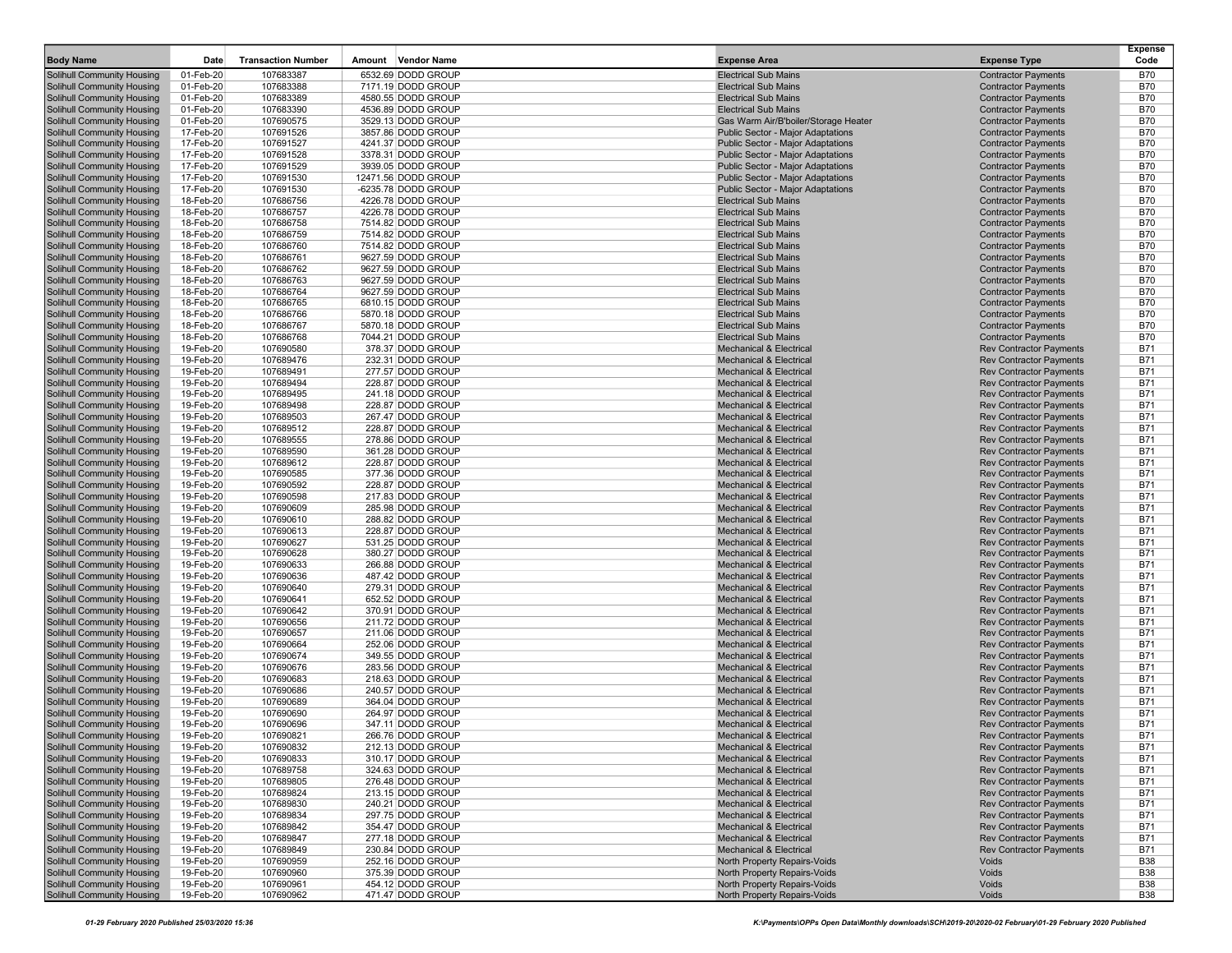| <b>Body Name</b>                                                       | Date                   | <b>Transaction Number</b> | Amount Vendor Name                                        | <b>Expense Area</b>                                                          | <b>Expense Type</b>                                              | <b>Expense</b><br>Code             |
|------------------------------------------------------------------------|------------------------|---------------------------|-----------------------------------------------------------|------------------------------------------------------------------------------|------------------------------------------------------------------|------------------------------------|
| Solihull Community Housing                                             | 19-Feb-20              | 107690965                 | 265.75 DODD GROUP                                         | North Property Repairs-Voids                                                 | Voids                                                            | <b>B38</b>                         |
| Solihull Community Housing                                             | 19-Feb-20              | 107690967                 | 392.01 DODD GROUP                                         | North Property Repairs-Voids                                                 | Voids                                                            | <b>B38</b>                         |
| Solihull Community Housing                                             | 19-Feb-20              | 107690968                 | 402.27 DODD GROUP                                         | North Property Repairs-Voids                                                 | Voids                                                            | <b>B38</b>                         |
| <b>Solihull Community Housing</b>                                      | 19-Feb-20              | 107690969                 | 413.97 DODD GROUP                                         | North Property Repairs-Voids                                                 | Voids                                                            | <b>B38</b>                         |
| Solihull Community Housing                                             | 19-Feb-20              | 107690970                 | 713.31 DODD GROUP                                         | North Property Repairs-Voids                                                 | Voids                                                            | <b>B38</b>                         |
| <b>Solihull Community Housing</b>                                      | 19-Feb-20              | 107690972                 | 387.82 DODD GROUP                                         | North Property Repairs-Voids                                                 | Voids                                                            | <b>B38</b>                         |
| Solihull Community Housing                                             | 19-Feb-20              | 107690974                 | 504.39 DODD GROUP                                         | North Property Repairs-Voids                                                 | Voids                                                            | <b>B38</b>                         |
| Solihull Community Housing                                             | 19-Feb-20              | 107690975                 | 295.04 DODD GROUP                                         | North Property Repairs-Voids                                                 | Voids                                                            | <b>B38</b>                         |
| <b>Solihull Community Housing</b>                                      | 19-Feb-20              | 107690978                 | 538.31 DODD GROUP                                         | North Property Repairs-Voids                                                 | Voids                                                            | <b>B38</b>                         |
| Solihull Community Housing                                             | 19-Feb-20<br>19-Feb-20 | 107690989                 | 235.77 DODD GROUP<br>597.71 DODD GROUP                    | North Property Repairs-Voids                                                 | Voids<br>Voids                                                   | <b>B38</b><br><b>B38</b>           |
| <b>Solihull Community Housing</b><br><b>Solihull Community Housing</b> | 19-Feb-20              | 107689914<br>107689915    | 313.97 DODD GROUP                                         | North Property Repairs-Voids<br>North Property Repairs-Voids                 | Voids                                                            | <b>B38</b>                         |
| Solihull Community Housing                                             | 19-Feb-20              | 107689916                 | 302.28 DODD GROUP                                         | North Property Repairs-Voids                                                 | Voids                                                            | <b>B38</b>                         |
| Solihull Community Housing                                             | 19-Feb-20              | 107689920                 | 750.53 DODD GROUP                                         | North Property Repairs-Voids                                                 | Voids                                                            | <b>B38</b>                         |
| <b>Solihull Community Housing</b>                                      | 19-Feb-20              | 107689924                 | 288.43 DODD GROUP                                         | North Property Repairs-Voids                                                 | Voids                                                            | <b>B38</b>                         |
| Solihull Community Housing                                             | 19-Feb-20              | 107689927                 | 293.22 DODD GROUP                                         | North Property Repairs-Voids                                                 | Voids                                                            | <b>B38</b>                         |
| Solihull Community Housing                                             | 19-Feb-20              | 107689929                 | 298.43 DODD GROUP                                         | North Property Repairs-Voids                                                 | Voids                                                            | <b>B38</b>                         |
| <b>Solihull Community Housing</b>                                      | 19-Feb-20              | 107689933                 | 461.33 DODD GROUP                                         | North Property Repairs-Voids                                                 | Voids                                                            | <b>B38</b>                         |
| Solihull Community Housing                                             | 19-Feb-20              | 107689940                 | 578.49 DODD GROUP                                         | North Property Repairs-Voids                                                 | Voids                                                            | <b>B38</b>                         |
| <b>Solihull Community Housing</b>                                      | 19-Feb-20              | 107689941                 | 389.07 DODD GROUP                                         | North Property Repairs-Voids                                                 | Voids                                                            | <b>B38</b>                         |
| Solihull Community Housing                                             | 19-Feb-20              | 107689942                 | 692.06 DODD GROUP                                         | North Property Repairs-Voids                                                 | Voids                                                            | <b>B38</b>                         |
| <b>Solihull Community Housing</b>                                      | 19-Feb-20              | 107689950                 | 829.45 DODD GROUP                                         | North Property Repairs-Voids                                                 | Voids                                                            | <b>B38</b><br><b>B70</b>           |
| Solihull Community Housing<br>Solihull Community Housing               | 19-Feb-20<br>19-Feb-20 | 107691064<br>107691065    | 460.40 DODD GROUP<br>259.94 DODD GROUP                    | <b>Electrical Improvement Works</b><br><b>Electrical Improvement Works</b>   | <b>Contractor Payments</b><br><b>Contractor Payments</b>         | <b>B70</b>                         |
| <b>Solihull Community Housing</b>                                      | 19-Feb-20              | 107691068                 | 399.16 DODD GROUP                                         | <b>Electrical Improvement Works</b>                                          | <b>Contractor Payments</b>                                       | <b>B70</b>                         |
| Solihull Community Housing                                             | 19-Feb-20              | 107691069                 | 474.18 DODD GROUP                                         | <b>Electrical Improvement Works</b>                                          | <b>Contractor Payments</b>                                       | <b>B70</b>                         |
| <b>Solihull Community Housing</b>                                      | 19-Feb-20              | 107691070                 | 241.23 DODD GROUP                                         | <b>Electrical Improvement Works</b>                                          | <b>Contractor Payments</b>                                       | <b>B70</b>                         |
| Solihull Community Housing                                             | 19-Feb-20              | 107691071                 | 241.23 DODD GROUP                                         | <b>Electrical Improvement Works</b>                                          | <b>Contractor Payments</b>                                       | <b>B70</b>                         |
| <b>Solihull Community Housing</b>                                      | 19-Feb-20              | 107691083                 | 241.23 DODD GROUP                                         | <b>Electrical Improvement Works</b>                                          | <b>Contractor Payments</b>                                       | <b>B70</b>                         |
| Solihull Community Housing                                             | 19-Feb-20              | 107691094                 | 406.83 DODD GROUP                                         | <b>Electrical Improvement Works</b>                                          | <b>Contractor Payments</b>                                       | <b>B70</b>                         |
| <b>Solihull Community Housing</b>                                      | 19-Feb-20              | 107691106                 | 415.90 DODD GROUP                                         | <b>Mechanical &amp; Electrical</b>                                           | <b>Rev Contractor Payments</b>                                   | <b>B71</b>                         |
| Solihull Community Housing                                             | 19-Feb-20              | 107691107                 | 508.93 DODD GROUP                                         | <b>Mechanical &amp; Electrical</b>                                           | <b>Rev Contractor Payments</b>                                   | <b>B71</b>                         |
| Solihull Community Housing                                             | 19-Feb-20              | 107691109                 | 399.26 DODD GROUP                                         | <b>Mechanical &amp; Electrical</b>                                           | <b>Rev Contractor Payments</b>                                   | <b>B71</b>                         |
| <b>Solihull Community Housing</b><br>Solihull Community Housing        | 19-Feb-20<br>19-Feb-20 | 107691110                 | 294.87 DODD GROUP                                         | <b>Mechanical &amp; Electrical</b><br><b>Mechanical &amp; Electrical</b>     | <b>Rev Contractor Payments</b>                                   | <b>B71</b><br><b>B71</b>           |
| <b>Solihull Community Housing</b>                                      | 19-Feb-20              | 107691111<br>107689992    | 399.26 DODD GROUP<br>295.10 DODD GROUP                    | <b>Mechanical &amp; Electrical</b>                                           | <b>Rev Contractor Payments</b><br><b>Rev Contractor Payments</b> | <b>B71</b>                         |
| Solihull Community Housing                                             | 19-Feb-20              | 107689995                 | 272.16 DODD GROUP                                         | <b>Mechanical &amp; Electrical</b>                                           | <b>Rev Contractor Payments</b>                                   | <b>B71</b>                         |
| <b>Solihull Community Housing</b>                                      | 19-Feb-20              | 107690003                 | 274.78 DODD GROUP                                         | <b>Mechanical &amp; Electrical</b>                                           | <b>Rev Contractor Payments</b>                                   | <b>B71</b>                         |
| Solihull Community Housing                                             | 19-Feb-20              | 107690010                 | 2833.74 DODD GROUP                                        | Gas Warm Air/B'boiler/Storage Heater                                         | <b>Contractor Payments</b>                                       | <b>B70</b>                         |
| Solihull Community Housing                                             | 19-Feb-20              | 107690011                 | 342.38 DODD GROUP                                         | Gas Warm Air/B'boiler/Storage Heater                                         | <b>Contractor Payments</b>                                       | <b>B70</b>                         |
| Solihull Community Housing                                             | 19-Feb-20              | 107690012                 | 2221.38 DODD GROUP                                        | Gas Warm Air/B'boiler/Storage Heater                                         | <b>Contractor Payments</b>                                       | <b>B70</b>                         |
| Solihull Community Housing                                             | 19-Feb-20              | 107690013                 | 2221.38 DODD GROUP                                        | Gas Warm Air/B'boiler/Storage Heater                                         | <b>Contractor Payments</b>                                       | <b>B70</b>                         |
| <b>Solihull Community Housing</b>                                      | 19-Feb-20              | 107690014                 | 3529.13 DODD GROUP                                        | Gas Warm Air/B'boiler/Storage Heater                                         | <b>Contractor Payments</b>                                       | <b>B70</b>                         |
| Solihull Community Housing                                             | 19-Feb-20              | 107690015                 | 2221.38 DODD GROUP                                        | Gas Warm Air/B'boiler/Storage Heater                                         | <b>Contractor Payments</b>                                       | <b>B70</b>                         |
| <b>Solihull Community Housing</b><br>Solihull Community Housing        | 19-Feb-20<br>19-Feb-20 | 107690017<br>107690018    | 3529.13 DODD GROUP                                        | Gas Warm Air/B'boiler/Storage Heater<br>Gas Warm Air/B'boiler/Storage Heater | <b>Contractor Payments</b><br><b>Contractor Payments</b>         | <b>B70</b><br><b>B70</b>           |
| <b>Solihull Community Housing</b>                                      | 20-Feb-20              | 107690019                 | 3529.13 DODD GROUP<br>2304.77 DODD GROUP                  | <b>Electrical Improvement Works</b>                                          | <b>Contractor Payments</b>                                       | <b>B70</b>                         |
| Solihull Community Housing                                             | 20-Feb-20              | 107690020                 | 2853.85 DODD GROUP                                        | <b>Electrical Improvement Works</b>                                          | <b>Contractor Payments</b>                                       | <b>B70</b>                         |
| Solihull Community Housing                                             | 20-Feb-20              | 107690021                 | 2257.81 DODD GROUP                                        | <b>Electrical Improvement Works</b>                                          | <b>Contractor Payments</b>                                       | <b>B70</b>                         |
| Solihull Community Housing                                             | 20-Feb-20              | 107690022                 | 3470.96 DODD GROUP                                        | <b>Electrical Improvement Works</b>                                          | <b>Contractor Payments</b>                                       | <b>B70</b>                         |
| Solihull Community Housing                                             | 20-Feb-20              | 107690023                 | 232.43 DODD GROUP                                         | <b>Electrical Improvement Works</b>                                          | <b>Contractor Payments</b>                                       | <b>B70</b>                         |
| <b>Solihull Community Housing</b>                                      | 06-Feb-20              | 107671092                 | 233.67 DODD GROUP                                         | <b>Mechanical &amp; Electrical</b>                                           | <b>Rev Contractor Payments</b>                                   | <b>B71</b>                         |
| Solihull Community Housing                                             | 25-Feb-20              | 107690409                 | 272.03 DODD GROUP                                         | <b>Mechanical &amp; Electrical</b>                                           | <b>Other Building Costs</b>                                      | <b>B39</b>                         |
| <b>Solihull Community Housing</b>                                      | 13-Feb-20              | 107679192                 | 233.67 DODD GROUP                                         | <b>Mechanical &amp; Electrical</b>                                           | <b>Rev Contractor Payments</b>                                   | <b>B71</b>                         |
| Solihull Community Housing<br><b>Solihull Community Housing</b>        | 01-Feb-20<br>01-Feb-20 | 107679440<br>107679440    | 391.00 DOORFIT PRODUCTS LTD<br>60.00 DOORFIT PRODUCTS LTD | Stores-Stores and delivery<br>Stores-Stores and delivery                     | <b>Stocks</b><br><b>Stocks</b>                                   | R <sub>10</sub><br>R <sub>10</sub> |
| Solihull Community Housing                                             | 01-Feb-20              | 107679440                 | 35.00 DOORFIT PRODUCTS LTD                                | Stores-Stores and delivery                                                   | <b>Stocks</b>                                                    | R <sub>10</sub>                    |
| <b>Solihull Community Housing</b>                                      | 01-Feb-20              | 107679440                 | 27.50 DOORFIT PRODUCTS LTD                                | Stores-Stores and delivery                                                   | <b>Stocks</b>                                                    | R <sub>10</sub>                    |
| <b>Solihull Community Housing</b>                                      | 01-Feb-20              | 107679441                 | 391.00 DOORFIT PRODUCTS LTD                               | Stores-Stores and delivery                                                   | <b>Stocks</b>                                                    | R <sub>10</sub>                    |
| <b>Solihull Community Housing</b>                                      | 01-Feb-20              | 107679443                 | 13.00 DOORFIT PRODUCTS LTD                                | Stores-Stores and delivery                                                   | <b>Stocks</b>                                                    | R <sub>10</sub>                    |
| <b>Solihull Community Housing</b>                                      | 01-Feb-20              | 107679443                 | 239.90 DOORFIT PRODUCTS LTD                               | Stores-Stores and delivery                                                   | <b>Stocks</b>                                                    | R <sub>10</sub>                    |
| <b>Solihull Community Housing</b>                                      | 01-Feb-20              | 107679443                 | 52.95 DOORFIT PRODUCTS LTD                                | Stores-Stores and delivery                                                   | <b>Stocks</b>                                                    | R <sub>10</sub>                    |
| <b>Solihull Community Housing</b>                                      | 01-Feb-20              | 107679443                 | 30.00 DOORFIT PRODUCTS LTD                                | Stores-Stores and delivery                                                   | <b>Stocks</b>                                                    | R <sub>10</sub>                    |
| <b>Solihull Community Housing</b>                                      | 06-Feb-20              | 107687561                 | 344.00 DOORFIT PRODUCTS LTD                               | Stores-Stores and delivery                                                   | <b>Stocks</b>                                                    | R <sub>10</sub>                    |
| <b>Solihull Community Housing</b>                                      | 06-Feb-20              | 107687561                 | 30.00 DOORFIT PRODUCTS LTD                                | Stores-Stores and delivery                                                   | <b>Stocks</b>                                                    | R <sub>10</sub>                    |
| <b>Solihull Community Housing</b><br><b>Solihull Community Housing</b> | 06-Feb-20              | 107687561                 | 25.00 DOORFIT PRODUCTS LTD<br>28.35 DOORFIT PRODUCTS LTD  | Stores-Stores and delivery<br>Stores-Stores and delivery                     | <b>Stocks</b>                                                    | R <sub>10</sub>                    |
| <b>Solihull Community Housing</b>                                      | 07-Feb-20<br>07-Feb-20 | 107687562<br>107687562    | 42.70 DOORFIT PRODUCTS LTD                                | Stores-Stores and delivery                                                   | <b>Stocks</b><br><b>Stocks</b>                                   | R <sub>10</sub><br>R <sub>10</sub> |
| <b>Solihull Community Housing</b>                                      | 07-Feb-20              | 107687562                 | 94.80 DOORFIT PRODUCTS LTD                                | Stores-Stores and delivery                                                   | <b>Stocks</b>                                                    | R <sub>10</sub>                    |
| Solihull Community Housing                                             | 07-Feb-20              | 107687562                 | 239.90 DOORFIT PRODUCTS LTD                               | Stores-Stores and delivery                                                   | <b>Stocks</b>                                                    | R <sub>10</sub>                    |
| <b>Solihull Community Housing</b>                                      | 07-Feb-20              | 107687562                 | 50.00 DOORFIT PRODUCTS LTD                                | Stores-Stores and delivery                                                   | <b>Stocks</b>                                                    | R <sub>10</sub>                    |
| <b>Solihull Community Housing</b>                                      | 10-Feb-20              | 107687564                 | 13.00 DOORFIT PRODUCTS LTD                                | Stores-Stores and delivery                                                   | <b>Stocks</b>                                                    | R <sub>10</sub>                    |
| <b>Solihull Community Housing</b>                                      | 10-Feb-20              | 107687564                 | 48.90 DOORFIT PRODUCTS LTD                                | Stores-Stores and delivery                                                   | <b>Stocks</b>                                                    | R <sub>10</sub>                    |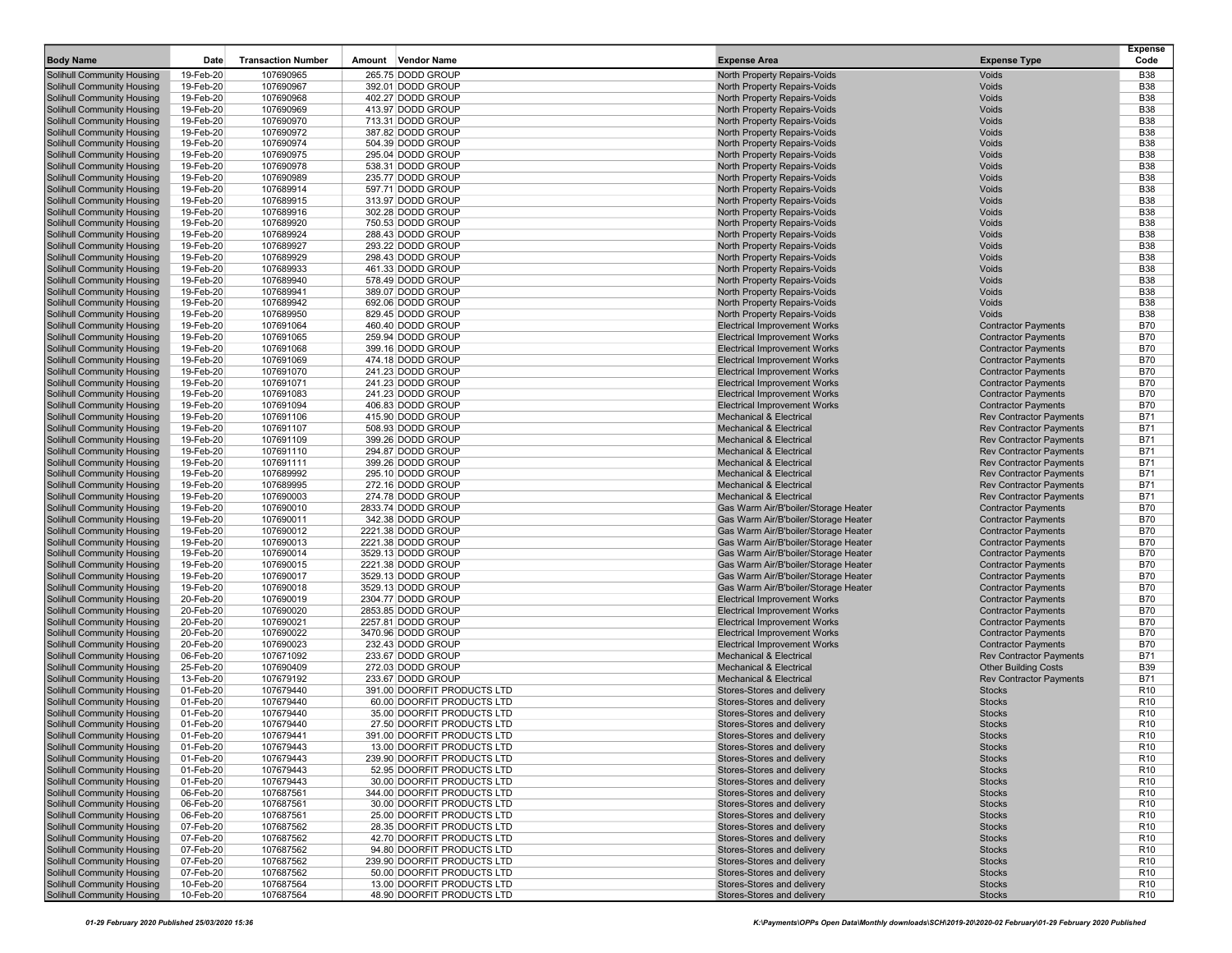| <b>Body Name</b>                                                       | Date                   | <b>Transaction Number</b> | Amount<br>Vendor Name                                                                | <b>Expense Area</b>                                                    | <b>Expense Type</b>                                      | Expense<br>Code                    |
|------------------------------------------------------------------------|------------------------|---------------------------|--------------------------------------------------------------------------------------|------------------------------------------------------------------------|----------------------------------------------------------|------------------------------------|
| Solihull Community Housing                                             | 10-Feb-20              | 107687564                 | 90.00 DOORFIT PRODUCTS LTD                                                           | Stores-Stores and delivery                                             | <b>Stocks</b>                                            | R <sub>10</sub>                    |
| Solihull Community Housing                                             | 10-Feb-20              | 107687564                 | 22.50 DOORFIT PRODUCTS LTD                                                           | Stores-Stores and delivery                                             | <b>Stocks</b>                                            | R <sub>10</sub>                    |
| Solihull Community Housing                                             | 10-Feb-20              | 107687564                 | 100.20 DOORFIT PRODUCTS LTD                                                          | Stores-Stores and delivery                                             | <b>Stocks</b>                                            | R <sub>10</sub>                    |
| Solihull Community Housing                                             | 10-Feb-20              | 107687564                 | 16.75 DOORFIT PRODUCTS LTD                                                           | Stores-Stores and delivery                                             | <b>Stocks</b>                                            | R <sub>10</sub>                    |
| Solihull Community Housing                                             | 13-Feb-20              | 107695887                 | 344.00 DOORFIT PRODUCTS LTD                                                          | Stores-Stores and delivery                                             | <b>Stocks</b>                                            | R <sub>10</sub>                    |
| Solihull Community Housing                                             | 14-Feb-20              | 107687565                 | 23.19 DOORFIT PRODUCTS LTD                                                           | Stores-Stores and delivery                                             | <b>Stocks</b>                                            | R <sub>10</sub>                    |
| <b>Solihull Community Housing</b>                                      | 14-Feb-20              | 107687565                 | 181.15 DOORFIT PRODUCTS LTD                                                          | Stores-Stores and delivery                                             | <b>Stocks</b>                                            | R <sub>10</sub>                    |
| Solihull Community Housing                                             | 14-Feb-20              | 107687565                 | 19.50 DOORFIT PRODUCTS LTD                                                           | Stores-Stores and delivery                                             | <b>Stocks</b>                                            | R <sub>10</sub>                    |
| Solihull Community Housing<br>Solihull Community Housing               | 14-Feb-20<br>14-Feb-20 | 107687566<br>107687566    | 87.50 DOORFIT PRODUCTS LTD<br>151.10 DOORFIT PRODUCTS LTD                            | Stores-Stores and delivery<br>Stores-Stores and delivery               | <b>Stocks</b><br><b>Stocks</b>                           | R <sub>10</sub><br>R <sub>10</sub> |
| Solihull Community Housing                                             | 17-Feb-20              | 107695889                 | 239.90 DOORFIT PRODUCTS LTD                                                          | Stores-Stores and delivery                                             | <b>Stocks</b>                                            | R <sub>10</sub>                    |
| Solihull Community Housing                                             | 20-Feb-20              | 107695890                 | 391.00 DOORFIT PRODUCTS LTD                                                          | Stores-Stores and delivery                                             | <b>Stocks</b>                                            | R <sub>10</sub>                    |
| Solihull Community Housing                                             | 01-Feb-20              | 107683493                 | 612.00 DRAINTECH SERVICES (MIDLANDS) LTD                                             | North Property Repairs-Day to day                                      | <b>Other Works</b>                                       | <b>B32</b>                         |
| <b>Solihull Community Housing</b>                                      | 01-Feb-20              | 107674750                 | 562.60 DRAINTECH SERVICES (MIDLANDS) LTD                                             | North Property Repairs-Day to day                                      | <b>Other Works</b>                                       | <b>B32</b>                         |
| Solihull Community Housing                                             | 01-Feb-20              | 107679195                 | 305.70 DRAINTECH SERVICES (MIDLANDS) LTD                                             | North Property Repairs-Day to day                                      | <b>Other Works</b>                                       | <b>B32</b>                         |
| <b>Solihull Community Housing</b>                                      | 06-Feb-20              | 107674754                 | 1047.86 DRAINTECH SERVICES (MIDLANDS) LTD                                            | North Property Repairs-Day to day                                      | <b>Other Works</b>                                       | <b>B32</b>                         |
| Solihull Community Housing                                             | 05-Feb-20              | 107674755                 | 305.70 DRAINTECH SERVICES (MIDLANDS) LTD                                             | North Property Repairs-Day to day                                      | <b>Other Works</b>                                       | <b>B32</b>                         |
| Solihull Community Housing                                             | 06-Feb-20              | 107674760                 | 307.03 DRAINTECH SERVICES (MIDLANDS) LTD                                             | North Property Repairs-Day to day                                      | <b>Other Works</b>                                       | <b>B32</b>                         |
| <b>Solihull Community Housing</b>                                      | 13-Feb-20<br>01-Feb-20 | 107683494                 | 838.05 DRAINTECH SERVICES (MIDLANDS) LTD                                             | North Property Repairs-Day to day                                      | <b>Other Works</b>                                       | <b>B32</b><br><b>B32</b>           |
| <b>Solihull Community Housing</b><br>Solihull Community Housing        | 06-Feb-20              | 107674802<br>107674803    | 388.13 DRAINTECH SERVICES (MIDLANDS) LTD<br>775.89 DRAINTECH SERVICES (MIDLANDS) LTD | North Property Repairs-Day to day<br>North Property Repairs-Day to day | <b>Other Works</b><br><b>Other Works</b>                 | <b>B32</b>                         |
| Solihull Community Housing                                             | 07-Feb-20              | 107674804                 | 528.06 DRAINTECH SERVICES (MIDLANDS) LTD                                             | North Property Repairs-Day to day                                      | <b>Other Works</b>                                       | <b>B32</b>                         |
| <b>Solihull Community Housing</b>                                      | 01-Feb-20              | 107679210                 | 310.98 DRAINTECH SERVICES (MIDLANDS) LTD                                             | North Property Repairs-Day to day                                      | <b>Other Works</b>                                       | <b>B32</b>                         |
| Solihull Community Housing                                             | 06-Feb-20              | 107674808                 | 210.84 DRAINTECH SERVICES (MIDLANDS) LTD                                             | <b>MST-Structural Works</b>                                            | <b>Contractor Payments</b>                               | <b>B70</b>                         |
| Solihull Community Housing                                             | 05-Feb-20              | 107674809                 | 305.70 DRAINTECH SERVICES (MIDLANDS) LTD                                             | North Property Repairs-Day to day                                      | <b>Other Works</b>                                       | <b>B32</b>                         |
| Solihull Community Housing                                             | 06-Feb-20              | 107674810                 | 210.84 DRAINTECH SERVICES (MIDLANDS) LTD                                             | Private Sector - Disabled Facilities Grants                            | <b>Contractor Payments</b>                               | <b>B70</b>                         |
| Solihull Community Housing                                             | 01-Feb-20              | 107679448                 | 4.76 E J GILBERT & SONS                                                              | Stores-Stores and delivery                                             | <b>Stocks</b>                                            | R <sub>10</sub>                    |
| <b>Solihull Community Housing</b>                                      | 01-Feb-20              | 107679448                 | 31.79 E J GILBERT & SONS                                                             | Stores-Stores and delivery                                             | <b>Stocks</b>                                            | R <sub>10</sub>                    |
| Solihull Community Housing<br><b>Solihull Community Housing</b>        | 01-Feb-20<br>01-Feb-20 | 107679448<br>107679448    | 55.86 E J GILBERT & SONS<br>3.60 E J GILBERT & SONS                                  | Stores-Stores and delivery<br>Stores-Stores and delivery               | <b>Stocks</b><br><b>Stocks</b>                           | R <sub>10</sub><br>R <sub>10</sub> |
| Solihull Community Housing                                             | 01-Feb-20              | 107679448                 | 52.66 E J GILBERT & SONS                                                             | Stores-Stores and delivery                                             | <b>Stocks</b>                                            | R <sub>10</sub>                    |
| <b>Solihull Community Housing</b>                                      | 01-Feb-20              | 107679448                 | 180.37 E J GILBERT & SONS                                                            | Stores-Stores and delivery                                             | <b>Stocks</b>                                            | R <sub>10</sub>                    |
| Solihull Community Housing                                             | 04-Feb-20              | 107667766                 | 291.51 EDENRED                                                                       | <b>Payroll Deductions</b>                                              | <b>General Creditors</b>                                 | S01                                |
| Solihull Community Housing                                             | 14-Feb-20              | 107681654                 | 713.38 EGBERT H TAYLOR & CO LTD                                                      | Area Caretakers                                                        | <b>Materials</b>                                         | D <sub>13</sub>                    |
| Solihull Community Housing                                             | 11-Feb-20              | 107675827                 | 3920.88 ELDERCARE                                                                    | Safe and Sound Operational                                             | <b>Other Supplier/Services Costs</b>                     | D90                                |
| Solihull Community Housing                                             | 01-Feb-20              | 107667819                 | 431.91 ENVIROCALL LTD                                                                | North Property Repairs-Day to day                                      | <b>Internal Works</b>                                    | <b>B31</b>                         |
| <b>Solihull Community Housing</b>                                      | 04-Feb-20              | 107679240                 | 255.29 ENVIROCALL LTD                                                                | North Property Repairs-Day to day                                      | <b>Internal Works</b>                                    | <b>B31</b><br><b>B31</b>           |
| <b>Solihull Community Housing</b><br><b>Solihull Community Housing</b> | 10-Feb-20<br>10-Feb-20 | 107695861<br>107695869    | 211.20 ENVIROCALL LTD<br>328.46 ENVIROCALL LTD                                       | North Property Repairs-Day to day<br>North Property Repairs-Day to day | <b>Internal Works</b><br><b>Internal Works</b>           | <b>B31</b>                         |
| Solihull Community Housing                                             | 14-Feb-20              | 107695873                 | 373.74 ENVIROCALL LTD                                                                | North Property Repairs-Day to day                                      | <b>Internal Works</b>                                    | <b>B31</b>                         |
| <b>Solihull Community Housing</b>                                      | 12-Feb-20              | 107678909                 | 10412.71 ENVIRONMENTAL CONTRACTS LTD                                                 | Stores-Stores and delivery                                             | <b>Waste Disposal</b>                                    | E20                                |
| Solihull Community Housing                                             | 12-Feb-20              | 107678909                 | 18539.77 ENVIRONMENTAL CONTRACTS LTD                                                 | Stores-Stores and delivery                                             | <b>Waste Disposal</b>                                    | E20                                |
| <b>Solihull Community Housing</b>                                      | 04-Feb-20              | 107667800                 | 275.00 ENVIRONMENTAL CONTRACTS LTD                                                   | North Property Repairs-Day to day                                      | <b>Materials</b>                                         | D <sub>13</sub>                    |
| Solihull Community Housing                                             | 17-Feb-20              | 107682814                 | 465.50 EUROPEAN METAL RECYCLING LTD                                                  | Stores-Stores and delivery                                             | <b>Waste Disposal</b>                                    | E20                                |
| Solihull Community Housing<br><b>Solihull Community Housing</b>        | 01-Feb-20<br>01-Feb-20 | 107683481<br>107683484    | 529.00 FAMILY CARE TRUST (SOLIHULL)<br>396.75 FAMILY CARE TRUST (SOLIHULL)           | North Property Repairs-Day to day<br>North Property Repairs-Day to day | <b>External Structures</b><br><b>External Structures</b> | <b>B33</b><br><b>B33</b>           |
| Solihull Community Housing                                             | 01-Feb-20              | 107683485                 | 396.75 FAMILY CARE TRUST (SOLIHULL)                                                  | North Property Repairs-Day to day                                      | <b>External Structures</b>                               | <b>B33</b>                         |
| <b>Solihull Community Housing</b>                                      | 28-Feb-20              | 107696683                 | 980.00 FERNDOWN ESTATES                                                              | <b>Private Sector Leasing</b>                                          | <b>Materials</b>                                         | D <sub>13</sub>                    |
| Solihull Community Housing                                             | 01-Feb-20              | 107665277                 | 1732.00 FRONTLINE TRAINING                                                           | Training                                                               | Training                                                 | A80                                |
| Solihull Community Housing                                             | 01-Feb-20              | 107665278                 | 1752.00 FRONTLINE TRAINING                                                           | Training                                                               | Training                                                 | A80                                |
| Solihull Community Housing                                             | 05-Feb-20              | 107670409                 | 893.00 GLENDALE COUNTRYSIDE                                                          | <b>Grounds Maintenance</b>                                             | <b>Grounds Maintenance</b>                               | <b>B40</b>                         |
| <b>Solihull Community Housing</b>                                      | 05-Feb-20              | 107670212                 | 801.00 GOVNET COMMUNICATIONS                                                         | Training                                                               | Training                                                 | A80                                |
| Solihull Community Housing                                             | 12-Feb-20              | 107678988                 | 253.00 GRANGE REMOVAL CO LTD                                                         | Housing Aid & Homelessness                                             | <b>Other Supplier/Services Costs</b>                     | D90                                |
| Solihull Community Housing<br><b>Solihull Community Housing</b>        | 27-Feb-20<br>05-Feb-20 | 107696639<br>107670238    | 305.80 GRANGE REMOVAL CO LTD<br>907.06 HAMMOND LUBRICANTS & CHEMICALS LTD            | Housing Aid & Homelessness<br>Anti Graffiti Team                       | <b>Other Supplier/Services Costs</b><br><b>Materials</b> | D90<br>D <sub>13</sub>             |
| Solihull Community Housing                                             | 01-Feb-20              | 107687382                 | 500.00 HANDICARE ACCESSIBILITY LTD                                                   | <b>Public Sector - Major Adaptations</b>                               | <b>Contractor Payments</b>                               | <b>B70</b>                         |
| <b>Solihull Community Housing</b>                                      | 01-Feb-20              | 107674898                 | 1914.00 HANDICARE ACCESSIBILITY LTD                                                  | Public Sector - Major Adaptations                                      | <b>Contractor Payments</b>                               | <b>B70</b>                         |
| Solihull Community Housing                                             | 01-Feb-20              | 107691543                 | 2624.00 HANDICARE ACCESSIBILITY LTD                                                  | <b>Public Sector - Major Adaptations</b>                               | <b>Contractor Payments</b>                               | <b>B70</b>                         |
| <b>Solihull Community Housing</b>                                      | 14-Feb-20              | 107680969                 | 767.00 HANDICARE ACCESSIBILITY LTD                                                   | Home Improvement Agency                                                | Adaptations                                              | <b>B83</b>                         |
| Solihull Community Housing                                             | 14-Feb-20              | 107680970                 | 1222.95 HANDICARE ACCESSIBILITY LTD                                                  | Home Improvement Agency                                                | Adaptations                                              | <b>B83</b>                         |
| Solihull Community Housing                                             | 14-Feb-20              | 107680971                 | 569.66 HANDICARE ACCESSIBILITY LTD                                                   | Home Improvement Agency                                                | Adaptations                                              | <b>B83</b>                         |
| Solihull Community Housing                                             | 01-Feb-20              | 107674899                 | 4918.00 HANDICARE ACCESSIBILITY LTD                                                  | Private Sector - Disabled Facilities Grants                            | <b>Contractor Payments</b>                               | <b>B70</b>                         |
| Solihull Community Housing<br>Solihull Community Housing               | 27-Feb-20<br>27-Feb-20 | 107696261<br>107696261    | 2713.55 HI-SPEC FACILITIES SERVICES PLC<br>1098.99 HI-SPEC FACILITIES SERVICES PLC   | <b>Endeavour House</b><br><b>Endeavour House</b>                       | Cleaning<br><b>Other Premises Costs</b>                  | <b>B50</b><br><b>B90</b>           |
| Solihull Community Housing                                             | 27-Feb-20              | 107696261                 | 345.36 HI-SPEC FACILITIES SERVICES PLC                                               | <b>CCTV</b>                                                            | Cleaning                                                 | <b>B50</b>                         |
| <b>Solihull Community Housing</b>                                      | 27-Feb-20              | 107696261                 | 186.68 HI-SPEC FACILITIES SERVICES PLC                                               | <b>Auckland Hall</b>                                                   | Cleaning                                                 | <b>B50</b>                         |
| Solihull Community Housing                                             | 27-Feb-20              | 107696261                 | 246.69 HI-SPEC FACILITIES SERVICES PLC                                               | <b>Crabtree Hall</b>                                                   | Cleaning                                                 | <b>B50</b>                         |
| <b>Solihull Community Housing</b>                                      | 27-Feb-20              | 107696261                 | 186.68 HI-SPEC FACILITIES SERVICES PLC                                               | Whar Hall Farm Community Hall                                          | Cleaning                                                 | <b>B50</b>                         |
| Solihull Community Housing                                             | 27-Feb-20              | 107696261                 | 740.06 HI-SPEC FACILITIES SERVICES PLC                                               | <b>Frontline Offices</b>                                               | Cleaning                                                 | <b>B50</b>                         |
| Solihull Community Housing                                             | 27-Feb-20              | 107696261                 | 1013.42 HI-SPEC FACILITIES SERVICES PLC                                              | Business Support - MST Back Office Support                             | Cleaning                                                 | <b>B50</b>                         |
| <b>Solihull Community Housing</b><br>Solihull Community Housing        | 27-Feb-20<br>05-Feb-20 | 107696002<br>107670201    | 3198.00 HM REVENUE & CUSTOMS<br>154924.00 HM REVENUE & CUSTOMS                       | <b>Central Administration</b><br><b>VAT</b>                            | <b>Other Employee Costs</b><br>Creditor: Government      | A90<br><b>S04</b>                  |
| Solihull Community Housing                                             | 13-Feb-20              | 107679535                 | 300.00 HNS SIGNS                                                                     | Rebranding                                                             | <b>Professional Fees</b>                                 | D <sub>50</sub>                    |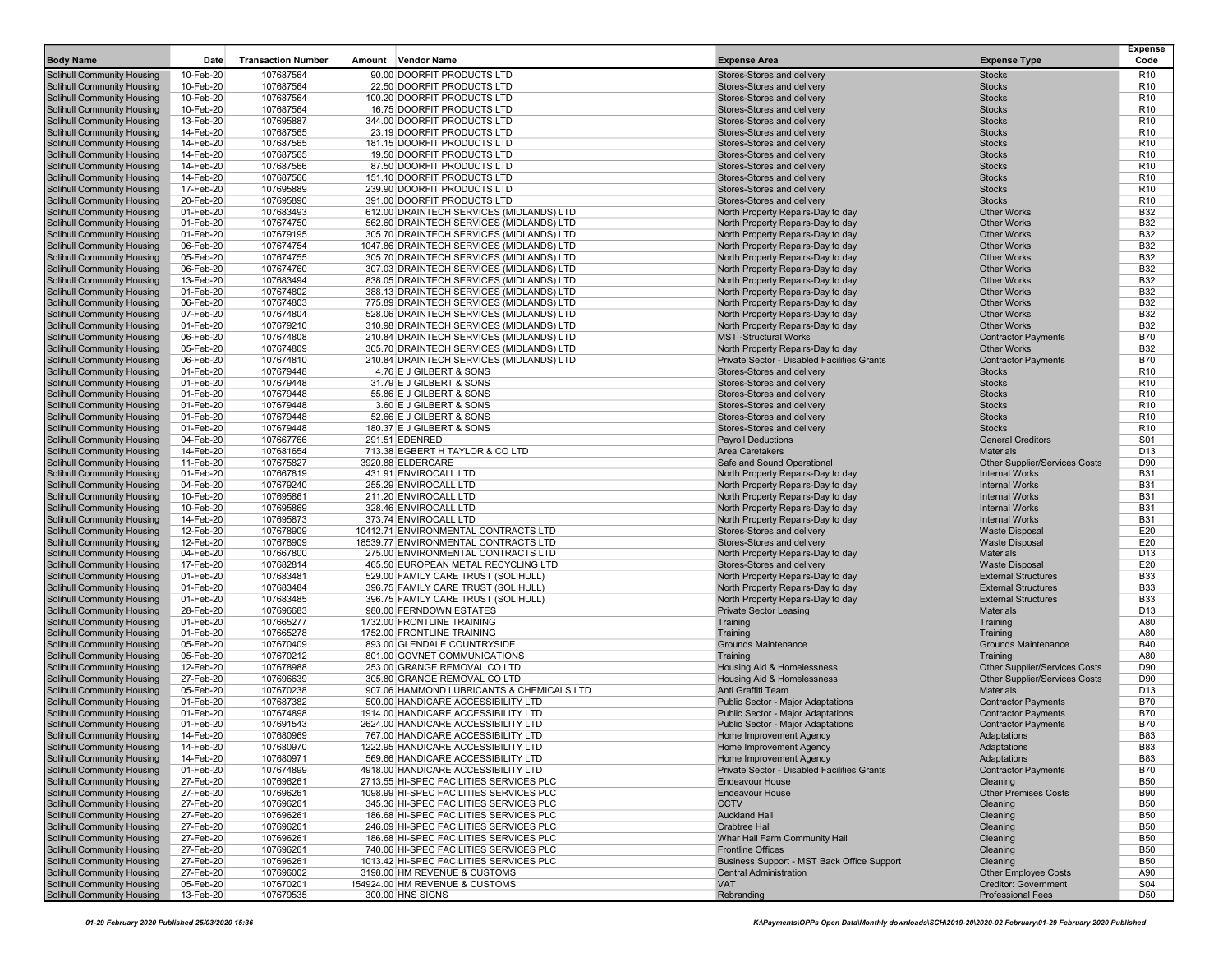| <b>Body Name</b>                                                       | Date                   | <b>Transaction Number</b> | <b>Vendor Name</b><br>Amount                                                 | <b>Expense Area</b>                                      | <b>Expense Type</b>                | <b>Expense</b><br>Code             |
|------------------------------------------------------------------------|------------------------|---------------------------|------------------------------------------------------------------------------|----------------------------------------------------------|------------------------------------|------------------------------------|
| <b>Solihull Community Housing</b>                                      | 13-Feb-20              | 107679545                 | 2829.06 HNS SIGNS                                                            | Rebranding                                               | <b>Professional Fees</b>           | D <sub>50</sub>                    |
| <b>Solihull Community Housing</b>                                      | 27-Feb-20              | 107696032                 | 815.00 HOUSEMARK LTD                                                         | Income Collection Team                                   | <b>ICT Software</b>                | D31                                |
| <b>Solihull Community Housing</b>                                      | 17-Feb-20              | 107682779                 | 219.00 HQN LTD                                                               | <b>Central Administration</b>                            | <b>Conference Costs</b>            | D <sub>56</sub>                    |
| <b>Solihull Community Housing</b>                                      | 27-Feb-20              | 107696061                 | 250.00 HQN LTD                                                               | Training                                                 | Training                           | A80                                |
| <b>Solihull Community Housing</b>                                      | 07-Feb-20              | 107672138                 | 4419.20 INLAND REVENUE ONLY                                                  | Sub Contractors Tax                                      | Creditor: Inland Revenue           | S <sub>02</sub>                    |
| <b>Solihull Community Housing</b><br>Solihull Community Housing        | 28-Feb-20              | 107696684                 | 3099.27 INSIDE HOUSING                                                       | <b>Strategy and Performance</b>                          | <b>Grants &amp; Subscriptions</b>  | D92                                |
| <b>Solihull Community Housing</b>                                      | 01-Feb-20<br>01-Feb-20 | 107674913<br>107674916    | 728.00 INTEGRATED WATER SERVICES LTD<br>728.00 INTEGRATED WATER SERVICES LTD | Client ¿ H & S Water Risk<br>Client ¿ H & S Water Risk   | Water risks<br>Water risks         | <b>B13</b><br><b>B13</b>           |
| <b>Solihull Community Housing</b>                                      | 01-Feb-20              | 107674917                 | 728.00 INTEGRATED WATER SERVICES LTD                                         | Client ¿ H & S Water Risk                                | Water risks                        | <b>B13</b>                         |
| <b>Solihull Community Housing</b>                                      | 01-Feb-20              | 107691531                 | 728.00 INTEGRATED WATER SERVICES LTD                                         | Client ¿ H & S Water Risk                                | Water risks                        | <b>B13</b>                         |
| <b>Solihull Community Housing</b>                                      | 21-Feb-20              | 107695938                 | 728.00 INTEGRATED WATER SERVICES LTD                                         | Client ¿ H & S Water Risk                                | Water risks                        | <b>B13</b>                         |
| <b>Solihull Community Housing</b>                                      | 20-Feb-20              | 107687721                 | 746.75 JAMES ANDREWS RECRUITMENT SOLUTIONS LTD                               | <b>Estate Mgmt Team</b>                                  | <b>Agency Staff</b>                | A60                                |
| <b>Solihull Community Housing</b>                                      | 20-Feb-20              | 107687721                 | 48.75 JAMES ANDREWS RECRUITMENT SOLUTIONS LTD                                | <b>Estate Mgmt Team</b>                                  | <b>Agency Staff</b>                | A60                                |
| <b>Solihull Community Housing</b>                                      | 06-Feb-20              | 107672088                 | 7289.73 JAMES ANDREWS RECRUITMENT SOLUTIONS LTD                              | <b>Housing Aid &amp; Homelessness</b>                    | Agency Staff (Funded Posts)        | A61                                |
| <b>Solihull Community Housing</b>                                      | 06-Feb-20              | 107672087                 | 922.63 JAMES ANDREWS RECRUITMENT SOLUTIONS LTD                               | Housing Aid & Homelessness                               | <b>Agency Staff (Funded Posts)</b> | A61                                |
| <b>Solihull Community Housing</b>                                      | 14-Feb-20              | 107681672                 | 795.50 JAMES ANDREWS RECRUITMENT SOLUTIONS LTD                               | <b>Estate Mgmt Team</b>                                  | <b>Agency Staff</b>                | A60                                |
| <b>Solihull Community Housing</b>                                      | 14-Feb-20              | 107681668                 | 795.50 JAMES ANDREWS RECRUITMENT SOLUTIONS LTD                               | Estate Mgmt Team                                         | <b>Agency Staff</b>                | A60                                |
| <b>Solihull Community Housing</b>                                      | 12-Feb-20              | 107678976                 | 228.75 JAMES ANDREWS RECRUITMENT SOLUTIONS LTD                               | Housing Aid & Homelessness                               | Agency Staff (Funded Posts)        | A61                                |
| <b>Solihull Community Housing</b>                                      | 14-Feb-20              | 107681676                 | 795.50 JAMES ANDREWS RECRUITMENT SOLUTIONS LTD                               | Estate Mgmt Team                                         | <b>Agency Staff</b>                | A60                                |
| <b>Solihull Community Housing</b>                                      | 20-Feb-20              | 107687720                 | 427.00 JAMES ANDREWS RECRUITMENT SOLUTIONS LTD                               | Housing Aid & Homelessness                               | <b>Agency Staff (Funded Posts)</b> | A61                                |
| <b>Solihull Community Housing</b>                                      | 27-Feb-20              | 107695744                 | 795.50 JAMES ANDREWS RECRUITMENT SOLUTIONS LTD                               | Estate Mgmt Team                                         | <b>Agency Staff</b>                | A60                                |
| <b>Solihull Community Housing</b>                                      | 27-Feb-20              | 107696638                 | 1113.25 JAMES ANDREWS RECRUITMENT SOLUTIONS LTD                              | Housing Aid & Homelessness                               | <b>Agency Staff (Funded Posts)</b> | A61                                |
| <b>Solihull Community Housing</b>                                      | 06-Feb-20              | 107671776                 | 275.00 JAN CAR WASH LTD                                                      | Client - Fleet Management                                | <b>Other Transport Costs</b>       | C90                                |
| <b>Solihull Community Housing</b><br><b>Solihull Community Housing</b> | 01-Feb-20              | 107674298                 | 58.36 JEWSON LTD                                                             | Stores-Stores and delivery                               | <b>Stocks</b><br><b>Stocks</b>     | R <sub>10</sub><br>R <sub>10</sub> |
| <b>Solihull Community Housing</b>                                      | 01-Feb-20<br>01-Feb-20 | 107674298<br>107674298    | 47.60 JEWSON LTD<br>9.55 JEWSON LTD                                          | Stores-Stores and delivery<br>Stores-Stores and delivery | <b>Stocks</b>                      | R <sub>10</sub>                    |
| <b>Solihull Community Housing</b>                                      | 01-Feb-20              | 107674298                 | 10.70 JEWSON LTD                                                             | Stores-Stores and delivery                               | <b>Stocks</b>                      | R <sub>10</sub>                    |
| <b>Solihull Community Housing</b>                                      | 01-Feb-20              | 107674298                 | 3.90 JEWSON LTD                                                              | Stores-Stores and delivery                               | <b>Stocks</b>                      | R <sub>10</sub>                    |
| <b>Solihull Community Housing</b>                                      | 01-Feb-20              | 107674298                 | 6.80 JEWSON LTD                                                              | Stores-Stores and delivery                               | <b>Stocks</b>                      | R <sub>10</sub>                    |
| Solihull Community Housing                                             | 01-Feb-20              | 107674298                 | 55.60 JEWSON LTD                                                             | Stores-Stores and delivery                               | <b>Stocks</b>                      | R <sub>10</sub>                    |
| <b>Solihull Community Housing</b>                                      | 01-Feb-20              | 107674298                 | 175.00 JEWSON LTD                                                            | Stores-Stores and delivery                               | <b>Stocks</b>                      | R <sub>10</sub>                    |
| Solihull Community Housing                                             | 01-Feb-20              | 107674298                 | 30.29 JEWSON LTD                                                             | Stores-Stores and delivery                               | <b>Stocks</b>                      | R <sub>10</sub>                    |
| <b>Solihull Community Housing</b>                                      | 01-Feb-20              | 107674298                 | 33.24 JEWSON LTD                                                             | Stores-Stores and delivery                               | <b>Stocks</b>                      | R <sub>10</sub>                    |
| <b>Solihull Community Housing</b>                                      | 01-Feb-20              | 107674298                 | 47.00 JEWSON LTD                                                             | Stores-Stores and delivery                               | <b>Stocks</b>                      | R <sub>10</sub>                    |
| <b>Solihull Community Housing</b>                                      | 01-Feb-20              | 107674298                 | 6.40 JEWSON LTD                                                              | Stores-Stores and delivery                               | <b>Stocks</b>                      | R <sub>10</sub>                    |
| <b>Solihull Community Housing</b>                                      | 01-Feb-20              | 107674298                 | 3.90 JEWSON LTD                                                              | Stores-Stores and delivery                               | <b>Stocks</b>                      | R <sub>10</sub>                    |
| <b>Solihull Community Housing</b>                                      | 01-Feb-20              | 107674298                 | 660.00 JEWSON LTD                                                            | Stores-Stores and delivery                               | <b>Stocks</b>                      | R <sub>10</sub>                    |
| <b>Solihull Community Housing</b>                                      | 01-Feb-20              | 107674298                 | 203.28 JEWSON LTD                                                            | Stores-Stores and delivery                               | <b>Stocks</b>                      | R <sub>10</sub>                    |
| <b>Solihull Community Housing</b>                                      | 01-Feb-20              | 107674298                 | 16.96 JEWSON LTD                                                             | Stores-Stores and delivery                               | <b>Stocks</b>                      | R <sub>10</sub>                    |
| <b>Solihull Community Housing</b>                                      | 01-Feb-20              | 107674298                 | 103.20 JEWSON LTD                                                            | Stores-Stores and delivery                               | <b>Stocks</b>                      | R <sub>10</sub><br>R <sub>10</sub> |
| <b>Solihull Community Housing</b><br><b>Solihull Community Housing</b> | 01-Feb-20<br>01-Feb-20 | 107674298<br>107674298    | 359.50 JEWSON LTD<br>6.80 JEWSON LTD                                         | Stores-Stores and delivery<br>Stores-Stores and delivery | <b>Stocks</b><br><b>Stocks</b>     | R <sub>10</sub>                    |
| Solihull Community Housing                                             | 01-Feb-20              | 107674298                 | 202.20 JEWSON LTD                                                            | Stores-Stores and delivery                               | <b>Stocks</b>                      | R <sub>10</sub>                    |
| <b>Solihull Community Housing</b>                                      | 01-Feb-20              | 107674298                 | 12.92 JEWSON LTD                                                             | Stores-Stores and delivery                               | <b>Stocks</b>                      | R <sub>10</sub>                    |
| <b>Solihull Community Housing</b>                                      | 01-Feb-20              | 107674298                 | 60.50 JEWSON LTD                                                             | Stores-Stores and delivery                               | <b>Stocks</b>                      | R <sub>10</sub>                    |
| <b>Solihull Community Housing</b>                                      | 01-Feb-20              | 107674298                 | 340.90 JEWSON LTD                                                            | Stores-Stores and delivery                               | <b>Stocks</b>                      | R <sub>10</sub>                    |
| <b>Solihull Community Housing</b>                                      | 01-Feb-20              | 107679455                 | 734.83 JEWSON LTD                                                            | Stores-Stores and delivery                               | <b>Stocks</b>                      | R <sub>10</sub>                    |
| <b>Solihull Community Housing</b>                                      | 01-Feb-20              | 107679456                 | 429.97 JEWSON LTD                                                            | Stores-Stores and delivery                               | <b>Stocks</b>                      | R <sub>10</sub>                    |
| <b>Solihull Community Housing</b>                                      | 01-Feb-20              | 107679457                 | 459.78 JEWSON LTD                                                            | Stores-Stores and delivery                               | <b>Stocks</b>                      | R <sub>10</sub>                    |
| <b>Solihull Community Housing</b>                                      | 01-Feb-20              | 107674300                 | 144.30 JEWSON LTD                                                            | Stores-Stores and delivery                               | <b>Stocks</b>                      | R <sub>10</sub>                    |
| <b>Solihull Community Housing</b>                                      | 01-Feb-20              | 107674300                 | 88.48 JEWSON LTD                                                             | Stores-Stores and delivery                               | <b>Stocks</b>                      | R <sub>10</sub>                    |
| <b>Solihull Community Housing</b>                                      | 01-Feb-20              | 107674302                 | 71.70 JEWSON LTD                                                             | Stores-Stores and delivery                               | <b>Stocks</b>                      | R <sub>10</sub>                    |
| Solihull Community Housing                                             | 01-Feb-20              | 107674302                 | 27.30 JEWSON LTD                                                             | Stores-Stores and delivery                               | <b>Stocks</b>                      | R <sub>10</sub>                    |
| <b>Solihull Community Housing</b>                                      | 01-Feb-20              | 107674302                 | 93.40 JEWSON LTD                                                             | Stores-Stores and delivery                               | <b>Stocks</b><br><b>Stocks</b>     | R <sub>10</sub>                    |
| <b>Solihull Community Housing</b><br><b>Solihull Community Housing</b> | 01-Feb-20<br>01-Feb-20 | 107674302<br>107674302    | 27.30 JEWSON LTD<br>247.24 JEWSON LTD                                        | Stores-Stores and delivery<br>Stores-Stores and delivery | <b>Stocks</b>                      | R <sub>10</sub><br>R <sub>10</sub> |
| <b>Solihull Community Housing</b>                                      | 01-Feb-20              | 107674302                 | 263.52 JEWSON LTD                                                            | Stores-Stores and delivery                               | <b>Stocks</b>                      | R <sub>10</sub>                    |
| <b>Solihull Community Housing</b>                                      | 01-Feb-20              | 107674302                 | 29.70 JEWSON LTD                                                             | Stores-Stores and delivery                               | <b>Stocks</b>                      | R <sub>10</sub>                    |
| Solihull Community Housing                                             | 01-Feb-20              | 107674302                 | 124.58 JEWSON LTD                                                            | Stores-Stores and delivery                               | <b>Stocks</b>                      | R <sub>10</sub>                    |
| <b>Solihull Community Housing</b>                                      | 01-Feb-20              | 107674302                 | 30.50 JEWSON LTD                                                             | Stores-Stores and delivery                               | <b>Stocks</b>                      | R <sub>10</sub>                    |
| <b>Solihull Community Housing</b>                                      | 01-Feb-20              | 107674302                 | 60.00 JEWSON LTD                                                             | Stores-Stores and delivery                               | <b>Stocks</b>                      | R <sub>10</sub>                    |
| Solihull Community Housing                                             | 01-Feb-20              | 107674303                 | 39.09 JEWSON LTD                                                             | Stores-Stores and delivery                               | <b>Stocks</b>                      | R <sub>10</sub>                    |
| Solihull Community Housing                                             | 01-Feb-20              | 107674303                 | 2.50 JEWSON LTD                                                              | Stores-Stores and delivery                               | <b>Stocks</b>                      | R <sub>10</sub>                    |
| Solihull Community Housing                                             | 01-Feb-20              | 107674303                 | 20.60 JEWSON LTD                                                             | Stores-Stores and delivery                               | <b>Stocks</b>                      | R <sub>10</sub>                    |
| <b>Solihull Community Housing</b>                                      | 01-Feb-20              | 107674303                 | 67.80 JEWSON LTD                                                             | Stores-Stores and delivery                               | <b>Stocks</b>                      | R <sub>10</sub>                    |
| <b>Solihull Community Housing</b>                                      | 01-Feb-20              | 107674303                 | 29.20 JEWSON LTD                                                             | Stores-Stores and delivery                               | <b>Stocks</b>                      | R <sub>10</sub>                    |
| <b>Solihull Community Housing</b>                                      | 01-Feb-20              | 107674303                 | 14.74 JEWSON LTD                                                             | Stores-Stores and delivery                               | <b>Stocks</b>                      | R <sub>10</sub>                    |
| <b>Solihull Community Housing</b>                                      | 01-Feb-20              | 107674303                 | 17.40 JEWSON LTD                                                             | Stores-Stores and delivery                               | <b>Stocks</b>                      | R <sub>10</sub>                    |
| Solihull Community Housing                                             | 01-Feb-20              | 107674303                 | 9.60 JEWSON LTD                                                              | Stores-Stores and delivery                               | <b>Stocks</b>                      | R <sub>10</sub>                    |
| <b>Solihull Community Housing</b>                                      | 01-Feb-20              | 107674303                 | 3.90 JEWSON LTD                                                              | Stores-Stores and delivery                               | <b>Stocks</b>                      | R <sub>10</sub>                    |
| Solihull Community Housing                                             | 01-Feb-20              | 107674303                 | 13.85 JEWSON LTD                                                             | Stores-Stores and delivery                               | <b>Stocks</b>                      | R <sub>10</sub>                    |
| <b>Solihull Community Housing</b><br>Solihull Community Housing        | 01-Feb-20<br>01-Feb-20 | 107674303<br>107674303    | 111.20 JEWSON LTD<br>205.96 JEWSON LTD                                       | Stores-Stores and delivery<br>Stores-Stores and delivery | <b>Stocks</b><br><b>Stocks</b>     | R <sub>10</sub><br>R <sub>10</sub> |
|                                                                        |                        |                           |                                                                              |                                                          |                                    |                                    |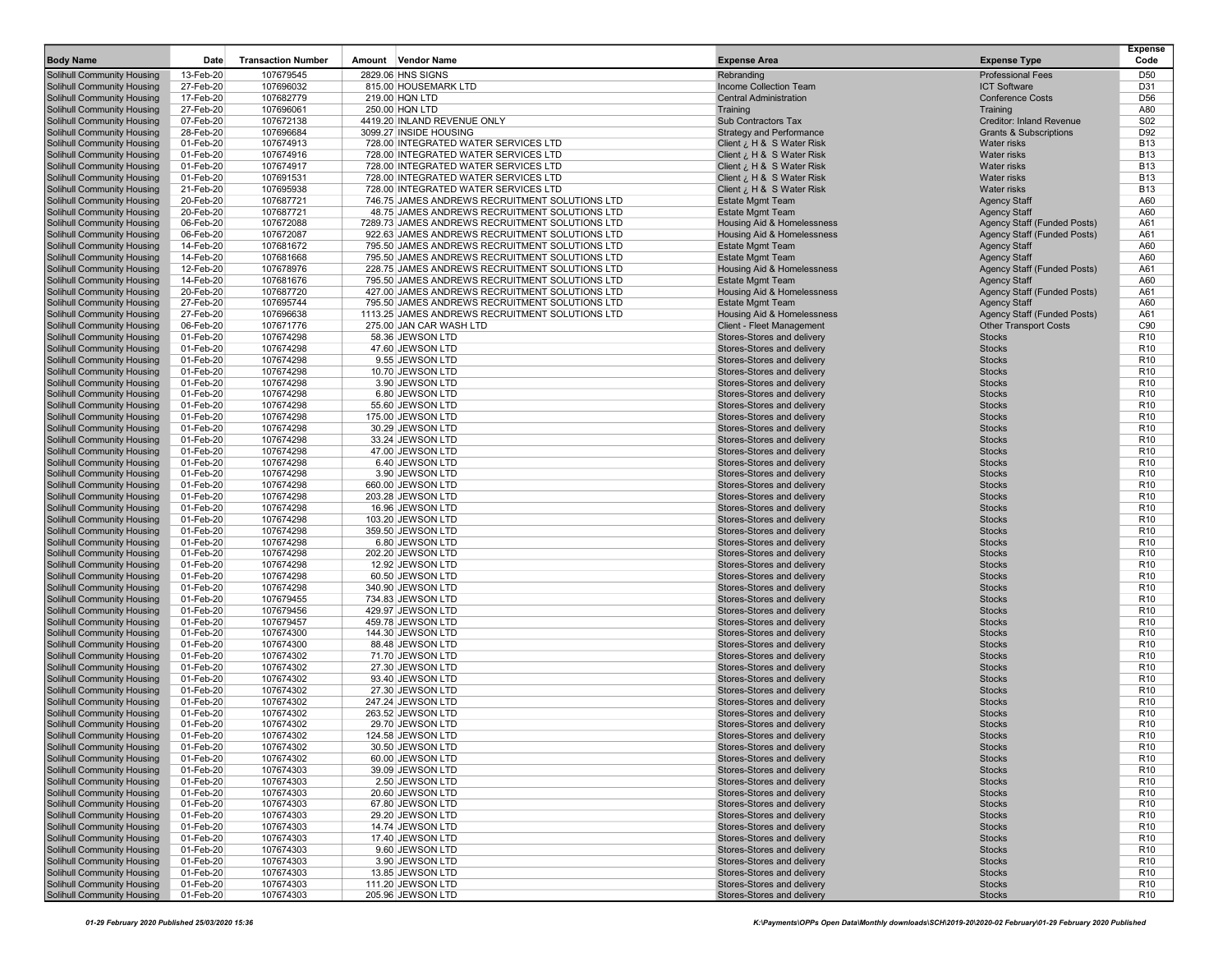| <b>Body Name</b>                                                       | Date                   | <b>Transaction Number</b> | Amount Vendor Name                     | <b>Expense Area</b>                                      | <b>Expense Type</b>            | <b>Expense</b><br>Code             |
|------------------------------------------------------------------------|------------------------|---------------------------|----------------------------------------|----------------------------------------------------------|--------------------------------|------------------------------------|
| <b>Solihull Community Housing</b>                                      | 01-Feb-20              | 107674303                 | 130.00 JEWSON LTD                      | Stores-Stores and delivery                               | <b>Stocks</b>                  | R <sub>10</sub>                    |
| <b>Solihull Community Housing</b>                                      | 01-Feb-20              | 107674303                 | 22.10 JEWSON LTD                       | Stores-Stores and delivery                               | <b>Stocks</b>                  | R <sub>10</sub>                    |
| <b>Solihull Community Housing</b>                                      | 01-Feb-20              | 107674303                 | 15.50 JEWSON LTD                       | Stores-Stores and delivery                               | <b>Stocks</b>                  | R <sub>10</sub>                    |
| <b>Solihull Community Housing</b>                                      | 01-Feb-20              | 107674303                 | 13.05 JEWSON LTD                       | Stores-Stores and delivery                               | <b>Stocks</b>                  | R <sub>10</sub>                    |
| <b>Solihull Community Housing</b>                                      | 01-Feb-20              | 107674303                 | 4.05 JEWSON LTD                        | Stores-Stores and delivery                               | <b>Stocks</b>                  | R <sub>10</sub>                    |
| <b>Solihull Community Housing</b>                                      | 01-Feb-20              | 107674303                 | 15.80 JEWSON LTD                       | Stores-Stores and delivery                               | <b>Stocks</b>                  | R <sub>10</sub>                    |
| <b>Solihull Community Housing</b><br><b>Solihull Community Housing</b> | 01-Feb-20<br>01-Feb-20 | 107674303<br>107674303    | 60.90 JEWSON LTD<br>8.00 JEWSON LTD    | Stores-Stores and delivery<br>Stores-Stores and delivery | <b>Stocks</b><br><b>Stocks</b> | R <sub>10</sub><br>R <sub>10</sub> |
| <b>Solihull Community Housing</b>                                      | 01-Feb-20              | 107674303                 | 11.04 JEWSON LTD                       | Stores-Stores and delivery                               | <b>Stocks</b>                  | R <sub>10</sub>                    |
| <b>Solihull Community Housing</b>                                      | 01-Feb-20              | 107674303                 | 12.40 JEWSON LTD                       | Stores-Stores and delivery                               | <b>Stocks</b>                  | R <sub>10</sub>                    |
| <b>Solihull Community Housing</b>                                      | 01-Feb-20              | 107674303                 | 59.50 JEWSON LTD                       | Stores-Stores and delivery                               | <b>Stocks</b>                  | R <sub>10</sub>                    |
| <b>Solihull Community Housing</b>                                      | 01-Feb-20              | 107674303                 | 108.00 JEWSON LTD                      | Stores-Stores and delivery                               | <b>Stocks</b>                  | R <sub>10</sub>                    |
| <b>Solihull Community Housing</b>                                      | 01-Feb-20              | 107674303                 | 70.00 JEWSON LTD                       | Stores-Stores and delivery                               | <b>Stocks</b>                  | R <sub>10</sub>                    |
| <b>Solihull Community Housing</b>                                      | 01-Feb-20              | 107674303                 | 56.00 JEWSON LTD                       | Stores-Stores and delivery                               | <b>Stocks</b>                  | R <sub>10</sub>                    |
| <b>Solihull Community Housing</b>                                      | 01-Feb-20              | 107674303                 | 751.50 JEWSON LTD                      | Stores-Stores and delivery                               | <b>Stocks</b>                  | R <sub>10</sub>                    |
| <b>Solihull Community Housing</b>                                      | 01-Feb-20              | 107674303                 | 103.20 JEWSON LTD                      | Stores-Stores and delivery                               | <b>Stocks</b>                  | R <sub>10</sub>                    |
| <b>Solihull Community Housing</b>                                      | 01-Feb-20              | 107674303                 | 24.40 JEWSON LTD                       | Stores-Stores and delivery                               | <b>Stocks</b>                  | R <sub>10</sub>                    |
| <b>Solihull Community Housing</b><br><b>Solihull Community Housing</b> | 01-Feb-20<br>01-Feb-20 | 107674303<br>107674309    | 46.95 JEWSON LTD<br>40.00 JEWSON LTD   | Stores-Stores and delivery<br>Stores-Stores and delivery | <b>Stocks</b><br><b>Stocks</b> | R <sub>10</sub><br>R <sub>10</sub> |
| <b>Solihull Community Housing</b>                                      | 01-Feb-20              | 107674309                 | 31.40 JEWSON LTD                       | Stores-Stores and delivery                               | <b>Stocks</b>                  | R <sub>10</sub>                    |
| <b>Solihull Community Housing</b>                                      | 01-Feb-20              | 107674309                 | 17.40 JEWSON LTD                       | Stores-Stores and delivery                               | <b>Stocks</b>                  | R <sub>10</sub>                    |
| <b>Solihull Community Housing</b>                                      | 01-Feb-20              | 107674309                 | 83.22 JEWSON LTD                       | Stores-Stores and delivery                               | <b>Stocks</b>                  | R <sub>10</sub>                    |
| <b>Solihull Community Housing</b>                                      | 01-Feb-20              | 107674309                 | 27.60 JEWSON LTD                       | Stores-Stores and delivery                               | <b>Stocks</b>                  | R <sub>10</sub>                    |
| <b>Solihull Community Housing</b>                                      | 01-Feb-20              | 107674309                 | 271.80 JEWSON LTD                      | Stores-Stores and delivery                               | <b>Stocks</b>                  | R <sub>10</sub>                    |
| <b>Solihull Community Housing</b>                                      | 01-Feb-20              | 107674309                 | 23.55 JEWSON LTD                       | Stores-Stores and delivery                               | <b>Stocks</b>                  | R <sub>10</sub>                    |
| <b>Solihull Community Housing</b>                                      | 01-Feb-20              | 107674309                 | 96.45 JEWSON LTD                       | Stores-Stores and delivery                               | <b>Stocks</b>                  | R <sub>10</sub>                    |
| <b>Solihull Community Housing</b>                                      | 01-Feb-20              | 107674309                 | 3.03 JEWSON LTD                        | Stores-Stores and delivery                               | <b>Stocks</b>                  | R <sub>10</sub>                    |
| <b>Solihull Community Housing</b>                                      | 01-Feb-20              | 107674309                 | 175.70 JEWSON LTD                      | Stores-Stores and delivery<br>Stores-Stores and delivery | <b>Stocks</b><br><b>Stocks</b> | R <sub>10</sub><br>R <sub>10</sub> |
| <b>Solihull Community Housing</b><br><b>Solihull Community Housing</b> | 01-Feb-20<br>01-Feb-20 | 107674309<br>107674309    | 733.20 JEWSON LTD<br>16.84 JEWSON LTD  | Stores-Stores and delivery                               | <b>Stocks</b>                  | R <sub>10</sub>                    |
| <b>Solihull Community Housing</b>                                      | 01-Feb-20              | 107674309                 | 177.80 JEWSON LTD                      | Stores-Stores and delivery                               | <b>Stocks</b>                  | R <sub>10</sub>                    |
| <b>Solihull Community Housing</b>                                      | 01-Feb-20              | 107674309                 | 203.60 JEWSON LTD                      | Stores-Stores and delivery                               | <b>Stocks</b>                  | R <sub>10</sub>                    |
| <b>Solihull Community Housing</b>                                      | 01-Feb-20              | 107674309                 | 205.10 JEWSON LTD                      | Stores-Stores and delivery                               | <b>Stocks</b>                  | R <sub>10</sub>                    |
| <b>Solihull Community Housing</b>                                      | 01-Feb-20              | 107674309                 | 165.40 JEWSON LTD                      | Stores-Stores and delivery                               | <b>Stocks</b>                  | R <sub>10</sub>                    |
| <b>Solihull Community Housing</b>                                      | 01-Feb-20              | 107674309                 | 149.00 JEWSON LTD                      | Stores-Stores and delivery                               | <b>Stocks</b>                  | R <sub>10</sub>                    |
| <b>Solihull Community Housing</b>                                      | 01-Feb-20              | 107674309                 | 39.60 JEWSON LTD                       | Stores-Stores and delivery                               | <b>Stocks</b>                  | R <sub>10</sub>                    |
| <b>Solihull Community Housing</b>                                      | 01-Feb-20              | 107674309                 | 305.40 JEWSON LTD                      | Stores-Stores and delivery                               | <b>Stocks</b>                  | R <sub>10</sub><br>R <sub>10</sub> |
| <b>Solihull Community Housing</b><br><b>Solihull Community Housing</b> | 01-Feb-20<br>01-Feb-20 | 107674309<br>107674309    | 60.00 JEWSON LTD<br>60.50 JEWSON LTD   | Stores-Stores and delivery<br>Stores-Stores and delivery | <b>Stocks</b><br><b>Stocks</b> | R <sub>10</sub>                    |
| <b>Solihull Community Housing</b>                                      | 01-Feb-20              | 107674309                 | 60.82 JEWSON LTD                       | Stores-Stores and delivery                               | <b>Stocks</b>                  | R <sub>10</sub>                    |
| <b>Solihull Community Housing</b>                                      | 01-Feb-20              | 107674309                 | 49.62 JEWSON LTD                       | Stores-Stores and delivery                               | <b>Stocks</b>                  | R <sub>10</sub>                    |
| <b>Solihull Community Housing</b>                                      | 01-Feb-20              | 107674309                 | 27.90 JEWSON LTD                       | Stores-Stores and delivery                               | <b>Stocks</b>                  | R <sub>10</sub>                    |
| <b>Solihull Community Housing</b>                                      | 01-Feb-20              | 107674311                 | 207.50 JEWSON LTD                      | Stores-Stores and delivery                               | <b>Stocks</b>                  | R <sub>10</sub>                    |
| <b>Solihull Community Housing</b>                                      | 01-Feb-20              | 107674311                 | 303.60 JEWSON LTD                      | Stores-Stores and delivery                               | <b>Stocks</b>                  | R <sub>10</sub>                    |
| <b>Solihull Community Housing</b>                                      | 01-Feb-20              | 107674312                 | 234.00 JEWSON LTD                      | Stores-Stores and delivery                               | <b>Stocks</b>                  | R <sub>10</sub>                    |
| <b>Solihull Community Housing</b><br><b>Solihull Community Housing</b> | 01-Feb-20<br>01-Feb-20 | 107674317<br>107674317    | 645.48 JEWSON LTD<br>154.80 JEWSON LTD | Stores-Stores and delivery<br>Stores-Stores and delivery | <b>Stocks</b><br><b>Stocks</b> | R <sub>10</sub><br>R <sub>10</sub> |
| <b>Solihull Community Housing</b>                                      | 01-Feb-20              | 107674317                 | 7.60 JEWSON LTD                        | Stores-Stores and delivery                               | <b>Stocks</b>                  | R <sub>10</sub>                    |
| <b>Solihull Community Housing</b>                                      | 01-Feb-20              | 107674317                 | 66.96 JEWSON LTD                       | Stores-Stores and delivery                               | <b>Stocks</b>                  | R <sub>10</sub>                    |
| <b>Solihull Community Housing</b>                                      | 01-Feb-20              | 107674317                 | 66.50 JEWSON LTD                       | Stores-Stores and delivery                               | <b>Stocks</b>                  | R <sub>10</sub>                    |
| <b>Solihull Community Housing</b>                                      | 01-Feb-20              | 107674317                 | 14.74 JEWSON LTD                       | Stores-Stores and delivery                               | <b>Stocks</b>                  | R <sub>10</sub>                    |
| <b>Solihull Community Housing</b>                                      | 01-Feb-20              | 107674317                 | 485.10 JEWSON LTD                      | Stores-Stores and delivery                               | <b>Stocks</b>                  | R <sub>10</sub>                    |
| <b>Solihull Community Housing</b>                                      | 01-Feb-20              | 107674317                 | 161.54 JEWSON LTD                      | Stores-Stores and delivery                               | <b>Stocks</b>                  | R <sub>10</sub>                    |
| <b>Solihull Community Housing</b><br>Solihull Community Housing        | 01-Feb-20<br>01-Feb-20 | 107674317<br>107674317    | 7.75 JEWSON LTD<br>3.55 JEWSON LTD     | Stores-Stores and delivery<br>Stores-Stores and delivery | <b>Stocks</b><br><b>Stocks</b> | R <sub>10</sub><br>R <sub>10</sub> |
| <b>Solihull Community Housing</b>                                      | 01-Feb-20              | 107674317                 | 27.40 JEWSON LTD                       | Stores-Stores and delivery                               | <b>Stocks</b>                  | R <sub>10</sub>                    |
| <b>Solihull Community Housing</b>                                      | 01-Feb-20              | 107674317                 | 6.70 JEWSON LTD                        | Stores-Stores and delivery                               | <b>Stocks</b>                  | R <sub>10</sub>                    |
| <b>Solihull Community Housing</b>                                      | 01-Feb-20              | 107674317                 | 198.40 JEWSON LTD                      | Stores-Stores and delivery                               | <b>Stocks</b>                  | R <sub>10</sub>                    |
| <b>Solihull Community Housing</b>                                      | 01-Feb-20              | 107674317                 | 70.70 JEWSON LTD                       | Stores-Stores and delivery                               | <b>Stocks</b>                  | R <sub>10</sub>                    |
| <b>Solihull Community Housing</b>                                      | 01-Feb-20              | 107674317                 | 170.60 JEWSON LTD                      | Stores-Stores and delivery                               | <b>Stocks</b>                  | R <sub>10</sub>                    |
| Solihull Community Housing                                             | 01-Feb-20              | 107674317                 | 106.80 JEWSON LTD                      | Stores-Stores and delivery                               | <b>Stocks</b>                  | R <sub>10</sub>                    |
| <b>Solihull Community Housing</b>                                      | 01-Feb-20              | 107674317                 | 28.02 JEWSON LTD                       | Stores-Stores and delivery                               | <b>Stocks</b>                  | R <sub>10</sub>                    |
| Solihull Community Housing<br><b>Solihull Community Housing</b>        | 01-Feb-20<br>01-Feb-20 | 107674317<br>107674317    | 174.24 JEWSON LTD<br>48.60 JEWSON LTD  | Stores-Stores and delivery<br>Stores-Stores and delivery | <b>Stocks</b><br><b>Stocks</b> | R <sub>10</sub><br>R <sub>10</sub> |
| <b>Solihull Community Housing</b>                                      | 01-Feb-20              | 107674317                 | 38.30 JEWSON LTD                       | Stores-Stores and delivery                               | <b>Stocks</b>                  | R <sub>10</sub>                    |
| <b>Solihull Community Housing</b>                                      | 01-Feb-20              | 107674317                 | 117.84 JEWSON LTD                      | Stores-Stores and delivery                               | <b>Stocks</b>                  | R <sub>10</sub>                    |
| <b>Solihull Community Housing</b>                                      | 01-Feb-20              | 107674317                 | 67.65 JEWSON LTD                       | Stores-Stores and delivery                               | <b>Stocks</b>                  | R <sub>10</sub>                    |
| <b>Solihull Community Housing</b>                                      | 01-Feb-20              | 107674317                 | 6.95 JEWSON LTD                        | Stores-Stores and delivery                               | <b>Stocks</b>                  | R <sub>10</sub>                    |
| <b>Solihull Community Housing</b>                                      | 01-Feb-20              | 107674317                 | 101.65 JEWSON LTD                      | Stores-Stores and delivery                               | <b>Stocks</b>                  | R <sub>10</sub>                    |
| Solihull Community Housing                                             | 01-Feb-20              | 107674317                 | 57.00 JEWSON LTD                       | Stores-Stores and delivery                               | <b>Stocks</b>                  | R <sub>10</sub>                    |
| <b>Solihull Community Housing</b>                                      | 01-Feb-20              | 107674317                 | 8.05 JEWSON LTD                        | Stores-Stores and delivery                               | <b>Stocks</b>                  | R <sub>10</sub>                    |
| <b>Solihull Community Housing</b><br><b>Solihull Community Housing</b> | 01-Feb-20<br>01-Feb-20 | 107674317<br>107674317    | 19.83 JEWSON LTD                       | Stores-Stores and delivery<br>Stores-Stores and delivery | <b>Stocks</b>                  | R <sub>10</sub><br>R <sub>10</sub> |
|                                                                        |                        |                           | 7.17 JEWSON LTD                        |                                                          | <b>Stocks</b>                  |                                    |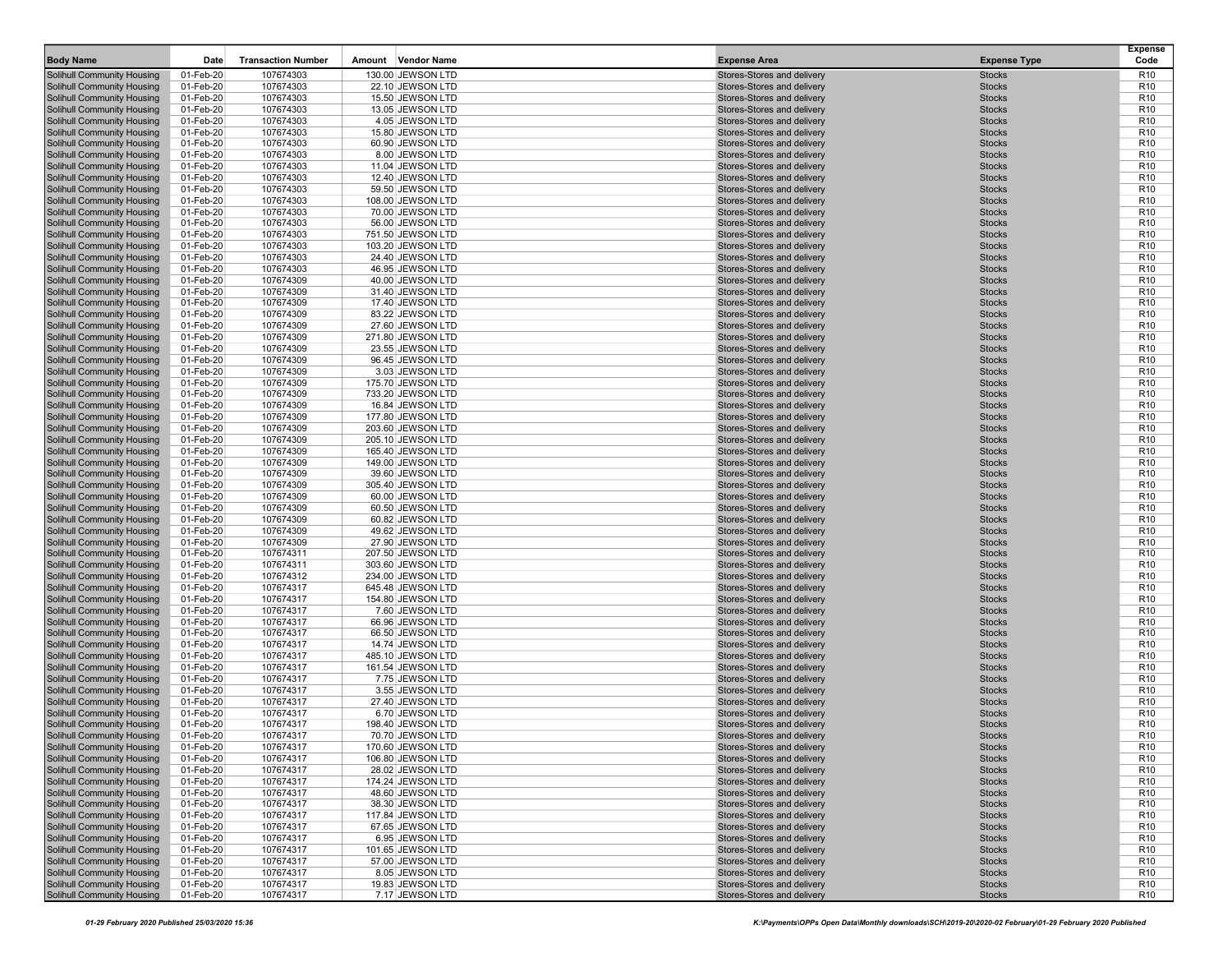| <b>Body Name</b>                                                       | Date                   | <b>Transaction Number</b> | Amount | <b>Vendor Name</b>                    | <b>Expense Area</b>                                      | <b>Expense Type</b>            | <b>Expense</b><br>Code             |
|------------------------------------------------------------------------|------------------------|---------------------------|--------|---------------------------------------|----------------------------------------------------------|--------------------------------|------------------------------------|
| <b>Solihull Community Housing</b>                                      | 01-Feb-20              | 107674317                 |        | 133.06 JEWSON LTD                     | Stores-Stores and delivery                               | <b>Stocks</b>                  | R <sub>10</sub>                    |
| <b>Solihull Community Housing</b>                                      | 01-Feb-20              | 107674317                 |        | 60.75 JEWSON LTD                      | Stores-Stores and delivery                               | <b>Stocks</b>                  | R <sub>10</sub>                    |
| Solihull Community Housing                                             | 01-Feb-20              | 107674317                 |        | 35.45 JEWSON LTD                      | Stores-Stores and delivery                               | <b>Stocks</b>                  | R <sub>10</sub>                    |
| <b>Solihull Community Housing</b>                                      | 01-Feb-20              | 107674317                 |        | 32.40 JEWSON LTD                      | Stores-Stores and delivery                               | <b>Stocks</b>                  | R <sub>10</sub>                    |
| <b>Solihull Community Housing</b>                                      | 01-Feb-20              | 107674317                 |        | 45.70 JEWSON LTD                      | Stores-Stores and delivery                               | <b>Stocks</b>                  | R <sub>10</sub>                    |
| <b>Solihull Community Housing</b>                                      | 01-Feb-20              | 107674317                 |        | 68.30 JEWSON LTD                      | Stores-Stores and delivery                               | <b>Stocks</b>                  | R <sub>10</sub>                    |
| <b>Solihull Community Housing</b>                                      | 01-Feb-20              | 107674317                 |        | 6.80 JEWSON LTD                       | Stores-Stores and delivery                               | <b>Stocks</b><br><b>Stocks</b> | R <sub>10</sub><br>R <sub>10</sub> |
| <b>Solihull Community Housing</b><br><b>Solihull Community Housing</b> | 01-Feb-20<br>01-Feb-20 | 107674317<br>107674317    |        | 53.10 JEWSON LTD<br>33.00 JEWSON LTD  | Stores-Stores and delivery<br>Stores-Stores and delivery | <b>Stocks</b>                  | R <sub>10</sub>                    |
| <b>Solihull Community Housing</b>                                      | 01-Feb-20              | 107674317                 |        | 8.14 JEWSON LTD                       | Stores-Stores and delivery                               | <b>Stocks</b>                  | R <sub>10</sub>                    |
| <b>Solihull Community Housing</b>                                      | 01-Feb-20              | 107674317                 |        | 26.95 JEWSON LTD                      | Stores-Stores and delivery                               | <b>Stocks</b>                  | R <sub>10</sub>                    |
| <b>Solihull Community Housing</b>                                      | 01-Feb-20              | 107674320                 |        | 83.16 JEWSON LTD                      | Stores-Stores and delivery                               | <b>Stocks</b>                  | R <sub>10</sub>                    |
| <b>Solihull Community Housing</b>                                      | 01-Feb-20              | 107674320                 |        | 167.67 JEWSON LTD                     | Stores-Stores and delivery                               | <b>Stocks</b>                  | R <sub>10</sub>                    |
| <b>Solihull Community Housing</b>                                      | 01-Feb-20              | 107674320                 |        | 70.86 JEWSON LTD                      | Stores-Stores and delivery                               | <b>Stocks</b>                  | R <sub>10</sub>                    |
| <b>Solihull Community Housing</b>                                      | 01-Feb-20              | 107674320                 |        | 53.15 JEWSON LTD                      | Stores-Stores and delivery                               | <b>Stocks</b>                  | R <sub>10</sub>                    |
| <b>Solihull Community Housing</b>                                      | 01-Feb-20              | 107674320                 |        | 195.60 JEWSON LTD                     | Stores-Stores and delivery                               | <b>Stocks</b>                  | R <sub>10</sub>                    |
| <b>Solihull Community Housing</b>                                      | 01-Feb-20              | 107674320                 |        | 359.00 JEWSON LTD                     | Stores-Stores and delivery                               | <b>Stocks</b>                  | R <sub>10</sub>                    |
| <b>Solihull Community Housing</b>                                      | 01-Feb-20              | 107674320                 |        | 73.50 JEWSON LTD                      | Stores-Stores and delivery                               | <b>Stocks</b>                  | R <sub>10</sub>                    |
| <b>Solihull Community Housing</b><br><b>Solihull Community Housing</b> | 01-Feb-20<br>01-Feb-20 | 107674320<br>107674320    |        | 279.00 JEWSON LTD<br>29.40 JEWSON LTD | Stores-Stores and delivery<br>Stores-Stores and delivery | <b>Stocks</b><br><b>Stocks</b> | R <sub>10</sub><br>R <sub>10</sub> |
| <b>Solihull Community Housing</b>                                      | 01-Feb-20              | 107674320                 |        | 46.20 JEWSON LTD                      | Stores-Stores and delivery                               | <b>Stocks</b>                  | R <sub>10</sub>                    |
| <b>Solihull Community Housing</b>                                      | 01-Feb-20              | 107674320                 |        | 406.56 JEWSON LTD                     | Stores-Stores and delivery                               | <b>Stocks</b>                  | R <sub>10</sub>                    |
| <b>Solihull Community Housing</b>                                      | 01-Feb-20              | 107674324                 |        | 48.00 JEWSON LTD                      | Stores-Stores and delivery                               | <b>Stocks</b>                  | R <sub>10</sub>                    |
| <b>Solihull Community Housing</b>                                      | 01-Feb-20              | 107674324                 |        | 54.40 JEWSON LTD                      | Stores-Stores and delivery                               | <b>Stocks</b>                  | R <sub>10</sub>                    |
| <b>Solihull Community Housing</b>                                      | 01-Feb-20              | 107674324                 |        | 450.60 JEWSON LTD                     | Stores-Stores and delivery                               | <b>Stocks</b>                  | R <sub>10</sub>                    |
| <b>Solihull Community Housing</b>                                      | 01-Feb-20              | 107674324                 |        | 342.70 JEWSON LTD                     | Stores-Stores and delivery                               | <b>Stocks</b>                  | R <sub>10</sub>                    |
| <b>Solihull Community Housing</b>                                      | 01-Feb-20              | 107674324                 |        | 176.90 JEWSON LTD                     | Stores-Stores and delivery                               | <b>Stocks</b>                  | R <sub>10</sub>                    |
| <b>Solihull Community Housing</b>                                      | 01-Feb-20              | 107674324                 |        | 14.05 JEWSON LTD                      | Stores-Stores and delivery                               | <b>Stocks</b>                  | R <sub>10</sub>                    |
| <b>Solihull Community Housing</b>                                      | 01-Feb-20              | 107674324                 |        | 226.80 JEWSON LTD                     | Stores-Stores and delivery                               | <b>Stocks</b>                  | R <sub>10</sub>                    |
| <b>Solihull Community Housing</b><br><b>Solihull Community Housing</b> | 01-Feb-20<br>01-Feb-20 | 107674324<br>107674324    |        | 107.00 JEWSON LTD<br>59.50 JEWSON LTD | Stores-Stores and delivery<br>Stores-Stores and delivery | <b>Stocks</b><br><b>Stocks</b> | R <sub>10</sub><br>R <sub>10</sub> |
| <b>Solihull Community Housing</b>                                      | 01-Feb-20              | 107674324                 |        | 556.00 JEWSON LTD                     | Stores-Stores and delivery                               | <b>Stocks</b>                  | R <sub>10</sub>                    |
| <b>Solihull Community Housing</b>                                      | 01-Feb-20              | 107674324                 |        | 15.00 JEWSON LTD                      | Stores-Stores and delivery                               | <b>Stocks</b>                  | R <sub>10</sub>                    |
| <b>Solihull Community Housing</b>                                      | 01-Feb-20              | 107674324                 |        | 128.10 JEWSON LTD                     | Stores-Stores and delivery                               | <b>Stocks</b>                  | R <sub>10</sub>                    |
| <b>Solihull Community Housing</b>                                      | 01-Feb-20              | 107674324                 |        | 106.00 JEWSON LTD                     | Stores-Stores and delivery                               | <b>Stocks</b>                  | R <sub>10</sub>                    |
| <b>Solihull Community Housing</b>                                      | 01-Feb-20              | 107674324                 |        | 27.90 JEWSON LTD                      | Stores-Stores and delivery                               | <b>Stocks</b>                  | R <sub>10</sub>                    |
| <b>Solihull Community Housing</b>                                      | 01-Feb-20              | 107674324                 |        | 86.24 JEWSON LTD                      | Stores-Stores and delivery                               | <b>Stocks</b>                  | R <sub>10</sub>                    |
| <b>Solihull Community Housing</b>                                      | 01-Feb-20              | 107674324                 |        | 442.00 JEWSON LTD                     | Stores-Stores and delivery                               | <b>Stocks</b>                  | R <sub>10</sub>                    |
| <b>Solihull Community Housing</b>                                      | 01-Feb-20              | 107674331                 |        | 238.80 JEWSON LTD                     | Stores-Stores and delivery                               | <b>Stocks</b>                  | R <sub>10</sub>                    |
| <b>Solihull Community Housing</b>                                      | 01-Feb-20              | 107674331                 |        | 88.20 JEWSON LTD                      | Stores-Stores and delivery                               | <b>Stocks</b>                  | R <sub>10</sub>                    |
| <b>Solihull Community Housing</b><br><b>Solihull Community Housing</b> | 01-Feb-20<br>01-Feb-20 | 107679459<br>107679459    |        | 10.40 JEWSON LTD<br>16.00 JEWSON LTD  | Stores-Stores and delivery<br>Stores-Stores and delivery | <b>Stocks</b><br><b>Stocks</b> | R <sub>10</sub><br>R <sub>10</sub> |
| <b>Solihull Community Housing</b>                                      | 01-Feb-20              | 107679459                 |        | 2.15 JEWSON LTD                       | Stores-Stores and delivery                               | <b>Stocks</b>                  | R <sub>10</sub>                    |
| <b>Solihull Community Housing</b>                                      | 01-Feb-20              | 107679459                 |        | 97.38 JEWSON LTD                      | Stores-Stores and delivery                               | <b>Stocks</b>                  | R <sub>10</sub>                    |
| <b>Solihull Community Housing</b>                                      | 01-Feb-20              | 107679459                 |        | 78.48 JEWSON LTD                      | Stores-Stores and delivery                               | <b>Stocks</b>                  | R <sub>10</sub>                    |
| <b>Solihull Community Housing</b>                                      | 01-Feb-20              | 107679459                 |        | 485.10 JEWSON LTD                     | Stores-Stores and delivery                               | <b>Stocks</b>                  | R <sub>10</sub>                    |
| <b>Solihull Community Housing</b>                                      | 01-Feb-20              | 107679459                 |        | 91.68 JEWSON LTD                      | Stores-Stores and delivery                               | <b>Stocks</b>                  | R <sub>10</sub>                    |
| <b>Solihull Community Housing</b>                                      | 01-Feb-20              | 107679459                 |        | 171.00 JEWSON LTD                     | Stores-Stores and delivery                               | <b>Stocks</b>                  | R <sub>10</sub>                    |
| <b>Solihull Community Housing</b>                                      | 01-Feb-20              | 107679459                 |        | 66.48 JEWSON LTD                      | Stores-Stores and delivery                               | <b>Stocks</b>                  | R <sub>10</sub>                    |
| <b>Solihull Community Housing</b>                                      | 01-Feb-20              | 107679459                 |        | 16.60 JEWSON LTD                      | Stores-Stores and delivery                               | <b>Stocks</b>                  | R <sub>10</sub>                    |
| <b>Solihull Community Housing</b><br><b>Solihull Community Housing</b> | 01-Feb-20              | 107679459                 |        | 7.50 JEWSON LTD                       | Stores-Stores and delivery<br>Stores-Stores and delivery | <b>Stocks</b><br><b>Stocks</b> | R <sub>10</sub><br>R <sub>10</sub> |
| <b>Solihull Community Housing</b>                                      | 01-Feb-20<br>01-Feb-20 | 107679459<br>107679459    |        | 67.10 JEWSON LTD<br>375.20 JEWSON LTD | Stores-Stores and delivery                               | <b>Stocks</b>                  | R <sub>10</sub>                    |
| <b>Solihull Community Housing</b>                                      | 01-Feb-20              | 107679459                 |        | 1.51 JEWSON LTD                       | Stores-Stores and delivery                               | <b>Stocks</b>                  | R <sub>10</sub>                    |
| Solihull Community Housing                                             | 01-Feb-20              | 107679459                 |        | 2345.49 JEWSON LTD                    | Stores-Stores and delivery                               | <b>Stocks</b>                  | R <sub>10</sub>                    |
| <b>Solihull Community Housing</b>                                      | 01-Feb-20              | 107679459                 |        | 47.00 JEWSON LTD                      | Stores-Stores and delivery                               | <b>Stocks</b>                  | R <sub>10</sub>                    |
| <b>Solihull Community Housing</b>                                      | 01-Feb-20              | 107679459                 |        | 101.80 JEWSON LTD                     | Stores-Stores and delivery                               | <b>Stocks</b>                  | R <sub>10</sub>                    |
| <b>Solihull Community Housing</b>                                      | 01-Feb-20              | 107679459                 |        | 6.89 JEWSON LTD                       | Stores-Stores and delivery                               | <b>Stocks</b>                  | R <sub>10</sub>                    |
| <b>Solihull Community Housing</b>                                      | 01-Feb-20              | 107679459                 |        | 975.00 JEWSON LTD                     | Stores-Stores and delivery                               | <b>Stocks</b>                  | R <sub>10</sub>                    |
| <b>Solihull Community Housing</b>                                      | 01-Feb-20              | 107679459                 |        | 8.80 JEWSON LTD                       | Stores-Stores and delivery                               | <b>Stocks</b>                  | R <sub>10</sub>                    |
| Solihull Community Housing                                             | 01-Feb-20              | 107679459                 |        | 19.00 JEWSON LTD                      | Stores-Stores and delivery                               | <b>Stocks</b>                  | R <sub>10</sub>                    |
| <b>Solihull Community Housing</b><br>Solihull Community Housing        | 01-Feb-20<br>01-Feb-20 | 107679459<br>107679459    |        | 13.30 JEWSON LTD<br>81.30 JEWSON LTD  | Stores-Stores and delivery<br>Stores-Stores and delivery | <b>Stocks</b><br><b>Stocks</b> | R <sub>10</sub><br>R <sub>10</sub> |
| <b>Solihull Community Housing</b>                                      | 01-Feb-20              | 107679459                 |        | 60.00 JEWSON LTD                      | Stores-Stores and delivery                               | <b>Stocks</b>                  | R <sub>10</sub>                    |
| <b>Solihull Community Housing</b>                                      | 01-Feb-20              | 107679459                 |        | 15.00 JEWSON LTD                      | Stores-Stores and delivery                               | <b>Stocks</b>                  | R <sub>10</sub>                    |
| <b>Solihull Community Housing</b>                                      | 01-Feb-20              | 107674333                 |        | 336.00 JEWSON LTD                     | Stores-Stores and delivery                               | <b>Stocks</b>                  | R <sub>10</sub>                    |
| <b>Solihull Community Housing</b>                                      | 01-Feb-20              | 107674333                 |        | 17.98 JEWSON LTD                      | Stores-Stores and delivery                               | <b>Stocks</b>                  | R <sub>10</sub>                    |
| <b>Solihull Community Housing</b>                                      | 01-Feb-20              | 107674338                 |        | 74.64 JEWSON LTD                      | Stores-Stores and delivery                               | <b>Stocks</b>                  | R <sub>10</sub>                    |
| <b>Solihull Community Housing</b>                                      | 01-Feb-20              | 107674338                 |        | 382.46 JEWSON LTD                     | Stores-Stores and delivery                               | <b>Stocks</b>                  | R <sub>10</sub>                    |
| Solihull Community Housing                                             | 01-Feb-20              | 107674338                 |        | 26.00 JEWSON LTD                      | Stores-Stores and delivery                               | <b>Stocks</b>                  | R <sub>10</sub>                    |
| <b>Solihull Community Housing</b>                                      | 01-Feb-20              | 107674339                 |        | 179.14 JEWSON LTD                     | Stores-Stores and delivery                               | <b>Stocks</b>                  | R <sub>10</sub>                    |
| Solihull Community Housing                                             | 01-Feb-20              | 107674339                 |        | 788.83 JEWSON LTD                     | Stores-Stores and delivery                               | <b>Stocks</b>                  | R <sub>10</sub>                    |
| <b>Solihull Community Housing</b>                                      | 01-Feb-20              | 107674339                 |        | 52.00 JEWSON LTD                      | Stores-Stores and delivery                               | <b>Stocks</b>                  | R <sub>10</sub>                    |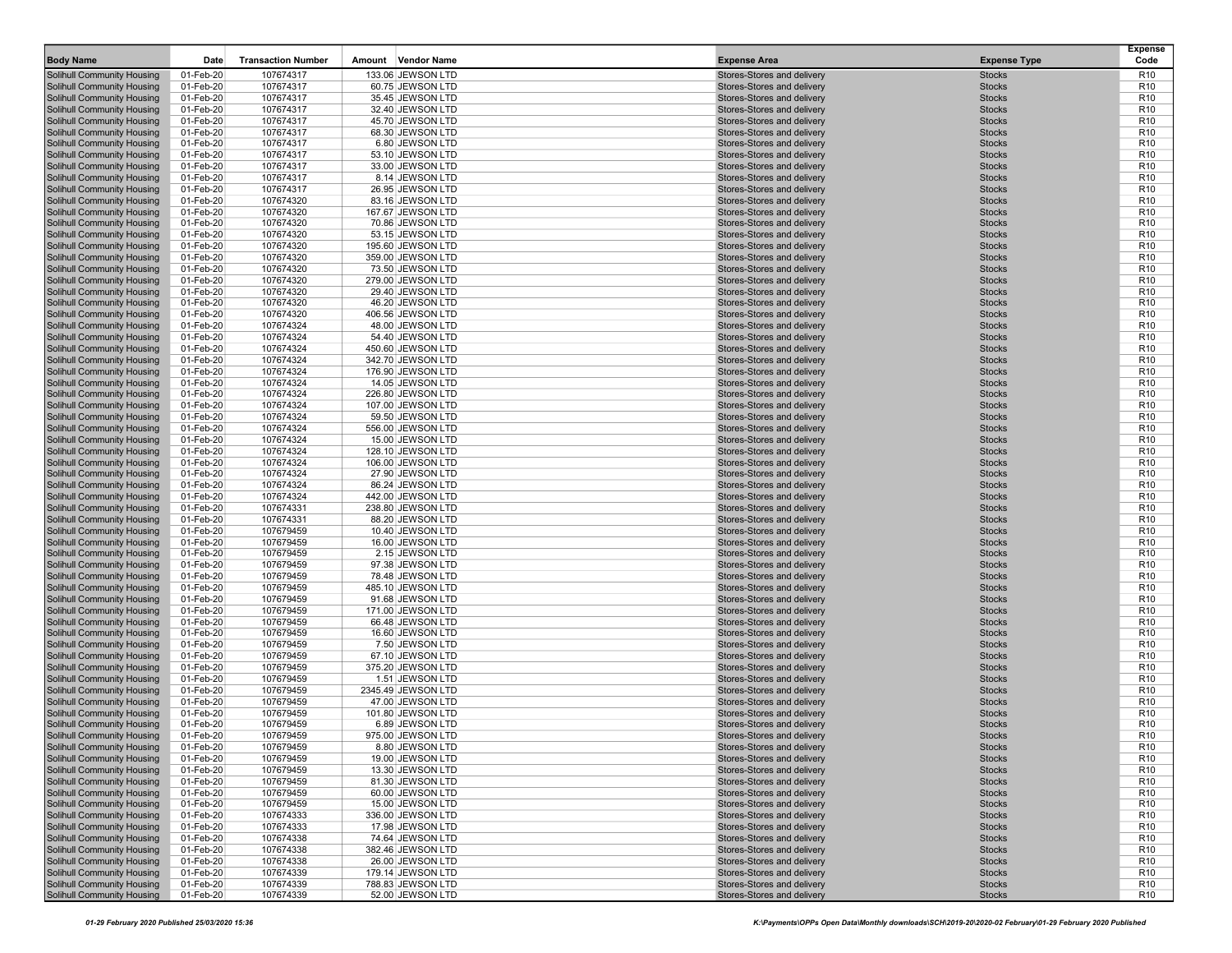| <b>Body Name</b>                                                       | Date                   | <b>Transaction Number</b> | Amount | <b>Vendor Name</b>                     | <b>Expense Area</b>                                      | <b>Expense Type</b>            | <b>Expense</b><br>Code             |
|------------------------------------------------------------------------|------------------------|---------------------------|--------|----------------------------------------|----------------------------------------------------------|--------------------------------|------------------------------------|
| <b>Solihull Community Housing</b>                                      | 01-Feb-20              | 107679462                 |        | 24.30 JEWSON LTD                       | Stores-Stores and delivery                               | <b>Stocks</b>                  | R <sub>10</sub>                    |
| <b>Solihull Community Housing</b>                                      | 01-Feb-20              | 107679462                 |        | 29.20 JEWSON LTD                       | Stores-Stores and delivery                               | <b>Stocks</b>                  | R <sub>10</sub>                    |
| Solihull Community Housing                                             | 01-Feb-20              | 107679462                 |        | 36.60 JEWSON LTD                       | Stores-Stores and delivery                               | <b>Stocks</b>                  | R <sub>10</sub>                    |
| <b>Solihull Community Housing</b>                                      | 01-Feb-20              | 107679462                 |        | 35.00 JEWSON LTD                       | Stores-Stores and delivery                               | <b>Stocks</b>                  | R <sub>10</sub>                    |
| <b>Solihull Community Housing</b>                                      | 01-Feb-20              | 107679462                 |        | 29.60 JEWSON LTD                       | Stores-Stores and delivery                               | <b>Stocks</b>                  | R <sub>10</sub>                    |
| <b>Solihull Community Housing</b>                                      | 01-Feb-20              | 107679462                 |        | 139.70 JEWSON LTD                      | Stores-Stores and delivery                               | <b>Stocks</b>                  | R <sub>10</sub>                    |
| <b>Solihull Community Housing</b>                                      | 01-Feb-20              | 107679462                 |        | 65.07 JEWSON LTD                       | Stores-Stores and delivery                               | <b>Stocks</b>                  | R <sub>10</sub>                    |
| <b>Solihull Community Housing</b><br><b>Solihull Community Housing</b> | 01-Feb-20<br>01-Feb-20 | 107679462<br>107679462    |        | 9.55 JEWSON LTD<br>19.60 JEWSON LTD    | Stores-Stores and delivery<br>Stores-Stores and delivery | <b>Stocks</b><br><b>Stocks</b> | R <sub>10</sub><br>R <sub>10</sub> |
| <b>Solihull Community Housing</b>                                      | 01-Feb-20              | 107679462                 |        | 185.43 JEWSON LTD                      | Stores-Stores and delivery                               | <b>Stocks</b>                  | R <sub>10</sub>                    |
| <b>Solihull Community Housing</b>                                      | 01-Feb-20              | 107679462                 |        | 57.60 JEWSON LTD                       | Stores-Stores and delivery                               | <b>Stocks</b>                  | R <sub>10</sub>                    |
| <b>Solihull Community Housing</b>                                      | 01-Feb-20              | 107679462                 |        | 95.00 JEWSON LTD                       | Stores-Stores and delivery                               | <b>Stocks</b>                  | R <sub>10</sub>                    |
| <b>Solihull Community Housing</b>                                      | 01-Feb-20              | 107679462                 |        | 372.24 JEWSON LTD                      | Stores-Stores and delivery                               | <b>Stocks</b>                  | R <sub>10</sub>                    |
| <b>Solihull Community Housing</b>                                      | 01-Feb-20              | 107679462                 |        | 99.40 JEWSON LTD                       | Stores-Stores and delivery                               | <b>Stocks</b>                  | R <sub>10</sub>                    |
| <b>Solihull Community Housing</b>                                      | 01-Feb-20              | 107679462                 |        | 177.80 JEWSON LTD                      | Stores-Stores and delivery                               | <b>Stocks</b>                  | R <sub>10</sub>                    |
| <b>Solihull Community Housing</b>                                      | 01-Feb-20              | 107679462                 |        | 60.50 JEWSON LTD                       | Stores-Stores and delivery                               | <b>Stocks</b>                  | R <sub>10</sub>                    |
| <b>Solihull Community Housing</b>                                      | 01-Feb-20              | 107679462                 |        | 35.10 JEWSON LTD                       | Stores-Stores and delivery                               | <b>Stocks</b>                  | R <sub>10</sub>                    |
| <b>Solihull Community Housing</b>                                      | 01-Feb-20              | 107679462                 |        | 9.80 JEWSON LTD                        | Stores-Stores and delivery                               | <b>Stocks</b>                  | R <sub>10</sub>                    |
| <b>Solihull Community Housing</b><br><b>Solihull Community Housing</b> | 01-Feb-20<br>01-Feb-20 | 107679462<br>107679462    |        | 134.52 JEWSON LTD<br>8.00 JEWSON LTD   | Stores-Stores and delivery<br>Stores-Stores and delivery | <b>Stocks</b><br><b>Stocks</b> | R <sub>10</sub><br>R <sub>10</sub> |
| <b>Solihull Community Housing</b>                                      | 01-Feb-20              | 107679462                 |        | 8.14 JEWSON LTD                        | Stores-Stores and delivery                               | <b>Stocks</b>                  | R <sub>10</sub>                    |
| <b>Solihull Community Housing</b>                                      | 03-Feb-20              | 107674347                 |        | 5.20 JEWSON LTD                        | Stores-Stores and delivery                               | <b>Stocks</b>                  | R <sub>10</sub>                    |
| <b>Solihull Community Housing</b>                                      | 03-Feb-20              | 107674347                 |        | 10.40 JEWSON LTD                       | Stores-Stores and delivery                               | <b>Stocks</b>                  | R <sub>10</sub>                    |
| <b>Solihull Community Housing</b>                                      | 03-Feb-20              | 107674347                 |        | 158.24 JEWSON LTD                      | Stores-Stores and delivery                               | <b>Stocks</b>                  | R <sub>10</sub>                    |
| <b>Solihull Community Housing</b>                                      | 03-Feb-20              | 107674347                 |        | 69.44 JEWSON LTD                       | Stores-Stores and delivery                               | <b>Stocks</b>                  | R <sub>10</sub>                    |
| <b>Solihull Community Housing</b>                                      | 03-Feb-20              | 107674347                 |        | 101.20 JEWSON LTD                      | Stores-Stores and delivery                               | <b>Stocks</b>                  | R <sub>10</sub>                    |
| <b>Solihull Community Housing</b>                                      | 03-Feb-20              | 107674347                 |        | 485.10 JEWSON LTD                      | Stores-Stores and delivery                               | <b>Stocks</b>                  | R <sub>10</sub>                    |
| <b>Solihull Community Housing</b><br><b>Solihull Community Housing</b> | 03-Feb-20<br>03-Feb-20 | 107674347<br>107674347    |        | 150.06 JEWSON LTD<br>450.60 JEWSON LTD | Stores-Stores and delivery<br>Stores-Stores and delivery | <b>Stocks</b><br><b>Stocks</b> | R <sub>10</sub><br>R <sub>10</sub> |
| Solihull Community Housing                                             | 03-Feb-20              | 107674347                 |        | 5.20 JEWSON LTD                        | Stores-Stores and delivery                               | <b>Stocks</b>                  | R <sub>10</sub>                    |
| <b>Solihull Community Housing</b>                                      | 03-Feb-20              | 107674347                 |        | 101.80 JEWSON LTD                      | Stores-Stores and delivery                               | <b>Stocks</b>                  | R <sub>10</sub>                    |
| <b>Solihull Community Housing</b>                                      | 03-Feb-20              | 107674347                 |        | 205.00 JEWSON LTD                      | Stores-Stores and delivery                               | <b>Stocks</b>                  | R <sub>10</sub>                    |
| <b>Solihull Community Housing</b>                                      | 03-Feb-20              | 107674347                 |        | 82.88 JEWSON LTD                       | Stores-Stores and delivery                               | <b>Stocks</b>                  | R <sub>10</sub>                    |
| <b>Solihull Community Housing</b>                                      | 03-Feb-20              | 107674347                 |        | 55.80 JEWSON LTD                       | Stores-Stores and delivery                               | <b>Stocks</b>                  | R <sub>10</sub>                    |
| <b>Solihull Community Housing</b>                                      | 04-Feb-20              | 107679464                 |        | 431.68 JEWSON LTD                      | Stores-Stores and delivery                               | <b>Stocks</b>                  | R <sub>10</sub>                    |
| <b>Solihull Community Housing</b>                                      | 04-Feb-20              | 107679465                 |        | 101.25 JEWSON LTD                      | Stores-Stores and delivery<br>Stores-Stores and delivery | <b>Stocks</b>                  | R <sub>10</sub>                    |
| <b>Solihull Community Housing</b><br><b>Solihull Community Housing</b> | 04-Feb-20<br>04-Feb-20 | 107679465<br>107679467    |        | 276.00 JEWSON LTD<br>29.40 JEWSON LTD  | Stores-Stores and delivery                               | <b>Stocks</b><br><b>Stocks</b> | R <sub>10</sub><br>R <sub>10</sub> |
| <b>Solihull Community Housing</b>                                      | 04-Feb-20              | 107679467                 |        | 175.00 JEWSON LTD                      | Stores-Stores and delivery                               | <b>Stocks</b>                  | R <sub>10</sub>                    |
| <b>Solihull Community Housing</b>                                      | 04-Feb-20              | 107679467                 |        | 23.50 JEWSON LTD                       | Stores-Stores and delivery                               | <b>Stocks</b>                  | R <sub>10</sub>                    |
| <b>Solihull Community Housing</b>                                      | 04-Feb-20              | 107679467                 |        | 234.90 JEWSON LTD                      | Stores-Stores and delivery                               | <b>Stocks</b>                  | R <sub>10</sub>                    |
| <b>Solihull Community Housing</b>                                      | 04-Feb-20              | 107679468                 |        | 10.50 JEWSON LTD                       | Stores-Stores and delivery                               | <b>Stocks</b>                  | R <sub>10</sub>                    |
| <b>Solihull Community Housing</b>                                      | 04-Feb-20              | 107679468                 |        | 5.70 JEWSON LTD                        | Stores-Stores and delivery                               | <b>Stocks</b>                  | R <sub>10</sub>                    |
| <b>Solihull Community Housing</b>                                      | 04-Feb-20              | 107679468                 |        | 17.60 JEWSON LTD                       | Stores-Stores and delivery                               | <b>Stocks</b>                  | R <sub>10</sub>                    |
| <b>Solihull Community Housing</b><br><b>Solihull Community Housing</b> | 04-Feb-20<br>04-Feb-20 | 107679468<br>107679468    |        | 94.80 JEWSON LTD<br>20.90 JEWSON LTD   | Stores-Stores and delivery<br>Stores-Stores and delivery | <b>Stocks</b><br><b>Stocks</b> | R <sub>10</sub><br>R <sub>10</sub> |
| <b>Solihull Community Housing</b>                                      | 04-Feb-20              | 107679468                 |        | 93.40 JEWSON LTD                       | Stores-Stores and delivery                               | <b>Stocks</b>                  | R <sub>10</sub>                    |
| <b>Solihull Community Housing</b>                                      | 04-Feb-20              | 107679468                 |        | 31.00 JEWSON LTD                       | Stores-Stores and delivery                               | <b>Stocks</b>                  | R <sub>10</sub>                    |
| <b>Solihull Community Housing</b>                                      | 04-Feb-20              | 107679468                 |        | 90.20 JEWSON LTD                       | Stores-Stores and delivery                               | <b>Stocks</b>                  | R <sub>10</sub>                    |
| <b>Solihull Community Housing</b>                                      | 04-Feb-20              | 107679468                 |        | 28.26 JEWSON LTD                       | Stores-Stores and delivery                               | <b>Stocks</b>                  | R <sub>10</sub>                    |
| <b>Solihull Community Housing</b>                                      | 04-Feb-20              | 107679468                 |        | 60.75 JEWSON LTD                       | Stores-Stores and delivery                               | <b>Stocks</b>                  | R <sub>10</sub>                    |
| <b>Solihull Community Housing</b>                                      | 04-Feb-20              | 107679468                 |        | 88.60 JEWSON LTD                       | Stores-Stores and delivery                               | <b>Stocks</b>                  | R <sub>10</sub>                    |
| <b>Solihull Community Housing</b>                                      | 04-Feb-20              | 107679468                 |        | 203.60 JEWSON LTD                      | Stores-Stores and delivery<br>Stores-Stores and delivery | <b>Stocks</b><br><b>Stocks</b> | R <sub>10</sub><br>R <sub>10</sub> |
| <b>Solihull Community Housing</b><br>Solihull Community Housing        | 04-Feb-20<br>04-Feb-20 | 107679468<br>107679468    |        | 47.00 JEWSON LTD<br>11.20 JEWSON LTD   | Stores-Stores and delivery                               | <b>Stocks</b>                  | R <sub>10</sub>                    |
| <b>Solihull Community Housing</b>                                      | 04-Feb-20              | 107679468                 |        | 18.24 JEWSON LTD                       | Stores-Stores and delivery                               | <b>Stocks</b>                  | R <sub>10</sub>                    |
| <b>Solihull Community Housing</b>                                      | 04-Feb-20              | 107679468                 |        | 1.73 JEWSON LTD                        | Stores-Stores and delivery                               | <b>Stocks</b>                  | R <sub>10</sub>                    |
| <b>Solihull Community Housing</b>                                      | 04-Feb-20              | 107679468                 |        | 45.60 JEWSON LTD                       | Stores-Stores and delivery                               | <b>Stocks</b>                  | R <sub>10</sub>                    |
| <b>Solihull Community Housing</b>                                      | 04-Feb-20              | 107679468                 |        | 152.05 JEWSON LTD                      | Stores-Stores and delivery                               | <b>Stocks</b>                  | R <sub>10</sub>                    |
| <b>Solihull Community Housing</b>                                      | 05-Feb-20              | 107679470                 |        | 336.30 JEWSON LTD                      | Stores-Stores and delivery                               | <b>Stocks</b>                  | R <sub>10</sub>                    |
| <b>Solihull Community Housing</b>                                      | 05-Feb-20              | 107679474                 |        | 32.20 JEWSON LTD                       | Stores-Stores and delivery                               | <b>Stocks</b>                  | R <sub>10</sub>                    |
| <b>Solihull Community Housing</b><br>Solihull Community Housing        | 05-Feb-20<br>05-Feb-20 | 107679474                 |        | 154.86 JEWSON LTD                      | Stores-Stores and delivery<br>Stores-Stores and delivery | <b>Stocks</b><br><b>Stocks</b> | R <sub>10</sub><br>R <sub>10</sub> |
| Solihull Community Housing                                             | 05-Feb-20              | 107679474<br>107679474    |        | 32.76 JEWSON LTD<br>9.55 JEWSON LTD    | Stores-Stores and delivery                               | <b>Stocks</b>                  | R <sub>10</sub>                    |
| <b>Solihull Community Housing</b>                                      | 05-Feb-20              | 107679474                 |        | 6.12 JEWSON LTD                        | Stores-Stores and delivery                               | <b>Stocks</b>                  | R <sub>10</sub>                    |
| <b>Solihull Community Housing</b>                                      | 05-Feb-20              | 107679474                 |        | 111.20 JEWSON LTD                      | Stores-Stores and delivery                               | <b>Stocks</b>                  | R <sub>10</sub>                    |
| <b>Solihull Community Housing</b>                                      | 05-Feb-20              | 107679474                 |        | 130.00 JEWSON LTD                      | Stores-Stores and delivery                               | <b>Stocks</b>                  | R <sub>10</sub>                    |
| <b>Solihull Community Housing</b>                                      | 05-Feb-20              | 107679474                 |        | 4.90 JEWSON LTD                        | Stores-Stores and delivery                               | <b>Stocks</b>                  | R <sub>10</sub>                    |
| <b>Solihull Community Housing</b>                                      | 05-Feb-20              | 107679474                 |        | 8.00 JEWSON LTD                        | Stores-Stores and delivery                               | <b>Stocks</b>                  | R <sub>10</sub>                    |
| Solihull Community Housing                                             | 05-Feb-20              | 107679474                 |        | 16.25 JEWSON LTD                       | Stores-Stores and delivery                               | <b>Stocks</b>                  | R <sub>10</sub>                    |
| <b>Solihull Community Housing</b><br>Solihull Community Housing        | 05-Feb-20<br>05-Feb-20 | 107679474<br>107679474    |        | 126.00 JEWSON LTD<br>88.45 JEWSON LTD  | Stores-Stores and delivery<br>Stores-Stores and delivery | <b>Stocks</b><br><b>Stocks</b> | R <sub>10</sub><br>R <sub>10</sub> |
| <b>Solihull Community Housing</b>                                      | 05-Feb-20              | 107679474                 |        | 59.50 JEWSON LTD                       | Stores-Stores and delivery                               | <b>Stocks</b>                  | R <sub>10</sub>                    |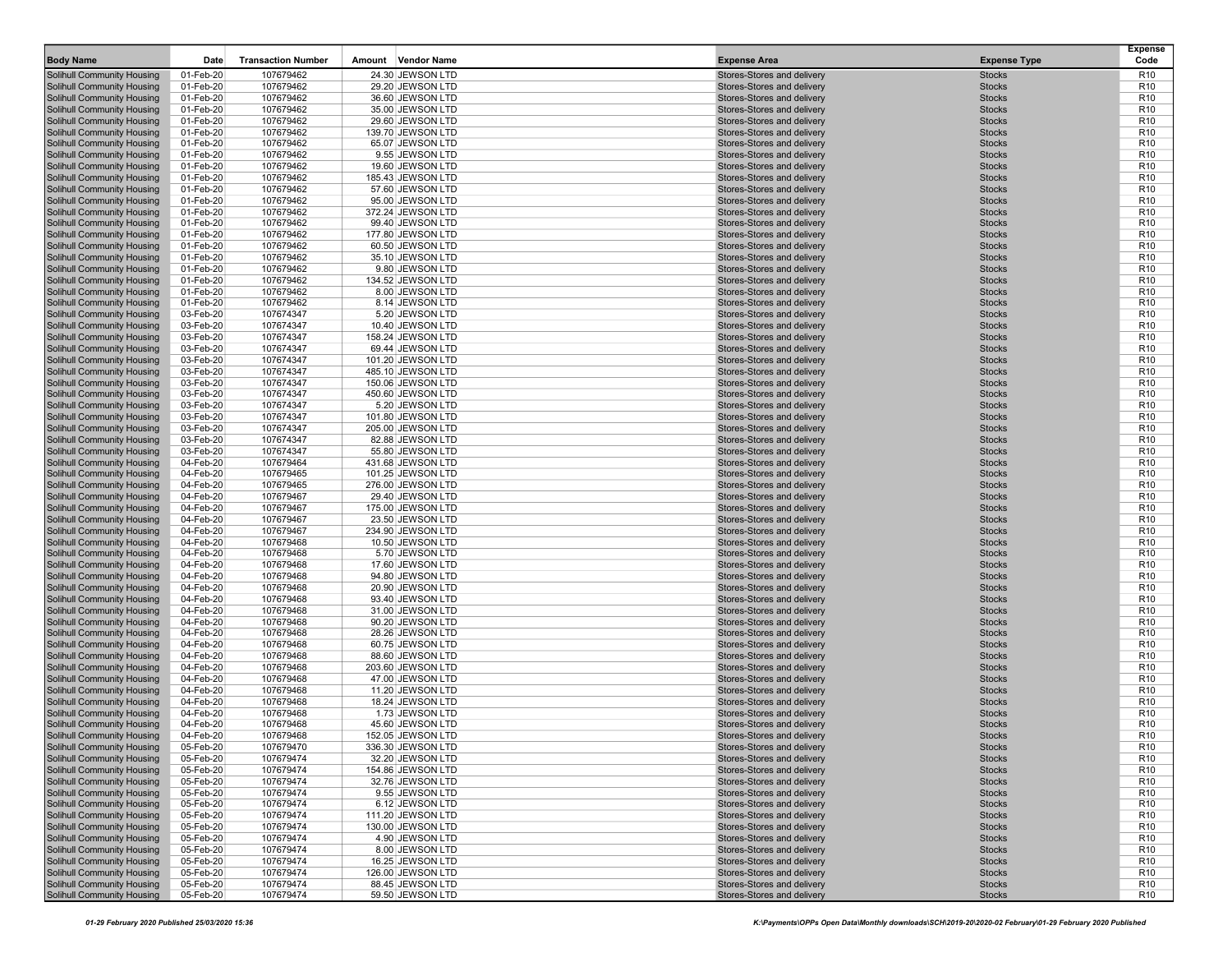| <b>Body Name</b>                                                       | Date                   | <b>Transaction Number</b> | <b>Vendor Name</b><br>Amount           | <b>Expense Area</b>                                      | <b>Expense Type</b>            | <b>Expense</b><br>Code             |
|------------------------------------------------------------------------|------------------------|---------------------------|----------------------------------------|----------------------------------------------------------|--------------------------------|------------------------------------|
| Solihull Community Housing                                             | 05-Feb-20              | 107679474                 | 35.05 JEWSON LTD                       | Stores-Stores and delivery                               | <b>Stocks</b>                  | R <sub>10</sub>                    |
| Solihull Community Housing                                             | 05-Feb-20              | 107679474                 | 132.70 JEWSON LTD                      | Stores-Stores and delivery                               | <b>Stocks</b>                  | R <sub>10</sub>                    |
| Solihull Community Housing                                             | 05-Feb-20              | 107679474                 | 13.80 JEWSON LTD                       | Stores-Stores and delivery                               | <b>Stocks</b>                  | R <sub>10</sub>                    |
| <b>Solihull Community Housing</b>                                      | 05-Feb-20              | 107679474                 | 13.60 JEWSON LTD                       | Stores-Stores and delivery                               | <b>Stocks</b>                  | R <sub>10</sub>                    |
| Solihull Community Housing                                             | 05-Feb-20              | 107679474                 | 16.77 JEWSON LTD                       | Stores-Stores and delivery                               | <b>Stocks</b>                  | R <sub>10</sub>                    |
| <b>Solihull Community Housing</b>                                      | 05-Feb-20              | 107679474                 | 129.50 JEWSON LTD                      | Stores-Stores and delivery                               | <b>Stocks</b>                  | R <sub>10</sub>                    |
| Solihull Community Housing<br>Solihull Community Housing               | 05-Feb-20              | 107679474                 | 30.00 JEWSON LTD                       | Stores-Stores and delivery                               | <b>Stocks</b><br><b>Stocks</b> | R <sub>10</sub><br>R <sub>10</sub> |
| <b>Solihull Community Housing</b>                                      | 06-Feb-20<br>06-Feb-20 | 107679475<br>107679475    | 17.40 JEWSON LTD<br>110.00 JEWSON LTD  | Stores-Stores and delivery<br>Stores-Stores and delivery | <b>Stocks</b>                  | R <sub>10</sub>                    |
| Solihull Community Housing                                             | 06-Feb-20              | 107679475                 | 87.24 JEWSON LTD                       | Stores-Stores and delivery                               | <b>Stocks</b>                  | R <sub>10</sub>                    |
| <b>Solihull Community Housing</b>                                      | 06-Feb-20              | 107679475                 | 287.60 JEWSON LTD                      | Stores-Stores and delivery                               | <b>Stocks</b>                  | R <sub>10</sub>                    |
| <b>Solihull Community Housing</b>                                      | 06-Feb-20              | 107679475                 | 16.20 JEWSON LTD                       | Stores-Stores and delivery                               | <b>Stocks</b>                  | R <sub>10</sub>                    |
| Solihull Community Housing                                             | 06-Feb-20              | 107679475                 | 111.00 JEWSON LTD                      | Stores-Stores and delivery                               | <b>Stocks</b>                  | R <sub>10</sub>                    |
| Solihull Community Housing                                             | 06-Feb-20              | 107679475                 | 53.10 JEWSON LTD                       | Stores-Stores and delivery                               | <b>Stocks</b>                  | R <sub>10</sub>                    |
| <b>Solihull Community Housing</b>                                      | 06-Feb-20              | 107679475                 | 156.60 JEWSON LTD                      | Stores-Stores and delivery                               | <b>Stocks</b>                  | R <sub>10</sub>                    |
| Solihull Community Housing                                             | 07-Feb-20              | 107687567                 | 17.30 JEWSON LTD                       | Stores-Stores and delivery                               | <b>Stocks</b>                  | R <sub>10</sub>                    |
| Solihull Community Housing                                             | 07-Feb-20              | 107687567                 | 10.40 JEWSON LTD                       | Stores-Stores and delivery                               | <b>Stocks</b>                  | R <sub>10</sub>                    |
| <b>Solihull Community Housing</b>                                      | 07-Feb-20              | 107687567                 | 4.80 JEWSON LTD                        | Stores-Stores and delivery                               | <b>Stocks</b>                  | R <sub>10</sub>                    |
| Solihull Community Housing                                             | 07-Feb-20              | 107687567                 | 8.70 JEWSON LTD                        | Stores-Stores and delivery                               | <b>Stocks</b>                  | R <sub>10</sub>                    |
| <b>Solihull Community Housing</b>                                      | 07-Feb-20<br>07-Feb-20 | 107687567<br>107687567    | 3.90 JEWSON LTD                        | Stores-Stores and delivery<br>Stores-Stores and delivery | <b>Stocks</b><br><b>Stocks</b> | R <sub>10</sub><br>R <sub>10</sub> |
| Solihull Community Housing<br><b>Solihull Community Housing</b>        | 07-Feb-20              | 107687567                 | 12.00 JEWSON LTD<br>48.00 JEWSON LTD   | Stores-Stores and delivery                               | <b>Stocks</b>                  | R <sub>10</sub>                    |
| Solihull Community Housing                                             | 07-Feb-20              | 107687567                 | 14.40 JEWSON LTD                       | Stores-Stores and delivery                               | <b>Stocks</b>                  | R <sub>10</sub>                    |
| <b>Solihull Community Housing</b>                                      | 07-Feb-20              | 107687567                 | 29.60 JEWSON LTD                       | Stores-Stores and delivery                               | <b>Stocks</b>                  | R <sub>10</sub>                    |
| Solihull Community Housing                                             | 07-Feb-20              | 107687567                 | 139.70 JEWSON LTD                      | Stores-Stores and delivery                               | <b>Stocks</b>                  | R <sub>10</sub>                    |
| Solihull Community Housing                                             | 07-Feb-20              | 107687567                 | 201.50 JEWSON LTD                      | Stores-Stores and delivery                               | <b>Stocks</b>                  | R <sub>10</sub>                    |
| <b>Solihull Community Housing</b>                                      | 07-Feb-20              | 107687567                 | 45.45 JEWSON LTD                       | Stores-Stores and delivery                               | <b>Stocks</b>                  | R <sub>10</sub>                    |
| Solihull Community Housing                                             | 07-Feb-20              | 107687567                 | 205.70 JEWSON LTD                      | Stores-Stores and delivery                               | <b>Stocks</b>                  | R <sub>10</sub>                    |
| <b>Solihull Community Housing</b>                                      | 07-Feb-20              | 107687567                 | 578.70 JEWSON LTD                      | Stores-Stores and delivery                               | <b>Stocks</b>                  | R <sub>10</sub>                    |
| Solihull Community Housing                                             | 07-Feb-20              | 107687567                 | 70.70 JEWSON LTD                       | Stores-Stores and delivery                               | <b>Stocks</b>                  | R <sub>10</sub>                    |
| <b>Solihull Community Housing</b>                                      | 07-Feb-20              | 107687567                 | 231.96 JEWSON LTD                      | Stores-Stores and delivery                               | <b>Stocks</b>                  | R <sub>10</sub>                    |
| Solihull Community Housing<br>Solihull Community Housing               | 07-Feb-20<br>07-Feb-20 | 107687567<br>107687567    | 245.50 JEWSON LTD<br>6.89 JEWSON LTD   | Stores-Stores and delivery<br>Stores-Stores and delivery | <b>Stocks</b><br><b>Stocks</b> | R <sub>10</sub><br>R <sub>10</sub> |
| <b>Solihull Community Housing</b>                                      | 07-Feb-20              | 107687567                 | 40.24 JEWSON LTD                       | Stores-Stores and delivery                               | <b>Stocks</b>                  | R <sub>10</sub>                    |
| Solihull Community Housing                                             | 07-Feb-20              | 107687567                 | 6.00 JEWSON LTD                        | Stores-Stores and delivery                               | <b>Stocks</b>                  | R <sub>10</sub>                    |
| <b>Solihull Community Housing</b>                                      | 07-Feb-20              | 107687567                 | 60.50 JEWSON LTD                       | Stores-Stores and delivery                               | <b>Stocks</b>                  | R <sub>10</sub>                    |
| Solihull Community Housing                                             | 07-Feb-20              | 107687567                 | 15.00 JEWSON LTD                       | Stores-Stores and delivery                               | <b>Stocks</b>                  | R <sub>10</sub>                    |
| <b>Solihull Community Housing</b>                                      | 07-Feb-20              | 107679483                 | 593.75 JEWSON LTD                      | Stores-Stores and delivery                               | <b>Stocks</b>                  | R <sub>10</sub>                    |
| Solihull Community Housing                                             | 07-Feb-20              | 107679484                 | 83.16 JEWSON LTD                       | Stores-Stores and delivery                               | <b>Stocks</b>                  | R <sub>10</sub>                    |
| Solihull Community Housing                                             | 07-Feb-20              | 107679484                 | 84.00 JEWSON LTD                       | Stores-Stores and delivery                               | <b>Stocks</b>                  | R <sub>10</sub>                    |
| Solihull Community Housing                                             | 07-Feb-20              | 107679484                 | 136.08 JEWSON LTD                      | Stores-Stores and delivery                               | <b>Stocks</b>                  | R <sub>10</sub>                    |
| Solihull Community Housing                                             | 10-Feb-20              | 107687569                 | 16.58 JEWSON LTD                       | Stores-Stores and delivery                               | <b>Stocks</b>                  | R <sub>10</sub>                    |
| <b>Solihull Community Housing</b><br>Solihull Community Housing        | 10-Feb-20<br>10-Feb-20 | 107687569<br>107687569    | 170.60 JEWSON LTD<br>28.60 JEWSON LTD  | Stores-Stores and delivery<br>Stores-Stores and delivery | <b>Stocks</b><br><b>Stocks</b> | R <sub>10</sub><br>R <sub>10</sub> |
| <b>Solihull Community Housing</b>                                      | 10-Feb-20              | 107687569                 | 226.80 JEWSON LTD                      | Stores-Stores and delivery                               | <b>Stocks</b>                  | R <sub>10</sub>                    |
| Solihull Community Housing                                             | 10-Feb-20              | 107687569                 | 27.50 JEWSON LTD                       | Stores-Stores and delivery                               | <b>Stocks</b>                  | R <sub>10</sub>                    |
| <b>Solihull Community Housing</b>                                      | 10-Feb-20              | 107687569                 | 7.17 JEWSON LTD                        | Stores-Stores and delivery                               | <b>Stocks</b>                  | R <sub>10</sub>                    |
| Solihull Community Housing                                             | 10-Feb-20              | 107687569                 | 60.75 JEWSON LTD                       | Stores-Stores and delivery                               | <b>Stocks</b>                  | R <sub>10</sub>                    |
| Solihull Community Housing                                             | 10-Feb-20              | 107687569                 | 132.70 JEWSON LTD                      | Stores-Stores and delivery                               | <b>Stocks</b>                  | R <sub>10</sub>                    |
| <b>Solihull Community Housing</b>                                      | 10-Feb-20              | 107687569                 | 74.15 JEWSON LTD                       | Stores-Stores and delivery                               | <b>Stocks</b>                  | R <sub>10</sub>                    |
| Solihull Community Housing                                             | 10-Feb-20              | 107687569                 | 202.20 JEWSON LTD                      | Stores-Stores and delivery                               | <b>Stocks</b>                  | R <sub>10</sub>                    |
| <b>Solihull Community Housing</b>                                      | 10-Feb-20              | 107687569                 | 305.40 JEWSON LTD                      | Stores-Stores and delivery                               | <b>Stocks</b>                  | R <sub>10</sub>                    |
| Solihull Community Housing                                             | 10-Feb-20              | 107687569                 | 60.00 JEWSON LTD                       | Stores-Stores and delivery<br>Stores-Stores and delivery | <b>Stocks</b><br><b>Stocks</b> | R <sub>10</sub><br>R <sub>10</sub> |
| <b>Solihull Community Housing</b><br>Solihull Community Housing        | 10-Feb-20<br>11-Feb-20 | 107687569<br>107687572    | 107.70 JEWSON LTD<br>390.50 JEWSON LTD | Stores-Stores and delivery                               | <b>Stocks</b>                  | R <sub>10</sub>                    |
| <b>Solihull Community Housing</b>                                      | 11-Feb-20              | 107687574                 | 325.00 JEWSON LTD                      | Stores-Stores and delivery                               | <b>Stocks</b>                  | R <sub>10</sub>                    |
| Solihull Community Housing                                             | 11-Feb-20              | 107687575                 | 202.40 JEWSON LTD                      | Stores-Stores and delivery                               | <b>Stocks</b>                  | R <sub>10</sub>                    |
| <b>Solihull Community Housing</b>                                      | 11-Feb-20              | 107687575                 | 9.60 JEWSON LTD                        | Stores-Stores and delivery                               | <b>Stocks</b>                  | R <sub>10</sub>                    |
| <b>Solihull Community Housing</b>                                      | 11-Feb-20              | 107687575                 | 84.80 JEWSON LTD                       | Stores-Stores and delivery                               | <b>Stocks</b>                  | R <sub>10</sub>                    |
| <b>Solihull Community Housing</b>                                      | 11-Feb-20              | 107687575                 | 106.80 JEWSON LTD                      | Stores-Stores and delivery                               | <b>Stocks</b>                  | R <sub>10</sub>                    |
| Solihull Community Housing                                             | 11-Feb-20              | 107687575                 | 60.90 JEWSON LTD                       | Stores-Stores and delivery                               | <b>Stocks</b>                  | R <sub>10</sub>                    |
| <b>Solihull Community Housing</b>                                      | 11-Feb-20              | 107687575                 | 104.60 JEWSON LTD                      | Stores-Stores and delivery                               | <b>Stocks</b>                  | R <sub>10</sub>                    |
| <b>Solihull Community Housing</b>                                      | 11-Feb-20              | 107687575                 | 40.00 JEWSON LTD                       | Stores-Stores and delivery                               | <b>Stocks</b>                  | R <sub>10</sub>                    |
| <b>Solihull Community Housing</b><br><b>Solihull Community Housing</b> | 11-Feb-20<br>11-Feb-20 | 107687575                 | 76.80 JEWSON LTD                       | Stores-Stores and delivery<br>Stores-Stores and delivery | <b>Stocks</b>                  | R <sub>10</sub><br>R <sub>10</sub> |
| <b>Solihull Community Housing</b>                                      | 11-Feb-20              | 107687575<br>107687575    | 60.40 JEWSON LTD<br>9.80 JEWSON LTD    | Stores-Stores and delivery                               | <b>Stocks</b><br><b>Stocks</b> | R <sub>10</sub>                    |
| <b>Solihull Community Housing</b>                                      | 11-Feb-20              | 107687575                 | 375.20 JEWSON LTD                      | Stores-Stores and delivery                               | <b>Stocks</b>                  | R <sub>10</sub>                    |
| <b>Solihull Community Housing</b>                                      | 11-Feb-20              | 107687575                 | 30.60 JEWSON LTD                       | Stores-Stores and delivery                               | <b>Stocks</b>                  | R <sub>10</sub>                    |
| <b>Solihull Community Housing</b>                                      | 11-Feb-20              | 107687575                 | 3.90 JEWSON LTD                        | Stores-Stores and delivery                               | <b>Stocks</b>                  | R <sub>10</sub>                    |
| Solihull Community Housing                                             | 11-Feb-20              | 107687575                 | 243.40 JEWSON LTD                      | Stores-Stores and delivery                               | <b>Stocks</b>                  | R <sub>10</sub>                    |
| <b>Solihull Community Housing</b>                                      | 11-Feb-20              | 107687575                 | 56.00 JEWSON LTD                       | Stores-Stores and delivery                               | <b>Stocks</b>                  | R <sub>10</sub>                    |
| <b>Solihull Community Housing</b>                                      | 11-Feb-20              | 107687575                 | 103.20 JEWSON LTD                      | Stores-Stores and delivery                               | <b>Stocks</b>                  | R <sub>10</sub>                    |
| Solihull Community Housing                                             | 11-Feb-20              | 107687575                 | 113.85 JEWSON LTD                      | Stores-Stores and delivery                               | <b>Stocks</b>                  | R <sub>10</sub>                    |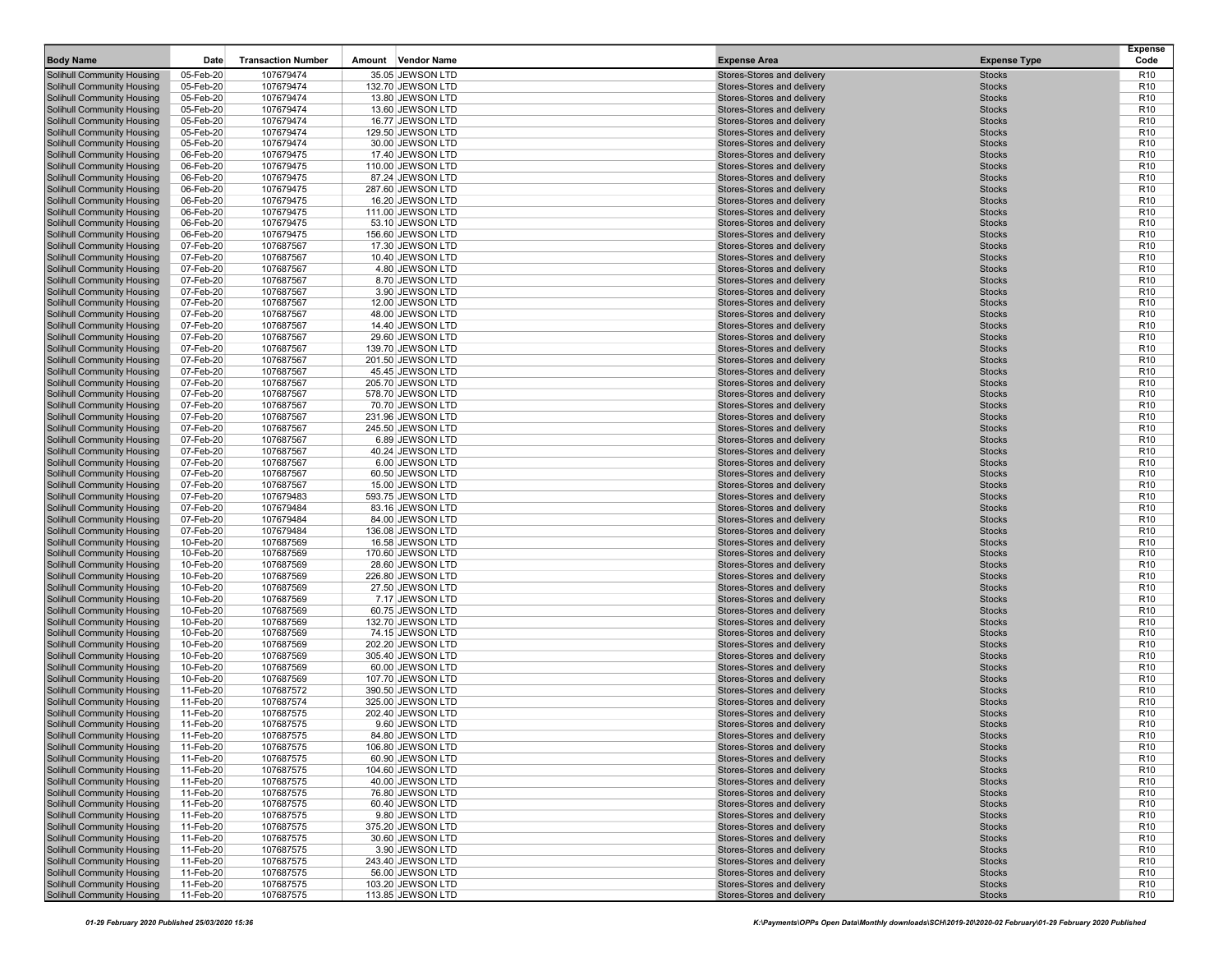| <b>Body Name</b>                                                       | Date                   | <b>Transaction Number</b> | Amount Vendor Name                     | <b>Expense Area</b>                                      | <b>Expense Type</b>            | <b>Expense</b><br>Code             |
|------------------------------------------------------------------------|------------------------|---------------------------|----------------------------------------|----------------------------------------------------------|--------------------------------|------------------------------------|
| <b>Solihull Community Housing</b>                                      | 11-Feb-20              | 107687575                 | 78.75 JEWSON LTD                       | Stores-Stores and delivery                               | <b>Stocks</b>                  | R <sub>10</sub>                    |
| <b>Solihull Community Housing</b>                                      | 11-Feb-20              | 107687575                 | 4.38 JEWSON LTD                        | Stores-Stores and delivery                               | <b>Stocks</b>                  | R <sub>10</sub>                    |
| <b>Solihull Community Housing</b>                                      | 11-Feb-20              | 107687575                 | 47.40 JEWSON LTD                       | Stores-Stores and delivery                               | <b>Stocks</b>                  | R <sub>10</sub>                    |
| <b>Solihull Community Housing</b>                                      | 12-Feb-20              | 107687576                 | 31.40 JEWSON LTD                       | Stores-Stores and delivery                               | <b>Stocks</b>                  | R <sub>10</sub>                    |
| <b>Solihull Community Housing</b>                                      | 12-Feb-20              | 107687576                 | 23.00 JEWSON LTD                       | Stores-Stores and delivery                               | <b>Stocks</b>                  | R <sub>10</sub>                    |
| <b>Solihull Community Housing</b>                                      | 12-Feb-20              | 107687576                 | 30.70 JEWSON LTD                       | Stores-Stores and delivery                               | <b>Stocks</b>                  | R <sub>10</sub>                    |
| <b>Solihull Community Housing</b><br><b>Solihull Community Housing</b> | 12-Feb-20<br>12-Feb-20 | 107687576<br>107687576    | 96.45 JEWSON LTD<br>20.70 JEWSON LTD   | Stores-Stores and delivery<br>Stores-Stores and delivery | <b>Stocks</b><br><b>Stocks</b> | R <sub>10</sub><br>R <sub>10</sub> |
| <b>Solihull Community Housing</b>                                      | 12-Feb-20              | 107687576                 | 62.90 JEWSON LTD                       | Stores-Stores and delivery                               | <b>Stocks</b>                  | R <sub>10</sub>                    |
| <b>Solihull Community Housing</b>                                      | 12-Feb-20              | 107687576                 | 129.50 JEWSON LTD                      | Stores-Stores and delivery                               | <b>Stocks</b>                  | R <sub>10</sub>                    |
| <b>Solihull Community Housing</b>                                      | 12-Feb-20              | 107687576                 | 84.30 JEWSON LTD                       | Stores-Stores and delivery                               | <b>Stocks</b>                  | R <sub>10</sub>                    |
| <b>Solihull Community Housing</b>                                      | 12-Feb-20              | 107687576                 | 27.90 JEWSON LTD                       | Stores-Stores and delivery                               | <b>Stocks</b>                  | R <sub>10</sub>                    |
| <b>Solihull Community Housing</b>                                      | 12-Feb-20              | 107687577                 | 321.33 JEWSON LTD                      | Stores-Stores and delivery                               | <b>Stocks</b>                  | R <sub>10</sub>                    |
| <b>Solihull Community Housing</b>                                      | 12-Feb-20              | 107687580                 | 1041.60 JEWSON LTD                     | Stores-Stores and delivery                               | <b>Stocks</b>                  | R <sub>10</sub>                    |
| <b>Solihull Community Housing</b>                                      | 12-Feb-20              | 107687580                 | 467.70 JEWSON LTD                      | Stores-Stores and delivery                               | <b>Stocks</b>                  | R <sub>10</sub>                    |
| <b>Solihull Community Housing</b>                                      | 12-Feb-20              | 107687580                 | 187.80 JEWSON LTD                      | Stores-Stores and delivery                               | <b>Stocks</b>                  | R <sub>10</sub>                    |
| <b>Solihull Community Housing</b>                                      | 12-Feb-20              | 107687582                 | 70.86 JEWSON LTD                       | Stores-Stores and delivery                               | <b>Stocks</b>                  | R <sub>10</sub>                    |
| <b>Solihull Community Housing</b><br><b>Solihull Community Housing</b> | 12-Feb-20<br>12-Feb-20 | 107687582<br>107687582    | 303.60 JEWSON LTD<br>178.64 JEWSON LTD | Stores-Stores and delivery<br>Stores-Stores and delivery | <b>Stocks</b><br><b>Stocks</b> | R <sub>10</sub><br>R <sub>10</sub> |
| <b>Solihull Community Housing</b>                                      | 12-Feb-20              | 107687582                 | 70.00 JEWSON LTD                       | Stores-Stores and delivery                               | <b>Stocks</b>                  | R <sub>10</sub>                    |
| <b>Solihull Community Housing</b>                                      | 12-Feb-20              | 107687583                 | 403.20 JEWSON LTD                      | Stores-Stores and delivery                               | <b>Stocks</b>                  | R <sub>10</sub>                    |
| <b>Solihull Community Housing</b>                                      | 13-Feb-20              | 107687587                 | 367.30 JEWSON LTD                      | Stores-Stores and delivery                               | <b>Stocks</b>                  | R <sub>10</sub>                    |
| <b>Solihull Community Housing</b>                                      | 13-Feb-20              | 107687588                 | 485.10 JEWSON LTD                      | Stores-Stores and delivery                               | <b>Stocks</b>                  | R <sub>10</sub>                    |
| <b>Solihull Community Housing</b>                                      | 13-Feb-20              | 107687588                 | 485.10 JEWSON LTD                      | Stores-Stores and delivery                               | <b>Stocks</b>                  | R <sub>10</sub>                    |
| <b>Solihull Community Housing</b>                                      | 13-Feb-20              | 107687588                 | 100.04 JEWSON LTD                      | Stores-Stores and delivery                               | <b>Stocks</b>                  | R <sub>10</sub>                    |
| <b>Solihull Community Housing</b>                                      | 13-Feb-20              | 107687589                 | 161.55 JEWSON LTD                      | Stores-Stores and delivery                               | <b>Stocks</b>                  | R <sub>10</sub>                    |
| <b>Solihull Community Housing</b>                                      | 13-Feb-20              | 107687589                 | 167.13 JEWSON LTD                      | Stores-Stores and delivery                               | <b>Stocks</b>                  | R <sub>10</sub>                    |
| <b>Solihull Community Housing</b>                                      | 15-Feb-20              | 107695895                 | 316.88 JEWSON LTD<br>262.50 JEWSON LTD | Stores-Stores and delivery<br>Stores-Stores and delivery | <b>Stocks</b><br><b>Stocks</b> | R <sub>10</sub><br>R <sub>10</sub> |
| <b>Solihull Community Housing</b><br>Solihull Community Housing        | 15-Feb-20<br>15-Feb-20 | 107695896<br>107695897    | 617.50 JEWSON LTD                      | Stores-Stores and delivery                               | <b>Stocks</b>                  | R <sub>10</sub>                    |
| <b>Solihull Community Housing</b>                                      | 15-Feb-20              | 107695898                 | 456.69 JEWSON LTD                      | Stores-Stores and delivery                               | <b>Stocks</b>                  | R <sub>10</sub>                    |
| <b>Solihull Community Housing</b>                                      | 15-Feb-20              | 107695902                 | 151.50 JEWSON LTD                      | Stores-Stores and delivery                               | <b>Stocks</b>                  | R <sub>10</sub>                    |
| <b>Solihull Community Housing</b>                                      | 15-Feb-20              | 107695902                 | 159.90 JEWSON LTD                      | Stores-Stores and delivery                               | <b>Stocks</b>                  | R <sub>10</sub>                    |
| <b>Solihull Community Housing</b>                                      | 15-Feb-20              | 107695902                 | 190.00 JEWSON LTD                      | Stores-Stores and delivery                               | <b>Stocks</b>                  | R <sub>10</sub>                    |
| <b>Solihull Community Housing</b>                                      | 15-Feb-20              | 107695902                 | 76.85 JEWSON LTD                       | Stores-Stores and delivery                               | <b>Stocks</b>                  | R <sub>10</sub>                    |
| <b>Solihull Community Housing</b>                                      | 15-Feb-20              | 107695903                 | 104.28 JEWSON LTD                      | Stores-Stores and delivery                               | <b>Stocks</b>                  | R <sub>10</sub>                    |
| <b>Solihull Community Housing</b>                                      | 15-Feb-20              | 107695903                 | 217.60 JEWSON LTD                      | Stores-Stores and delivery                               | <b>Stocks</b>                  | R <sub>10</sub><br>R <sub>10</sub> |
| <b>Solihull Community Housing</b><br><b>Solihull Community Housing</b> | 15-Feb-20<br>15-Feb-20 | 107695904<br>107695904    | 271.80 JEWSON LTD<br>35.00 JEWSON LTD  | Stores-Stores and delivery<br>Stores-Stores and delivery | <b>Stocks</b><br><b>Stocks</b> | R <sub>10</sub>                    |
| <b>Solihull Community Housing</b>                                      | 15-Feb-20              | 107695904                 | 14.74 JEWSON LTD                       | Stores-Stores and delivery                               | <b>Stocks</b>                  | R <sub>10</sub>                    |
| <b>Solihull Community Housing</b>                                      | 15-Feb-20              | 107695904                 | 101.20 JEWSON LTD                      | Stores-Stores and delivery                               | <b>Stocks</b>                  | R <sub>10</sub>                    |
| <b>Solihull Community Housing</b>                                      | 15-Feb-20              | 107695904                 | 213.64 JEWSON LTD                      | Stores-Stores and delivery                               | <b>Stocks</b>                  | R <sub>10</sub>                    |
| <b>Solihull Community Housing</b>                                      | 15-Feb-20              | 107695904                 | 115.00 JEWSON LTD                      | Stores-Stores and delivery                               | <b>Stocks</b>                  | R <sub>10</sub>                    |
| <b>Solihull Community Housing</b>                                      | 15-Feb-20              | 107695904                 | 101.80 JEWSON LTD                      | Stores-Stores and delivery                               | <b>Stocks</b>                  | R <sub>10</sub>                    |
| <b>Solihull Community Housing</b>                                      | 15-Feb-20              | 107695904                 | 16.96 JEWSON LTD                       | Stores-Stores and delivery                               | <b>Stocks</b>                  | R <sub>10</sub>                    |
| <b>Solihull Community Housing</b><br><b>Solihull Community Housing</b> | 15-Feb-20<br>15-Feb-20 | 107695904<br>107695904    | 243.40 JEWSON LTD<br>41.91 JEWSON LTD  | Stores-Stores and delivery<br>Stores-Stores and delivery | <b>Stocks</b><br><b>Stocks</b> | R <sub>10</sub><br>R <sub>10</sub> |
| <b>Solihull Community Housing</b>                                      | 15-Feb-20              | 107695904                 | 9.60 JEWSON LTD                        | Stores-Stores and delivery                               | <b>Stocks</b>                  | R <sub>10</sub>                    |
| <b>Solihull Community Housing</b>                                      | 15-Feb-20              | 107695904                 | 203.60 JEWSON LTD                      | Stores-Stores and delivery                               | <b>Stocks</b>                  | R <sub>10</sub>                    |
| <b>Solihull Community Housing</b>                                      | 15-Feb-20              | 107695904                 | 9.80 JEWSON LTD                        | Stores-Stores and delivery                               | <b>Stocks</b>                  | R <sub>10</sub>                    |
| <b>Solihull Community Housing</b>                                      | 15-Feb-20              | 107695904                 | 11.80 JEWSON LTD                       | Stores-Stores and delivery                               | <b>Stocks</b>                  | R <sub>10</sub>                    |
| <b>Solihull Community Housing</b>                                      | 15-Feb-20              | 107695904                 | 29.80 JEWSON LTD                       | Stores-Stores and delivery                               | <b>Stocks</b>                  | R <sub>10</sub>                    |
| <b>Solihull Community Housing</b>                                      | 15-Feb-20              | 107695904                 | 29.70 JEWSON LTD                       | Stores-Stores and delivery                               | <b>Stocks</b>                  | R <sub>10</sub>                    |
| <b>Solihull Community Housing</b><br>Solihull Community Housing        | 15-Feb-20              | 107695904                 | 88.48 JEWSON LTD<br>60.00 JEWSON LTD   | Stores-Stores and delivery                               | <b>Stocks</b>                  | R <sub>10</sub>                    |
| <b>Solihull Community Housing</b>                                      | 15-Feb-20<br>15-Feb-20 | 107695904<br>107695904    | 60.50 JEWSON LTD                       | Stores-Stores and delivery<br>Stores-Stores and delivery | <b>Stocks</b><br><b>Stocks</b> | R <sub>10</sub><br>R <sub>10</sub> |
| <b>Solihull Community Housing</b>                                      | 15-Feb-20              | 107695904                 | 46.95 JEWSON LTD                       | Stores-Stores and delivery                               | <b>Stocks</b>                  | R <sub>10</sub>                    |
| <b>Solihull Community Housing</b>                                      | 15-Feb-20              | 107695904                 | 74.00 JEWSON LTD                       | Stores-Stores and delivery                               | <b>Stocks</b>                  | R <sub>10</sub>                    |
| <b>Solihull Community Housing</b>                                      | 15-Feb-20              | 107695904                 | 40.20 JEWSON LTD                       | Stores-Stores and delivery                               | <b>Stocks</b>                  | R <sub>10</sub>                    |
| <b>Solihull Community Housing</b>                                      | 15-Feb-20              | 107695905                 | 821.80 JEWSON LTD                      | Stores-Stores and delivery                               | <b>Stocks</b>                  | R <sub>10</sub>                    |
| Solihull Community Housing                                             | 17-Feb-20              | 107695906                 | 346.78 JEWSON LTD                      | Stores-Stores and delivery                               | <b>Stocks</b>                  | R <sub>10</sub>                    |
| <b>Solihull Community Housing</b>                                      | 17-Feb-20              | 107695907                 | 396.00 JEWSON LTD                      | Stores-Stores and delivery                               | <b>Stocks</b>                  | R <sub>10</sub>                    |
| Solihull Community Housing                                             | 17-Feb-20              | 107695911                 | 13.57 JEWSON LTD                       | Stores-Stores and delivery                               | <b>Stocks</b>                  | R <sub>10</sub>                    |
| <b>Solihull Community Housing</b>                                      | 17-Feb-20              | 107695911                 | 78.48 JEWSON LTD                       | Stores-Stores and delivery                               | <b>Stocks</b>                  | R <sub>10</sub>                    |
| Solihull Community Housing<br><b>Solihull Community Housing</b>        | 17-Feb-20<br>17-Feb-20 | 107695911<br>107695911    | 88.68 JEWSON LTD<br>9.55 JEWSON LTD    | Stores-Stores and delivery<br>Stores-Stores and delivery | <b>Stocks</b><br><b>Stocks</b> | R <sub>10</sub><br>R <sub>10</sub> |
| <b>Solihull Community Housing</b>                                      | 17-Feb-20              | 107695911                 | 57.54 JEWSON LTD                       | Stores-Stores and delivery                               | <b>Stocks</b>                  | R <sub>10</sub>                    |
| Solihull Community Housing                                             | 17-Feb-20              | 107695911                 | 245.50 JEWSON LTD                      | Stores-Stores and delivery                               | <b>Stocks</b>                  | R <sub>10</sub>                    |
| <b>Solihull Community Housing</b>                                      | 17-Feb-20              | 107695911                 | 144.00 JEWSON LTD                      | Stores-Stores and delivery                               | <b>Stocks</b>                  | R <sub>10</sub>                    |
| Solihull Community Housing                                             | 17-Feb-20              | 107695911                 | 26.95 JEWSON LTD                       | Stores-Stores and delivery                               | <b>Stocks</b>                  | R <sub>10</sub>                    |
| <b>Solihull Community Housing</b>                                      | 11-Feb-20              | 107675835                 | 2952.06 JLA TOTAL CARE LTD             | <b>Laundry Service</b>                                   | <b>Equipment Rental/Lease</b>  | D <sub>18</sub>                    |
| <b>Solihull Community Housing</b>                                      | 05-Feb-20              | 107668775                 | 856.34 KARTER THOMAS LTD               | Estate Mgmt Team                                         | <b>Agency Staff</b>            | A60                                |
| Solihull Community Housing                                             | 11-Feb-20              | 107675074                 | 786.03 KARTER THOMAS LTD               | Estate Mgmt Team                                         | <b>Agency Staff</b>            | A60                                |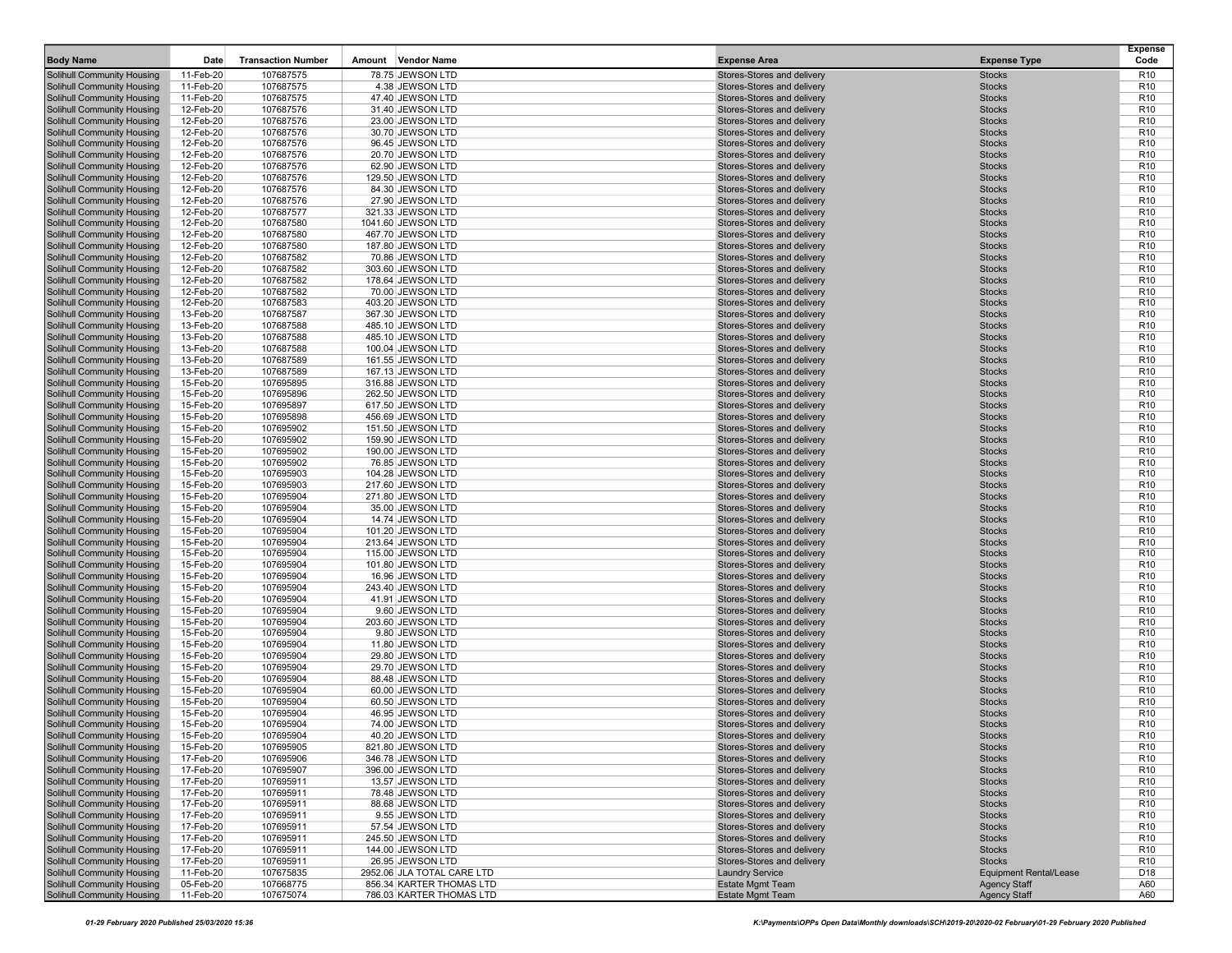| <b>Body Name</b>                                                       | Date                   | <b>Transaction Number</b> | <b>Vendor Name</b><br>Amount                                                | <b>Expense Area</b>                                             | <b>Expense Type</b>                                           | Expense<br>Code               |
|------------------------------------------------------------------------|------------------------|---------------------------|-----------------------------------------------------------------------------|-----------------------------------------------------------------|---------------------------------------------------------------|-------------------------------|
| <b>Solihull Community Housing</b>                                      | 24-Feb-20              | 107688997                 | 863.94 KARTER THOMAS LTD                                                    | <b>Estate Mgmt Team</b>                                         | <b>Agency Staff</b>                                           | A60                           |
| Solihull Community Housing                                             | 26-Feb-20              | 107694474                 | 725.76 KARTER THOMAS LTD                                                    | <b>Estate Mgmt Team</b>                                         | <b>Agency Staff</b>                                           | A60                           |
| <b>Solihull Community Housing</b>                                      | 25-Feb-20              | 107691782                 | 236.61 KILLGERM CHEMICALS LTD                                               | Anti Graffiti Team                                              | <b>Materials</b>                                              | D <sub>13</sub>               |
| Solihull Community Housing                                             | 01-Feb-20              | 107671742                 | 420.00 L&M DOMESTIC SCAFFOLDING LTD                                         | North Property Repairs-Day to day                               | <b>External Structures</b>                                    | <b>B33</b>                    |
| <b>Solihull Community Housing</b>                                      | 01-Feb-20              | 107671742                 | -84.00 L&M DOMESTIC SCAFFOLDING LTD                                         | Sub Contractors Tax                                             | <b>Creditor: Inland Revenue</b>                               | S02                           |
| <b>Solihull Community Housing</b>                                      | 01-Feb-20              | 107671743                 | 420.00 L&M DOMESTIC SCAFFOLDING LTD                                         | North Property Repairs-Day to day                               | <b>External Structures</b>                                    | <b>B33</b><br>S02             |
| <b>Solihull Community Housing</b><br><b>Solihull Community Housing</b> | 01-Feb-20<br>01-Feb-20 | 107671743<br>107671744    | -84.00 L&M DOMESTIC SCAFFOLDING LTD<br>420.00 L&M DOMESTIC SCAFFOLDING LTD  | Sub Contractors Tax<br>North Property Repairs-Day to day        | Creditor: Inland Revenue<br><b>External Structures</b>        | <b>B33</b>                    |
| Solihull Community Housing                                             | 01-Feb-20              | 107671744                 | -84.00 L&M DOMESTIC SCAFFOLDING LTD                                         | <b>Sub Contractors Tax</b>                                      | Creditor: Inland Revenue                                      | S <sub>02</sub>               |
| <b>Solihull Community Housing</b>                                      | 01-Feb-20              | 107671745                 | 840.00 L&M DOMESTIC SCAFFOLDING LTD                                         | North Property Repairs-Day to day                               | <b>External Structures</b>                                    | <b>B33</b>                    |
| Solihull Community Housing                                             | 01-Feb-20              | 107671745                 | -168.00 L&M DOMESTIC SCAFFOLDING LTD                                        | Sub Contractors Tax                                             | <b>Creditor: Inland Revenue</b>                               | S02                           |
| <b>Solihull Community Housing</b>                                      | 01-Feb-20              | 107671746                 | 420.00 L&M DOMESTIC SCAFFOLDING LTD                                         | North Property Repairs-Day to day                               | <b>External Structures</b>                                    | <b>B33</b>                    |
| Solihull Community Housing                                             | 01-Feb-20              | 107671746                 | -84.00 L&M DOMESTIC SCAFFOLDING LTD                                         | <b>Sub Contractors Tax</b>                                      | Creditor: Inland Revenue                                      | S02                           |
| <b>Solihull Community Housing</b>                                      | 01-Feb-20              | 107687383                 | 320.00 L&M DOMESTIC SCAFFOLDING LTD                                         | North Property Repairs-Day to day                               | <b>External Structures</b>                                    | <b>B33</b>                    |
| <b>Solihull Community Housing</b>                                      | 01-Feb-20              | 107687383                 | -64.00 L&M DOMESTIC SCAFFOLDING LTD                                         | <b>Sub Contractors Tax</b>                                      | <b>Creditor: Inland Revenue</b>                               | S02                           |
| <b>Solihull Community Housing</b>                                      | 01-Feb-20              | 107687384                 | 420.00 L&M DOMESTIC SCAFFOLDING LTD                                         | North Property Repairs-Day to day                               | <b>External Structures</b>                                    | <b>B33</b>                    |
| <b>Solihull Community Housing</b>                                      | 01-Feb-20              | 107687384                 | -84.00 L&M DOMESTIC SCAFFOLDING LTD                                         | <b>Sub Contractors Tax</b>                                      | Creditor: Inland Revenue                                      | S <sub>02</sub>               |
| <b>Solihull Community Housing</b>                                      | 01-Feb-20              | 107687386                 | 420.00 L&M DOMESTIC SCAFFOLDING LTD                                         | North Property Repairs-Day to day                               | <b>External Structures</b>                                    | <b>B33</b>                    |
| <b>Solihull Community Housing</b>                                      | 01-Feb-20              | 107687386                 | -84.00 L&M DOMESTIC SCAFFOLDING LTD                                         | <b>Sub Contractors Tax</b>                                      | Creditor: Inland Revenue                                      | S02                           |
| <b>Solihull Community Housing</b>                                      | 01-Feb-20              | 107687387                 | 420.00 L&M DOMESTIC SCAFFOLDING LTD                                         | North Property Repairs-Day to day                               | <b>External Structures</b><br><b>Creditor: Inland Revenue</b> | <b>B33</b>                    |
| <b>Solihull Community Housing</b>                                      | 01-Feb-20<br>01-Feb-20 | 107687387<br>107687388    | -84.00 L&M DOMESTIC SCAFFOLDING LTD<br>420.00 L&M DOMESTIC SCAFFOLDING LTD  | <b>Sub Contractors Tax</b>                                      | <b>External Structures</b>                                    | S <sub>02</sub><br><b>B33</b> |
| Solihull Community Housing<br><b>Solihull Community Housing</b>        | 01-Feb-20              | 107687388                 | -84.00 L&M DOMESTIC SCAFFOLDING LTD                                         | North Property Repairs-Day to day<br>Sub Contractors Tax        | Creditor: Inland Revenue                                      | S02                           |
| <b>Solihull Community Housing</b>                                      | 01-Feb-20              | 107687389                 | 1040.00 L&M DOMESTIC SCAFFOLDING LTD                                        | North Property Repairs-Day to day                               | <b>External Structures</b>                                    | <b>B33</b>                    |
| <b>Solihull Community Housing</b>                                      | 01-Feb-20              | 107687389                 | -208.00 L&M DOMESTIC SCAFFOLDING LTD                                        | <b>Sub Contractors Tax</b>                                      | <b>Creditor: Inland Revenue</b>                               | S <sub>02</sub>               |
| <b>Solihull Community Housing</b>                                      | 01-Feb-20              | 107687390                 | 420.00 L&M DOMESTIC SCAFFOLDING LTD                                         | North Property Repairs-Day to day                               | <b>External Structures</b>                                    | <b>B33</b>                    |
| <b>Solihull Community Housing</b>                                      | 01-Feb-20              | 107687390                 | -84.00 L&M DOMESTIC SCAFFOLDING LTD                                         | Sub Contractors Tax                                             | <b>Creditor: Inland Revenue</b>                               | S02                           |
| <b>Solihull Community Housing</b>                                      | 01-Feb-20              | 107687391                 | 420.00 L&M DOMESTIC SCAFFOLDING LTD                                         | North Property Repairs-Day to day                               | <b>External Structures</b>                                    | <b>B33</b>                    |
| <b>Solihull Community Housing</b>                                      | 01-Feb-20              | 107687391                 | -84.00 L&M DOMESTIC SCAFFOLDING LTD                                         | <b>Sub Contractors Tax</b>                                      | Creditor: Inland Revenue                                      | S02                           |
| <b>Solihull Community Housing</b>                                      | 01-Feb-20              | 107687392                 | 420.00 L&M DOMESTIC SCAFFOLDING LTD                                         | North Property Repairs-Day to day                               | <b>External Structures</b>                                    | <b>B33</b>                    |
| <b>Solihull Community Housing</b>                                      | 01-Feb-20              | 107687392                 | -84.00 L&M DOMESTIC SCAFFOLDING LTD                                         | <b>Sub Contractors Tax</b>                                      | <b>Creditor: Inland Revenue</b>                               | S02                           |
| <b>Solihull Community Housing</b>                                      | 01-Feb-20              | 107687393                 | 420.00 L&M DOMESTIC SCAFFOLDING LTD                                         | North Property Repairs-Day to day                               | <b>External Structures</b>                                    | <b>B33</b>                    |
| <b>Solihull Community Housing</b>                                      | 01-Feb-20              | 107687393                 | -84.00 L&M DOMESTIC SCAFFOLDING LTD                                         | <b>Sub Contractors Tax</b>                                      | <b>Creditor: Inland Revenue</b>                               | S02                           |
| <b>Solihull Community Housing</b>                                      | 01-Feb-20              | 107687394                 | 420.00 L&M DOMESTIC SCAFFOLDING LTD                                         | North Property Repairs-Day to day                               | <b>External Structures</b>                                    | <b>B33</b>                    |
| <b>Solihull Community Housing</b>                                      | 01-Feb-20              | 107687394                 | -84.00 L&M DOMESTIC SCAFFOLDING LTD                                         | <b>Sub Contractors Tax</b>                                      | Creditor: Inland Revenue                                      | S02                           |
| <b>Solihull Community Housing</b><br><b>Solihull Community Housing</b> | 01-Feb-20<br>01-Feb-20 | 107687395<br>107687395    | 420.00 L&M DOMESTIC SCAFFOLDING LTD<br>-84.00 L&M DOMESTIC SCAFFOLDING LTD  | North Property Repairs-Day to day<br><b>Sub Contractors Tax</b> | <b>External Structures</b><br>Creditor: Inland Revenue        | <b>B33</b><br>S <sub>02</sub> |
| <b>Solihull Community Housing</b>                                      | 01-Feb-20              | 107687396                 | 420.00 L&M DOMESTIC SCAFFOLDING LTD                                         | North Property Repairs-Day to day                               | <b>External Structures</b>                                    | <b>B33</b>                    |
| <b>Solihull Community Housing</b>                                      | 01-Feb-20              | 107687396                 | -84.00 L&M DOMESTIC SCAFFOLDING LTD                                         | <b>Sub Contractors Tax</b>                                      | Creditor: Inland Revenue                                      | S02                           |
| <b>Solihull Community Housing</b>                                      | 01-Feb-20              | 107687397                 | 420.00 L&M DOMESTIC SCAFFOLDING LTD                                         | North Property Repairs-Day to day                               | <b>External Structures</b>                                    | <b>B33</b>                    |
| <b>Solihull Community Housing</b>                                      | 01-Feb-20              | 107687397                 | -84.00 L&M DOMESTIC SCAFFOLDING LTD                                         | Sub Contractors Tax                                             | <b>Creditor: Inland Revenue</b>                               | S <sub>02</sub>               |
| <b>Solihull Community Housing</b>                                      | 01-Feb-20              | 107687398                 | 420.00 L&M DOMESTIC SCAFFOLDING LTD                                         | North Property Repairs-Day to day                               | <b>External Structures</b>                                    | <b>B33</b>                    |
| <b>Solihull Community Housing</b>                                      | 01-Feb-20              | 107687398                 | -84.00 L&M DOMESTIC SCAFFOLDING LTD                                         | <b>Sub Contractors Tax</b>                                      | Creditor: Inland Revenue                                      | S02                           |
| <b>Solihull Community Housing</b>                                      | 01-Feb-20              | 107687399                 | 520.00 L&M DOMESTIC SCAFFOLDING LTD                                         | North Property Repairs-Day to day                               | <b>External Structures</b>                                    | <b>B33</b>                    |
| <b>Solihull Community Housing</b>                                      | 01-Feb-20              | 107687399                 | -104.00 L&M DOMESTIC SCAFFOLDING LTD                                        | Sub Contractors Tax                                             | <b>Creditor: Inland Revenue</b>                               | S02                           |
| <b>Solihull Community Housing</b>                                      | 01-Feb-20              | 107687400                 | 420.00 L&M DOMESTIC SCAFFOLDING LTD                                         | North Property Repairs-Day to day                               | <b>External Structures</b>                                    | <b>B33</b>                    |
| <b>Solihull Community Housing</b>                                      | 01-Feb-20              | 107687400                 | -84.00 L&M DOMESTIC SCAFFOLDING LTD                                         | <b>Sub Contractors Tax</b>                                      | <b>Creditor: Inland Revenue</b>                               | S02                           |
| <b>Solihull Community Housing</b>                                      | 01-Feb-20              | 107687401                 | 770.00 L&M DOMESTIC SCAFFOLDING LTD                                         | North Property Repairs-Day to day                               | <b>External Structures</b>                                    | <b>B33</b>                    |
| <b>Solihull Community Housing</b><br><b>Solihull Community Housing</b> | 01-Feb-20<br>01-Feb-20 | 107687401<br>107687402    | -154.00 L&M DOMESTIC SCAFFOLDING LTD<br>520.00 L&M DOMESTIC SCAFFOLDING LTD | <b>Sub Contractors Tax</b><br>North Property Repairs-Day to day | <b>Creditor: Inland Revenue</b><br><b>External Structures</b> | S02<br><b>B33</b>             |
| <b>Solihull Community Housing</b>                                      | 01-Feb-20              | 107687402                 | -104.00 L&M DOMESTIC SCAFFOLDING LTD                                        | <b>Sub Contractors Tax</b>                                      | <b>Creditor: Inland Revenue</b>                               | S02                           |
| <b>Solihull Community Housing</b>                                      | 01-Feb-20              | 107687403                 | 420.00 L&M DOMESTIC SCAFFOLDING LTD                                         | North Property Repairs-Day to day                               | <b>External Structures</b>                                    | <b>B33</b>                    |
| <b>Solihull Community Housing</b>                                      | 01-Feb-20              | 107687403                 | -84.00 L&M DOMESTIC SCAFFOLDING LTD                                         | <b>Sub Contractors Tax</b>                                      | <b>Creditor: Inland Revenue</b>                               | S02                           |
| <b>Solihull Community Housing</b>                                      | 01-Feb-20              | 107674906                 | 420.00 L&M DOMESTIC SCAFFOLDING LTD                                         | North Property Repairs-Day to day                               | <b>External Structures</b>                                    | <b>B33</b>                    |
| <b>Solihull Community Housing</b>                                      | 01-Feb-20              | 107674906                 | -84.00 L&M DOMESTIC SCAFFOLDING LTD                                         | <b>Sub Contractors Tax</b>                                      | <b>Creditor: Inland Revenue</b>                               | S02                           |
| <b>Solihull Community Housing</b>                                      | 01-Feb-20              | 107674907                 | 420.00 L&M DOMESTIC SCAFFOLDING LTD                                         | North Property Repairs-Day to day                               | <b>External Structures</b>                                    | <b>B33</b>                    |
| <b>Solihull Community Housing</b>                                      | 01-Feb-20              | 107674907                 | -84.00 L&M DOMESTIC SCAFFOLDING LTD                                         | Sub Contractors Tax                                             | Creditor: Inland Revenue                                      | S02                           |
| <b>Solihull Community Housing</b>                                      | 01-Feb-20              | 107674908                 | 420.00 L&M DOMESTIC SCAFFOLDING LTD                                         | North Property Repairs-Day to day                               | <b>External Structures</b>                                    | <b>B33</b>                    |
| <b>Solihull Community Housing</b>                                      | 01-Feb-20              | 107674908                 | -84.00 L&M DOMESTIC SCAFFOLDING LTD                                         | Sub Contractors Tax                                             | Creditor: Inland Revenue                                      | S <sub>02</sub>               |
| <b>Solihull Community Housing</b>                                      | 01-Feb-20              | 107674909                 | 420.00 L&M DOMESTIC SCAFFOLDING LTD                                         | North Property Repairs-Day to day                               | <b>External Structures</b>                                    | <b>B33</b>                    |
| <b>Solihull Community Housing</b>                                      | 01-Feb-20              | 107674909                 | -84.00 L&M DOMESTIC SCAFFOLDING LTD                                         | Sub Contractors Tax                                             | <b>Creditor: Inland Revenue</b>                               | <b>S02</b>                    |
| <b>Solihull Community Housing</b><br><b>Solihull Community Housing</b> | 01-Feb-20<br>01-Feb-20 | 107674910<br>107674910    | 420.00 L&M DOMESTIC SCAFFOLDING LTD<br>-84.00 L&M DOMESTIC SCAFFOLDING LTD  | North Property Repairs-Day to day<br>Sub Contractors Tax        | <b>External Structures</b><br>Creditor: Inland Revenue        | <b>B33</b><br><b>S02</b>      |
| <b>Solihull Community Housing</b>                                      | 01-Feb-20              | 107674911                 | 320.00 L&M DOMESTIC SCAFFOLDING LTD                                         | North Property Repairs-Day to day                               | <b>External Structures</b>                                    | <b>B33</b>                    |
| <b>Solihull Community Housing</b>                                      | 01-Feb-20              | 107674911                 | -64.00 L&M DOMESTIC SCAFFOLDING LTD                                         | Sub Contractors Tax                                             | <b>Creditor: Inland Revenue</b>                               | S <sub>02</sub>               |
| <b>Solihull Community Housing</b>                                      | 10-Feb-20              | 107674192                 | 412.42 LEGRAND                                                              | Safe and Sound Operational                                      | Equipment Rental/Lease                                        | D18                           |
| <b>Solihull Community Housing</b>                                      | 13-Feb-20              | 107679021                 | -412.42 LEGRAND                                                             | Safe and Sound Operational                                      | <b>Equipment Rental/Lease</b>                                 | D18                           |
| <b>Solihull Community Housing</b>                                      | 10-Feb-20              | 107674262                 | 575.77 LEGRAND                                                              | Safe and Sound Operational                                      | <b>Equipment Rental/Lease</b>                                 | D18                           |
| <b>Solihull Community Housing</b>                                      | 24-Feb-20              | 107689339                 | 5756.46 LEX AUTOLEASE LIMITED                                               | <b>Client - Fleet Management</b>                                | <b>Vehicle Hire</b>                                           | C30                           |
| <b>Solihull Community Housing</b>                                      | 24-Feb-20              | 107689340                 | 21529.63 LEX AUTOLEASE LIMITED                                              | Client - Fleet Management                                       | Vehicle Hire                                                  | C30                           |
| <b>Solihull Community Housing</b>                                      | 01-Feb-20              | 107665268                 | 828.00 LEX AUTOLEASE LIMITED                                                | Client - Fleet Management                                       | <b>Vehicle Hire</b>                                           | C <sub>30</sub>               |
| Solihull Community Housing                                             | 01-Feb-20              | 107665267                 | 828.00 LEX AUTOLEASE LIMITED                                                | Client - Fleet Management                                       | <b>Vehicle Hire</b>                                           | C30                           |
| <b>Solihull Community Housing</b>                                      | 01-Feb-20              | 107665266                 | 828.00 LEX AUTOLEASE LIMITED                                                | Client - Fleet Management                                       | Vehicle Hire                                                  | C30                           |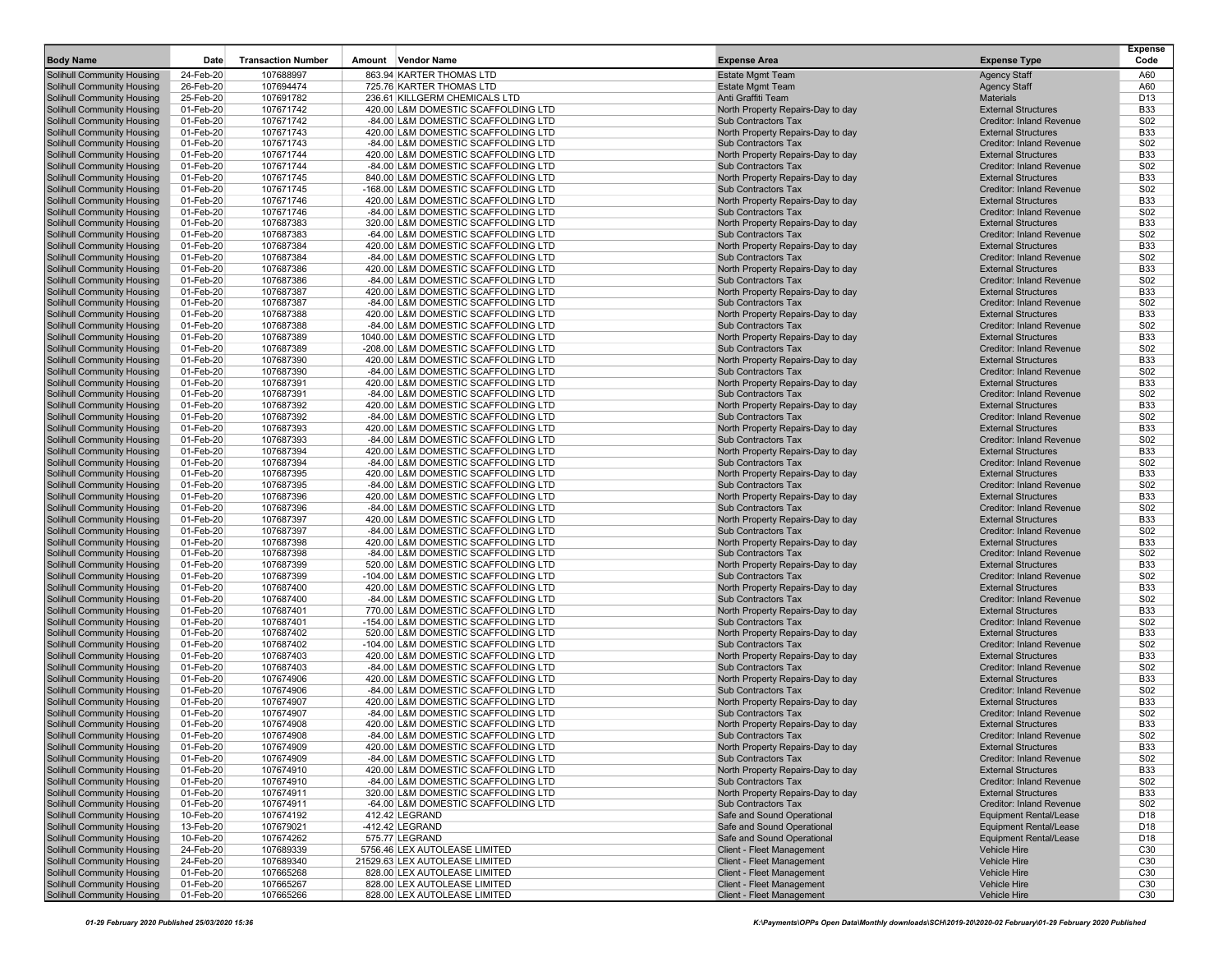| <b>Body Name</b>                                                       | Date                   | <b>Transaction Number</b> | Amount | <b>Vendor Name</b>                                                                   | <b>Expense Area</b>                                                     | <b>Expense Type</b>                                      | <b>Expense</b><br>Code             |
|------------------------------------------------------------------------|------------------------|---------------------------|--------|--------------------------------------------------------------------------------------|-------------------------------------------------------------------------|----------------------------------------------------------|------------------------------------|
| Solihull Community Housing                                             | 01-Feb-20              | 107665265                 |        | 828.00 LEX AUTOLEASE LIMITED                                                         | Client - Fleet Management                                               | <b>Vehicle Hire</b>                                      | C30                                |
| <b>Solihull Community Housing</b>                                      | 01-Feb-20              | 107665264                 |        | 828.00 LEX AUTOLEASE LIMITED                                                         | Client - Fleet Management                                               | <b>Vehicle Hire</b>                                      | C <sub>30</sub>                    |
| <b>Solihull Community Housing</b>                                      | 01-Feb-20              | 107665263                 |        | 828.00 LEX AUTOLEASE LIMITED                                                         | Client - Fleet Management                                               | Vehicle Hire                                             | C30                                |
| <b>Solihull Community Housing</b>                                      | 01-Feb-20              | 107665262                 |        | 828.00 LEX AUTOLEASE LIMITED                                                         | Client - Fleet Management                                               | <b>Vehicle Hire</b>                                      | C <sub>30</sub>                    |
| <b>Solihull Community Housing</b>                                      | 01-Feb-20<br>01-Feb-20 | 107665261                 |        | 828.00 LEX AUTOLEASE LIMITED                                                         | Client - Fleet Management                                               | <b>Vehicle Hire</b><br><b>Vehicle Hire</b>               | C <sub>30</sub><br>C <sub>30</sub> |
| <b>Solihull Community Housing</b><br><b>Solihull Community Housing</b> | 01-Feb-20              | 107665271<br>107665270    |        | 828.00 LEX AUTOLEASE LIMITED<br>828.00 LEX AUTOLEASE LIMITED                         | Client - Fleet Management<br><b>Client - Fleet Management</b>           | <b>Vehicle Hire</b>                                      | C <sub>30</sub>                    |
| <b>Solihull Community Housing</b>                                      | 01-Feb-20              | 107665269                 |        | 828.00 LEX AUTOLEASE LIMITED                                                         | Client - Fleet Management                                               | <b>Vehicle Hire</b>                                      | C <sub>30</sub>                    |
| <b>Solihull Community Housing</b>                                      | 25-Feb-20              | 107691489                 |        | 8768.00 LIBERATA UK LIMITED                                                          | Income Collection Team                                                  | <b>Court Fees</b>                                        | D <sub>54</sub>                    |
| <b>Solihull Community Housing</b>                                      | 01-Feb-20              | 107674811                 |        | 7928.00 LIFT & ENGINEERING SERVICES                                                  | <b>Lift Refurbishment</b>                                               | <b>Contractor Payments</b>                               | <b>B70</b>                         |
| <b>Solihull Community Housing</b>                                      | 01-Feb-20              | 107674812                 |        | 42110.03 LIFT & ENGINEERING SERVICES                                                 | <b>Lift Refurbishment</b>                                               | <b>Contractor Payments</b>                               | <b>B70</b>                         |
| <b>Solihull Community Housing</b>                                      | 07-Feb-20              | 107672814                 |        | 330.03 LLOYD SALE                                                                    | Development Team / M & E                                                | <b>Car Allowances</b>                                    | C <sub>10</sub>                    |
| <b>Solihull Community Housing</b>                                      | 18-Feb-20              | 107684564                 |        | 224.00 LODI UK LTD                                                                   | Anti Graffiti Team                                                      | <b>Materials</b>                                         | D <sub>13</sub>                    |
| <b>Solihull Community Housing</b>                                      | 13-Feb-20              | 107679568                 |        | 287.12 LYRECO UK LTD                                                                 | <b>Endeavour House</b>                                                  | Stationery                                               | D <sub>25</sub>                    |
| <b>Solihull Community Housing</b>                                      | 13-Feb-20              | 107679571                 |        | 749.35 LYRECO UK LTD                                                                 | <b>Endeavour House</b>                                                  | Stationery                                               | D <sub>25</sub>                    |
| <b>Solihull Community Housing</b>                                      | 07-Feb-20<br>07-Feb-20 | 107672501<br>107672502    |        | 743.33 M&P PRESERVATION                                                              | North Property Repairs-Day to day                                       | <b>External Structures</b><br><b>External Structures</b> | <b>B33</b><br><b>B33</b>           |
| <b>Solihull Community Housing</b><br><b>Solihull Community Housing</b> | 07-Feb-20              | 107672505                 |        | 984.00 M&P PRESERVATION<br>698.00 M&P PRESERVATION                                   | North Property Repairs-Day to day<br>North Property Repairs-Day to day  | <b>External Structures</b>                               | <b>B33</b>                         |
| <b>Solihull Community Housing</b>                                      | 07-Feb-20              | 107672507                 |        | 497.00 M&P PRESERVATION                                                              | North Property Repairs-Day to day                                       | <b>External Structures</b>                               | <b>B33</b>                         |
| Solihull Community Housing                                             | 01-Feb-20              | 107665272                 |        | 20620.49 MAN COMMERCIAL PROTECTION LTD                                               | <b>CCTV</b>                                                             | Security                                                 | <b>B43</b>                         |
| <b>Solihull Community Housing</b>                                      | 28-Feb-20              | 107696733                 |        | 20620.49 MAN COMMERCIAL PROTECTION LTD                                               | <b>CCTV</b>                                                             | Security                                                 | <b>B43</b>                         |
| <b>Solihull Community Housing</b>                                      | 01-Feb-20              | 107671739                 |        | 2378.91 MITIE PROPERTY SERVICES (UK) LTD                                             | <b>Planned Maintenance</b>                                              | <b>Planned Works</b>                                     | <b>B36</b>                         |
| <b>Solihull Community Housing</b>                                      | 07-Feb-20              | 107672446                 |        | 702.00 MITIE PROPERTY SERVICES (UK) LTD                                              | North Property Repairs-Voids                                            | Voids                                                    | <b>B38</b>                         |
| <b>Solihull Community Housing</b>                                      | 01-Feb-20              | 107671740                 |        | 1733.65 MITIE PROPERTY SERVICES (UK) LTD                                             | <b>Planned Maintenance</b>                                              | <b>Planned Works</b>                                     | <b>B36</b>                         |
| <b>Solihull Community Housing</b>                                      | 01-Feb-20              | 107671741                 |        | 1733.65 MITIE PROPERTY SERVICES (UK) LTD                                             | <b>Planned Maintenance</b>                                              | <b>Planned Works</b>                                     | <b>B36</b>                         |
| <b>Solihull Community Housing</b>                                      | 07-Feb-20              | 107672447                 |        | 702.00 MITIE PROPERTY SERVICES (UK) LTD                                              | North Property Repairs-Voids                                            | Voids                                                    | <b>B38</b>                         |
| <b>Solihull Community Housing</b>                                      | 01-Feb-20<br>01-Feb-20 | 107683755                 |        | 1726.90 MITIE PROPERTY SERVICES (UK) LTD<br>1728.40 MITIE PROPERTY SERVICES (UK) LTD | <b>Planned Maintenance</b><br><b>Planned Maintenance</b>                | <b>Planned Works</b><br><b>Planned Works</b>             | <b>B36</b><br><b>B36</b>           |
| <b>Solihull Community Housing</b><br><b>Solihull Community Housing</b> | 07-Feb-20              | 107683756<br>107683757    |        | 1733.65 MITIE PROPERTY SERVICES (UK) LTD                                             | <b>Planned Maintenance</b>                                              | <b>Planned Works</b>                                     | <b>B36</b>                         |
| <b>Solihull Community Housing</b>                                      | 14-Feb-20              | 107683758                 |        | 1733.65 MITIE PROPERTY SERVICES (UK) LTD                                             | <b>Planned Maintenance</b>                                              | <b>Planned Works</b>                                     | <b>B36</b>                         |
| <b>Solihull Community Housing</b>                                      | 14-Feb-20              | 107683759                 |        | 1733.65 MITIE PROPERTY SERVICES (UK) LTD                                             | <b>Planned Maintenance</b>                                              | <b>Planned Works</b>                                     | <b>B36</b>                         |
| <b>Solihull Community Housing</b>                                      | 14-Feb-20              | 107683760                 |        | 1742.90 MITIE PROPERTY SERVICES (UK) LTD                                             | <b>Planned Maintenance</b>                                              | <b>Planned Works</b>                                     | <b>B36</b>                         |
| <b>Solihull Community Housing</b>                                      | 01-Feb-20              | 107679450                 |        | 15.00 MOBILITY WORLD LTD                                                             | Stores-Stores and delivery                                              | <b>Stocks</b>                                            | R <sub>10</sub>                    |
| <b>Solihull Community Housing</b>                                      | 01-Feb-20              | 107679450                 |        | 64.95 MOBILITY WORLD LTD                                                             | Stores-Stores and delivery                                              | <b>Stocks</b>                                            | R <sub>10</sub>                    |
| <b>Solihull Community Housing</b>                                      | 01-Feb-20              | 107679450                 |        | 154.95 MOBILITY WORLD LTD                                                            | Stores-Stores and delivery                                              | <b>Stocks</b>                                            | R <sub>10</sub>                    |
| <b>Solihull Community Housing</b>                                      | 01-Feb-20              | 107679451                 |        | 15.00 MOBILITY WORLD LTD                                                             | Stores-Stores and delivery                                              | <b>Stocks</b>                                            | R <sub>10</sub>                    |
| <b>Solihull Community Housing</b>                                      | 01-Feb-20              | 107679451                 |        | 64.95 MOBILITY WORLD LTD                                                             | Stores-Stores and delivery                                              | <b>Stocks</b>                                            | R <sub>10</sub>                    |
| <b>Solihull Community Housing</b>                                      | 01-Feb-20              | 107679451                 |        | 154.95 MOBILITY WORLD LTD                                                            | Stores-Stores and delivery                                              | <b>Stocks</b>                                            | R <sub>10</sub>                    |
| <b>Solihull Community Housing</b>                                      | 01-Feb-20              | 107679453                 |        | 15.00 MOBILITY WORLD LTD                                                             | Stores-Stores and delivery                                              | <b>Stocks</b>                                            | R <sub>10</sub>                    |
| <b>Solihull Community Housing</b>                                      | 01-Feb-20              | 107679453                 |        | 309.90 MOBILITY WORLD LTD                                                            | Stores-Stores and delivery                                              | <b>Stocks</b>                                            | R <sub>10</sub>                    |
| <b>Solihull Community Housing</b><br><b>Solihull Community Housing</b> | 04-Feb-20<br>04-Feb-20 | 107667732<br>107667731    |        | 885.63 MORGAN HUNT UK LTD<br>834.75 MORGAN HUNT UK LTD                               | North Property Repairs-Day to day<br>North Property Repairs-Day to day  | <b>Agency Staff</b><br><b>Agency Staff</b>               | A60<br>A60                         |
| <b>Solihull Community Housing</b>                                      | 04-Feb-20              | 107667733                 |        | 862.33 MORGAN HUNT UK LTD                                                            | North Property Repairs-Day to day                                       | <b>Agency Staff</b>                                      | A60                                |
| <b>Solihull Community Housing</b>                                      | 04-Feb-20              | 107667735                 |        | 821.77 MORGAN HUNT UK LTD                                                            | North Property Repairs-Day to day                                       | <b>Agency Staff</b>                                      | A60                                |
| <b>Solihull Community Housing</b>                                      | 04-Feb-20              | 107667734                 |        | 862.33 MORGAN HUNT UK LTD                                                            | North Property Repairs-Day to day                                       | <b>Agency Staff</b>                                      | A60                                |
| <b>Solihull Community Housing</b>                                      | 04-Feb-20              | 107667747                 |        | 691.54 MORGAN HUNT UK LTD                                                            | North Property Repairs-Day to day                                       | <b>Agency Staff</b>                                      | A60                                |
| <b>Solihull Community Housing</b>                                      | 04-Feb-20              | 107667744                 |        | 864.43 MORGAN HUNT UK LTD                                                            | North Property Repairs-Day to day                                       | <b>Agency Staff</b>                                      | A60                                |
| <b>Solihull Community Housing</b>                                      | 04-Feb-20              | 107667737                 |        | 674.27 MORGAN HUNT UK LTD                                                            | North Property Repairs-Day to day                                       | <b>Agency Staff</b>                                      | A60                                |
| <b>Solihull Community Housing</b>                                      | 04-Feb-20              | 107667743                 |        | 618.00 MORGAN HUNT UK LTD                                                            | North Property Repairs-Day to day                                       | <b>Agency Staff</b>                                      | A60                                |
| <b>Solihull Community Housing</b>                                      | 03-Feb-20              | 107667166                 |        | 141.77 MORGAN HUNT UK LTD                                                            | <b>Mechanical &amp; Electrical</b>                                      | <b>Agency Staff</b>                                      | A60                                |
| <b>Solihull Community Housing</b>                                      | 03-Feb-20              | 107667166                 |        | 353.66 MORGAN HUNT UK LTD                                                            | <b>Mechanical &amp; Electrical</b>                                      | <b>Agency Staff</b>                                      | A60                                |
| <b>Solihull Community Housing</b><br><b>Solihull Community Housing</b> | 04-Feb-20<br>18-Feb-20 | 107667738<br>107683661    |        | 690.30 MORGAN HUNT UK LTD<br>524.48 MORGAN HUNT UK LTD                               | North Property Repairs-Day to day<br><b>Welfare Reform Work</b>         | <b>Agency Staff</b><br><b>Agency Staff</b>               | A60<br>A60                         |
| <b>Solihull Community Housing</b>                                      | 04-Feb-20              | 107667736                 |        | 862.33 MORGAN HUNT UK LTD                                                            | North Property Repairs-Day to day                                       | <b>Agency Staff</b>                                      | A60                                |
| <b>Solihull Community Housing</b>                                      | 04-Feb-20              | 107667749                 |        | 864.43 MORGAN HUNT UK LTD                                                            | North Property Repairs-Day to day                                       | <b>Agency Staff</b>                                      | A60                                |
| <b>Solihull Community Housing</b>                                      | 04-Feb-20              | 107667751                 |        | 825.13 MORGAN HUNT UK LTD                                                            | North Property Repairs-Day to day                                       | <b>Agency Staff</b>                                      | A60                                |
| Solihull Community Housing                                             | 04-Feb-20              | 107667756                 |        | 659.52 MORGAN HUNT UK LTD                                                            | North Property Repairs-Day to day                                       | <b>Agency Staff</b>                                      | A60                                |
| <b>Solihull Community Housing</b>                                      | 03-Feb-20              | 107667168                 |        | 495.43 MORGAN HUNT UK LTD                                                            | <b>Mechanical &amp; Electrical</b>                                      | <b>Agency Staff</b>                                      | A60                                |
| Solihull Community Housing                                             | 04-Feb-20              | 107667754                 |        | 834.75 MORGAN HUNT UK LTD                                                            | North Property Repairs-Day to day                                       | <b>Agency Staff</b>                                      | A60                                |
| Solihull Community Housing                                             | 03-Feb-20              | 107667666                 |        | 524.48 MORGAN HUNT UK LTD                                                            | Welfare Reform Work                                                     | <b>Agency Staff</b>                                      | A60                                |
| Solihull Community Housing                                             | 04-Feb-20              | 107667755                 |        | 862.33 MORGAN HUNT UK LTD                                                            | North Property Repairs-Day to day                                       | <b>Agency Staff</b>                                      | A60                                |
| Solihull Community Housing                                             | 06-Feb-20              | 107671502                 |        | 547.38 MORGAN HUNT UK LTD                                                            | <b>Call Centre</b>                                                      | <b>Agency Staff</b>                                      | A60                                |
| <b>Solihull Community Housing</b>                                      | 04-Feb-20              | 107667761                 |        | 864.43 MORGAN HUNT UK LTD                                                            | North Property Repairs-Day to day                                       | <b>Agency Staff</b>                                      | A60                                |
| <b>Solihull Community Housing</b>                                      | 04-Feb-20              | 107667759                 |        | 733.79 MORGAN HUNT UK LTD<br>659.52 MORGAN HUNT UK LTD                               | North Property Repairs-Day to day                                       | <b>Agency Staff</b>                                      | A60                                |
| <b>Solihull Community Housing</b><br>Solihull Community Housing        | 04-Feb-20<br>03-Feb-20 | 107667760<br>107667169    |        | 495.43 MORGAN HUNT UK LTD                                                            | North Property Repairs-Day to day<br><b>Mechanical &amp; Electrical</b> | <b>Agency Staff</b>                                      | A60                                |
| <b>Solihull Community Housing</b>                                      | 04-Feb-20              | 107667757                 |        | 812.25 MORGAN HUNT UK LTD                                                            | North Property Repairs-Day to day                                       | <b>Agency Staff</b><br><b>Agency Staff</b>               | A60<br>A60                         |
| Solihull Community Housing                                             | 18-Feb-20              | 107683663                 |        | 524.48 MORGAN HUNT UK LTD                                                            | <b>Welfare Reform Work</b>                                              | <b>Agency Staff</b>                                      | A60                                |
| Solihull Community Housing                                             | 04-Feb-20              | 107667758                 |        | 862.33 MORGAN HUNT UK LTD                                                            | North Property Repairs-Day to day                                       | <b>Agency Staff</b>                                      | A60                                |
| <b>Solihull Community Housing</b>                                      | 06-Feb-20              | 107671847                 |        | 799.62 MORGAN HUNT UK LTD                                                            | North Property Repairs-Day to day                                       | <b>Agency Staff</b>                                      | A60                                |
| Solihull Community Housing                                             | 06-Feb-20              | 107671850                 |        | 659.52 MORGAN HUNT UK LTD                                                            | North Property Repairs-Day to day                                       | <b>Agency Staff</b>                                      | A60                                |
| <b>Solihull Community Housing</b>                                      | 07-Feb-20              | 107672434                 |        | 697.79 MORGAN HUNT UK LTD                                                            | North Property Repairs-Day to day                                       | <b>Agency Staff</b>                                      | A60                                |
| Solihull Community Housing                                             | 07-Feb-20              | 107672434                 |        | 37.51 MORGAN HUNT UK LTD                                                             | North Property Repairs-Day to day                                       | <b>Agency Staff</b>                                      | A60                                |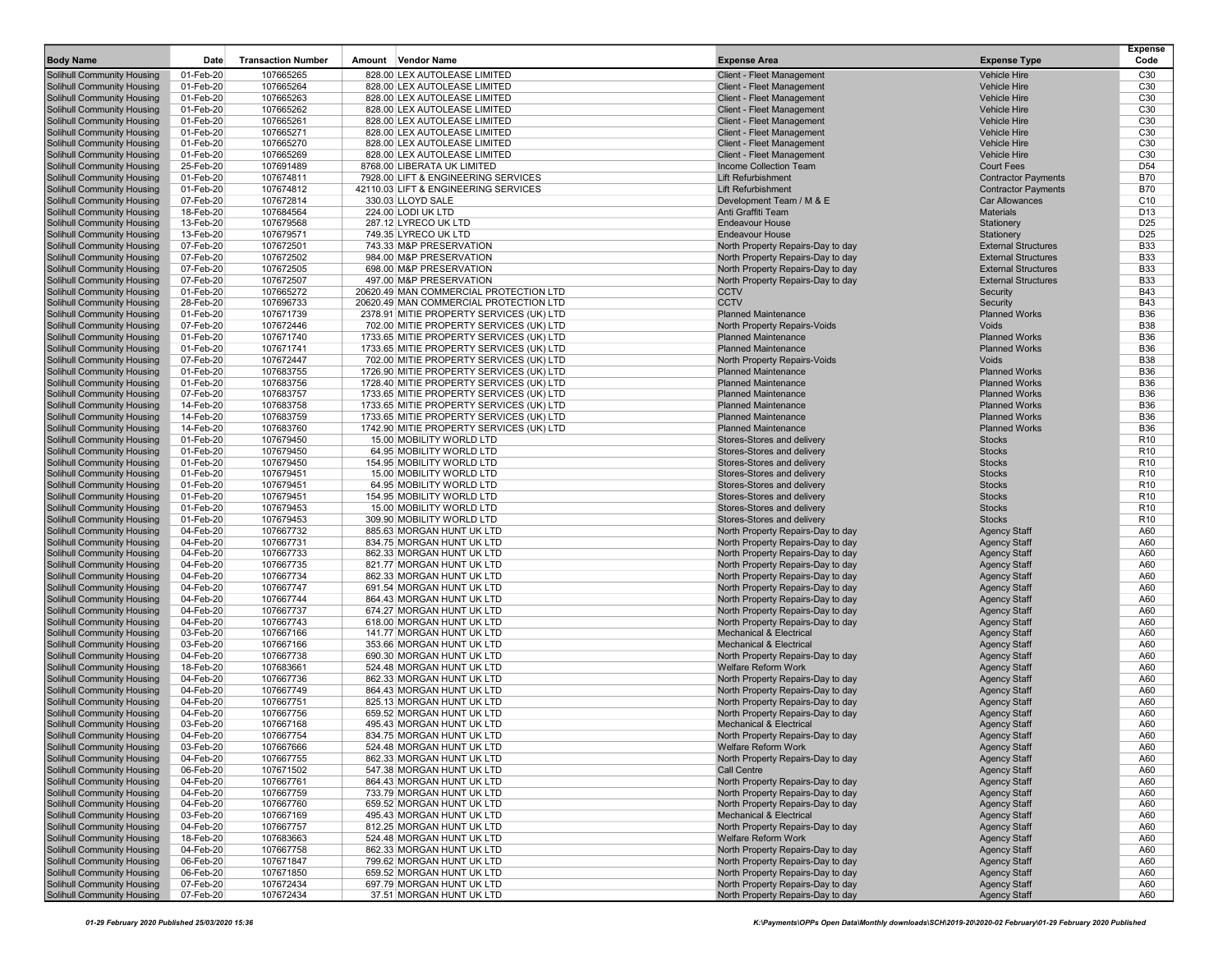| <b>Body Name</b>                                                       | Date                   | <b>Transaction Number</b> | Amount                               | <b>Vendor Name</b>                                                  | <b>Expense Area</b>                                                     | <b>Expense Type</b>                                 | Expense<br>Code                    |
|------------------------------------------------------------------------|------------------------|---------------------------|--------------------------------------|---------------------------------------------------------------------|-------------------------------------------------------------------------|-----------------------------------------------------|------------------------------------|
| Solihull Community Housing                                             | 18-Feb-20              | 107683666                 |                                      | 524.48 MORGAN HUNT UK LTD                                           | <b>Welfare Reform Work</b>                                              | <b>Agency Staff</b>                                 | A60                                |
| <b>Solihull Community Housing</b>                                      | 07-Feb-20              | 107672445                 |                                      | 862.33 MORGAN HUNT UK LTD                                           | North Property Repairs-Day to day                                       | <b>Agency Staff</b>                                 | A60                                |
| <b>Solihull Community Housing</b>                                      | 13-Feb-20              | 107679022                 |                                      | 333.41 MORGAN HUNT UK LTD                                           | <b>Call Centre</b>                                                      | <b>Agency Staff</b>                                 | A60                                |
| <b>Solihull Community Housing</b>                                      | 13-Feb-20              | 107679023                 |                                      | 333.41 MORGAN HUNT UK LTD                                           | <b>Call Centre</b>                                                      | <b>Agency Staff</b>                                 | A60                                |
| <b>Solihull Community Housing</b><br><b>Solihull Community Housing</b> | 13-Feb-20<br>13-Feb-20 | 107680316<br>107680314    |                                      | 864.43 MORGAN HUNT UK LTD<br>797.66 MORGAN HUNT UK LTD              | North Property Repairs-Day to day<br>North Property Repairs-Day to day  | <b>Agency Staff</b>                                 | A60<br>A60                         |
| <b>Solihull Community Housing</b>                                      | 13-Feb-20              | 107680320                 |                                      | 661.12 MORGAN HUNT UK LTD                                           | North Property Repairs-Day to day                                       | <b>Agency Staff</b><br><b>Agency Staff</b>          | A60                                |
| <b>Solihull Community Housing</b>                                      | 13-Feb-20              | 107680384                 |                                      | 862.33 MORGAN HUNT UK LTD                                           | North Property Repairs-Day to day                                       | <b>Agency Staff</b>                                 | A60                                |
| <b>Solihull Community Housing</b>                                      | 20-Feb-20              | 107687719                 |                                      | 568.82 MORGAN HUNT UK LTD                                           | Call Centre                                                             | <b>Agency Staff</b>                                 | A60                                |
| <b>Solihull Community Housing</b>                                      | 24-Feb-20              | 107688996                 |                                      | 862.33 MORGAN HUNT UK LTD                                           | North Property Repairs-Day to day                                       | <b>Agency Staff</b>                                 | A60                                |
| <b>Solihull Community Housing</b>                                      | 24-Feb-20              | 107688995                 |                                      | 654.22 MORGAN HUNT UK LTD                                           | North Property Repairs-Day to day                                       | <b>Agency Staff</b>                                 | A60                                |
| <b>Solihull Community Housing</b>                                      | 24-Feb-20              | 107688994                 |                                      | 618.00 MORGAN HUNT UK LTD                                           | North Property Repairs-Day to day                                       | <b>Agency Staff</b>                                 | A60                                |
| <b>Solihull Community Housing</b>                                      | 24-Feb-20              | 107688993                 |                                      | 846.00 MORGAN HUNT UK LTD                                           | North Property Repairs-Day to day                                       | <b>Agency Staff</b>                                 | A60                                |
| <b>Solihull Community Housing</b>                                      | 24-Feb-20              | 107688990                 |                                      | 932.23 MORGAN HUNT UK LTD                                           | North Property Repairs-Day to day                                       | <b>Agency Staff</b>                                 | A60                                |
| <b>Solihull Community Housing</b>                                      | 26-Feb-20              | 107695707                 |                                      | 339.75 MORGAN HUNT UK LTD                                           | Call Centre                                                             | <b>Agency Staff</b>                                 | A60                                |
| <b>Solihull Community Housing</b>                                      | 27-Feb-20              | 107696039                 |                                      | 661.12 MORGAN HUNT UK LTD                                           | North Property Repairs-Day to day                                       | <b>Agency Staff</b>                                 | A60<br>A60                         |
| <b>Solihull Community Housing</b><br><b>Solihull Community Housing</b> | 27-Feb-20<br>27-Feb-20 | 107696041<br>107696022    |                                      | 871.89 MORGAN HUNT UK LTD<br>2280.00 MORGAN LAMBERT LTD             | North Property Repairs-Day to day<br><b>Mechanical &amp; Electrical</b> | <b>Agency Staff</b><br><b>Utility Related Works</b> | <b>B34</b>                         |
| <b>Solihull Community Housing</b>                                      | 27-Feb-20              | 107696015                 |                                      | 3990.00 MORGAN LAMBERT LTD                                          | <b>Mechanical &amp; Electrical</b>                                      | <b>Utility Related Works</b>                        | <b>B34</b>                         |
| Solihull Community Housing                                             | 01-Feb-20              | 107671734                 |                                      | 1023.39 MOSSVALE MAINTENANCE & SEALING SERVICES LTD                 | <b>Mechanical &amp; Electrical</b>                                      | <b>Rev Contractor Payments</b>                      | <b>B71</b>                         |
| <b>Solihull Community Housing</b>                                      | 01-Feb-20              | 107671735                 |                                      | 269.87 MOSSVALE MAINTENANCE & SEALING SERVICES LTD                  | <b>Mechanical &amp; Electrical</b>                                      | <b>Rev Contractor Payments</b>                      | <b>B71</b>                         |
| <b>Solihull Community Housing</b>                                      | 01-Feb-20              | 107671736                 |                                      | 1082.02 MOSSVALE MAINTENANCE & SEALING SERVICES LTD                 | <b>Mechanical &amp; Electrical</b>                                      | <b>Rev Contractor Payments</b>                      | <b>B71</b>                         |
| <b>Solihull Community Housing</b>                                      | 19-Feb-20              | 107685809                 |                                      | 275.00 NATIONAL FEDERATION OF ALMOS                                 | <b>Central Administration</b>                                           | <b>Conference Costs</b>                             | D <sub>56</sub>                    |
| <b>Solihull Community Housing</b>                                      | 19-Feb-20              | 107685809                 |                                      | 1156.00 NATIONAL FEDERATION OF ALMOS                                | <b>Central Administration</b>                                           | <b>Conference Costs</b>                             | D <sub>56</sub>                    |
| <b>Solihull Community Housing</b>                                      | 19-Feb-20              | 107685809                 |                                      | 790.00 NATIONAL FEDERATION OF ALMOS                                 | <b>Central Administration</b>                                           | <b>Conference Costs</b>                             | D <sub>56</sub>                    |
| <b>Solihull Community Housing</b>                                      | 01-Feb-20              | 107665260                 |                                      | 499.00 NATIONAL HOUSING FEDERATION                                  | <b>Central Administration</b>                                           | <b>Conference Costs</b>                             | D <sub>56</sub>                    |
| <b>Solihull Community Housing</b>                                      | 12-Feb-20              | 107678970<br>107674359    |                                      | 775.00 NATIONAL MOTORCYCLE MUSEUM<br>65.00 NATIONAL SAFETY SUPPLIES | <b>Central Administration</b>                                           | <b>Conference Costs</b><br><b>Stocks</b>            | D <sub>56</sub><br>R <sub>10</sub> |
| <b>Solihull Community Housing</b><br><b>Solihull Community Housing</b> | 05-Feb-20<br>05-Feb-20 | 107674359                 |                                      | 107.00 NATIONAL SAFETY SUPPLIES                                     | Stores-Stores and delivery<br>Stores-Stores and delivery                | <b>Stocks</b>                                       | R <sub>10</sub>                    |
| Solihull Community Housing                                             | 05-Feb-20              | 107674359                 |                                      | 77.50 NATIONAL SAFETY SUPPLIES                                      | Stores-Stores and delivery                                              | <b>Stocks</b>                                       | R <sub>10</sub>                    |
| <b>Solihull Community Housing</b>                                      | 01-Feb-20              | 107667858                 |                                      | 257.04 N-CAP FLOORING LTD                                           | North Property Repairs-Voids                                            | Voids                                               | <b>B38</b>                         |
| <b>Solihull Community Housing</b>                                      | 01-Feb-20              | 107671747                 |                                      | 679.14 N-CAP FLOORING LTD                                           | North Property Repairs-Voids                                            | Voids                                               | <b>B38</b>                         |
| <b>Solihull Community Housing</b>                                      | 07-Feb-20              | 107674918                 |                                      | 417.58 N-CAP FLOORING LTD                                           | North Property Repairs-Day to day                                       | <b>Internal Works</b>                               | <b>B31</b>                         |
| <b>Solihull Community Housing</b>                                      | 14-Feb-20              | 107683719                 |                                      | 298.68 N-CAP FLOORING LTD                                           | North Property Repairs-Day to day                                       | <b>Internal Works</b>                               | <b>B31</b>                         |
| <b>Solihull Community Housing</b>                                      | 14-Feb-20              | 107683720                 |                                      | 223.38 N-CAP FLOORING LTD                                           | North Property Repairs-Day to day                                       | <b>Internal Works</b>                               | <b>B31</b>                         |
| <b>Solihull Community Housing</b>                                      | 14-Feb-20              | 107683721                 |                                      | 396.66 N-CAP FLOORING LTD                                           | North Property Repairs-Day to day                                       | <b>Internal Works</b>                               | <b>B31</b>                         |
| <b>Solihull Community Housing</b><br><b>Solihull Community Housing</b> | 19-Feb-20<br>13-Feb-20 | 107695940<br>107680248    |                                      | 324.54 N-CAP FLOORING LTD<br>1238.93 NEOPOST LTD                    | North Property Repairs-Day to day<br><b>Endeavour House</b>             | <b>Internal Works</b><br>Postages                   | <b>B31</b><br>D <sub>21</sub>      |
| <b>Solihull Community Housing</b>                                      | 01-Feb-20              | 107683599                 | 3376.96 NERG LTD                     |                                                                     | <b>Biomass System</b>                                                   | <b>Biomass Boilers</b>                              | <b>B45</b>                         |
| <b>Solihull Community Housing</b>                                      | 01-Feb-20              | 107683600                 |                                      | 724.68 NERG LTD                                                     | <b>Biomass System</b>                                                   | <b>Biomass Boilers</b>                              | <b>B45</b>                         |
| <b>Solihull Community Housing</b>                                      | 01-Feb-20              | 107683601                 | 1273.68 NERG LTD                     |                                                                     | <b>Biomass System</b>                                                   | <b>Biomass Boilers</b>                              | <b>B45</b>                         |
| <b>Solihull Community Housing</b>                                      | 01-Feb-20              | 107683602                 | 2083.76 NERG LTD                     |                                                                     | <b>Biomass System</b>                                                   | <b>Biomass Boilers</b>                              | <b>B45</b>                         |
| <b>Solihull Community Housing</b>                                      | 01-Feb-20              | 107683603                 | 1054.08 NERG LTD                     |                                                                     | <b>Biomass System</b>                                                   | <b>Biomass Boilers</b>                              | <b>B45</b>                         |
| <b>Solihull Community Housing</b>                                      | 01-Feb-20              | 107683604                 | 1595.76 NERG LTD                     |                                                                     | <b>Biomass System</b>                                                   | <b>Biomass Boilers</b>                              | <b>B45</b>                         |
| <b>Solihull Community Housing</b>                                      | 01-Feb-20              | 107683605                 | 1356.64 NERG LTD                     |                                                                     | <b>Biomass System</b>                                                   | <b>Biomass Boilers</b>                              | <b>B45</b>                         |
| <b>Solihull Community Housing</b><br><b>Solihull Community Housing</b> | 01-Feb-20<br>01-Feb-20 | 107683606<br>107683607    | 2318.00 NERG LTD<br>1107.76 NERG LTD |                                                                     | <b>Biomass System</b><br><b>Biomass System</b>                          | <b>Biomass Boilers</b><br><b>Biomass Boilers</b>    | <b>B45</b><br><b>B45</b>           |
| <b>Solihull Community Housing</b>                                      | 01-Feb-20              | 107683608                 | 2000.80 NERG LTD                     |                                                                     | <b>Biomass System</b>                                                   | <b>Biomass Boilers</b>                              | <b>B45</b>                         |
| <b>Solihull Community Housing</b>                                      | 01-Feb-20              | 107683609                 | 1122.40 NERG LTD                     |                                                                     | <b>Biomass System</b>                                                   | <b>Biomass Boilers</b>                              | <b>B45</b>                         |
| <b>Solihull Community Housing</b>                                      | 01-Feb-20              | 107683610                 | 1098.00 NERG LTD                     |                                                                     | <b>Biomass System</b>                                                   | <b>Biomass Boilers</b>                              | <b>B45</b>                         |
| <b>Solihull Community Housing</b>                                      | 01-Feb-20              | 107683611                 | 2332.64 NERG LTD                     |                                                                     | <b>Biomass System</b>                                                   | <b>Biomass Boilers</b>                              | <b>B45</b>                         |
| Solihull Community Housing                                             | 01-Feb-20              | 107683612                 | 2659.60 NERG LTD                     |                                                                     | <b>Biomass System</b>                                                   | <b>Biomass Boilers</b>                              | <b>B45</b>                         |
| <b>Solihull Community Housing</b>                                      | 01-Feb-20              | 107683613                 |                                      | 741.76 NERG LTD                                                     | <b>Biomass System</b>                                                   | <b>Biomass Boilers</b>                              | <b>B45</b>                         |
| <b>Solihull Community Housing</b>                                      | 01-Feb-20              | 107683614                 | 3191.52 NERG LTD                     |                                                                     | <b>Biomass System</b>                                                   | <b>Biomass Boilers</b>                              | <b>B45</b>                         |
| <b>Solihull Community Housing</b>                                      | 01-Feb-20              | 107683615                 | 3113.44 NERG LTD                     |                                                                     | <b>Biomass System</b>                                                   | <b>Biomass Boilers</b><br><b>Biomass Boilers</b>    | <b>B45</b><br><b>B45</b>           |
| <b>Solihull Community Housing</b><br>Solihull Community Housing        | 01-Feb-20<br>01-Feb-20 | 107683616                 | 1893.44 NERG LTD                     |                                                                     | <b>Biomass System</b><br><b>Biomass System</b>                          | <b>Biomass Boilers</b>                              | <b>B45</b>                         |
| <b>Solihull Community Housing</b>                                      | 01-Feb-20              | 107683617<br>107683618    | 1512.80 NERG LTD<br>1708.00 NERG LTD |                                                                     | <b>Biomass System</b>                                                   | <b>Biomass Boilers</b>                              | <b>B45</b>                         |
| Solihull Community Housing                                             | 01-Feb-20              | 107683619                 | 1649.44 NERG LTD                     |                                                                     | <b>Biomass System</b>                                                   | <b>Biomass Boilers</b>                              | <b>B45</b>                         |
| <b>Solihull Community Housing</b>                                      | 06-Feb-20              | 107679438                 |                                      | 349.40 NICHOLLS & CLARKE BUILDING PRODUCTS LTD                      | Stores-Stores and delivery                                              | <b>Stocks</b>                                       | R <sub>10</sub>                    |
| Solihull Community Housing                                             | 14-Feb-20              | 107681551                 |                                      | 533.31 NIYAA PEOPLE                                                 | North Property Repairs-Day to day                                       | <b>Agency Staff</b>                                 | A60                                |
| Solihull Community Housing                                             | 14-Feb-20              | 107681551                 |                                      | 15.98 NIYAA PEOPLE                                                  | North Property Repairs-Day to day                                       | <b>Agency Staff</b>                                 | A60                                |
| <b>Solihull Community Housing</b>                                      | 14-Feb-20              | 107681553                 |                                      | 592.00 NIYAA PEOPLE                                                 | North Property Repairs-Day to day                                       | <b>Agency Staff</b>                                 | A60                                |
| Solihull Community Housing                                             | 14-Feb-20              | 107681552                 |                                      | 592.00 NIYAA PEOPLE                                                 | North Property Repairs-Day to day                                       | <b>Agency Staff</b>                                 | A60                                |
| Solihull Community Housing                                             | 14-Feb-20              | 107681554                 |                                      | 592.00 NIYAA PEOPLE                                                 | North Property Repairs-Day to day                                       | <b>Agency Staff</b>                                 | A60                                |
| Solihull Community Housing<br>Solihull Community Housing               | 14-Feb-20              | 107681555                 |                                      | 592.00 NIYAA PEOPLE                                                 | North Property Repairs-Day to day                                       | <b>Agency Staff</b>                                 | A60                                |
| <b>Solihull Community Housing</b>                                      | 14-Feb-20<br>14-Feb-20 | 107681556<br>107681557    |                                      | 601.60 NIYAA PEOPLE<br>601.60 NIYAA PEOPLE                          | North Property Repairs-Day to day<br>North Property Repairs-Day to day  | <b>Agency Staff</b><br><b>Agency Staff</b>          | A60<br>A60                         |
| Solihull Community Housing                                             | 14-Feb-20              | 107681558                 |                                      | 688.94 NIYAA PEOPLE                                                 | North Property Repairs-Day to day                                       | <b>Agency Staff</b>                                 | A60                                |
| Solihull Community Housing                                             | 14-Feb-20              | 107681561                 |                                      | 592.00 NIYAA PEOPLE                                                 | North Property Repairs-Day to day                                       | <b>Agency Staff</b>                                 | A60                                |
| Solihull Community Housing                                             | 14-Feb-20              | 107681562                 |                                      | 356.00 NIYAA PEOPLE                                                 | North Property Repairs-Day to day                                       | <b>Agency Staff</b>                                 | A60                                |
| <b>Solihull Community Housing</b>                                      | 14-Feb-20              | 107681563                 |                                      | 592.00 NIYAA PEOPLE                                                 | North Property Repairs-Day to day                                       | <b>Agency Staff</b>                                 | A60                                |
| <b>Solihull Community Housing</b>                                      | 14-Feb-20              | 107681564                 |                                      | 592.00 NIYAA PEOPLE                                                 | North Property Repairs-Day to day                                       | <b>Agency Staff</b>                                 | A60                                |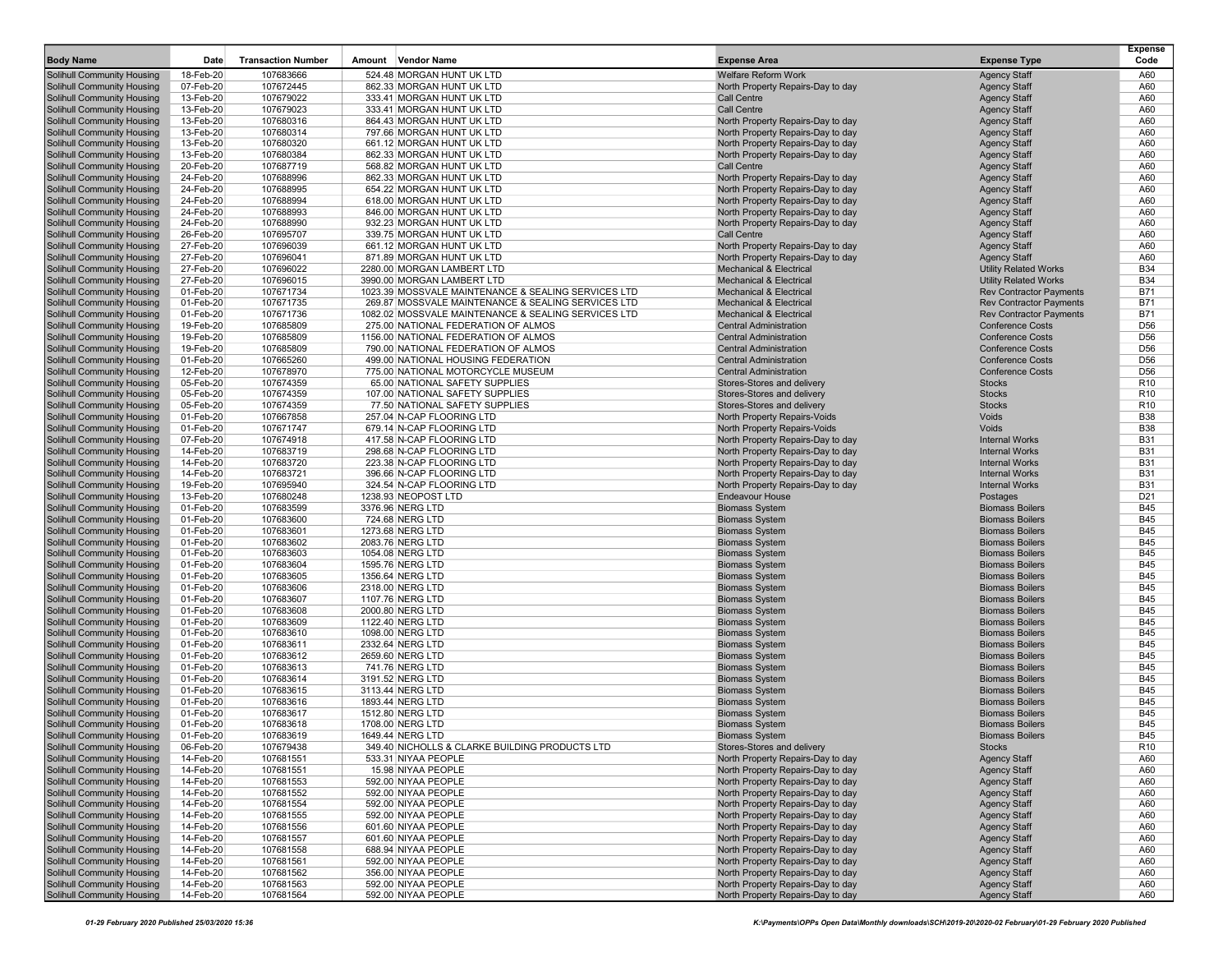| <b>Body Name</b>                                                       | Date                   | <b>Transaction Number</b> | <b>Vendor Name</b><br>Amount                                                       | <b>Expense Area</b>                                                        | <b>Expense Type</b>                                      | <b>Expense</b><br>Code   |
|------------------------------------------------------------------------|------------------------|---------------------------|------------------------------------------------------------------------------------|----------------------------------------------------------------------------|----------------------------------------------------------|--------------------------|
| <b>Solihull Community Housing</b>                                      | 14-Feb-20              | 107681565                 | 592.00 NIYAA PEOPLE                                                                | North Property Repairs-Day to day                                          | <b>Agency Staff</b>                                      | A60                      |
| Solihull Community Housing                                             | 14-Feb-20              | 107681567                 | 428.00 NIYAA PEOPLE                                                                | North Property Repairs-Day to day                                          | <b>Agency Staff</b>                                      | A60                      |
| Solihull Community Housing                                             | 14-Feb-20              | 107681566                 | 472.00 NIYAA PEOPLE                                                                | North Property Repairs-Day to day                                          | <b>Agency Staff</b>                                      | A60                      |
| <b>Solihull Community Housing</b>                                      | 14-Feb-20              | 107681568                 | 592.00 NIYAA PEOPLE                                                                | North Property Repairs-Day to day                                          | <b>Agency Staff</b>                                      | A60                      |
| Solihull Community Housing                                             | 14-Feb-20              | 107681569                 | 592.00 NIYAA PEOPLE                                                                | North Property Repairs-Day to day                                          | <b>Agency Staff</b>                                      | A60                      |
| <b>Solihull Community Housing</b>                                      | 14-Feb-20              | 107681574                 | 356.00 NIYAA PEOPLE                                                                | North Property Repairs-Day to day                                          | <b>Agency Staff</b>                                      | A60                      |
| <b>Solihull Community Housing</b><br><b>Solihull Community Housing</b> | 14-Feb-20<br>14-Feb-20 | 107681572<br>107681575    | 236.00 NIYAA PEOPLE<br>592.00 NIYAA PEOPLE                                         | North Property Repairs-Day to day<br>North Property Repairs-Day to day     | <b>Agency Staff</b><br><b>Agency Staff</b>               | A60<br>A60               |
| <b>Solihull Community Housing</b>                                      | 14-Feb-20              | 107681581                 | 592.00 NIYAA PEOPLE                                                                | North Property Repairs-Day to day                                          | <b>Agency Staff</b>                                      | A60                      |
| Solihull Community Housing                                             | 14-Feb-20              | 107681662                 | 592.00 NIYAA PEOPLE                                                                | North Property Repairs-Day to day                                          | <b>Agency Staff</b>                                      | A60                      |
| <b>Solihull Community Housing</b>                                      | 14-Feb-20              | 107681576                 | 688.94 NIYAA PEOPLE                                                                | North Property Repairs-Day to day                                          | <b>Agency Staff</b>                                      | A60                      |
| Solihull Community Housing                                             | 14-Feb-20              | 107681577                 | 660.30 NIYAA PEOPLE                                                                | North Property Repairs-Day to day                                          | <b>Agency Staff</b>                                      | A60                      |
| <b>Solihull Community Housing</b>                                      | 14-Feb-20              | 107681590                 | 592.00 NIYAA PEOPLE                                                                | North Property Repairs-Day to day                                          | <b>Agency Staff</b>                                      | A60                      |
| <b>Solihull Community Housing</b>                                      | 14-Feb-20              | 107681585                 | 592.00 NIYAA PEOPLE                                                                | North Property Repairs-Day to day                                          | <b>Agency Staff</b>                                      | A60                      |
| <b>Solihull Community Housing</b>                                      | 14-Feb-20              | 107681593                 | 669.60 NIYAA PEOPLE                                                                | North Property Repairs-Day to day                                          | <b>Agency Staff</b>                                      | A60                      |
| <b>Solihull Community Housing</b>                                      | 06-Feb-20              | 107672086                 | 842.52 NIYAA PEOPLE                                                                | Housing Aid & Homelessness                                                 | <b>Agency Staff</b>                                      | A60                      |
| Solihull Community Housing<br><b>Solihull Community Housing</b>        | 14-Feb-20<br>06-Feb-20 | 107681602<br>107672085    | 706.80 NIYAA PEOPLE<br>932.48 NIYAA PEOPLE                                         | North Property Repairs-Day to day<br><b>Housing Aid &amp; Homelessness</b> | <b>Agency Staff</b><br><b>Agency Staff</b>               | A60<br>A60               |
| Solihull Community Housing                                             | 14-Feb-20              | 107681604                 | 688.94 NIYAA PEOPLE                                                                | North Property Repairs-Day to day                                          | <b>Agency Staff</b>                                      | A60                      |
| <b>Solihull Community Housing</b>                                      | 04-Feb-20              | 107668699                 | 643.06 NIYAA PEOPLE                                                                | Business Support - MST Back Office Support                                 | <b>Agency Staff</b>                                      | A60                      |
| Solihull Community Housing                                             | 11-Feb-20              | 107674947                 | 643.06 NIYAA PEOPLE                                                                | Business Support - MST Back Office Support                                 | <b>Agency Staff</b>                                      | A60                      |
| <b>Solihull Community Housing</b>                                      | 18-Feb-20              | 107683676                 | 551.15 NIYAA PEOPLE                                                                | North Property Repairs-Day to day                                          | <b>Agency Staff</b>                                      | A60                      |
| <b>Solihull Community Housing</b>                                      | 14-Feb-20              | 107681493                 | 598.05 NIYAA PEOPLE                                                                | Procurement                                                                | Pay: APT & C                                             | A10                      |
| <b>Solihull Community Housing</b>                                      | 18-Feb-20              | 107683674                 | 592.00 NIYAA PEOPLE                                                                | North Property Repairs-Day to day                                          | <b>Agency Staff</b>                                      | A60                      |
| <b>Solihull Community Housing</b>                                      | 14-Feb-20              | 107681495                 | 797.40 NIYAA PEOPLE                                                                | Procurement                                                                | Pay: APT & C                                             | A10                      |
| Solihull Community Housing                                             | 14-Feb-20              | 107681609                 | 316.00 NIYAA PEOPLE                                                                | North Property Repairs-Day to day                                          | <b>Agency Staff</b>                                      | A60                      |
| <b>Solihull Community Housing</b>                                      | 18-Feb-20              | 107683668                 | 744.00 NIYAA PEOPLE<br>890.12 NIYAA PEOPLE                                         | North Property Repairs-Day to day<br><b>Housing Aid &amp; Homelessness</b> | <b>Agency Staff</b>                                      | A60                      |
| Solihull Community Housing<br><b>Solihull Community Housing</b>        | 17-Feb-20<br>24-Feb-20 | 107682804<br>107688999    | 592.00 NIYAA PEOPLE                                                                | North Property Repairs-Day to day                                          | <b>Agency Staff</b><br><b>Agency Staff</b>               | A60<br>A60               |
| Solihull Community Housing                                             | 24-Feb-20              | 107689003                 | 592.00 NIYAA PEOPLE                                                                | North Property Repairs-Day to day                                          | <b>Agency Staff</b>                                      | A60                      |
| <b>Solihull Community Housing</b>                                      | 28-Feb-20              | 107696685                 | 996.75 NIYAA PEOPLE                                                                | Procurement                                                                | Pay: APT & C                                             | A10                      |
| Solihull Community Housing                                             | 19-Feb-20              | 107685746                 | 643.06 NIYAA PEOPLE                                                                | Business Support - MST Back Office Support                                 | <b>Agency Staff</b>                                      | A60                      |
| Solihull Community Housing                                             | 24-Feb-20              | 107689005                 | 826.73 NIYAA PEOPLE                                                                | North Property Repairs-Day to day                                          | <b>Agency Staff</b>                                      | A60                      |
| <b>Solihull Community Housing</b>                                      | 19-Feb-20              | 107685747                 | 518.00 NIYAA PEOPLE                                                                | Anti Graffiti Team                                                         | <b>Agency Staff</b>                                      | A60                      |
| Solihull Community Housing                                             | 24-Feb-20              | 107689009                 | 697.50 NIYAA PEOPLE                                                                | North Property Repairs-Day to day                                          | <b>Agency Staff</b>                                      | A60                      |
| <b>Solihull Community Housing</b>                                      | 27-Feb-20              | 107696236                 | 643.06 NIYAA PEOPLE                                                                | Business Support - MST Back Office Support                                 | <b>Agency Staff</b>                                      | A60                      |
| Solihull Community Housing                                             | 27-Feb-20              | 107696043                 | 592.00 NIYAA PEOPLE                                                                | North Property Repairs-Day to day                                          | <b>Agency Staff</b>                                      | A60                      |
| <b>Solihull Community Housing</b><br><b>Solihull Community Housing</b> | 27-Feb-20<br>27-Feb-20 | 107696060<br>107696044    | 592.00 NIYAA PEOPLE<br>725.40 NIYAA PEOPLE                                         | North Property Repairs-Day to day<br>North Property Repairs-Day to day     | <b>Agency Staff</b><br><b>Agency Staff</b>               | A60<br>A60               |
| <b>Solihull Community Housing</b>                                      | 27-Feb-20              | 107696058                 | 688.94 NIYAA PEOPLE                                                                | North Property Repairs-Day to day                                          | <b>Agency Staff</b>                                      | A60                      |
| Solihull Community Housing                                             | 01-Feb-20              | 107679211                 | 1234.95 OAKLEAF COMMERCIAL SERVICES LTD                                            | North Property Repairs-Day to day                                          | <b>Internal Works</b>                                    | <b>B31</b>               |
| Solihull Community Housing                                             | 01-Feb-20              | 107679217                 | 703.27 OAKLEAF COMMERCIAL SERVICES LTD                                             | North Property Repairs-Day to day                                          | <b>Internal Works</b>                                    | <b>B31</b>               |
| <b>Solihull Community Housing</b>                                      | 01-Feb-20              | 107679218                 | 268.28 OAKLEAF COMMERCIAL SERVICES LTD                                             | North Property Repairs-Day to day                                          | <b>Internal Works</b>                                    | <b>B31</b>               |
| Solihull Community Housing                                             | 01-Feb-20              | 107679222                 | 1133.87 OAKLEAF COMMERCIAL SERVICES LTD                                            | Private Sector - Disabled Facilities Grants                                | <b>Contractor Payments</b>                               | <b>B70</b>               |
| <b>Solihull Community Housing</b>                                      | 01-Feb-20              | 107679223                 | 524.30 OAKLEAF COMMERCIAL SERVICES LTD                                             | North Property Repairs-Day to day                                          | <b>Internal Works</b>                                    | <b>B31</b>               |
| Solihull Community Housing                                             | 01-Feb-20              | 107679224                 | 883.49 OAKLEAF COMMERCIAL SERVICES LTD                                             | North Property Repairs-Day to day                                          | <b>Internal Works</b>                                    | <b>B31</b>               |
| <b>Solihull Community Housing</b>                                      | 01-Feb-20              | 107679225                 | 362.31 OAKLEAF COMMERCIAL SERVICES LTD                                             | North Property Repairs-Day to day                                          | <b>Internal Works</b>                                    | <b>B31</b>               |
| Solihull Community Housing<br><b>Solihull Community Housing</b>        | 05-Feb-20<br>05-Feb-20 | 107674813<br>107674813    | 545.61 OAKLEAF COMMERCIAL SERVICES LTD<br>5601.47 OAKLEAF COMMERCIAL SERVICES LTD  | Low Rise window Replacement<br>Low Rise window Replacement                 | <b>Contractor Payments</b><br><b>Contractor Payments</b> | <b>B70</b><br><b>B70</b> |
| <b>Solihull Community Housing</b>                                      | 05-Feb-20              | 107674813                 | 3263.91 OAKLEAF COMMERCIAL SERVICES LTD                                            | Low Rise window Replacement                                                | <b>Contractor Payments</b>                               | <b>B70</b>               |
| Solihull Community Housing                                             | 05-Feb-20              | 107674813                 | 2883.60 OAKLEAF COMMERCIAL SERVICES LTD                                            | Low Rise window Replacement                                                | <b>Contractor Payments</b>                               | <b>B70</b>               |
| <b>Solihull Community Housing</b>                                      | 05-Feb-20              | 107674813                 | 5134.63 OAKLEAF COMMERCIAL SERVICES LTD                                            | Low Rise window Replacement                                                | <b>Contractor Payments</b>                               | <b>B70</b>               |
| Solihull Community Housing                                             | 05-Feb-20              | 107674813                 | 4780.40 OAKLEAF COMMERCIAL SERVICES LTD                                            | Low Rise window Replacement                                                | <b>Contractor Payments</b>                               | <b>B70</b>               |
| <b>Solihull Community Housing</b>                                      | 05-Feb-20              | 107674813                 | 4103.67 OAKLEAF COMMERCIAL SERVICES LTD                                            | Low Rise window Replacement                                                | <b>Contractor Payments</b>                               | <b>B70</b>               |
| Solihull Community Housing                                             | 05-Feb-20              | 107674813                 | 2799.45 OAKLEAF COMMERCIAL SERVICES LTD                                            | Low Rise window Replacement                                                | <b>Contractor Payments</b>                               | <b>B70</b>               |
| <b>Solihull Community Housing</b>                                      | 05-Feb-20              | 107674813                 | 1854.90 OAKLEAF COMMERCIAL SERVICES LTD                                            | Low Rise window Replacement                                                | <b>Contractor Payments</b>                               | <b>B70</b>               |
| <b>Solihull Community Housing</b>                                      | 05-Feb-20              | 107674813                 | 1854.90 OAKLEAF COMMERCIAL SERVICES LTD                                            | Low Rise window Replacement                                                | <b>Contractor Payments</b>                               | <b>B70</b><br><b>B70</b> |
| <b>Solihull Community Housing</b><br><b>Solihull Community Housing</b> | 05-Feb-20<br>05-Feb-20 | 107674813<br>107674813    | 1854.90 OAKLEAF COMMERCIAL SERVICES LTD<br>2799.45 OAKLEAF COMMERCIAL SERVICES LTD | Low Rise window Replacement<br>Low Rise window Replacement                 | <b>Contractor Payments</b><br><b>Contractor Payments</b> | <b>B70</b>               |
| <b>Solihull Community Housing</b>                                      | 05-Feb-20              | 107674813                 | 1854.90 OAKLEAF COMMERCIAL SERVICES LTD                                            | Low Rise window Replacement                                                | <b>Contractor Payments</b>                               | <b>B70</b>               |
| <b>Solihull Community Housing</b>                                      | 05-Feb-20              | 107674813                 | 2799.45 OAKLEAF COMMERCIAL SERVICES LTD                                            | Low Rise window Replacement                                                | <b>Contractor Payments</b>                               | <b>B70</b>               |
| Solihull Community Housing                                             | 05-Feb-20              | 107674813                 | 3558.52 OAKLEAF COMMERCIAL SERVICES LTD                                            | Low Rise window Replacement                                                | <b>Contractor Payments</b>                               | <b>B70</b>               |
| <b>Solihull Community Housing</b>                                      | 05-Feb-20              | 107674813                 | 6179.81 OAKLEAF COMMERCIAL SERVICES LTD                                            | Low Rise window Replacement                                                | <b>Contractor Payments</b>                               | <b>B70</b>               |
| <b>Solihull Community Housing</b>                                      | 05-Feb-20              | 107674813                 | 1157.40 OAKLEAF COMMERCIAL SERVICES LTD                                            | Low Rise window Replacement                                                | <b>Contractor Payments</b>                               | <b>B70</b>               |
| Solihull Community Housing                                             | 05-Feb-20              | 107674813                 | 1157.40 OAKLEAF COMMERCIAL SERVICES LTD                                            | Low Rise window Replacement                                                | <b>Contractor Payments</b>                               | <b>B70</b>               |
| Solihull Community Housing                                             | 13-Feb-20              | 107679565                 | 218.04 OFFICE DEPOT UK LTD                                                         | <b>Endeavour House</b>                                                     | Stationery                                               | D <sub>25</sub>          |
| <b>Solihull Community Housing</b>                                      | 13-Feb-20              | 107679541                 | 509.40 OLIVE BRANCH KITCHEN                                                        | <b>Endeavour House</b>                                                     | <b>Catering Provisions</b>                               | D75                      |
| Solihull Community Housing                                             | 01-Feb-20              | 107690422                 | 241.19 OPENVIEW SECURITY SOLUTIONS LTD                                             | <b>Mechanical &amp; Electrical</b>                                         | <b>Rev Contractor Payments</b>                           | <b>B71</b>               |
| <b>Solihull Community Housing</b><br>Solihull Community Housing        | 12-Feb-20              | 107678981                 | 777.40 ORBIS PROTECT LIMITED<br>676.00 ORBIS PROTECT LIMITED                       | Ipswich House<br>Ipswich House                                             | Cleaning                                                 | <b>B50</b><br><b>B50</b> |
| Solihull Community Housing                                             | 27-Feb-20<br>13-Feb-20 | 107696637<br>107683508    | 759.25 ORBIS PROTECT LIMITED                                                       | North Property Repairs-Voids                                               | Cleaning<br>Voids                                        | <b>B38</b>               |
| Solihull Community Housing                                             | 01-Feb-20              | 107683513                 | 300.56 ORBIS PROTECT LIMITED                                                       | North Property Repairs-Voids                                               | Voids                                                    | <b>B38</b>               |
| <b>Solihull Community Housing</b>                                      | 12-Feb-20              | 107678980                 | 777.40 ORBIS PROTECT LIMITED                                                       | <b>Ipswich House</b>                                                       | Cleaning                                                 | <b>B50</b>               |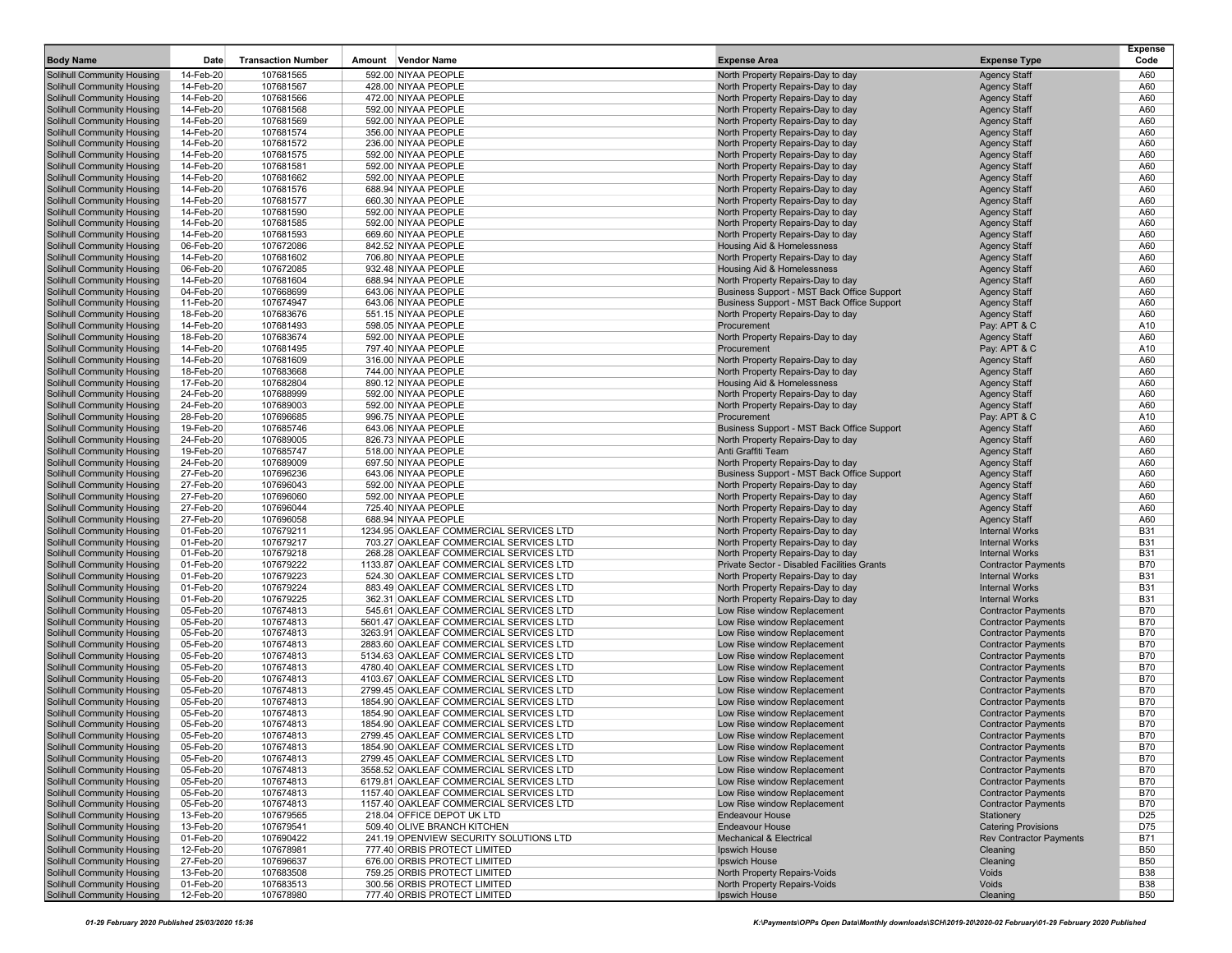| <b>Body Name</b>                                                       | Date                   | <b>Transaction Number</b> | Amount<br>Vendor Name                                                                          | <b>Expense Area</b>                                              | <b>Expense Type</b>                                      | <b>Expense</b><br>Code        |
|------------------------------------------------------------------------|------------------------|---------------------------|------------------------------------------------------------------------------------------------|------------------------------------------------------------------|----------------------------------------------------------|-------------------------------|
| Solihull Community Housing                                             | 12-Feb-20              | 107678979                 | 676.00 ORBIS PROTECT LIMITED                                                                   | Ipswich House                                                    | Cleaning                                                 | <b>B50</b>                    |
| Solihull Community Housing                                             | 01-Feb-20              | 107683517                 | 244.15 ORBIS PROTECT LIMITED                                                                   | North Property Repairs-Voids                                     | Voids                                                    | <b>B38</b>                    |
| Solihull Community Housing                                             | 13-Feb-20              | 107683521                 | 300.54 ORBIS PROTECT LIMITED                                                                   | North Property Repairs-Voids                                     | Voids                                                    | <b>B38</b>                    |
| <b>Solihull Community Housing</b>                                      | 01-Feb-20              | 107671271                 | 1530.32 ORBIS PROTECT LIMITED                                                                  | North Property Repairs-Voids                                     | Voids                                                    | <b>B38</b>                    |
| Solihull Community Housing                                             | 01-Feb-20              | 107671300                 | 362.72 ORBIS PROTECT LIMITED                                                                   | North Property Repairs-Voids                                     | Voids                                                    | <b>B38</b>                    |
| <b>Solihull Community Housing</b>                                      | 01-Feb-20              | 107671304                 | 300.20 ORBIS PROTECT LIMITED                                                                   | North Property Repairs-Voids                                     | Voids                                                    | <b>B38</b>                    |
| Solihull Community Housing                                             | 01-Feb-20              | 107671312                 | 300.20 ORBIS PROTECT LIMITED                                                                   | North Property Repairs-Voids                                     | Voids<br>Voids                                           | <b>B38</b><br><b>B38</b>      |
| Solihull Community Housing<br>Solihull Community Housing               | 01-Feb-20<br>01-Feb-20 | 107683523<br>107683524    | 396.83 ORBIS PROTECT LIMITED<br>254.56 ORBIS PROTECT LIMITED                                   | North Property Repairs-Voids<br>North Property Repairs-Voids     | Voids                                                    | <b>B38</b>                    |
| Solihull Community Housing                                             | 01-Feb-20              | 107671341                 | 303.53 ORBIS PROTECT LIMITED                                                                   | North Property Repairs-Voids                                     | Voids                                                    | <b>B38</b>                    |
| <b>Solihull Community Housing</b>                                      | 01-Feb-20              | 107671349                 | 274.16 ORBIS PROTECT LIMITED                                                                   | North Property Repairs-Voids                                     | Voids                                                    | <b>B38</b>                    |
| <b>Solihull Community Housing</b>                                      | 01-Feb-20              | 107671358                 | 847.25 ORBIS PROTECT LIMITED                                                                   | North Property Repairs-Voids                                     | Voids                                                    | <b>B38</b>                    |
| <b>Solihull Community Housing</b>                                      | 01-Feb-20              | 107671360                 | 268.94 ORBIS PROTECT LIMITED                                                                   | North Property Repairs-Voids                                     | Voids                                                    | <b>B38</b>                    |
| Solihull Community Housing                                             | 01-Feb-20              | 107671371                 | 456.50 ORBIS PROTECT LIMITED                                                                   | North Property Repairs-Voids                                     | Voids                                                    | <b>B38</b>                    |
| <b>Solihull Community Housing</b>                                      | 01-Feb-20              | 107671384                 | 268.94 ORBIS PROTECT LIMITED                                                                   | North Property Repairs-Voids                                     | Voids                                                    | <b>B38</b>                    |
| Solihull Community Housing<br>Solihull Community Housing               | 01-Feb-20<br>01-Feb-20 | 107671385<br>107671388    | 425.24 ORBIS PROTECT LIMITED<br>247.41 ORBIS PROTECT LIMITED                                   | North Property Repairs-Voids<br>North Property Repairs-Voids     | Voids<br>Voids                                           | <b>B38</b><br><b>B38</b>      |
| Solihull Community Housing                                             | 01-Feb-20              | 107671393                 | 230.49 ORBIS PROTECT LIMITED                                                                   | North Property Repairs-Voids                                     | Voids                                                    | <b>B38</b>                    |
| Solihull Community Housing                                             | 01-Feb-20              | 107671394                 | 237.68 ORBIS PROTECT LIMITED                                                                   | North Property Repairs-Voids                                     | Voids                                                    | <b>B38</b>                    |
| <b>Solihull Community Housing</b>                                      | 01-Feb-20              | 107671400                 | 300.20 ORBIS PROTECT LIMITED                                                                   | North Property Repairs-Voids                                     | Voids                                                    | <b>B38</b>                    |
| Solihull Community Housing                                             | 01-Feb-20              | 107671416                 | 372.43 ORBIS PROTECT LIMITED                                                                   | North Property Repairs-Voids                                     | Voids                                                    | <b>B38</b>                    |
| <b>Solihull Community Housing</b>                                      | 01-Feb-20              | 107671417                 | 253.31 ORBIS PROTECT LIMITED                                                                   | North Property Repairs-Voids                                     | Voids                                                    | <b>B38</b>                    |
| Solihull Community Housing                                             | 17-Feb-20              | 107682802                 | 364.47 ORBIS PROTECT LIMITED                                                                   | Ipswich House                                                    | Cleaning                                                 | <b>B50</b>                    |
| Solihull Community Housing                                             | 01-Feb-20              | 107683526                 | 268.94 ORBIS PROTECT LIMITED                                                                   | North Property Repairs-Voids                                     | Voids                                                    | <b>B38</b>                    |
| Solihull Community Housing                                             | 01-Feb-20              | 107683537                 | 237.68 ORBIS PROTECT LIMITED                                                                   | North Property Repairs-Voids                                     | Voids                                                    | <b>B38</b>                    |
| Solihull Community Housing<br><b>Solihull Community Housing</b>        | 01-Feb-20<br>01-Feb-20 | 107683547<br>107683549    | 557.82 ORBIS PROTECT LIMITED<br>237.68 ORBIS PROTECT LIMITED                                   | North Property Repairs-Voids<br>North Property Repairs-Voids     | Voids<br>Voids                                           | <b>B38</b><br><b>B38</b>      |
| Solihull Community Housing                                             | 01-Feb-20              | 107683555                 | 272.35 ORBIS PROTECT LIMITED                                                                   | North Property Repairs-Voids                                     | Voids                                                    | <b>B38</b>                    |
| <b>Solihull Community Housing</b>                                      | 01-Feb-20              | 107683563                 | 288.35 ORBIS PROTECT LIMITED                                                                   | North Property Repairs-Voids                                     | Voids                                                    | <b>B38</b>                    |
| Solihull Community Housing                                             | 01-Feb-20              | 107683580                 | 287.26 ORBIS PROTECT LIMITED                                                                   | North Property Repairs-Voids                                     | Voids                                                    | <b>B38</b>                    |
| <b>Solihull Community Housing</b>                                      | 01-Feb-20              | 107683582                 | 534.65 ORBIS PROTECT LIMITED                                                                   | <b>North Property Repairs-Voids</b>                              | Voids                                                    | <b>B38</b>                    |
| Solihull Community Housing                                             | 01-Feb-20              | 107683586                 | 222.05 ORBIS PROTECT LIMITED                                                                   | North Property Repairs-Voids                                     | Voids                                                    | <b>B38</b>                    |
| Solihull Community Housing                                             | 01-Feb-20              | 107683587                 | 620.38 ORBIS PROTECT LIMITED                                                                   | North Property Repairs-Voids                                     | Voids                                                    | <b>B38</b>                    |
| <b>Solihull Community Housing</b>                                      | 21-Feb-20              | 107690463                 | 347.90 ORBIS PROTECT LIMITED                                                                   | North Property Repairs-Voids                                     | Voids                                                    | <b>B38</b>                    |
| Solihull Community Housing                                             | 21-Feb-20<br>21-Feb-20 | 107691398                 | 487.75 ORBIS PROTECT LIMITED<br>425.23 ORBIS PROTECT LIMITED                                   | North Property Repairs-Voids                                     | Voids<br>Voids                                           | <b>B38</b><br><b>B38</b>      |
| <b>Solihull Community Housing</b><br>Solihull Community Housing        | 21-Feb-20              | 107691399<br>107691400    | 331.45 ORBIS PROTECT LIMITED                                                                   | North Property Repairs-Voids<br>North Property Repairs-Voids     | Voids                                                    | <b>B38</b>                    |
| <b>Solihull Community Housing</b>                                      | 21-Feb-20              | 107691401                 | 268.93 ORBIS PROTECT LIMITED                                                                   | <b>North Property Repairs-Voids</b>                              | Voids                                                    | <b>B38</b>                    |
| Solihull Community Housing                                             | 21-Feb-20              | 107691403                 | 268.93 ORBIS PROTECT LIMITED                                                                   | <b>North Property Repairs-Voids</b>                              | Voids                                                    | <b>B38</b>                    |
| Solihull Community Housing                                             | 21-Feb-20              | 107691405                 | 300.19 ORBIS PROTECT LIMITED                                                                   | North Property Repairs-Voids                                     | Voids                                                    | <b>B38</b>                    |
| Solihull Community Housing                                             | 21-Feb-20              | 107691438                 | 300.19 ORBIS PROTECT LIMITED                                                                   | North Property Repairs-Voids                                     | Voids                                                    | <b>B38</b>                    |
| Solihull Community Housing                                             | 21-Feb-20              | 107691441                 | 237.68 ORBIS PROTECT LIMITED                                                                   | North Property Repairs-Voids                                     | Voids                                                    | <b>B38</b>                    |
| <b>Solihull Community Housing</b>                                      | 21-Feb-20              | 107691446                 | 287.94 ORBIS PROTECT LIMITED                                                                   | North Property Repairs-Voids                                     | Voids<br>Voids                                           | <b>B38</b><br><b>B38</b>      |
| Solihull Community Housing<br><b>Solihull Community Housing</b>        | 21-Feb-20<br>21-Feb-20 | 107691450<br>107691462    | 208.81 ORBIS PROTECT LIMITED<br>475.00 ORBIS PROTECT LIMITED                                   | North Property Repairs-Voids<br>Client ¿ H & S Water Risk        | <b>Water risks</b>                                       | <b>B13</b>                    |
| Solihull Community Housing                                             | 21-Feb-20              | 107691463                 | 475.00 ORBIS PROTECT LIMITED                                                                   | Client ¿ H & S Water Risk                                        | <b>Water risks</b>                                       | <b>B13</b>                    |
| <b>Solihull Community Housing</b>                                      | 06-Feb-20              | 107671467                 | 2760.00 ORBIS PROTECT LIMITED                                                                  | <b>Call Centre</b>                                               | Other Fees & Charges                                     | D <sub>59</sub>               |
| Solihull Community Housing                                             | 01-Feb-20              | 107674368                 | 7109.90 PACE PETROLEUM LTD                                                                     | Stores-Stores and delivery                                       | Stocks                                                   | R <sub>10</sub>               |
| Solihull Community Housing                                             | 07-Feb-20              | 107672887                 | 757.13 PAKAWASTE LTD                                                                           | Stores-Stores and delivery                                       | <b>Waste Disposal</b>                                    | E20                           |
| Solihull Community Housing                                             | 13-Feb-20              | 107680254                 | 875.00 PARTRIDGE HOMES                                                                         | <b>Syrian Family Properties</b>                                  | Rents                                                    | <b>B22</b>                    |
| Solihull Community Housing                                             | 13-Feb-20              | 107680457                 | 1721.28 PENNINGTON CHOICE LTD                                                                  | <b>Energy Performance Certificates</b>                           | Other Fees & Charges                                     | D59                           |
| <b>Solihull Community Housing</b>                                      | 01-Feb-20<br>01-Feb-20 | 107680279                 | 3842.00 R S MILLER ROOFING(WOLVERHAMPTON) LTD<br>3842.00 R S MILLER ROOFING(WOLVERHAMPTON) LTD | Pitched Re-roofing<br><b>Pitched Re-roofing</b>                  | <b>Contractor Payments</b><br><b>Contractor Payments</b> | <b>B70</b><br><b>B70</b>      |
| Solihull Community Housing<br><b>Solihull Community Housing</b>        | 01-Feb-20              | 107680279<br>107680279    | 3842.00 R S MILLER ROOFING(WOLVERHAMPTON) LTD                                                  | <b>Pitched Re-roofing</b>                                        | <b>Contractor Payments</b>                               | <b>B70</b>                    |
| Solihull Community Housing                                             | 01-Feb-20              | 107680279                 | 3842.00 R S MILLER ROOFING(WOLVERHAMPTON) LTD                                                  | <b>Pitched Re-roofing</b>                                        | <b>Contractor Payments</b>                               | <b>B70</b>                    |
| <b>Solihull Community Housing</b>                                      | 01-Feb-20              | 107680279                 | 4159.00 R S MILLER ROOFING(WOLVERHAMPTON) LTD                                                  | Pitched Re-roofing                                               | <b>Contractor Payments</b>                               | <b>B70</b>                    |
| Solihull Community Housing                                             | 01-Feb-20              | 107680279                 | 9622.00 R S MILLER ROOFING(WOLVERHAMPTON) LTD                                                  | Pitched Re-roofing                                               | <b>Contractor Payments</b>                               | <b>B70</b>                    |
| <b>Solihull Community Housing</b>                                      | 01-Feb-20              | 107680279                 | 6275.00 R S MILLER ROOFING(WOLVERHAMPTON) LTD                                                  | Pitched Re-roofing                                               | <b>Contractor Payments</b>                               | <b>B70</b>                    |
| <b>Solihull Community Housing</b>                                      | 06-Feb-20              | 107672081                 | 250.00 RAPIDE COMMUNICATION LIMITED                                                            | North Property Repairs-Day to day                                | <b>Materials</b>                                         | D13                           |
| <b>Solihull Community Housing</b>                                      | 17-Feb-20              | 107682792                 | 1500.00 REDACTED PERSONAL INFORMATION                                                          | <b>Private Sector Leasing</b>                                    | Rents                                                    | <b>B22</b>                    |
| Solihull Community Housing<br><b>Solihull Community Housing</b>        | 17-Feb-20<br>13-Feb-20 | 107682792<br>107680322    | -850.00 REDACTED PERSONAL INFORMATION<br>3534.96 REDACTED PERSONAL INFORMATION                 | <b>Private Sector Leasing</b><br><b>Private Sector Leasing</b>   | Rents<br>Rents                                           | <b>B22</b><br><b>B22</b>      |
| <b>Solihull Community Housing</b>                                      | 10-Feb-20              | 107673911                 | 679.75 REDACTED PERSONAL INFORMATION                                                           | Housing Aid & Homelessness                                       | <b>Tenant Medicals</b>                                   | D63                           |
| <b>Solihull Community Housing</b>                                      | 17-Feb-20              | 107682793                 | 3900.00 REDACTED PERSONAL INFORMATION                                                          | <b>Private Sector Leasing</b>                                    | Rents                                                    | <b>B22</b>                    |
| <b>Solihull Community Housing</b>                                      | 03-Feb-20              | 107667171                 | 4499.94 REDACTED PERSONAL INFORMATION                                                          | <b>Private Sector Leasing</b>                                    | Rents                                                    | <b>B22</b>                    |
| <b>Solihull Community Housing</b>                                      | 19-Feb-20              | 107685731                 | 10000.00 REDACTED PERSONAL INFORMATION                                                         | Private Sector - Disabled Facilities Grants                      | <b>Contractor Payments</b>                               | <b>B70</b>                    |
| <b>Solihull Community Housing</b>                                      | 19-Feb-20              | 107685732                 | 9139.00 REDACTED PERSONAL INFORMATION                                                          | Private Sector - Disabled Facilities Grants                      | <b>Contractor Payments</b>                               | <b>B70</b>                    |
| <b>Solihull Community Housing</b>                                      | 21-Feb-20              | 107688378                 | 10000.00 REDACTED PERSONAL INFORMATION                                                         | Private Sector - Disabled Facilities Grants                      | <b>Contractor Payments</b>                               | <b>B70</b>                    |
| Solihull Community Housing                                             | 03-Feb-20              | 107666804                 | 667.72 REDACTED PERSONAL INFORMATION                                                           | Movement Incentive Scheme                                        | <b>Other Building Costs</b>                              | <b>B39</b>                    |
| Solihull Community Housing                                             | 03-Feb-20              | 107667144                 | 3962.45 REDACTED PERSONAL INFORMATION                                                          | Private Sector Leasing                                           | <b>Materials</b>                                         | D <sub>13</sub>               |
| <b>Solihull Community Housing</b><br><b>Solihull Community Housing</b> | 12-Feb-20<br>20-Feb-20 | 107678447<br>107687711    | 1453.00 REDACTED PERSONAL INFORMATION<br>3750.00 REDACTED PERSONAL INFORMATION                 | <b>Private Sector Leasing</b><br><b>Syrian Family Properties</b> | <b>Materials</b><br>Rents                                | D <sub>13</sub><br><b>B22</b> |
| <b>Solihull Community Housing</b>                                      | 05-Feb-20              | 107670223                 | 128.76 REED                                                                                    | Money Advice Team                                                | <b>Agency Staff</b>                                      | A60                           |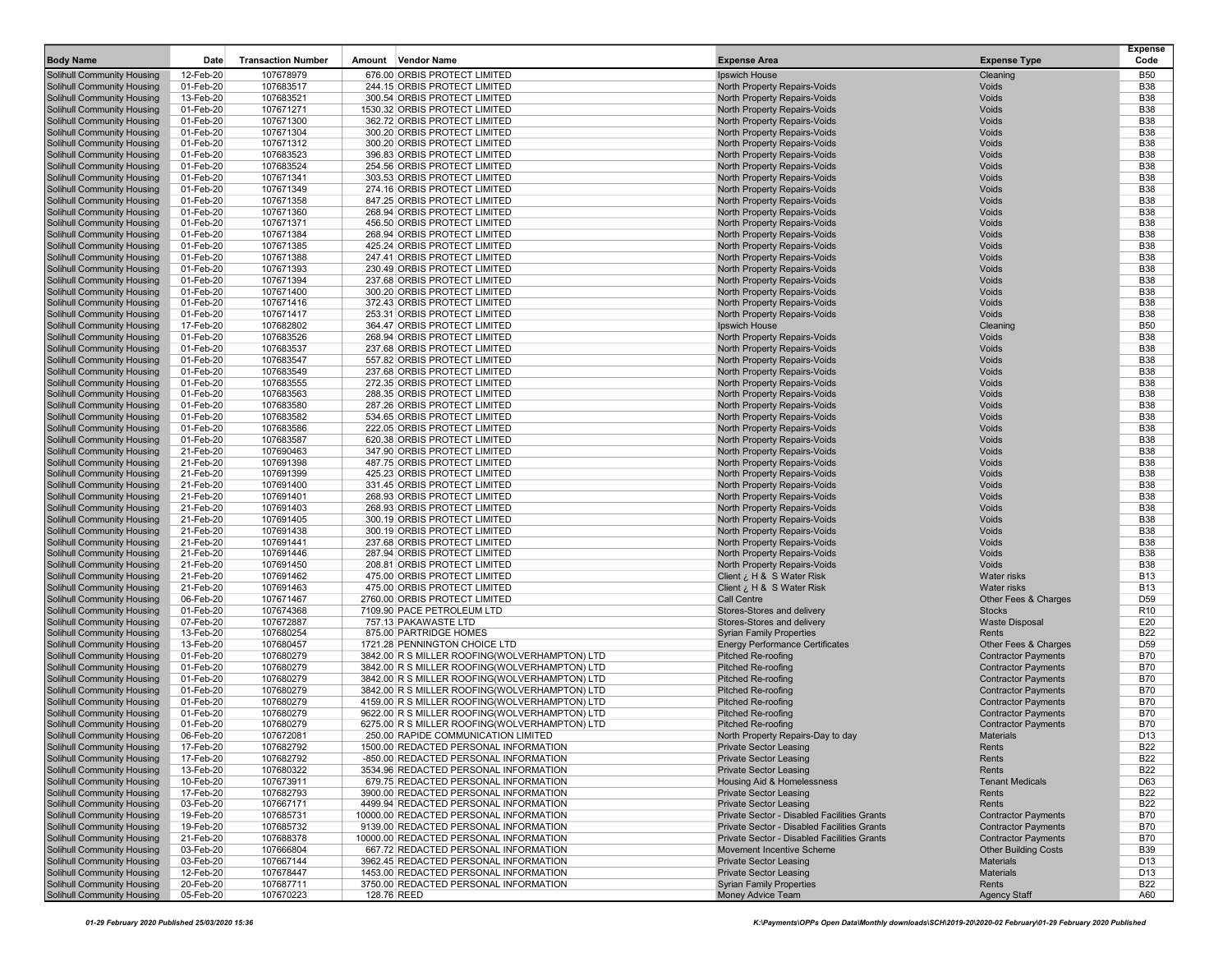| <b>Body Name</b>                                                | Date                   | <b>Transaction Number</b> | Amount<br><b>Vendor Name</b>                                           | <b>Expense Area</b>                                          | <b>Expense Type</b>                        | <b>Expense</b><br>Code   |
|-----------------------------------------------------------------|------------------------|---------------------------|------------------------------------------------------------------------|--------------------------------------------------------------|--------------------------------------------|--------------------------|
| <b>Solihull Community Housing</b>                               | 05-Feb-20              | 107670223                 | 422.86 REED                                                            | Money Advice Team                                            | <b>Agency Staff</b>                        | A60                      |
| Solihull Community Housing                                      | 05-Feb-20              | 107668776                 | 220.65 REED                                                            | Call Centre                                                  | <b>Agency Staff</b>                        | A60                      |
| Solihull Community Housing                                      | 03-Feb-20              | 107667182                 | 688.49 REED                                                            | Money Advice Team                                            | <b>Agency Staff</b>                        | A60                      |
| Solihull Community Housing                                      | 05-Feb-20              | 107668777                 | 242.49 REED                                                            | Call Centre                                                  | <b>Agency Staff</b>                        | A60                      |
| <b>Solihull Community Housing</b>                               | 05-Feb-20              | 107668778                 | 519.70 REED                                                            | Call Centre                                                  | <b>Agency Staff</b>                        | A60                      |
| Solihull Community Housing                                      | 10-Feb-20              | 107674212                 | 680.19 REED                                                            | Money Advice Team                                            | <b>Agency Staff</b>                        | A60                      |
| Solihull Community Housing                                      | 10-Feb-20              | 107674220                 | 500.14 REED                                                            | Call Centre                                                  | <b>Agency Staff</b>                        | A60                      |
| Solihull Community Housing                                      | 10-Feb-20              | 107673913                 | 248.03 REED                                                            | <b>Call Centre</b>                                           | <b>Agency Staff</b>                        | A60                      |
| <b>Solihull Community Housing</b>                               | 10-Feb-20              | 107674218                 | 411.88 REED                                                            | Call Centre                                                  | <b>Agency Staff</b>                        | A60                      |
| Solihull Community Housing                                      | 24-Feb-20              | 107689118                 | 676.04 REED                                                            | Money Advice Team                                            | <b>Agency Staff</b>                        | A60                      |
| Solihull Community Housing                                      | 17-Feb-20              | 107682810                 | 426.59 REED                                                            | Call Centre                                                  | <b>Agency Staff</b>                        | A60                      |
| Solihull Community Housing                                      | 17-Feb-20              | 107682812                 | 308.91 REED                                                            | Call Centre                                                  | <b>Agency Staff</b>                        | A60                      |
| Solihull Community Housing                                      | 17-Feb-20              | 107682811                 | 248.03 REED                                                            | Call Centre                                                  | <b>Agency Staff</b>                        | A60                      |
| <b>Solihull Community Housing</b><br>Solihull Community Housing | 24-Feb-20              | 107689067                 | 282.03 REED<br>533.24 REED                                             | Money Advice Team<br>Call Centre                             | <b>Agency Staff</b>                        | A60<br>A60               |
| Solihull Community Housing                                      | 24-Feb-20<br>24-Feb-20 | 107689444<br>107689443    | 375.11 REED                                                            | Call Centre                                                  | <b>Agency Staff</b><br><b>Agency Staff</b> | A60                      |
| Solihull Community Housing                                      | 24-Feb-20              | 107689441                 | 248.03 REED                                                            | <b>Call Centre</b>                                           | <b>Agency Staff</b>                        | A60                      |
| Solihull Community Housing                                      | 24-Feb-20              | 107689439                 | 248.03 REED                                                            | <b>Call Centre</b>                                           | <b>Agency Staff</b>                        | A60                      |
| Solihull Community Housing                                      | 24-Feb-20              | 107689068                 | 692.63 REED                                                            | Money Advice Team                                            | <b>Agency Staff</b>                        | A60                      |
| Solihull Community Housing                                      | 24-Feb-20              | 107689098                 | 900.00 RESOLVE ANTISOCIAL BEHAVIOUR                                    | <b>Estate Mgmt Team</b>                                      | <b>Professional Fees</b>                   | D <sub>50</sub>          |
| Solihull Community Housing                                      | 19-Feb-20              | 107685743                 | 291.00 RESOURCE PRINT SOLUTIONS                                        | Safe and Sound Operational                                   | Marketing                                  | D83                      |
| Solihull Community Housing                                      | 19-Feb-20              | 107685742                 | 680.00 RESOURCE PRINT SOLUTIONS                                        | Income Collection Team                                       | Printing                                   | D80                      |
| <b>Solihull Community Housing</b>                               | 19-Feb-20              | 107685744                 | 4954.00 RESOURCE PRINT SOLUTIONS                                       | Safe and Sound Operational                                   | Marketing                                  | D83                      |
| Solihull Community Housing                                      | 19-Feb-20              | 107685744                 | -2477.00 RESOURCE PRINT SOLUTIONS                                      | Safe and Sound Operational                                   | Marketing                                  | D83                      |
| Solihull Community Housing                                      | 19-Feb-20              | 107685745                 | 2450.00 RESOURCE PRINT SOLUTIONS                                       | Safe and Sound Operational                                   | Marketing                                  | D83                      |
| Solihull Community Housing                                      | 19-Feb-20              | 107685745                 | -1225.00 RESOURCE PRINT SOLUTIONS                                      | Safe and Sound Operational                                   | Marketing                                  | D83                      |
| Solihull Community Housing                                      | 07-Feb-20              | 107672320                 | 1862.00 RESOURCING GROUP                                               | Home Improvement Agency                                      | <b>Agency Staff</b>                        | A60                      |
| Solihull Community Housing                                      | 04-Feb-20              | 107668704                 | 826.00 RESOURCING GROUP                                                | Home Improvement Agency                                      | <b>Agency Staff</b>                        | A60                      |
| <b>Solihull Community Housing</b>                               | 27-Feb-20              | 107696065                 | 2100.00 RH ENVIRONMENTAL LTD<br>950.00 RISUAL LIMITED                  | Training                                                     | Training                                   | A80                      |
| Solihull Community Housing<br>Solihull Community Housing        | 11-Feb-20<br>07-Feb-20 | 107675840<br>107672877    | 1241.81 ROYAL MAIL                                                     | <b>IT Strategy</b><br><b>Endeavour House</b>                 | <b>ICT General</b><br>Postages             | D30<br>D <sub>21</sub>   |
| <b>Solihull Community Housing</b>                               | 27-Feb-20              | 107696259                 | 1077.03 ROYAL MAIL                                                     | <b>Endeavour House</b>                                       | Postages                                   | D <sub>21</sub>          |
| Solihull Community Housing                                      | 05-Feb-20              | 107670348                 | 1500.00 RSM UK TAX & ACCOUNTING LTD                                    | <b>SMBC Support Services</b>                                 | <b>Audit Fees</b>                          | D <sub>51</sub>          |
| <b>Solihull Community Housing</b>                               | 03-Feb-20              | 107667665                 | 600.00 SELLICK PARTNERSHIP LTD                                         | <b>Welfare Reform Work</b>                                   | <b>Agency Staff</b>                        | A60                      |
| Solihull Community Housing                                      | 06-Feb-20              | 107672064                 | 296.36 SEVERN TRENT WATER LTD                                          | <b>Private Sector Leasing</b>                                | Water                                      | <b>B12</b>               |
| Solihull Community Housing                                      | 26-Feb-20              | 107695708                 | 1000.00 SINGLETON CLAMP & PARTNERS LTD                                 | <b>Feasibility Works</b>                                     | <b>Contractor Payments</b>                 | <b>B70</b>               |
| <b>Solihull Community Housing</b>                               | 19-Feb-20              | 107685778                 | 1100.00 SOLIHULL COLLEGE                                               | Training                                                     | Training                                   | A80                      |
| <b>Solihull Community Housing</b>                               | 19-Feb-20              | 107685737                 | 229.00 SOLIHULL COMMUNITY HOUSING                                      | Homelessness                                                 | Electricity                                | <b>B11</b>               |
| Solihull Community Housing                                      | 19-Feb-20              | 107685737                 | 19.10 SOLIHULL COMMUNITY HOUSING                                       | <b>Private Sector Leasing</b>                                | <b>Other Works</b>                         | <b>B32</b>               |
| Solihull Community Housing                                      | 14-Feb-20              | 107681548                 | 1833.04 SOLIHULL MBC                                                   | Payroll - Payable to SMBC                                    | Creditor: Solihull MBC                     | <b>S09</b>               |
| Solihull Community Housing                                      | 03-Feb-20              | 107666803                 | 332.28 SOLIHULL MBC                                                    | Movement Incentive Scheme                                    | <b>Other Building Costs</b>                | <b>B39</b>               |
| Solihull Community Housing                                      | 13-Feb-20              | 107679083                 | 780.90 SOLIHULL MBC (COUNCIL TAX)                                      | North Property Repairs-Voids                                 | <b>Council Tax</b>                         | B21                      |
| <b>Solihull Community Housing</b>                               | 13-Feb-20<br>13-Feb-20 | 107679137                 | 680.69 SOLIHULL MBC (COUNCIL TAX)                                      | North Property Repairs-Voids                                 | <b>Council Tax</b><br><b>Council Tax</b>   | <b>B21</b><br><b>B21</b> |
| Solihull Community Housing<br>Solihull Community Housing        | 13-Feb-20              | 107679049<br>107679082    | 307.17 SOLIHULL MBC (COUNCIL TAX)<br>397.33 SOLIHULL MBC (COUNCIL TAX) | North Property Repairs-Voids<br>North Property Repairs-Voids | <b>Council Tax</b>                         | <b>B21</b>               |
| Solihull Community Housing                                      | 13-Feb-20              | 107679149                 | 534.22 SOLIHULL MBC (COUNCIL TAX)                                      | North Property Repairs-Voids                                 | <b>Council Tax</b>                         | <b>B21</b>               |
| Solihull Community Housing                                      | 13-Feb-20              | 107679141                 | 388.48 SOLIHULL MBC (COUNCIL TAX)                                      | North Property Repairs-Voids                                 | <b>Council Tax</b>                         | <b>B21</b>               |
| Solihull Community Housing                                      | 13-Feb-20              | 107679117                 | 288.50 SOLIHULL MBC (COUNCIL TAX)                                      | North Property Repairs-Voids                                 | <b>Council Tax</b>                         | <b>B21</b>               |
| Solihull Community Housing                                      | 13-Feb-20              | 107679140                 | 280.47 SOLIHULL MBC (COUNCIL TAX)                                      | North Property Repairs-Voids                                 | <b>Council Tax</b>                         | <b>B21</b>               |
| <b>Solihull Community Housing</b>                               | 13-Feb-20              | 107679121                 | 293.82 SOLIHULL MBC (COUNCIL TAX)                                      | North Property Repairs-Voids                                 | <b>Council Tax</b>                         | <b>B21</b>               |
| Solihull Community Housing                                      | 13-Feb-20              | 107679136                 | 284.94 SOLIHULL MBC (COUNCIL TAX)                                      | North Property Repairs-Voids                                 | <b>Council Tax</b>                         | <b>B21</b>               |
| <b>Solihull Community Housing</b>                               | 13-Feb-20              | 107679148                 | 267.11 SOLIHULL MBC (COUNCIL TAX)                                      | North Property Repairs-Voids                                 | <b>Council Tax</b>                         | <b>B21</b>               |
| <b>Solihull Community Housing</b>                               | 13-Feb-20              | 107679032                 | 1632.07 SOLIHULL MBC (COUNCIL TAX)                                     | North Property Repairs-Voids                                 | <b>Council Tax</b>                         | <b>B21</b>               |
| <b>Solihull Community Housing</b>                               | 01-Feb-20              | 107665275                 | 483.30 SOLIHULL METROPOLITAN BOROUGH COUNCIL                           | <b>Customer Involvement Team</b>                             | <b>Catering Provisions</b>                 | D75                      |
| Solihull Community Housing                                      | 04-Feb-20              | 107667763                 | 402.50 SOLIHULL METROPOLITAN BOROUGH COUNCIL                           | Pitched Re-roofing                                           | <b>Contractor Payments</b>                 | <b>B70</b>               |
| Solihull Community Housing                                      | 07-Feb-20              | 107672456                 | 775.00 SOLIHULL UNITED REFORMED CHURCH                                 | <b>Syrian Family Properties</b><br>Call Centre               | Rents                                      | <b>B22</b><br>D50        |
| Solihull Community Housing<br>Solihull Community Housing        | 14-Feb-20<br>01-Feb-20 | 107681547<br>107679500    | 9995.00 SOPRA STERIA LTD<br>2517.60 SUPRA UK LTD                       | Stores-Stores and delivery                                   | <b>Professional Fees</b><br><b>Stocks</b>  | R <sub>10</sub>          |
| <b>Solihull Community Housing</b>                               | 27-Feb-20              | 107696636                 | 509.50 T C CARS                                                        | Housing Aid & Homelessness                                   | <b>Public Transport</b>                    | C <sub>20</sub>          |
| <b>Solihull Community Housing</b>                               | 27-Feb-20              | 107696254                 | 212.50 THE DEREK EVANS PARTNERSHIP LLP                                 | <b>Feasibility Works</b>                                     | <b>Contractor Payments</b>                 | <b>B70</b>               |
| Solihull Community Housing                                      | 06-Feb-20              | 107672089                 | 633.07 THE OYSTER PARTNERSHIP LTD                                      | <b>Housing Aid &amp; Homelessness</b>                        | <b>Agency Staff</b>                        | A60                      |
| Solihull Community Housing                                      | 06-Feb-20              | 107672090                 | 705.57 THE OYSTER PARTNERSHIP LTD                                      | Housing Aid & Homelessness                                   | <b>Agency Staff</b>                        | A60                      |
| Solihull Community Housing                                      | 06-Feb-20              | 107672091                 | 787.93 THE OYSTER PARTNERSHIP LTD                                      | Housing Aid & Homelessness                                   | <b>Agency Staff</b>                        | A60                      |
| <b>Solihull Community Housing</b>                               | 17-Feb-20              | 107682803                 | 705.57 THE OYSTER PARTNERSHIP LTD                                      | Housing Aid & Homelessness                                   | <b>Agency Staff</b>                        | A60                      |
| Solihull Community Housing                                      | 14-Feb-20              | 107681550                 | 3181.53 TOTAL GAS & POWER LTD                                          | Low Rise (inc. Safe & Sound)                                 | Electricity                                | <b>B11</b>               |
| Solihull Community Housing                                      | 26-Feb-20              | 107694730                 | 1800.37 TOTAL GAS & POWER LTD                                          | <b>Endeavour House</b>                                       | Electricity                                | <b>B11</b>               |
| <b>Solihull Community Housing</b>                               | 26-Feb-20              | 107694730                 | -36.84 TOTAL GAS & POWER LTD                                           | 137-139 Warwick Rd (Social Rent)                             | Electricity                                | <b>B11</b>               |
| Solihull Community Housing                                      | 26-Feb-20              | 107694730                 | 938.04 TOTAL GAS & POWER LTD                                           | <b>CCTV</b>                                                  | Electricity                                | <b>B11</b>               |
| Solihull Community Housing                                      | 26-Feb-20              | 107694730                 | 539.57 TOTAL GAS & POWER LTD                                           | <b>Biomass System</b>                                        | Electricity                                | <b>B11</b>               |
| <b>Solihull Community Housing</b>                               | 26-Feb-20              | 107694730                 | 757.61 TOTAL GAS & POWER LTD                                           | Ipswich House                                                | Electricity                                | <b>B11</b>               |
| Solihull Community Housing                                      | 26-Feb-20              | 107694730                 | 780.24 TOTAL GAS & POWER LTD<br>36688.44 TOTAL GAS & POWER LTD         | Saxon Court                                                  | Electricity                                | <b>B11</b>               |
| Solihull Community Housing<br><b>Solihull Community Housing</b> | 26-Feb-20<br>26-Feb-20 | 107694730<br>107694730    | 125.40 TOTAL GAS & POWER LTD                                           | Low Rise (inc. Safe & Sound)<br><b>Auckland Hall</b>         | Electricity<br>Electricity                 | <b>B11</b><br><b>B11</b> |
|                                                                 |                        |                           |                                                                        |                                                              |                                            |                          |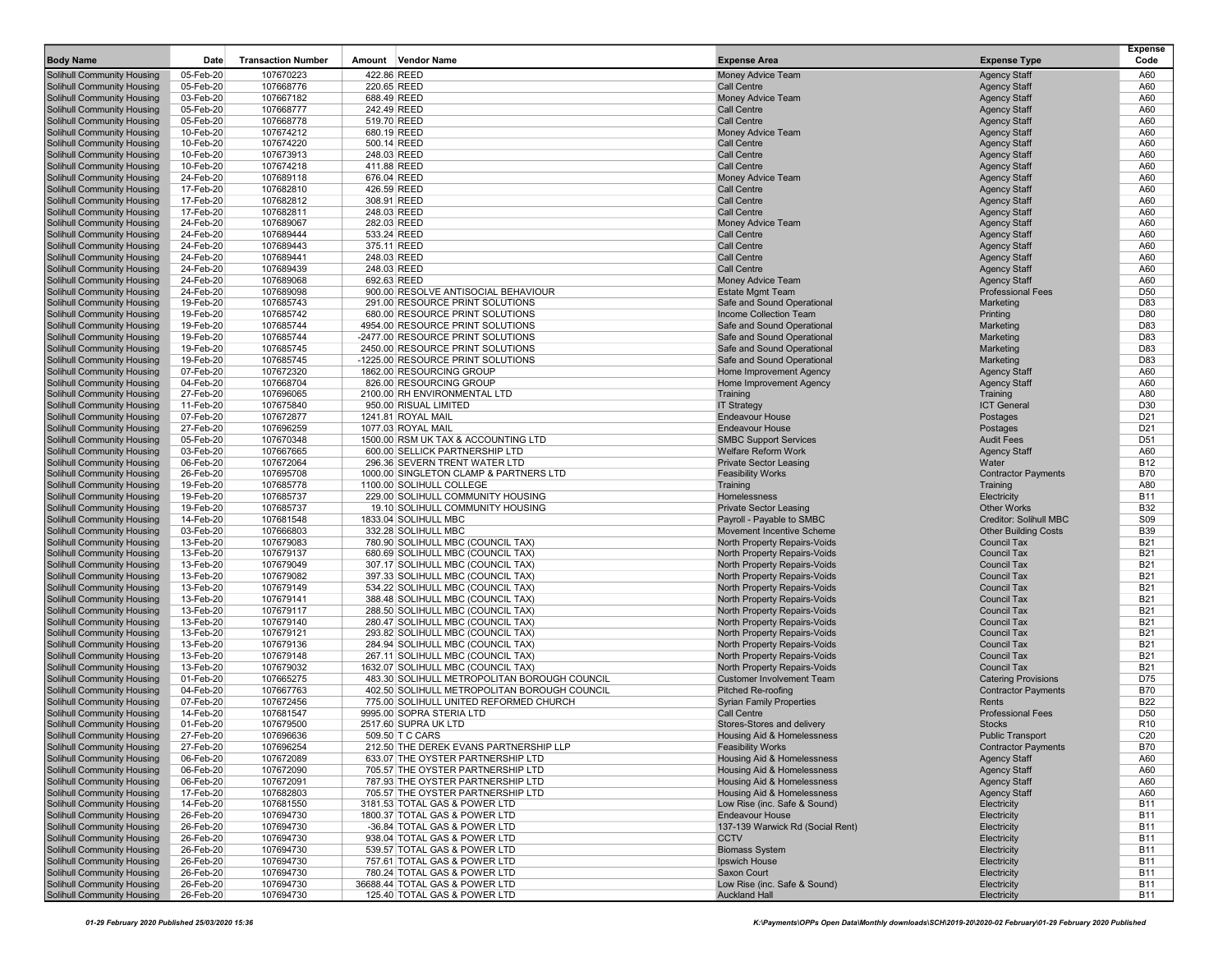| 78.77 TOTAL GAS & POWER LTD<br>Solihull Community Housing<br>26-Feb-20<br>107694730<br><b>Crabtree Hall</b><br>Electricity<br><b>B11</b><br>26-Feb-20<br>Whar Hall Farm Community Hall<br><b>B11</b><br>Solihull Community Housing<br>107694730<br>84.46 TOTAL GAS & POWER LTD<br>Electricity<br>Solihull Community Housing<br>107694730<br><b>B11</b><br>26-Feb-20<br>790.47 TOTAL GAS & POWER LTD<br><b>Homelessness</b><br>Electricity<br><b>Frontline Offices</b><br><b>B11</b><br>Solihull Community Housing<br>26-Feb-20<br>107694730<br>841.14 TOTAL GAS & POWER LTD<br>Electricity<br><b>B11</b><br>Solihull Community Housing<br>26-Feb-20<br>107694730<br>435.38 TOTAL GAS & POWER LTD<br>Kingshurst Office<br>Electricity<br>Solihull Community Housing<br>26-Feb-20<br>107694730<br>171.70 TOTAL GAS & POWER LTD<br><b>Cesspool Emptying</b><br>Electricity<br><b>B11</b><br><b>B11</b><br>Solihull Community Housing<br>26-Feb-20<br>107694730<br>1705.28 TOTAL GAS & POWER LTD<br>Business Support - MST Back Office Support<br>Electricity<br><b>B11</b><br>Solihull Community Housing<br>26-Feb-20<br>107694730<br>73.05 TOTAL GAS & POWER LTD<br>North Property Repairs-Voids<br>Electricity<br>26-Feb-20<br><b>B11</b><br>Solihull Community Housing<br>107694730<br>0.03 TOTAL GAS & POWER LTD<br><b>Feasibility Works</b><br>Electricity<br>Solihull Community Housing<br>107682785<br>825.00 TOUCHWOOD LETTINGS<br><b>Syrian Family Properties</b><br><b>B22</b><br>17-Feb-20<br>Rents<br>Solihull Community Housing<br>107691629<br><b>Central Administration</b><br>D <sub>50</sub><br>25-Feb-20<br>1775.00 TPAS LTD<br><b>Professional Fees</b><br><b>B23</b><br>Solihull Community Housing<br>19-Feb-20<br>107685735<br>6675.11 TRAVELODGE<br>Housing Aid & Homelessness<br><b>B&amp;B Accommodation</b><br>Solihull Community Housing<br><b>B23</b><br>19-Feb-20<br>107685735<br>9599.63 TRAVELODGE<br>Housing Aid & Homelessness<br><b>B&amp;B Accommodation</b><br>Solihull Community Housing<br>01-Feb-20<br>107687404<br>7923.25 TYRER BUILDING CONTRACTORS<br><b>MST-Structural Works</b><br><b>Contractor Payments</b><br><b>B70</b><br>Solihull Community Housing<br>01-Feb-20<br>107687405<br>3353.00 TYRER BUILDING CONTRACTORS<br><b>MST-Structural Works</b><br><b>Contractor Payments</b><br><b>B70</b><br>Solihull Community Housing<br>01-Feb-20<br>107687406<br>2475.75 TYRER BUILDING CONTRACTORS<br><b>MST-Structural Works</b><br><b>Contractor Payments</b><br><b>B70</b><br><b>B70</b><br>Solihull Community Housing<br>01-Feb-20<br>107687407<br>1271.90 TYRER BUILDING CONTRACTORS<br><b>MST-Structural Works</b><br><b>Contractor Payments</b><br>107687408<br><b>MST-Structural Works</b><br><b>B70</b><br>Solihull Community Housing<br>12-Feb-20<br>872.75 TYRER BUILDING CONTRACTORS<br><b>Contractor Payments</b><br>Solihull Community Housing<br><b>Contractor Payments</b><br><b>B70</b><br>12-Feb-20<br>107687409<br>460.82 TYRER BUILDING CONTRACTORS<br><b>MST-Structural Works</b><br>Solihull Community Housing<br>107687411<br>15510.10 TYRER BUILDING CONTRACTORS<br><b>MST-Structural Works</b><br><b>Contractor Payments</b><br><b>B70</b><br>17-Feb-20<br>Solihull Community Housing<br>17-Feb-20<br>107687412<br>6254.85 TYRER BUILDING CONTRACTORS<br><b>MST-Structural Works</b><br><b>Contractor Payments</b><br><b>B70</b><br>Solihull Community Housing<br>5104.85 TYRER BUILDING CONTRACTORS<br><b>MST-Structural Works</b><br><b>Contractor Payments</b><br><b>B70</b><br>17-Feb-20<br>107687413<br><b>Solihull Community Housing</b><br>21-Feb-20<br>107695941<br>4503.05 TYRER BUILDING CONTRACTORS<br><b>Kitchens</b><br><b>Contractor Payments</b><br><b>B70</b><br>Solihull Community Housing<br>21-Feb-20<br>107695942<br>3772.22 TYRER BUILDING CONTRACTORS<br>Kitchens<br><b>Contractor Payments</b><br><b>B70</b><br><b>B70</b><br>Solihull Community Housing<br>21-Feb-20<br>107695943<br>4742.90 TYRER BUILDING CONTRACTORS<br>Kitchens<br><b>Contractor Payments</b><br>107695944<br>Kitchens<br><b>B70</b><br>Solihull Community Housing<br>21-Feb-20<br>2837.89 TYRER BUILDING CONTRACTORS<br><b>Contractor Payments</b><br>107695945<br>Kitchens<br><b>Contractor Payments</b><br><b>B70</b><br>Solihull Community Housing<br>21-Feb-20<br>4330.15 TYRER BUILDING CONTRACTORS<br>107682809<br>256.21 UTILITA ENERGY LTD<br><b>B11</b><br>Solihull Community Housing<br>17-Feb-20<br>Homelessness<br>Electricity<br><b>ICT Software</b><br>D31<br>Solihull Community Housing<br>05-Feb-20<br>107668774<br>884.38 VOICESCAPE<br>Income Collection Team<br><b>B12</b><br>Solihull Community Housing<br>27-Feb-20<br>107696263<br>744.99 WATER PLUS LTD<br><b>Endeavour House</b><br>Water<br>Solihull Community Housing<br>27-Feb-20<br>107696265<br>769.47 WATER PLUS LTD<br>Business Support - MST Back Office Support<br>Water<br><b>B12</b><br>01-Feb-20<br>Solihull Community Housing<br>107667815<br>34672.72 WATES CONSTRUCTION LTD<br>Low Rise - Envelope Programme<br><b>Contractor Payments</b><br><b>B70</b><br>Solihull Community Housing<br>01-Feb-20<br>107667816<br>35281.84 WATES CONSTRUCTION LTD<br>Low Rise - Envelope Programme<br><b>Contractor Payments</b><br><b>B70</b><br><b>B70</b><br>Solihull Community Housing<br>01-Feb-20<br>107667817<br>16088.52 WATES CONSTRUCTION LTD<br>Low Rise - Envelope Programme<br><b>Contractor Payments</b><br>107667818<br><b>B70</b><br>Solihull Community Housing<br>01-Feb-20<br>16043.24 WATES CONSTRUCTION LTD<br>Low Rise - Envelope Programme<br><b>Contractor Payments</b><br>Solihull Community Housing<br>107683685<br>Private Sector - Disabled Facilities Grants<br><b>Contractor Payments</b><br><b>B70</b><br>01-Feb-20<br>10040.00 WESSEX LIFT CO LTD<br><b>B50</b><br>Solihull Community Housing<br>07-Feb-20<br>107672875<br>5175.92 WETTONS CLEANING SERVICES LTD<br>Low Rise (inc. Safe & Sound)<br>Cleaning<br><b>B50</b><br>Solihull Community Housing<br>10-Feb-20<br>107674222<br>276.19 WETTONS CLEANING SERVICES LTD<br><b>Private Sector Leasing</b><br>Cleaning<br>Solihull Community Housing<br>12-Feb-20<br>107678705<br>60375.21 WETTONS CLEANING SERVICES LTD<br>Low Rise (inc. Safe & Sound)<br>Cleaning<br><b>B50</b><br><b>B50</b><br>Solihull Community Housing<br>03-Feb-20<br>107667663<br>2593.51 WETTONS CLEANING SERVICES LTD<br>Saxon Court<br>Cleaning<br>732.92 WIRELESS LOGIC<br><b>B34</b><br>Solihull Community Housing<br>01-Feb-20<br>107674905<br><b>Mechanical &amp; Electrical</b><br><b>Utility Related Works</b><br><b>B33</b><br>Solihull Community Housing<br>01-Feb-20<br>107683686<br>368.60 WOODHULL ROOFING LTD<br>North Property Repairs-Day to day<br><b>External Structures</b><br><b>External Structures</b><br><b>B33</b><br>Solihull Community Housing<br>01-Feb-20<br>107683687<br>736.48 WOODHULL ROOFING LTD<br>North Property Repairs-Day to day<br>107683688<br><b>B33</b><br>Solihull Community Housing<br>01-Feb-20<br>405.39 WOODHULL ROOFING LTD<br>North Property Repairs-Day to day<br><b>External Structures</b><br>Solihull Community Housing<br>01-Feb-20<br>107683689<br>917.66 WOODHULL ROOFING LTD<br><b>External Structures</b><br><b>B33</b><br>North Property Repairs-Day to day<br><b>B33</b><br>Solihull Community Housing<br>01-Feb-20<br>107683690<br>329.18 WOODHULL ROOFING LTD<br>North Property Repairs-Day to day<br><b>External Structures</b><br>329.18 WOODHULL ROOFING LTD<br><b>External Structures</b><br><b>B33</b><br>Solihull Community Housing<br>01-Feb-20<br>107683691<br>North Property Repairs-Day to day<br>Solihull Community Housing<br>01-Feb-20<br>107683692<br>919.08 WOODHULL ROOFING LTD<br>North Property Repairs-Day to day<br><b>External Structures</b><br><b>B33</b><br>Solihull Community Housing<br>01-Feb-20<br>107683693<br>552.76 WOODHULL ROOFING LTD<br>North Property Repairs-Day to day<br><b>External Structures</b><br><b>B33</b><br><b>B33</b><br>Solihull Community Housing<br>01-Feb-20<br>107683694<br>589.64 WOODHULL ROOFING LTD<br>North Property Repairs-Day to day<br><b>External Structures</b><br><b>Solihull Community Housing</b><br>874.64 WOODHULL ROOFING LTD<br><b>B33</b><br>01-Feb-20<br>107683696<br>North Property Repairs-Day to day<br><b>External Structures</b><br><b>B33</b><br><b>Solihull Community Housing</b><br>01-Feb-20<br>107683697<br>620.99 WOODHULL ROOFING LTD<br>North Property Repairs-Day to day<br><b>External Structures</b><br>107683698<br>659.20 WOODHULL ROOFING LTD<br><b>B33</b><br>Solihull Community Housing<br>01-Feb-20<br>North Property Repairs-Day to day<br><b>External Structures</b><br><b>B33</b><br>Solihull Community Housing<br>01-Feb-20<br>107683699<br>643.09 WOODHULL ROOFING LTD<br>North Property Repairs-Day to day<br><b>External Structures</b><br><b>B33</b><br>Solihull Community Housing<br>01-Feb-20<br>107683700<br>565.08 WOODHULL ROOFING LTD<br>North Property Repairs-Day to day<br><b>External Structures</b><br>Solihull Community Housing<br>01-Feb-20<br>107674877<br>854.57 WOODHULL ROOFING LTD<br>North Property Repairs-Day to day<br><b>External Structures</b><br><b>B33</b><br><b>B33</b><br>Solihull Community Housing<br>01-Feb-20<br>107674879<br>237.18 WOODHULL ROOFING LTD<br>North Property Repairs-Day to day<br><b>External Structures</b><br><b>B33</b><br>Solihull Community Housing<br>01-Feb-20<br>107674880<br>3414.38 WOODHULL ROOFING LTD<br>North Property Repairs-Day to day<br><b>External Structures</b><br><b>B33</b><br><b>Solihull Community Housing</b><br>01-Feb-20<br>107674881<br>554.57 WOODHULL ROOFING LTD<br>North Property Repairs-Day to day<br><b>External Structures</b><br><b>Solihull Community Housing</b><br>01-Feb-20<br>107667857<br>361.87 WOODHULL ROOFING LTD<br>North Property Repairs-Day to day<br><b>External Structures</b><br><b>B33</b><br>Solihull Community Housing<br>01-Feb-20<br><b>B33</b><br>107674883<br>590.52 WOODHULL ROOFING LTD<br>North Property Repairs-Day to day<br><b>External Structures</b><br>Solihull Community Housing<br>107674884<br><b>B33</b><br>01-Feb-20<br>719.82 WOODHULL ROOFING LTD<br>North Property Repairs-Day to day<br><b>External Structures</b><br>Solihull Community Housing<br>01-Feb-20<br>107674885<br>1233.04 WOODHULL ROOFING LTD<br>North Property Repairs-Day to day<br><b>External Structures</b><br><b>B33</b><br><b>Solihull Community Housing</b><br>01-Feb-20<br>107674886<br>666.08 WOODHULL ROOFING LTD<br>North Property Repairs-Day to day<br><b>External Structures</b><br><b>B33</b><br><b>Solihull Community Housing</b><br>586.39 WOODHULL ROOFING LTD<br>01-Feb-20<br>107674887<br>North Property Repairs-Day to day<br><b>External Structures</b><br><b>B33</b><br><b>Solihull Community Housing</b><br>836.55 WOODHULL ROOFING LTD<br><b>B33</b><br>01-Feb-20<br>107674888<br>North Property Repairs-Day to day<br><b>External Structures</b><br>Solihull Community Housing<br>107674889<br>01-Feb-20<br>454.95 WOODHULL ROOFING LTD<br>North Property Repairs-Day to day<br><b>External Structures</b><br><b>B33</b><br><b>Solihull Community Housing</b><br><b>External Structures</b><br><b>B33</b><br>01-Feb-20<br>107674890<br>910.35 WOODHULL ROOFING LTD<br>North Property Repairs-Day to day<br>Solihull Community Housing<br>01-Feb-20<br>107674891<br>1725.28 WOODHULL ROOFING LTD<br>North Property Repairs-Day to day<br><b>External Structures</b><br><b>B33</b><br>Solihull Community Housing<br>01-Feb-20<br>107674892<br>214.70 WOODHULL ROOFING LTD<br>North Property Repairs-Day to day<br><b>External Structures</b><br><b>B33</b><br>107674893<br><b>Solihull Community Housing</b><br>01-Feb-20<br>695.38 WOODHULL ROOFING LTD<br>North Property Repairs-Day to day<br><b>External Structures</b><br><b>B33</b><br>Solihull Community Housing<br>107691533<br>1344.17 WOODHULL ROOFING LTD<br>North Property Repairs-Day to day<br><b>External Structures</b><br><b>B33</b><br>01-Feb-20 | <b>Body Name</b>                  | Date      | <b>Transaction Number</b> | <b>Vendor Name</b><br>Amount | <b>Expense Area</b>               | <b>Expense Type</b>        | <b>Expense</b><br>Code |
|----------------------------------------------------------------------------------------------------------------------------------------------------------------------------------------------------------------------------------------------------------------------------------------------------------------------------------------------------------------------------------------------------------------------------------------------------------------------------------------------------------------------------------------------------------------------------------------------------------------------------------------------------------------------------------------------------------------------------------------------------------------------------------------------------------------------------------------------------------------------------------------------------------------------------------------------------------------------------------------------------------------------------------------------------------------------------------------------------------------------------------------------------------------------------------------------------------------------------------------------------------------------------------------------------------------------------------------------------------------------------------------------------------------------------------------------------------------------------------------------------------------------------------------------------------------------------------------------------------------------------------------------------------------------------------------------------------------------------------------------------------------------------------------------------------------------------------------------------------------------------------------------------------------------------------------------------------------------------------------------------------------------------------------------------------------------------------------------------------------------------------------------------------------------------------------------------------------------------------------------------------------------------------------------------------------------------------------------------------------------------------------------------------------------------------------------------------------------------------------------------------------------------------------------------------------------------------------------------------------------------------------------------------------------------------------------------------------------------------------------------------------------------------------------------------------------------------------------------------------------------------------------------------------------------------------------------------------------------------------------------------------------------------------------------------------------------------------------------------------------------------------------------------------------------------------------------------------------------------------------------------------------------------------------------------------------------------------------------------------------------------------------------------------------------------------------------------------------------------------------------------------------------------------------------------------------------------------------------------------------------------------------------------------------------------------------------------------------------------------------------------------------------------------------------------------------------------------------------------------------------------------------------------------------------------------------------------------------------------------------------------------------------------------------------------------------------------------------------------------------------------------------------------------------------------------------------------------------------------------------------------------------------------------------------------------------------------------------------------------------------------------------------------------------------------------------------------------------------------------------------------------------------------------------------------------------------------------------------------------------------------------------------------------------------------------------------------------------------------------------------------------------------------------------------------------------------------------------------------------------------------------------------------------------------------------------------------------------------------------------------------------------------------------------------------------------------------------------------------------------------------------------------------------------------------------------------------------------------------------------------------------------------------------------------------------------------------------------------------------------------------------------------------------------------------------------------------------------------------------------------------------------------------------------------------------------------------------------------------------------------------------------------------------------------------------------------------------------------------------------------------------------------------------------------------------------------------------------------------------------------------------------------------------------------------------------------------------------------------------------------------------------------------------------------------------------------------------------------------------------------------------------------------------------------------------------------------------------------------------------------------------------------------------------------------------------------------------------------------------------------------------------------------------------------------------------------------------------------------------------------------------------------------------------------------------------------------------------------------------------------------------------------------------------------------------------------------------------------------------------------------------------------------------------------------------------------------------------------------------------------------------------------------------------------------------------------------------------------------------------------------------------------------------------------------------------------------------------------------------------------------------------------------------------------------------------------------------------------------------------------------------------------------------------------------------------------------------------------------------------------------------------------------------------------------------------------------------------------------------------------------------------------------------------------------------------------------------------------------------------------------------------------------------------------------------------------------------------------------------------------------------------------------------------------------------------------------------------------------------------------------------------------------------------------------------------------------------------------------------------------------------------------------------------------------------------------------------------------------------------------------------------------------------------------------------------------------------------------------------------------------------------------------------------------------------------------------------------------------------------------------------------------------------------------------------------------------------------------------------------------------------------------------------------------------------------------------------------------------------------------------------------------------------------------------------------------------------------------------------------------------------------------------------------------------------------------------------------------------------------------------------------------------------------------------------------------------------------------------------------------------------------------------------------------------------------------------------------------------------------------------------------------------------------------------------------------------------------------------------------------------------------------------------------------------------------------------------------------------------------------------------------------------------------------------------------------------------------------------------------------------------------------------------------------------------------------------------------------------------------------------------------------------------------------------------------------------------------------------------------------------------------------------------------------------------------------------------------------------------------------------------------------------------------------------------------------------------------------------------------------------------------------------------------------------------------------------------------------------------------------------------------------------------------------------------------------------------------------------------------------------------------------------------------------------------------------------------------------------------------------------------------------------------------------------------------------------------------------------------------------------------------------------------------------------------------------------------------------------------------------------------------------------------------------------------------------------------------------------------------------------------------------------------------------------------------------------------------------------------------------------------------------------------------------------------------------------------------------------------------------------------------------------------------------------------------------------------------------------------------------------------------------------------------------------------------------------------------------------------------------------------------------------------------------------------------------------------------------------------------------------------------------------------------------------------------------------------------------------------------------------------------------------------------------------------------------------------------------------------------------------------------------------------------------------------------------------------------------------------------------------------------------------------------------------------------------------------------------------------------------------------------------------------------------------------------------------------------------------------------------------------------------------------------------------------------------------------------------------------------|-----------------------------------|-----------|---------------------------|------------------------------|-----------------------------------|----------------------------|------------------------|
|                                                                                                                                                                                                                                                                                                                                                                                                                                                                                                                                                                                                                                                                                                                                                                                                                                                                                                                                                                                                                                                                                                                                                                                                                                                                                                                                                                                                                                                                                                                                                                                                                                                                                                                                                                                                                                                                                                                                                                                                                                                                                                                                                                                                                                                                                                                                                                                                                                                                                                                                                                                                                                                                                                                                                                                                                                                                                                                                                                                                                                                                                                                                                                                                                                                                                                                                                                                                                                                                                                                                                                                                                                                                                                                                                                                                                                                                                                                                                                                                                                                                                                                                                                                                                                                                                                                                                                                                                                                                                                                                                                                                                                                                                                                                                                                                                                                                                                                                                                                                                                                                                                                                                                                                                                                                                                                                                                                                                                                                                                                                                                                                                                                                                                                                                                                                                                                                                                                                                                                                                                                                                                                                                                                                                                                                                                                                                                                                                                                                                                                                                                                                                                                                                                                                                                                                                                                                                                                                                                                                                                                                                                                                                                                                                                                                                                                                                                                                                                                                                                                                                                                                                                                                                                                                                                                                                                                                                                                                                                                                                                                                                                                                                                                                                                                                                                                                                                                                                                                                                                                                                                                                                                                                                                                                                                                                                                                                                                                                                                                                                                                                                                                                                                                                                                                                                                                                                                                                                                                                                                                                                                                                                                                                                                                                                                                                                                                                                                                                                                                                                                                                                                                                                                                                                                                                                                                                                                                                                                                                                                                                                                                                                                                                                                                                                                                                                                                                                                                                                                                                                                                                                                                                                                                                                                                                                                                                                                                                                                                                                                                                                                                                                                                                                                                                                                                                                                                                                                                                                                                                                                                                                                                      |                                   |           |                           |                              |                                   |                            |                        |
|                                                                                                                                                                                                                                                                                                                                                                                                                                                                                                                                                                                                                                                                                                                                                                                                                                                                                                                                                                                                                                                                                                                                                                                                                                                                                                                                                                                                                                                                                                                                                                                                                                                                                                                                                                                                                                                                                                                                                                                                                                                                                                                                                                                                                                                                                                                                                                                                                                                                                                                                                                                                                                                                                                                                                                                                                                                                                                                                                                                                                                                                                                                                                                                                                                                                                                                                                                                                                                                                                                                                                                                                                                                                                                                                                                                                                                                                                                                                                                                                                                                                                                                                                                                                                                                                                                                                                                                                                                                                                                                                                                                                                                                                                                                                                                                                                                                                                                                                                                                                                                                                                                                                                                                                                                                                                                                                                                                                                                                                                                                                                                                                                                                                                                                                                                                                                                                                                                                                                                                                                                                                                                                                                                                                                                                                                                                                                                                                                                                                                                                                                                                                                                                                                                                                                                                                                                                                                                                                                                                                                                                                                                                                                                                                                                                                                                                                                                                                                                                                                                                                                                                                                                                                                                                                                                                                                                                                                                                                                                                                                                                                                                                                                                                                                                                                                                                                                                                                                                                                                                                                                                                                                                                                                                                                                                                                                                                                                                                                                                                                                                                                                                                                                                                                                                                                                                                                                                                                                                                                                                                                                                                                                                                                                                                                                                                                                                                                                                                                                                                                                                                                                                                                                                                                                                                                                                                                                                                                                                                                                                                                                                                                                                                                                                                                                                                                                                                                                                                                                                                                                                                                                                                                                                                                                                                                                                                                                                                                                                                                                                                                                                                                                                                                                                                                                                                                                                                                                                                                                                                                                                                                                                                      |                                   |           |                           |                              |                                   |                            |                        |
|                                                                                                                                                                                                                                                                                                                                                                                                                                                                                                                                                                                                                                                                                                                                                                                                                                                                                                                                                                                                                                                                                                                                                                                                                                                                                                                                                                                                                                                                                                                                                                                                                                                                                                                                                                                                                                                                                                                                                                                                                                                                                                                                                                                                                                                                                                                                                                                                                                                                                                                                                                                                                                                                                                                                                                                                                                                                                                                                                                                                                                                                                                                                                                                                                                                                                                                                                                                                                                                                                                                                                                                                                                                                                                                                                                                                                                                                                                                                                                                                                                                                                                                                                                                                                                                                                                                                                                                                                                                                                                                                                                                                                                                                                                                                                                                                                                                                                                                                                                                                                                                                                                                                                                                                                                                                                                                                                                                                                                                                                                                                                                                                                                                                                                                                                                                                                                                                                                                                                                                                                                                                                                                                                                                                                                                                                                                                                                                                                                                                                                                                                                                                                                                                                                                                                                                                                                                                                                                                                                                                                                                                                                                                                                                                                                                                                                                                                                                                                                                                                                                                                                                                                                                                                                                                                                                                                                                                                                                                                                                                                                                                                                                                                                                                                                                                                                                                                                                                                                                                                                                                                                                                                                                                                                                                                                                                                                                                                                                                                                                                                                                                                                                                                                                                                                                                                                                                                                                                                                                                                                                                                                                                                                                                                                                                                                                                                                                                                                                                                                                                                                                                                                                                                                                                                                                                                                                                                                                                                                                                                                                                                                                                                                                                                                                                                                                                                                                                                                                                                                                                                                                                                                                                                                                                                                                                                                                                                                                                                                                                                                                                                                                                                                                                                                                                                                                                                                                                                                                                                                                                                                                                                                                      |                                   |           |                           |                              |                                   |                            |                        |
|                                                                                                                                                                                                                                                                                                                                                                                                                                                                                                                                                                                                                                                                                                                                                                                                                                                                                                                                                                                                                                                                                                                                                                                                                                                                                                                                                                                                                                                                                                                                                                                                                                                                                                                                                                                                                                                                                                                                                                                                                                                                                                                                                                                                                                                                                                                                                                                                                                                                                                                                                                                                                                                                                                                                                                                                                                                                                                                                                                                                                                                                                                                                                                                                                                                                                                                                                                                                                                                                                                                                                                                                                                                                                                                                                                                                                                                                                                                                                                                                                                                                                                                                                                                                                                                                                                                                                                                                                                                                                                                                                                                                                                                                                                                                                                                                                                                                                                                                                                                                                                                                                                                                                                                                                                                                                                                                                                                                                                                                                                                                                                                                                                                                                                                                                                                                                                                                                                                                                                                                                                                                                                                                                                                                                                                                                                                                                                                                                                                                                                                                                                                                                                                                                                                                                                                                                                                                                                                                                                                                                                                                                                                                                                                                                                                                                                                                                                                                                                                                                                                                                                                                                                                                                                                                                                                                                                                                                                                                                                                                                                                                                                                                                                                                                                                                                                                                                                                                                                                                                                                                                                                                                                                                                                                                                                                                                                                                                                                                                                                                                                                                                                                                                                                                                                                                                                                                                                                                                                                                                                                                                                                                                                                                                                                                                                                                                                                                                                                                                                                                                                                                                                                                                                                                                                                                                                                                                                                                                                                                                                                                                                                                                                                                                                                                                                                                                                                                                                                                                                                                                                                                                                                                                                                                                                                                                                                                                                                                                                                                                                                                                                                                                                                                                                                                                                                                                                                                                                                                                                                                                                                                                                                      |                                   |           |                           |                              |                                   |                            |                        |
|                                                                                                                                                                                                                                                                                                                                                                                                                                                                                                                                                                                                                                                                                                                                                                                                                                                                                                                                                                                                                                                                                                                                                                                                                                                                                                                                                                                                                                                                                                                                                                                                                                                                                                                                                                                                                                                                                                                                                                                                                                                                                                                                                                                                                                                                                                                                                                                                                                                                                                                                                                                                                                                                                                                                                                                                                                                                                                                                                                                                                                                                                                                                                                                                                                                                                                                                                                                                                                                                                                                                                                                                                                                                                                                                                                                                                                                                                                                                                                                                                                                                                                                                                                                                                                                                                                                                                                                                                                                                                                                                                                                                                                                                                                                                                                                                                                                                                                                                                                                                                                                                                                                                                                                                                                                                                                                                                                                                                                                                                                                                                                                                                                                                                                                                                                                                                                                                                                                                                                                                                                                                                                                                                                                                                                                                                                                                                                                                                                                                                                                                                                                                                                                                                                                                                                                                                                                                                                                                                                                                                                                                                                                                                                                                                                                                                                                                                                                                                                                                                                                                                                                                                                                                                                                                                                                                                                                                                                                                                                                                                                                                                                                                                                                                                                                                                                                                                                                                                                                                                                                                                                                                                                                                                                                                                                                                                                                                                                                                                                                                                                                                                                                                                                                                                                                                                                                                                                                                                                                                                                                                                                                                                                                                                                                                                                                                                                                                                                                                                                                                                                                                                                                                                                                                                                                                                                                                                                                                                                                                                                                                                                                                                                                                                                                                                                                                                                                                                                                                                                                                                                                                                                                                                                                                                                                                                                                                                                                                                                                                                                                                                                                                                                                                                                                                                                                                                                                                                                                                                                                                                                                                                                                      |                                   |           |                           |                              |                                   |                            |                        |
|                                                                                                                                                                                                                                                                                                                                                                                                                                                                                                                                                                                                                                                                                                                                                                                                                                                                                                                                                                                                                                                                                                                                                                                                                                                                                                                                                                                                                                                                                                                                                                                                                                                                                                                                                                                                                                                                                                                                                                                                                                                                                                                                                                                                                                                                                                                                                                                                                                                                                                                                                                                                                                                                                                                                                                                                                                                                                                                                                                                                                                                                                                                                                                                                                                                                                                                                                                                                                                                                                                                                                                                                                                                                                                                                                                                                                                                                                                                                                                                                                                                                                                                                                                                                                                                                                                                                                                                                                                                                                                                                                                                                                                                                                                                                                                                                                                                                                                                                                                                                                                                                                                                                                                                                                                                                                                                                                                                                                                                                                                                                                                                                                                                                                                                                                                                                                                                                                                                                                                                                                                                                                                                                                                                                                                                                                                                                                                                                                                                                                                                                                                                                                                                                                                                                                                                                                                                                                                                                                                                                                                                                                                                                                                                                                                                                                                                                                                                                                                                                                                                                                                                                                                                                                                                                                                                                                                                                                                                                                                                                                                                                                                                                                                                                                                                                                                                                                                                                                                                                                                                                                                                                                                                                                                                                                                                                                                                                                                                                                                                                                                                                                                                                                                                                                                                                                                                                                                                                                                                                                                                                                                                                                                                                                                                                                                                                                                                                                                                                                                                                                                                                                                                                                                                                                                                                                                                                                                                                                                                                                                                                                                                                                                                                                                                                                                                                                                                                                                                                                                                                                                                                                                                                                                                                                                                                                                                                                                                                                                                                                                                                                                                                                                                                                                                                                                                                                                                                                                                                                                                                                                                                                                                      |                                   |           |                           |                              |                                   |                            |                        |
|                                                                                                                                                                                                                                                                                                                                                                                                                                                                                                                                                                                                                                                                                                                                                                                                                                                                                                                                                                                                                                                                                                                                                                                                                                                                                                                                                                                                                                                                                                                                                                                                                                                                                                                                                                                                                                                                                                                                                                                                                                                                                                                                                                                                                                                                                                                                                                                                                                                                                                                                                                                                                                                                                                                                                                                                                                                                                                                                                                                                                                                                                                                                                                                                                                                                                                                                                                                                                                                                                                                                                                                                                                                                                                                                                                                                                                                                                                                                                                                                                                                                                                                                                                                                                                                                                                                                                                                                                                                                                                                                                                                                                                                                                                                                                                                                                                                                                                                                                                                                                                                                                                                                                                                                                                                                                                                                                                                                                                                                                                                                                                                                                                                                                                                                                                                                                                                                                                                                                                                                                                                                                                                                                                                                                                                                                                                                                                                                                                                                                                                                                                                                                                                                                                                                                                                                                                                                                                                                                                                                                                                                                                                                                                                                                                                                                                                                                                                                                                                                                                                                                                                                                                                                                                                                                                                                                                                                                                                                                                                                                                                                                                                                                                                                                                                                                                                                                                                                                                                                                                                                                                                                                                                                                                                                                                                                                                                                                                                                                                                                                                                                                                                                                                                                                                                                                                                                                                                                                                                                                                                                                                                                                                                                                                                                                                                                                                                                                                                                                                                                                                                                                                                                                                                                                                                                                                                                                                                                                                                                                                                                                                                                                                                                                                                                                                                                                                                                                                                                                                                                                                                                                                                                                                                                                                                                                                                                                                                                                                                                                                                                                                                                                                                                                                                                                                                                                                                                                                                                                                                                                                                                                                                      |                                   |           |                           |                              |                                   |                            |                        |
|                                                                                                                                                                                                                                                                                                                                                                                                                                                                                                                                                                                                                                                                                                                                                                                                                                                                                                                                                                                                                                                                                                                                                                                                                                                                                                                                                                                                                                                                                                                                                                                                                                                                                                                                                                                                                                                                                                                                                                                                                                                                                                                                                                                                                                                                                                                                                                                                                                                                                                                                                                                                                                                                                                                                                                                                                                                                                                                                                                                                                                                                                                                                                                                                                                                                                                                                                                                                                                                                                                                                                                                                                                                                                                                                                                                                                                                                                                                                                                                                                                                                                                                                                                                                                                                                                                                                                                                                                                                                                                                                                                                                                                                                                                                                                                                                                                                                                                                                                                                                                                                                                                                                                                                                                                                                                                                                                                                                                                                                                                                                                                                                                                                                                                                                                                                                                                                                                                                                                                                                                                                                                                                                                                                                                                                                                                                                                                                                                                                                                                                                                                                                                                                                                                                                                                                                                                                                                                                                                                                                                                                                                                                                                                                                                                                                                                                                                                                                                                                                                                                                                                                                                                                                                                                                                                                                                                                                                                                                                                                                                                                                                                                                                                                                                                                                                                                                                                                                                                                                                                                                                                                                                                                                                                                                                                                                                                                                                                                                                                                                                                                                                                                                                                                                                                                                                                                                                                                                                                                                                                                                                                                                                                                                                                                                                                                                                                                                                                                                                                                                                                                                                                                                                                                                                                                                                                                                                                                                                                                                                                                                                                                                                                                                                                                                                                                                                                                                                                                                                                                                                                                                                                                                                                                                                                                                                                                                                                                                                                                                                                                                                                                                                                                                                                                                                                                                                                                                                                                                                                                                                                                                                                                      |                                   |           |                           |                              |                                   |                            |                        |
|                                                                                                                                                                                                                                                                                                                                                                                                                                                                                                                                                                                                                                                                                                                                                                                                                                                                                                                                                                                                                                                                                                                                                                                                                                                                                                                                                                                                                                                                                                                                                                                                                                                                                                                                                                                                                                                                                                                                                                                                                                                                                                                                                                                                                                                                                                                                                                                                                                                                                                                                                                                                                                                                                                                                                                                                                                                                                                                                                                                                                                                                                                                                                                                                                                                                                                                                                                                                                                                                                                                                                                                                                                                                                                                                                                                                                                                                                                                                                                                                                                                                                                                                                                                                                                                                                                                                                                                                                                                                                                                                                                                                                                                                                                                                                                                                                                                                                                                                                                                                                                                                                                                                                                                                                                                                                                                                                                                                                                                                                                                                                                                                                                                                                                                                                                                                                                                                                                                                                                                                                                                                                                                                                                                                                                                                                                                                                                                                                                                                                                                                                                                                                                                                                                                                                                                                                                                                                                                                                                                                                                                                                                                                                                                                                                                                                                                                                                                                                                                                                                                                                                                                                                                                                                                                                                                                                                                                                                                                                                                                                                                                                                                                                                                                                                                                                                                                                                                                                                                                                                                                                                                                                                                                                                                                                                                                                                                                                                                                                                                                                                                                                                                                                                                                                                                                                                                                                                                                                                                                                                                                                                                                                                                                                                                                                                                                                                                                                                                                                                                                                                                                                                                                                                                                                                                                                                                                                                                                                                                                                                                                                                                                                                                                                                                                                                                                                                                                                                                                                                                                                                                                                                                                                                                                                                                                                                                                                                                                                                                                                                                                                                                                                                                                                                                                                                                                                                                                                                                                                                                                                                                                                                                      |                                   |           |                           |                              |                                   |                            |                        |
|                                                                                                                                                                                                                                                                                                                                                                                                                                                                                                                                                                                                                                                                                                                                                                                                                                                                                                                                                                                                                                                                                                                                                                                                                                                                                                                                                                                                                                                                                                                                                                                                                                                                                                                                                                                                                                                                                                                                                                                                                                                                                                                                                                                                                                                                                                                                                                                                                                                                                                                                                                                                                                                                                                                                                                                                                                                                                                                                                                                                                                                                                                                                                                                                                                                                                                                                                                                                                                                                                                                                                                                                                                                                                                                                                                                                                                                                                                                                                                                                                                                                                                                                                                                                                                                                                                                                                                                                                                                                                                                                                                                                                                                                                                                                                                                                                                                                                                                                                                                                                                                                                                                                                                                                                                                                                                                                                                                                                                                                                                                                                                                                                                                                                                                                                                                                                                                                                                                                                                                                                                                                                                                                                                                                                                                                                                                                                                                                                                                                                                                                                                                                                                                                                                                                                                                                                                                                                                                                                                                                                                                                                                                                                                                                                                                                                                                                                                                                                                                                                                                                                                                                                                                                                                                                                                                                                                                                                                                                                                                                                                                                                                                                                                                                                                                                                                                                                                                                                                                                                                                                                                                                                                                                                                                                                                                                                                                                                                                                                                                                                                                                                                                                                                                                                                                                                                                                                                                                                                                                                                                                                                                                                                                                                                                                                                                                                                                                                                                                                                                                                                                                                                                                                                                                                                                                                                                                                                                                                                                                                                                                                                                                                                                                                                                                                                                                                                                                                                                                                                                                                                                                                                                                                                                                                                                                                                                                                                                                                                                                                                                                                                                                                                                                                                                                                                                                                                                                                                                                                                                                                                                                                                                      |                                   |           |                           |                              |                                   |                            |                        |
|                                                                                                                                                                                                                                                                                                                                                                                                                                                                                                                                                                                                                                                                                                                                                                                                                                                                                                                                                                                                                                                                                                                                                                                                                                                                                                                                                                                                                                                                                                                                                                                                                                                                                                                                                                                                                                                                                                                                                                                                                                                                                                                                                                                                                                                                                                                                                                                                                                                                                                                                                                                                                                                                                                                                                                                                                                                                                                                                                                                                                                                                                                                                                                                                                                                                                                                                                                                                                                                                                                                                                                                                                                                                                                                                                                                                                                                                                                                                                                                                                                                                                                                                                                                                                                                                                                                                                                                                                                                                                                                                                                                                                                                                                                                                                                                                                                                                                                                                                                                                                                                                                                                                                                                                                                                                                                                                                                                                                                                                                                                                                                                                                                                                                                                                                                                                                                                                                                                                                                                                                                                                                                                                                                                                                                                                                                                                                                                                                                                                                                                                                                                                                                                                                                                                                                                                                                                                                                                                                                                                                                                                                                                                                                                                                                                                                                                                                                                                                                                                                                                                                                                                                                                                                                                                                                                                                                                                                                                                                                                                                                                                                                                                                                                                                                                                                                                                                                                                                                                                                                                                                                                                                                                                                                                                                                                                                                                                                                                                                                                                                                                                                                                                                                                                                                                                                                                                                                                                                                                                                                                                                                                                                                                                                                                                                                                                                                                                                                                                                                                                                                                                                                                                                                                                                                                                                                                                                                                                                                                                                                                                                                                                                                                                                                                                                                                                                                                                                                                                                                                                                                                                                                                                                                                                                                                                                                                                                                                                                                                                                                                                                                                                                                                                                                                                                                                                                                                                                                                                                                                                                                                                                                                      |                                   |           |                           |                              |                                   |                            |                        |
|                                                                                                                                                                                                                                                                                                                                                                                                                                                                                                                                                                                                                                                                                                                                                                                                                                                                                                                                                                                                                                                                                                                                                                                                                                                                                                                                                                                                                                                                                                                                                                                                                                                                                                                                                                                                                                                                                                                                                                                                                                                                                                                                                                                                                                                                                                                                                                                                                                                                                                                                                                                                                                                                                                                                                                                                                                                                                                                                                                                                                                                                                                                                                                                                                                                                                                                                                                                                                                                                                                                                                                                                                                                                                                                                                                                                                                                                                                                                                                                                                                                                                                                                                                                                                                                                                                                                                                                                                                                                                                                                                                                                                                                                                                                                                                                                                                                                                                                                                                                                                                                                                                                                                                                                                                                                                                                                                                                                                                                                                                                                                                                                                                                                                                                                                                                                                                                                                                                                                                                                                                                                                                                                                                                                                                                                                                                                                                                                                                                                                                                                                                                                                                                                                                                                                                                                                                                                                                                                                                                                                                                                                                                                                                                                                                                                                                                                                                                                                                                                                                                                                                                                                                                                                                                                                                                                                                                                                                                                                                                                                                                                                                                                                                                                                                                                                                                                                                                                                                                                                                                                                                                                                                                                                                                                                                                                                                                                                                                                                                                                                                                                                                                                                                                                                                                                                                                                                                                                                                                                                                                                                                                                                                                                                                                                                                                                                                                                                                                                                                                                                                                                                                                                                                                                                                                                                                                                                                                                                                                                                                                                                                                                                                                                                                                                                                                                                                                                                                                                                                                                                                                                                                                                                                                                                                                                                                                                                                                                                                                                                                                                                                                                                                                                                                                                                                                                                                                                                                                                                                                                                                                                                                                      |                                   |           |                           |                              |                                   |                            |                        |
|                                                                                                                                                                                                                                                                                                                                                                                                                                                                                                                                                                                                                                                                                                                                                                                                                                                                                                                                                                                                                                                                                                                                                                                                                                                                                                                                                                                                                                                                                                                                                                                                                                                                                                                                                                                                                                                                                                                                                                                                                                                                                                                                                                                                                                                                                                                                                                                                                                                                                                                                                                                                                                                                                                                                                                                                                                                                                                                                                                                                                                                                                                                                                                                                                                                                                                                                                                                                                                                                                                                                                                                                                                                                                                                                                                                                                                                                                                                                                                                                                                                                                                                                                                                                                                                                                                                                                                                                                                                                                                                                                                                                                                                                                                                                                                                                                                                                                                                                                                                                                                                                                                                                                                                                                                                                                                                                                                                                                                                                                                                                                                                                                                                                                                                                                                                                                                                                                                                                                                                                                                                                                                                                                                                                                                                                                                                                                                                                                                                                                                                                                                                                                                                                                                                                                                                                                                                                                                                                                                                                                                                                                                                                                                                                                                                                                                                                                                                                                                                                                                                                                                                                                                                                                                                                                                                                                                                                                                                                                                                                                                                                                                                                                                                                                                                                                                                                                                                                                                                                                                                                                                                                                                                                                                                                                                                                                                                                                                                                                                                                                                                                                                                                                                                                                                                                                                                                                                                                                                                                                                                                                                                                                                                                                                                                                                                                                                                                                                                                                                                                                                                                                                                                                                                                                                                                                                                                                                                                                                                                                                                                                                                                                                                                                                                                                                                                                                                                                                                                                                                                                                                                                                                                                                                                                                                                                                                                                                                                                                                                                                                                                                                                                                                                                                                                                                                                                                                                                                                                                                                                                                                                                                                      |                                   |           |                           |                              |                                   |                            |                        |
|                                                                                                                                                                                                                                                                                                                                                                                                                                                                                                                                                                                                                                                                                                                                                                                                                                                                                                                                                                                                                                                                                                                                                                                                                                                                                                                                                                                                                                                                                                                                                                                                                                                                                                                                                                                                                                                                                                                                                                                                                                                                                                                                                                                                                                                                                                                                                                                                                                                                                                                                                                                                                                                                                                                                                                                                                                                                                                                                                                                                                                                                                                                                                                                                                                                                                                                                                                                                                                                                                                                                                                                                                                                                                                                                                                                                                                                                                                                                                                                                                                                                                                                                                                                                                                                                                                                                                                                                                                                                                                                                                                                                                                                                                                                                                                                                                                                                                                                                                                                                                                                                                                                                                                                                                                                                                                                                                                                                                                                                                                                                                                                                                                                                                                                                                                                                                                                                                                                                                                                                                                                                                                                                                                                                                                                                                                                                                                                                                                                                                                                                                                                                                                                                                                                                                                                                                                                                                                                                                                                                                                                                                                                                                                                                                                                                                                                                                                                                                                                                                                                                                                                                                                                                                                                                                                                                                                                                                                                                                                                                                                                                                                                                                                                                                                                                                                                                                                                                                                                                                                                                                                                                                                                                                                                                                                                                                                                                                                                                                                                                                                                                                                                                                                                                                                                                                                                                                                                                                                                                                                                                                                                                                                                                                                                                                                                                                                                                                                                                                                                                                                                                                                                                                                                                                                                                                                                                                                                                                                                                                                                                                                                                                                                                                                                                                                                                                                                                                                                                                                                                                                                                                                                                                                                                                                                                                                                                                                                                                                                                                                                                                                                                                                                                                                                                                                                                                                                                                                                                                                                                                                                                                                                      |                                   |           |                           |                              |                                   |                            |                        |
|                                                                                                                                                                                                                                                                                                                                                                                                                                                                                                                                                                                                                                                                                                                                                                                                                                                                                                                                                                                                                                                                                                                                                                                                                                                                                                                                                                                                                                                                                                                                                                                                                                                                                                                                                                                                                                                                                                                                                                                                                                                                                                                                                                                                                                                                                                                                                                                                                                                                                                                                                                                                                                                                                                                                                                                                                                                                                                                                                                                                                                                                                                                                                                                                                                                                                                                                                                                                                                                                                                                                                                                                                                                                                                                                                                                                                                                                                                                                                                                                                                                                                                                                                                                                                                                                                                                                                                                                                                                                                                                                                                                                                                                                                                                                                                                                                                                                                                                                                                                                                                                                                                                                                                                                                                                                                                                                                                                                                                                                                                                                                                                                                                                                                                                                                                                                                                                                                                                                                                                                                                                                                                                                                                                                                                                                                                                                                                                                                                                                                                                                                                                                                                                                                                                                                                                                                                                                                                                                                                                                                                                                                                                                                                                                                                                                                                                                                                                                                                                                                                                                                                                                                                                                                                                                                                                                                                                                                                                                                                                                                                                                                                                                                                                                                                                                                                                                                                                                                                                                                                                                                                                                                                                                                                                                                                                                                                                                                                                                                                                                                                                                                                                                                                                                                                                                                                                                                                                                                                                                                                                                                                                                                                                                                                                                                                                                                                                                                                                                                                                                                                                                                                                                                                                                                                                                                                                                                                                                                                                                                                                                                                                                                                                                                                                                                                                                                                                                                                                                                                                                                                                                                                                                                                                                                                                                                                                                                                                                                                                                                                                                                                                                                                                                                                                                                                                                                                                                                                                                                                                                                                                                                                                      |                                   |           |                           |                              |                                   |                            |                        |
|                                                                                                                                                                                                                                                                                                                                                                                                                                                                                                                                                                                                                                                                                                                                                                                                                                                                                                                                                                                                                                                                                                                                                                                                                                                                                                                                                                                                                                                                                                                                                                                                                                                                                                                                                                                                                                                                                                                                                                                                                                                                                                                                                                                                                                                                                                                                                                                                                                                                                                                                                                                                                                                                                                                                                                                                                                                                                                                                                                                                                                                                                                                                                                                                                                                                                                                                                                                                                                                                                                                                                                                                                                                                                                                                                                                                                                                                                                                                                                                                                                                                                                                                                                                                                                                                                                                                                                                                                                                                                                                                                                                                                                                                                                                                                                                                                                                                                                                                                                                                                                                                                                                                                                                                                                                                                                                                                                                                                                                                                                                                                                                                                                                                                                                                                                                                                                                                                                                                                                                                                                                                                                                                                                                                                                                                                                                                                                                                                                                                                                                                                                                                                                                                                                                                                                                                                                                                                                                                                                                                                                                                                                                                                                                                                                                                                                                                                                                                                                                                                                                                                                                                                                                                                                                                                                                                                                                                                                                                                                                                                                                                                                                                                                                                                                                                                                                                                                                                                                                                                                                                                                                                                                                                                                                                                                                                                                                                                                                                                                                                                                                                                                                                                                                                                                                                                                                                                                                                                                                                                                                                                                                                                                                                                                                                                                                                                                                                                                                                                                                                                                                                                                                                                                                                                                                                                                                                                                                                                                                                                                                                                                                                                                                                                                                                                                                                                                                                                                                                                                                                                                                                                                                                                                                                                                                                                                                                                                                                                                                                                                                                                                                                                                                                                                                                                                                                                                                                                                                                                                                                                                                                                                                      |                                   |           |                           |                              |                                   |                            |                        |
|                                                                                                                                                                                                                                                                                                                                                                                                                                                                                                                                                                                                                                                                                                                                                                                                                                                                                                                                                                                                                                                                                                                                                                                                                                                                                                                                                                                                                                                                                                                                                                                                                                                                                                                                                                                                                                                                                                                                                                                                                                                                                                                                                                                                                                                                                                                                                                                                                                                                                                                                                                                                                                                                                                                                                                                                                                                                                                                                                                                                                                                                                                                                                                                                                                                                                                                                                                                                                                                                                                                                                                                                                                                                                                                                                                                                                                                                                                                                                                                                                                                                                                                                                                                                                                                                                                                                                                                                                                                                                                                                                                                                                                                                                                                                                                                                                                                                                                                                                                                                                                                                                                                                                                                                                                                                                                                                                                                                                                                                                                                                                                                                                                                                                                                                                                                                                                                                                                                                                                                                                                                                                                                                                                                                                                                                                                                                                                                                                                                                                                                                                                                                                                                                                                                                                                                                                                                                                                                                                                                                                                                                                                                                                                                                                                                                                                                                                                                                                                                                                                                                                                                                                                                                                                                                                                                                                                                                                                                                                                                                                                                                                                                                                                                                                                                                                                                                                                                                                                                                                                                                                                                                                                                                                                                                                                                                                                                                                                                                                                                                                                                                                                                                                                                                                                                                                                                                                                                                                                                                                                                                                                                                                                                                                                                                                                                                                                                                                                                                                                                                                                                                                                                                                                                                                                                                                                                                                                                                                                                                                                                                                                                                                                                                                                                                                                                                                                                                                                                                                                                                                                                                                                                                                                                                                                                                                                                                                                                                                                                                                                                                                                                                                                                                                                                                                                                                                                                                                                                                                                                                                                                                                                                      |                                   |           |                           |                              |                                   |                            |                        |
|                                                                                                                                                                                                                                                                                                                                                                                                                                                                                                                                                                                                                                                                                                                                                                                                                                                                                                                                                                                                                                                                                                                                                                                                                                                                                                                                                                                                                                                                                                                                                                                                                                                                                                                                                                                                                                                                                                                                                                                                                                                                                                                                                                                                                                                                                                                                                                                                                                                                                                                                                                                                                                                                                                                                                                                                                                                                                                                                                                                                                                                                                                                                                                                                                                                                                                                                                                                                                                                                                                                                                                                                                                                                                                                                                                                                                                                                                                                                                                                                                                                                                                                                                                                                                                                                                                                                                                                                                                                                                                                                                                                                                                                                                                                                                                                                                                                                                                                                                                                                                                                                                                                                                                                                                                                                                                                                                                                                                                                                                                                                                                                                                                                                                                                                                                                                                                                                                                                                                                                                                                                                                                                                                                                                                                                                                                                                                                                                                                                                                                                                                                                                                                                                                                                                                                                                                                                                                                                                                                                                                                                                                                                                                                                                                                                                                                                                                                                                                                                                                                                                                                                                                                                                                                                                                                                                                                                                                                                                                                                                                                                                                                                                                                                                                                                                                                                                                                                                                                                                                                                                                                                                                                                                                                                                                                                                                                                                                                                                                                                                                                                                                                                                                                                                                                                                                                                                                                                                                                                                                                                                                                                                                                                                                                                                                                                                                                                                                                                                                                                                                                                                                                                                                                                                                                                                                                                                                                                                                                                                                                                                                                                                                                                                                                                                                                                                                                                                                                                                                                                                                                                                                                                                                                                                                                                                                                                                                                                                                                                                                                                                                                                                                                                                                                                                                                                                                                                                                                                                                                                                                                                                                                                      |                                   |           |                           |                              |                                   |                            |                        |
|                                                                                                                                                                                                                                                                                                                                                                                                                                                                                                                                                                                                                                                                                                                                                                                                                                                                                                                                                                                                                                                                                                                                                                                                                                                                                                                                                                                                                                                                                                                                                                                                                                                                                                                                                                                                                                                                                                                                                                                                                                                                                                                                                                                                                                                                                                                                                                                                                                                                                                                                                                                                                                                                                                                                                                                                                                                                                                                                                                                                                                                                                                                                                                                                                                                                                                                                                                                                                                                                                                                                                                                                                                                                                                                                                                                                                                                                                                                                                                                                                                                                                                                                                                                                                                                                                                                                                                                                                                                                                                                                                                                                                                                                                                                                                                                                                                                                                                                                                                                                                                                                                                                                                                                                                                                                                                                                                                                                                                                                                                                                                                                                                                                                                                                                                                                                                                                                                                                                                                                                                                                                                                                                                                                                                                                                                                                                                                                                                                                                                                                                                                                                                                                                                                                                                                                                                                                                                                                                                                                                                                                                                                                                                                                                                                                                                                                                                                                                                                                                                                                                                                                                                                                                                                                                                                                                                                                                                                                                                                                                                                                                                                                                                                                                                                                                                                                                                                                                                                                                                                                                                                                                                                                                                                                                                                                                                                                                                                                                                                                                                                                                                                                                                                                                                                                                                                                                                                                                                                                                                                                                                                                                                                                                                                                                                                                                                                                                                                                                                                                                                                                                                                                                                                                                                                                                                                                                                                                                                                                                                                                                                                                                                                                                                                                                                                                                                                                                                                                                                                                                                                                                                                                                                                                                                                                                                                                                                                                                                                                                                                                                                                                                                                                                                                                                                                                                                                                                                                                                                                                                                                                                                                                      |                                   |           |                           |                              |                                   |                            |                        |
|                                                                                                                                                                                                                                                                                                                                                                                                                                                                                                                                                                                                                                                                                                                                                                                                                                                                                                                                                                                                                                                                                                                                                                                                                                                                                                                                                                                                                                                                                                                                                                                                                                                                                                                                                                                                                                                                                                                                                                                                                                                                                                                                                                                                                                                                                                                                                                                                                                                                                                                                                                                                                                                                                                                                                                                                                                                                                                                                                                                                                                                                                                                                                                                                                                                                                                                                                                                                                                                                                                                                                                                                                                                                                                                                                                                                                                                                                                                                                                                                                                                                                                                                                                                                                                                                                                                                                                                                                                                                                                                                                                                                                                                                                                                                                                                                                                                                                                                                                                                                                                                                                                                                                                                                                                                                                                                                                                                                                                                                                                                                                                                                                                                                                                                                                                                                                                                                                                                                                                                                                                                                                                                                                                                                                                                                                                                                                                                                                                                                                                                                                                                                                                                                                                                                                                                                                                                                                                                                                                                                                                                                                                                                                                                                                                                                                                                                                                                                                                                                                                                                                                                                                                                                                                                                                                                                                                                                                                                                                                                                                                                                                                                                                                                                                                                                                                                                                                                                                                                                                                                                                                                                                                                                                                                                                                                                                                                                                                                                                                                                                                                                                                                                                                                                                                                                                                                                                                                                                                                                                                                                                                                                                                                                                                                                                                                                                                                                                                                                                                                                                                                                                                                                                                                                                                                                                                                                                                                                                                                                                                                                                                                                                                                                                                                                                                                                                                                                                                                                                                                                                                                                                                                                                                                                                                                                                                                                                                                                                                                                                                                                                                                                                                                                                                                                                                                                                                                                                                                                                                                                                                                                                                                      |                                   |           |                           |                              |                                   |                            |                        |
|                                                                                                                                                                                                                                                                                                                                                                                                                                                                                                                                                                                                                                                                                                                                                                                                                                                                                                                                                                                                                                                                                                                                                                                                                                                                                                                                                                                                                                                                                                                                                                                                                                                                                                                                                                                                                                                                                                                                                                                                                                                                                                                                                                                                                                                                                                                                                                                                                                                                                                                                                                                                                                                                                                                                                                                                                                                                                                                                                                                                                                                                                                                                                                                                                                                                                                                                                                                                                                                                                                                                                                                                                                                                                                                                                                                                                                                                                                                                                                                                                                                                                                                                                                                                                                                                                                                                                                                                                                                                                                                                                                                                                                                                                                                                                                                                                                                                                                                                                                                                                                                                                                                                                                                                                                                                                                                                                                                                                                                                                                                                                                                                                                                                                                                                                                                                                                                                                                                                                                                                                                                                                                                                                                                                                                                                                                                                                                                                                                                                                                                                                                                                                                                                                                                                                                                                                                                                                                                                                                                                                                                                                                                                                                                                                                                                                                                                                                                                                                                                                                                                                                                                                                                                                                                                                                                                                                                                                                                                                                                                                                                                                                                                                                                                                                                                                                                                                                                                                                                                                                                                                                                                                                                                                                                                                                                                                                                                                                                                                                                                                                                                                                                                                                                                                                                                                                                                                                                                                                                                                                                                                                                                                                                                                                                                                                                                                                                                                                                                                                                                                                                                                                                                                                                                                                                                                                                                                                                                                                                                                                                                                                                                                                                                                                                                                                                                                                                                                                                                                                                                                                                                                                                                                                                                                                                                                                                                                                                                                                                                                                                                                                                                                                                                                                                                                                                                                                                                                                                                                                                                                                                                                                                      |                                   |           |                           |                              |                                   |                            |                        |
|                                                                                                                                                                                                                                                                                                                                                                                                                                                                                                                                                                                                                                                                                                                                                                                                                                                                                                                                                                                                                                                                                                                                                                                                                                                                                                                                                                                                                                                                                                                                                                                                                                                                                                                                                                                                                                                                                                                                                                                                                                                                                                                                                                                                                                                                                                                                                                                                                                                                                                                                                                                                                                                                                                                                                                                                                                                                                                                                                                                                                                                                                                                                                                                                                                                                                                                                                                                                                                                                                                                                                                                                                                                                                                                                                                                                                                                                                                                                                                                                                                                                                                                                                                                                                                                                                                                                                                                                                                                                                                                                                                                                                                                                                                                                                                                                                                                                                                                                                                                                                                                                                                                                                                                                                                                                                                                                                                                                                                                                                                                                                                                                                                                                                                                                                                                                                                                                                                                                                                                                                                                                                                                                                                                                                                                                                                                                                                                                                                                                                                                                                                                                                                                                                                                                                                                                                                                                                                                                                                                                                                                                                                                                                                                                                                                                                                                                                                                                                                                                                                                                                                                                                                                                                                                                                                                                                                                                                                                                                                                                                                                                                                                                                                                                                                                                                                                                                                                                                                                                                                                                                                                                                                                                                                                                                                                                                                                                                                                                                                                                                                                                                                                                                                                                                                                                                                                                                                                                                                                                                                                                                                                                                                                                                                                                                                                                                                                                                                                                                                                                                                                                                                                                                                                                                                                                                                                                                                                                                                                                                                                                                                                                                                                                                                                                                                                                                                                                                                                                                                                                                                                                                                                                                                                                                                                                                                                                                                                                                                                                                                                                                                                                                                                                                                                                                                                                                                                                                                                                                                                                                                                                                                                      |                                   |           |                           |                              |                                   |                            |                        |
|                                                                                                                                                                                                                                                                                                                                                                                                                                                                                                                                                                                                                                                                                                                                                                                                                                                                                                                                                                                                                                                                                                                                                                                                                                                                                                                                                                                                                                                                                                                                                                                                                                                                                                                                                                                                                                                                                                                                                                                                                                                                                                                                                                                                                                                                                                                                                                                                                                                                                                                                                                                                                                                                                                                                                                                                                                                                                                                                                                                                                                                                                                                                                                                                                                                                                                                                                                                                                                                                                                                                                                                                                                                                                                                                                                                                                                                                                                                                                                                                                                                                                                                                                                                                                                                                                                                                                                                                                                                                                                                                                                                                                                                                                                                                                                                                                                                                                                                                                                                                                                                                                                                                                                                                                                                                                                                                                                                                                                                                                                                                                                                                                                                                                                                                                                                                                                                                                                                                                                                                                                                                                                                                                                                                                                                                                                                                                                                                                                                                                                                                                                                                                                                                                                                                                                                                                                                                                                                                                                                                                                                                                                                                                                                                                                                                                                                                                                                                                                                                                                                                                                                                                                                                                                                                                                                                                                                                                                                                                                                                                                                                                                                                                                                                                                                                                                                                                                                                                                                                                                                                                                                                                                                                                                                                                                                                                                                                                                                                                                                                                                                                                                                                                                                                                                                                                                                                                                                                                                                                                                                                                                                                                                                                                                                                                                                                                                                                                                                                                                                                                                                                                                                                                                                                                                                                                                                                                                                                                                                                                                                                                                                                                                                                                                                                                                                                                                                                                                                                                                                                                                                                                                                                                                                                                                                                                                                                                                                                                                                                                                                                                                                                                                                                                                                                                                                                                                                                                                                                                                                                                                                                                                                      |                                   |           |                           |                              |                                   |                            |                        |
|                                                                                                                                                                                                                                                                                                                                                                                                                                                                                                                                                                                                                                                                                                                                                                                                                                                                                                                                                                                                                                                                                                                                                                                                                                                                                                                                                                                                                                                                                                                                                                                                                                                                                                                                                                                                                                                                                                                                                                                                                                                                                                                                                                                                                                                                                                                                                                                                                                                                                                                                                                                                                                                                                                                                                                                                                                                                                                                                                                                                                                                                                                                                                                                                                                                                                                                                                                                                                                                                                                                                                                                                                                                                                                                                                                                                                                                                                                                                                                                                                                                                                                                                                                                                                                                                                                                                                                                                                                                                                                                                                                                                                                                                                                                                                                                                                                                                                                                                                                                                                                                                                                                                                                                                                                                                                                                                                                                                                                                                                                                                                                                                                                                                                                                                                                                                                                                                                                                                                                                                                                                                                                                                                                                                                                                                                                                                                                                                                                                                                                                                                                                                                                                                                                                                                                                                                                                                                                                                                                                                                                                                                                                                                                                                                                                                                                                                                                                                                                                                                                                                                                                                                                                                                                                                                                                                                                                                                                                                                                                                                                                                                                                                                                                                                                                                                                                                                                                                                                                                                                                                                                                                                                                                                                                                                                                                                                                                                                                                                                                                                                                                                                                                                                                                                                                                                                                                                                                                                                                                                                                                                                                                                                                                                                                                                                                                                                                                                                                                                                                                                                                                                                                                                                                                                                                                                                                                                                                                                                                                                                                                                                                                                                                                                                                                                                                                                                                                                                                                                                                                                                                                                                                                                                                                                                                                                                                                                                                                                                                                                                                                                                                                                                                                                                                                                                                                                                                                                                                                                                                                                                                                                                                      |                                   |           |                           |                              |                                   |                            |                        |
|                                                                                                                                                                                                                                                                                                                                                                                                                                                                                                                                                                                                                                                                                                                                                                                                                                                                                                                                                                                                                                                                                                                                                                                                                                                                                                                                                                                                                                                                                                                                                                                                                                                                                                                                                                                                                                                                                                                                                                                                                                                                                                                                                                                                                                                                                                                                                                                                                                                                                                                                                                                                                                                                                                                                                                                                                                                                                                                                                                                                                                                                                                                                                                                                                                                                                                                                                                                                                                                                                                                                                                                                                                                                                                                                                                                                                                                                                                                                                                                                                                                                                                                                                                                                                                                                                                                                                                                                                                                                                                                                                                                                                                                                                                                                                                                                                                                                                                                                                                                                                                                                                                                                                                                                                                                                                                                                                                                                                                                                                                                                                                                                                                                                                                                                                                                                                                                                                                                                                                                                                                                                                                                                                                                                                                                                                                                                                                                                                                                                                                                                                                                                                                                                                                                                                                                                                                                                                                                                                                                                                                                                                                                                                                                                                                                                                                                                                                                                                                                                                                                                                                                                                                                                                                                                                                                                                                                                                                                                                                                                                                                                                                                                                                                                                                                                                                                                                                                                                                                                                                                                                                                                                                                                                                                                                                                                                                                                                                                                                                                                                                                                                                                                                                                                                                                                                                                                                                                                                                                                                                                                                                                                                                                                                                                                                                                                                                                                                                                                                                                                                                                                                                                                                                                                                                                                                                                                                                                                                                                                                                                                                                                                                                                                                                                                                                                                                                                                                                                                                                                                                                                                                                                                                                                                                                                                                                                                                                                                                                                                                                                                                                                                                                                                                                                                                                                                                                                                                                                                                                                                                                                                                                                      |                                   |           |                           |                              |                                   |                            |                        |
|                                                                                                                                                                                                                                                                                                                                                                                                                                                                                                                                                                                                                                                                                                                                                                                                                                                                                                                                                                                                                                                                                                                                                                                                                                                                                                                                                                                                                                                                                                                                                                                                                                                                                                                                                                                                                                                                                                                                                                                                                                                                                                                                                                                                                                                                                                                                                                                                                                                                                                                                                                                                                                                                                                                                                                                                                                                                                                                                                                                                                                                                                                                                                                                                                                                                                                                                                                                                                                                                                                                                                                                                                                                                                                                                                                                                                                                                                                                                                                                                                                                                                                                                                                                                                                                                                                                                                                                                                                                                                                                                                                                                                                                                                                                                                                                                                                                                                                                                                                                                                                                                                                                                                                                                                                                                                                                                                                                                                                                                                                                                                                                                                                                                                                                                                                                                                                                                                                                                                                                                                                                                                                                                                                                                                                                                                                                                                                                                                                                                                                                                                                                                                                                                                                                                                                                                                                                                                                                                                                                                                                                                                                                                                                                                                                                                                                                                                                                                                                                                                                                                                                                                                                                                                                                                                                                                                                                                                                                                                                                                                                                                                                                                                                                                                                                                                                                                                                                                                                                                                                                                                                                                                                                                                                                                                                                                                                                                                                                                                                                                                                                                                                                                                                                                                                                                                                                                                                                                                                                                                                                                                                                                                                                                                                                                                                                                                                                                                                                                                                                                                                                                                                                                                                                                                                                                                                                                                                                                                                                                                                                                                                                                                                                                                                                                                                                                                                                                                                                                                                                                                                                                                                                                                                                                                                                                                                                                                                                                                                                                                                                                                                                                                                                                                                                                                                                                                                                                                                                                                                                                                                                                                                                      |                                   |           |                           |                              |                                   |                            |                        |
|                                                                                                                                                                                                                                                                                                                                                                                                                                                                                                                                                                                                                                                                                                                                                                                                                                                                                                                                                                                                                                                                                                                                                                                                                                                                                                                                                                                                                                                                                                                                                                                                                                                                                                                                                                                                                                                                                                                                                                                                                                                                                                                                                                                                                                                                                                                                                                                                                                                                                                                                                                                                                                                                                                                                                                                                                                                                                                                                                                                                                                                                                                                                                                                                                                                                                                                                                                                                                                                                                                                                                                                                                                                                                                                                                                                                                                                                                                                                                                                                                                                                                                                                                                                                                                                                                                                                                                                                                                                                                                                                                                                                                                                                                                                                                                                                                                                                                                                                                                                                                                                                                                                                                                                                                                                                                                                                                                                                                                                                                                                                                                                                                                                                                                                                                                                                                                                                                                                                                                                                                                                                                                                                                                                                                                                                                                                                                                                                                                                                                                                                                                                                                                                                                                                                                                                                                                                                                                                                                                                                                                                                                                                                                                                                                                                                                                                                                                                                                                                                                                                                                                                                                                                                                                                                                                                                                                                                                                                                                                                                                                                                                                                                                                                                                                                                                                                                                                                                                                                                                                                                                                                                                                                                                                                                                                                                                                                                                                                                                                                                                                                                                                                                                                                                                                                                                                                                                                                                                                                                                                                                                                                                                                                                                                                                                                                                                                                                                                                                                                                                                                                                                                                                                                                                                                                                                                                                                                                                                                                                                                                                                                                                                                                                                                                                                                                                                                                                                                                                                                                                                                                                                                                                                                                                                                                                                                                                                                                                                                                                                                                                                                                                                                                                                                                                                                                                                                                                                                                                                                                                                                                                                                                      |                                   |           |                           |                              |                                   |                            |                        |
|                                                                                                                                                                                                                                                                                                                                                                                                                                                                                                                                                                                                                                                                                                                                                                                                                                                                                                                                                                                                                                                                                                                                                                                                                                                                                                                                                                                                                                                                                                                                                                                                                                                                                                                                                                                                                                                                                                                                                                                                                                                                                                                                                                                                                                                                                                                                                                                                                                                                                                                                                                                                                                                                                                                                                                                                                                                                                                                                                                                                                                                                                                                                                                                                                                                                                                                                                                                                                                                                                                                                                                                                                                                                                                                                                                                                                                                                                                                                                                                                                                                                                                                                                                                                                                                                                                                                                                                                                                                                                                                                                                                                                                                                                                                                                                                                                                                                                                                                                                                                                                                                                                                                                                                                                                                                                                                                                                                                                                                                                                                                                                                                                                                                                                                                                                                                                                                                                                                                                                                                                                                                                                                                                                                                                                                                                                                                                                                                                                                                                                                                                                                                                                                                                                                                                                                                                                                                                                                                                                                                                                                                                                                                                                                                                                                                                                                                                                                                                                                                                                                                                                                                                                                                                                                                                                                                                                                                                                                                                                                                                                                                                                                                                                                                                                                                                                                                                                                                                                                                                                                                                                                                                                                                                                                                                                                                                                                                                                                                                                                                                                                                                                                                                                                                                                                                                                                                                                                                                                                                                                                                                                                                                                                                                                                                                                                                                                                                                                                                                                                                                                                                                                                                                                                                                                                                                                                                                                                                                                                                                                                                                                                                                                                                                                                                                                                                                                                                                                                                                                                                                                                                                                                                                                                                                                                                                                                                                                                                                                                                                                                                                                                                                                                                                                                                                                                                                                                                                                                                                                                                                                                                                                                      |                                   |           |                           |                              |                                   |                            |                        |
|                                                                                                                                                                                                                                                                                                                                                                                                                                                                                                                                                                                                                                                                                                                                                                                                                                                                                                                                                                                                                                                                                                                                                                                                                                                                                                                                                                                                                                                                                                                                                                                                                                                                                                                                                                                                                                                                                                                                                                                                                                                                                                                                                                                                                                                                                                                                                                                                                                                                                                                                                                                                                                                                                                                                                                                                                                                                                                                                                                                                                                                                                                                                                                                                                                                                                                                                                                                                                                                                                                                                                                                                                                                                                                                                                                                                                                                                                                                                                                                                                                                                                                                                                                                                                                                                                                                                                                                                                                                                                                                                                                                                                                                                                                                                                                                                                                                                                                                                                                                                                                                                                                                                                                                                                                                                                                                                                                                                                                                                                                                                                                                                                                                                                                                                                                                                                                                                                                                                                                                                                                                                                                                                                                                                                                                                                                                                                                                                                                                                                                                                                                                                                                                                                                                                                                                                                                                                                                                                                                                                                                                                                                                                                                                                                                                                                                                                                                                                                                                                                                                                                                                                                                                                                                                                                                                                                                                                                                                                                                                                                                                                                                                                                                                                                                                                                                                                                                                                                                                                                                                                                                                                                                                                                                                                                                                                                                                                                                                                                                                                                                                                                                                                                                                                                                                                                                                                                                                                                                                                                                                                                                                                                                                                                                                                                                                                                                                                                                                                                                                                                                                                                                                                                                                                                                                                                                                                                                                                                                                                                                                                                                                                                                                                                                                                                                                                                                                                                                                                                                                                                                                                                                                                                                                                                                                                                                                                                                                                                                                                                                                                                                                                                                                                                                                                                                                                                                                                                                                                                                                                                                                                                                                      |                                   |           |                           |                              |                                   |                            |                        |
|                                                                                                                                                                                                                                                                                                                                                                                                                                                                                                                                                                                                                                                                                                                                                                                                                                                                                                                                                                                                                                                                                                                                                                                                                                                                                                                                                                                                                                                                                                                                                                                                                                                                                                                                                                                                                                                                                                                                                                                                                                                                                                                                                                                                                                                                                                                                                                                                                                                                                                                                                                                                                                                                                                                                                                                                                                                                                                                                                                                                                                                                                                                                                                                                                                                                                                                                                                                                                                                                                                                                                                                                                                                                                                                                                                                                                                                                                                                                                                                                                                                                                                                                                                                                                                                                                                                                                                                                                                                                                                                                                                                                                                                                                                                                                                                                                                                                                                                                                                                                                                                                                                                                                                                                                                                                                                                                                                                                                                                                                                                                                                                                                                                                                                                                                                                                                                                                                                                                                                                                                                                                                                                                                                                                                                                                                                                                                                                                                                                                                                                                                                                                                                                                                                                                                                                                                                                                                                                                                                                                                                                                                                                                                                                                                                                                                                                                                                                                                                                                                                                                                                                                                                                                                                                                                                                                                                                                                                                                                                                                                                                                                                                                                                                                                                                                                                                                                                                                                                                                                                                                                                                                                                                                                                                                                                                                                                                                                                                                                                                                                                                                                                                                                                                                                                                                                                                                                                                                                                                                                                                                                                                                                                                                                                                                                                                                                                                                                                                                                                                                                                                                                                                                                                                                                                                                                                                                                                                                                                                                                                                                                                                                                                                                                                                                                                                                                                                                                                                                                                                                                                                                                                                                                                                                                                                                                                                                                                                                                                                                                                                                                                                                                                                                                                                                                                                                                                                                                                                                                                                                                                                                                                                      |                                   |           |                           |                              |                                   |                            |                        |
|                                                                                                                                                                                                                                                                                                                                                                                                                                                                                                                                                                                                                                                                                                                                                                                                                                                                                                                                                                                                                                                                                                                                                                                                                                                                                                                                                                                                                                                                                                                                                                                                                                                                                                                                                                                                                                                                                                                                                                                                                                                                                                                                                                                                                                                                                                                                                                                                                                                                                                                                                                                                                                                                                                                                                                                                                                                                                                                                                                                                                                                                                                                                                                                                                                                                                                                                                                                                                                                                                                                                                                                                                                                                                                                                                                                                                                                                                                                                                                                                                                                                                                                                                                                                                                                                                                                                                                                                                                                                                                                                                                                                                                                                                                                                                                                                                                                                                                                                                                                                                                                                                                                                                                                                                                                                                                                                                                                                                                                                                                                                                                                                                                                                                                                                                                                                                                                                                                                                                                                                                                                                                                                                                                                                                                                                                                                                                                                                                                                                                                                                                                                                                                                                                                                                                                                                                                                                                                                                                                                                                                                                                                                                                                                                                                                                                                                                                                                                                                                                                                                                                                                                                                                                                                                                                                                                                                                                                                                                                                                                                                                                                                                                                                                                                                                                                                                                                                                                                                                                                                                                                                                                                                                                                                                                                                                                                                                                                                                                                                                                                                                                                                                                                                                                                                                                                                                                                                                                                                                                                                                                                                                                                                                                                                                                                                                                                                                                                                                                                                                                                                                                                                                                                                                                                                                                                                                                                                                                                                                                                                                                                                                                                                                                                                                                                                                                                                                                                                                                                                                                                                                                                                                                                                                                                                                                                                                                                                                                                                                                                                                                                                                                                                                                                                                                                                                                                                                                                                                                                                                                                                                                                                                      |                                   |           |                           |                              |                                   |                            |                        |
|                                                                                                                                                                                                                                                                                                                                                                                                                                                                                                                                                                                                                                                                                                                                                                                                                                                                                                                                                                                                                                                                                                                                                                                                                                                                                                                                                                                                                                                                                                                                                                                                                                                                                                                                                                                                                                                                                                                                                                                                                                                                                                                                                                                                                                                                                                                                                                                                                                                                                                                                                                                                                                                                                                                                                                                                                                                                                                                                                                                                                                                                                                                                                                                                                                                                                                                                                                                                                                                                                                                                                                                                                                                                                                                                                                                                                                                                                                                                                                                                                                                                                                                                                                                                                                                                                                                                                                                                                                                                                                                                                                                                                                                                                                                                                                                                                                                                                                                                                                                                                                                                                                                                                                                                                                                                                                                                                                                                                                                                                                                                                                                                                                                                                                                                                                                                                                                                                                                                                                                                                                                                                                                                                                                                                                                                                                                                                                                                                                                                                                                                                                                                                                                                                                                                                                                                                                                                                                                                                                                                                                                                                                                                                                                                                                                                                                                                                                                                                                                                                                                                                                                                                                                                                                                                                                                                                                                                                                                                                                                                                                                                                                                                                                                                                                                                                                                                                                                                                                                                                                                                                                                                                                                                                                                                                                                                                                                                                                                                                                                                                                                                                                                                                                                                                                                                                                                                                                                                                                                                                                                                                                                                                                                                                                                                                                                                                                                                                                                                                                                                                                                                                                                                                                                                                                                                                                                                                                                                                                                                                                                                                                                                                                                                                                                                                                                                                                                                                                                                                                                                                                                                                                                                                                                                                                                                                                                                                                                                                                                                                                                                                                                                                                                                                                                                                                                                                                                                                                                                                                                                                                                                                                                      |                                   |           |                           |                              |                                   |                            |                        |
|                                                                                                                                                                                                                                                                                                                                                                                                                                                                                                                                                                                                                                                                                                                                                                                                                                                                                                                                                                                                                                                                                                                                                                                                                                                                                                                                                                                                                                                                                                                                                                                                                                                                                                                                                                                                                                                                                                                                                                                                                                                                                                                                                                                                                                                                                                                                                                                                                                                                                                                                                                                                                                                                                                                                                                                                                                                                                                                                                                                                                                                                                                                                                                                                                                                                                                                                                                                                                                                                                                                                                                                                                                                                                                                                                                                                                                                                                                                                                                                                                                                                                                                                                                                                                                                                                                                                                                                                                                                                                                                                                                                                                                                                                                                                                                                                                                                                                                                                                                                                                                                                                                                                                                                                                                                                                                                                                                                                                                                                                                                                                                                                                                                                                                                                                                                                                                                                                                                                                                                                                                                                                                                                                                                                                                                                                                                                                                                                                                                                                                                                                                                                                                                                                                                                                                                                                                                                                                                                                                                                                                                                                                                                                                                                                                                                                                                                                                                                                                                                                                                                                                                                                                                                                                                                                                                                                                                                                                                                                                                                                                                                                                                                                                                                                                                                                                                                                                                                                                                                                                                                                                                                                                                                                                                                                                                                                                                                                                                                                                                                                                                                                                                                                                                                                                                                                                                                                                                                                                                                                                                                                                                                                                                                                                                                                                                                                                                                                                                                                                                                                                                                                                                                                                                                                                                                                                                                                                                                                                                                                                                                                                                                                                                                                                                                                                                                                                                                                                                                                                                                                                                                                                                                                                                                                                                                                                                                                                                                                                                                                                                                                                                                                                                                                                                                                                                                                                                                                                                                                                                                                                                                                                                      |                                   |           |                           |                              |                                   |                            |                        |
|                                                                                                                                                                                                                                                                                                                                                                                                                                                                                                                                                                                                                                                                                                                                                                                                                                                                                                                                                                                                                                                                                                                                                                                                                                                                                                                                                                                                                                                                                                                                                                                                                                                                                                                                                                                                                                                                                                                                                                                                                                                                                                                                                                                                                                                                                                                                                                                                                                                                                                                                                                                                                                                                                                                                                                                                                                                                                                                                                                                                                                                                                                                                                                                                                                                                                                                                                                                                                                                                                                                                                                                                                                                                                                                                                                                                                                                                                                                                                                                                                                                                                                                                                                                                                                                                                                                                                                                                                                                                                                                                                                                                                                                                                                                                                                                                                                                                                                                                                                                                                                                                                                                                                                                                                                                                                                                                                                                                                                                                                                                                                                                                                                                                                                                                                                                                                                                                                                                                                                                                                                                                                                                                                                                                                                                                                                                                                                                                                                                                                                                                                                                                                                                                                                                                                                                                                                                                                                                                                                                                                                                                                                                                                                                                                                                                                                                                                                                                                                                                                                                                                                                                                                                                                                                                                                                                                                                                                                                                                                                                                                                                                                                                                                                                                                                                                                                                                                                                                                                                                                                                                                                                                                                                                                                                                                                                                                                                                                                                                                                                                                                                                                                                                                                                                                                                                                                                                                                                                                                                                                                                                                                                                                                                                                                                                                                                                                                                                                                                                                                                                                                                                                                                                                                                                                                                                                                                                                                                                                                                                                                                                                                                                                                                                                                                                                                                                                                                                                                                                                                                                                                                                                                                                                                                                                                                                                                                                                                                                                                                                                                                                                                                                                                                                                                                                                                                                                                                                                                                                                                                                                                                                                                      |                                   |           |                           |                              |                                   |                            |                        |
|                                                                                                                                                                                                                                                                                                                                                                                                                                                                                                                                                                                                                                                                                                                                                                                                                                                                                                                                                                                                                                                                                                                                                                                                                                                                                                                                                                                                                                                                                                                                                                                                                                                                                                                                                                                                                                                                                                                                                                                                                                                                                                                                                                                                                                                                                                                                                                                                                                                                                                                                                                                                                                                                                                                                                                                                                                                                                                                                                                                                                                                                                                                                                                                                                                                                                                                                                                                                                                                                                                                                                                                                                                                                                                                                                                                                                                                                                                                                                                                                                                                                                                                                                                                                                                                                                                                                                                                                                                                                                                                                                                                                                                                                                                                                                                                                                                                                                                                                                                                                                                                                                                                                                                                                                                                                                                                                                                                                                                                                                                                                                                                                                                                                                                                                                                                                                                                                                                                                                                                                                                                                                                                                                                                                                                                                                                                                                                                                                                                                                                                                                                                                                                                                                                                                                                                                                                                                                                                                                                                                                                                                                                                                                                                                                                                                                                                                                                                                                                                                                                                                                                                                                                                                                                                                                                                                                                                                                                                                                                                                                                                                                                                                                                                                                                                                                                                                                                                                                                                                                                                                                                                                                                                                                                                                                                                                                                                                                                                                                                                                                                                                                                                                                                                                                                                                                                                                                                                                                                                                                                                                                                                                                                                                                                                                                                                                                                                                                                                                                                                                                                                                                                                                                                                                                                                                                                                                                                                                                                                                                                                                                                                                                                                                                                                                                                                                                                                                                                                                                                                                                                                                                                                                                                                                                                                                                                                                                                                                                                                                                                                                                                                                                                                                                                                                                                                                                                                                                                                                                                                                                                                                                                                      |                                   |           |                           |                              |                                   |                            |                        |
|                                                                                                                                                                                                                                                                                                                                                                                                                                                                                                                                                                                                                                                                                                                                                                                                                                                                                                                                                                                                                                                                                                                                                                                                                                                                                                                                                                                                                                                                                                                                                                                                                                                                                                                                                                                                                                                                                                                                                                                                                                                                                                                                                                                                                                                                                                                                                                                                                                                                                                                                                                                                                                                                                                                                                                                                                                                                                                                                                                                                                                                                                                                                                                                                                                                                                                                                                                                                                                                                                                                                                                                                                                                                                                                                                                                                                                                                                                                                                                                                                                                                                                                                                                                                                                                                                                                                                                                                                                                                                                                                                                                                                                                                                                                                                                                                                                                                                                                                                                                                                                                                                                                                                                                                                                                                                                                                                                                                                                                                                                                                                                                                                                                                                                                                                                                                                                                                                                                                                                                                                                                                                                                                                                                                                                                                                                                                                                                                                                                                                                                                                                                                                                                                                                                                                                                                                                                                                                                                                                                                                                                                                                                                                                                                                                                                                                                                                                                                                                                                                                                                                                                                                                                                                                                                                                                                                                                                                                                                                                                                                                                                                                                                                                                                                                                                                                                                                                                                                                                                                                                                                                                                                                                                                                                                                                                                                                                                                                                                                                                                                                                                                                                                                                                                                                                                                                                                                                                                                                                                                                                                                                                                                                                                                                                                                                                                                                                                                                                                                                                                                                                                                                                                                                                                                                                                                                                                                                                                                                                                                                                                                                                                                                                                                                                                                                                                                                                                                                                                                                                                                                                                                                                                                                                                                                                                                                                                                                                                                                                                                                                                                                                                                                                                                                                                                                                                                                                                                                                                                                                                                                                                                                                      |                                   |           |                           |                              |                                   |                            |                        |
|                                                                                                                                                                                                                                                                                                                                                                                                                                                                                                                                                                                                                                                                                                                                                                                                                                                                                                                                                                                                                                                                                                                                                                                                                                                                                                                                                                                                                                                                                                                                                                                                                                                                                                                                                                                                                                                                                                                                                                                                                                                                                                                                                                                                                                                                                                                                                                                                                                                                                                                                                                                                                                                                                                                                                                                                                                                                                                                                                                                                                                                                                                                                                                                                                                                                                                                                                                                                                                                                                                                                                                                                                                                                                                                                                                                                                                                                                                                                                                                                                                                                                                                                                                                                                                                                                                                                                                                                                                                                                                                                                                                                                                                                                                                                                                                                                                                                                                                                                                                                                                                                                                                                                                                                                                                                                                                                                                                                                                                                                                                                                                                                                                                                                                                                                                                                                                                                                                                                                                                                                                                                                                                                                                                                                                                                                                                                                                                                                                                                                                                                                                                                                                                                                                                                                                                                                                                                                                                                                                                                                                                                                                                                                                                                                                                                                                                                                                                                                                                                                                                                                                                                                                                                                                                                                                                                                                                                                                                                                                                                                                                                                                                                                                                                                                                                                                                                                                                                                                                                                                                                                                                                                                                                                                                                                                                                                                                                                                                                                                                                                                                                                                                                                                                                                                                                                                                                                                                                                                                                                                                                                                                                                                                                                                                                                                                                                                                                                                                                                                                                                                                                                                                                                                                                                                                                                                                                                                                                                                                                                                                                                                                                                                                                                                                                                                                                                                                                                                                                                                                                                                                                                                                                                                                                                                                                                                                                                                                                                                                                                                                                                                                                                                                                                                                                                                                                                                                                                                                                                                                                                                                                                                                      |                                   |           |                           |                              |                                   |                            |                        |
|                                                                                                                                                                                                                                                                                                                                                                                                                                                                                                                                                                                                                                                                                                                                                                                                                                                                                                                                                                                                                                                                                                                                                                                                                                                                                                                                                                                                                                                                                                                                                                                                                                                                                                                                                                                                                                                                                                                                                                                                                                                                                                                                                                                                                                                                                                                                                                                                                                                                                                                                                                                                                                                                                                                                                                                                                                                                                                                                                                                                                                                                                                                                                                                                                                                                                                                                                                                                                                                                                                                                                                                                                                                                                                                                                                                                                                                                                                                                                                                                                                                                                                                                                                                                                                                                                                                                                                                                                                                                                                                                                                                                                                                                                                                                                                                                                                                                                                                                                                                                                                                                                                                                                                                                                                                                                                                                                                                                                                                                                                                                                                                                                                                                                                                                                                                                                                                                                                                                                                                                                                                                                                                                                                                                                                                                                                                                                                                                                                                                                                                                                                                                                                                                                                                                                                                                                                                                                                                                                                                                                                                                                                                                                                                                                                                                                                                                                                                                                                                                                                                                                                                                                                                                                                                                                                                                                                                                                                                                                                                                                                                                                                                                                                                                                                                                                                                                                                                                                                                                                                                                                                                                                                                                                                                                                                                                                                                                                                                                                                                                                                                                                                                                                                                                                                                                                                                                                                                                                                                                                                                                                                                                                                                                                                                                                                                                                                                                                                                                                                                                                                                                                                                                                                                                                                                                                                                                                                                                                                                                                                                                                                                                                                                                                                                                                                                                                                                                                                                                                                                                                                                                                                                                                                                                                                                                                                                                                                                                                                                                                                                                                                                                                                                                                                                                                                                                                                                                                                                                                                                                                                                                                                                      |                                   |           |                           |                              |                                   |                            |                        |
|                                                                                                                                                                                                                                                                                                                                                                                                                                                                                                                                                                                                                                                                                                                                                                                                                                                                                                                                                                                                                                                                                                                                                                                                                                                                                                                                                                                                                                                                                                                                                                                                                                                                                                                                                                                                                                                                                                                                                                                                                                                                                                                                                                                                                                                                                                                                                                                                                                                                                                                                                                                                                                                                                                                                                                                                                                                                                                                                                                                                                                                                                                                                                                                                                                                                                                                                                                                                                                                                                                                                                                                                                                                                                                                                                                                                                                                                                                                                                                                                                                                                                                                                                                                                                                                                                                                                                                                                                                                                                                                                                                                                                                                                                                                                                                                                                                                                                                                                                                                                                                                                                                                                                                                                                                                                                                                                                                                                                                                                                                                                                                                                                                                                                                                                                                                                                                                                                                                                                                                                                                                                                                                                                                                                                                                                                                                                                                                                                                                                                                                                                                                                                                                                                                                                                                                                                                                                                                                                                                                                                                                                                                                                                                                                                                                                                                                                                                                                                                                                                                                                                                                                                                                                                                                                                                                                                                                                                                                                                                                                                                                                                                                                                                                                                                                                                                                                                                                                                                                                                                                                                                                                                                                                                                                                                                                                                                                                                                                                                                                                                                                                                                                                                                                                                                                                                                                                                                                                                                                                                                                                                                                                                                                                                                                                                                                                                                                                                                                                                                                                                                                                                                                                                                                                                                                                                                                                                                                                                                                                                                                                                                                                                                                                                                                                                                                                                                                                                                                                                                                                                                                                                                                                                                                                                                                                                                                                                                                                                                                                                                                                                                                                                                                                                                                                                                                                                                                                                                                                                                                                                                                                                                                      |                                   |           |                           |                              |                                   |                            |                        |
|                                                                                                                                                                                                                                                                                                                                                                                                                                                                                                                                                                                                                                                                                                                                                                                                                                                                                                                                                                                                                                                                                                                                                                                                                                                                                                                                                                                                                                                                                                                                                                                                                                                                                                                                                                                                                                                                                                                                                                                                                                                                                                                                                                                                                                                                                                                                                                                                                                                                                                                                                                                                                                                                                                                                                                                                                                                                                                                                                                                                                                                                                                                                                                                                                                                                                                                                                                                                                                                                                                                                                                                                                                                                                                                                                                                                                                                                                                                                                                                                                                                                                                                                                                                                                                                                                                                                                                                                                                                                                                                                                                                                                                                                                                                                                                                                                                                                                                                                                                                                                                                                                                                                                                                                                                                                                                                                                                                                                                                                                                                                                                                                                                                                                                                                                                                                                                                                                                                                                                                                                                                                                                                                                                                                                                                                                                                                                                                                                                                                                                                                                                                                                                                                                                                                                                                                                                                                                                                                                                                                                                                                                                                                                                                                                                                                                                                                                                                                                                                                                                                                                                                                                                                                                                                                                                                                                                                                                                                                                                                                                                                                                                                                                                                                                                                                                                                                                                                                                                                                                                                                                                                                                                                                                                                                                                                                                                                                                                                                                                                                                                                                                                                                                                                                                                                                                                                                                                                                                                                                                                                                                                                                                                                                                                                                                                                                                                                                                                                                                                                                                                                                                                                                                                                                                                                                                                                                                                                                                                                                                                                                                                                                                                                                                                                                                                                                                                                                                                                                                                                                                                                                                                                                                                                                                                                                                                                                                                                                                                                                                                                                                                                                                                                                                                                                                                                                                                                                                                                                                                                                                                                                                                                      |                                   |           |                           |                              |                                   |                            |                        |
|                                                                                                                                                                                                                                                                                                                                                                                                                                                                                                                                                                                                                                                                                                                                                                                                                                                                                                                                                                                                                                                                                                                                                                                                                                                                                                                                                                                                                                                                                                                                                                                                                                                                                                                                                                                                                                                                                                                                                                                                                                                                                                                                                                                                                                                                                                                                                                                                                                                                                                                                                                                                                                                                                                                                                                                                                                                                                                                                                                                                                                                                                                                                                                                                                                                                                                                                                                                                                                                                                                                                                                                                                                                                                                                                                                                                                                                                                                                                                                                                                                                                                                                                                                                                                                                                                                                                                                                                                                                                                                                                                                                                                                                                                                                                                                                                                                                                                                                                                                                                                                                                                                                                                                                                                                                                                                                                                                                                                                                                                                                                                                                                                                                                                                                                                                                                                                                                                                                                                                                                                                                                                                                                                                                                                                                                                                                                                                                                                                                                                                                                                                                                                                                                                                                                                                                                                                                                                                                                                                                                                                                                                                                                                                                                                                                                                                                                                                                                                                                                                                                                                                                                                                                                                                                                                                                                                                                                                                                                                                                                                                                                                                                                                                                                                                                                                                                                                                                                                                                                                                                                                                                                                                                                                                                                                                                                                                                                                                                                                                                                                                                                                                                                                                                                                                                                                                                                                                                                                                                                                                                                                                                                                                                                                                                                                                                                                                                                                                                                                                                                                                                                                                                                                                                                                                                                                                                                                                                                                                                                                                                                                                                                                                                                                                                                                                                                                                                                                                                                                                                                                                                                                                                                                                                                                                                                                                                                                                                                                                                                                                                                                                                                                                                                                                                                                                                                                                                                                                                                                                                                                                                                                                                      |                                   |           |                           |                              |                                   |                            |                        |
|                                                                                                                                                                                                                                                                                                                                                                                                                                                                                                                                                                                                                                                                                                                                                                                                                                                                                                                                                                                                                                                                                                                                                                                                                                                                                                                                                                                                                                                                                                                                                                                                                                                                                                                                                                                                                                                                                                                                                                                                                                                                                                                                                                                                                                                                                                                                                                                                                                                                                                                                                                                                                                                                                                                                                                                                                                                                                                                                                                                                                                                                                                                                                                                                                                                                                                                                                                                                                                                                                                                                                                                                                                                                                                                                                                                                                                                                                                                                                                                                                                                                                                                                                                                                                                                                                                                                                                                                                                                                                                                                                                                                                                                                                                                                                                                                                                                                                                                                                                                                                                                                                                                                                                                                                                                                                                                                                                                                                                                                                                                                                                                                                                                                                                                                                                                                                                                                                                                                                                                                                                                                                                                                                                                                                                                                                                                                                                                                                                                                                                                                                                                                                                                                                                                                                                                                                                                                                                                                                                                                                                                                                                                                                                                                                                                                                                                                                                                                                                                                                                                                                                                                                                                                                                                                                                                                                                                                                                                                                                                                                                                                                                                                                                                                                                                                                                                                                                                                                                                                                                                                                                                                                                                                                                                                                                                                                                                                                                                                                                                                                                                                                                                                                                                                                                                                                                                                                                                                                                                                                                                                                                                                                                                                                                                                                                                                                                                                                                                                                                                                                                                                                                                                                                                                                                                                                                                                                                                                                                                                                                                                                                                                                                                                                                                                                                                                                                                                                                                                                                                                                                                                                                                                                                                                                                                                                                                                                                                                                                                                                                                                                                                                                                                                                                                                                                                                                                                                                                                                                                                                                                                                                                                      |                                   |           |                           |                              |                                   |                            |                        |
|                                                                                                                                                                                                                                                                                                                                                                                                                                                                                                                                                                                                                                                                                                                                                                                                                                                                                                                                                                                                                                                                                                                                                                                                                                                                                                                                                                                                                                                                                                                                                                                                                                                                                                                                                                                                                                                                                                                                                                                                                                                                                                                                                                                                                                                                                                                                                                                                                                                                                                                                                                                                                                                                                                                                                                                                                                                                                                                                                                                                                                                                                                                                                                                                                                                                                                                                                                                                                                                                                                                                                                                                                                                                                                                                                                                                                                                                                                                                                                                                                                                                                                                                                                                                                                                                                                                                                                                                                                                                                                                                                                                                                                                                                                                                                                                                                                                                                                                                                                                                                                                                                                                                                                                                                                                                                                                                                                                                                                                                                                                                                                                                                                                                                                                                                                                                                                                                                                                                                                                                                                                                                                                                                                                                                                                                                                                                                                                                                                                                                                                                                                                                                                                                                                                                                                                                                                                                                                                                                                                                                                                                                                                                                                                                                                                                                                                                                                                                                                                                                                                                                                                                                                                                                                                                                                                                                                                                                                                                                                                                                                                                                                                                                                                                                                                                                                                                                                                                                                                                                                                                                                                                                                                                                                                                                                                                                                                                                                                                                                                                                                                                                                                                                                                                                                                                                                                                                                                                                                                                                                                                                                                                                                                                                                                                                                                                                                                                                                                                                                                                                                                                                                                                                                                                                                                                                                                                                                                                                                                                                                                                                                                                                                                                                                                                                                                                                                                                                                                                                                                                                                                                                                                                                                                                                                                                                                                                                                                                                                                                                                                                                                                                                                                                                                                                                                                                                                                                                                                                                                                                                                                                                                                      |                                   |           |                           |                              |                                   |                            |                        |
|                                                                                                                                                                                                                                                                                                                                                                                                                                                                                                                                                                                                                                                                                                                                                                                                                                                                                                                                                                                                                                                                                                                                                                                                                                                                                                                                                                                                                                                                                                                                                                                                                                                                                                                                                                                                                                                                                                                                                                                                                                                                                                                                                                                                                                                                                                                                                                                                                                                                                                                                                                                                                                                                                                                                                                                                                                                                                                                                                                                                                                                                                                                                                                                                                                                                                                                                                                                                                                                                                                                                                                                                                                                                                                                                                                                                                                                                                                                                                                                                                                                                                                                                                                                                                                                                                                                                                                                                                                                                                                                                                                                                                                                                                                                                                                                                                                                                                                                                                                                                                                                                                                                                                                                                                                                                                                                                                                                                                                                                                                                                                                                                                                                                                                                                                                                                                                                                                                                                                                                                                                                                                                                                                                                                                                                                                                                                                                                                                                                                                                                                                                                                                                                                                                                                                                                                                                                                                                                                                                                                                                                                                                                                                                                                                                                                                                                                                                                                                                                                                                                                                                                                                                                                                                                                                                                                                                                                                                                                                                                                                                                                                                                                                                                                                                                                                                                                                                                                                                                                                                                                                                                                                                                                                                                                                                                                                                                                                                                                                                                                                                                                                                                                                                                                                                                                                                                                                                                                                                                                                                                                                                                                                                                                                                                                                                                                                                                                                                                                                                                                                                                                                                                                                                                                                                                                                                                                                                                                                                                                                                                                                                                                                                                                                                                                                                                                                                                                                                                                                                                                                                                                                                                                                                                                                                                                                                                                                                                                                                                                                                                                                                                                                                                                                                                                                                                                                                                                                                                                                                                                                                                                                                                      |                                   |           |                           |                              |                                   |                            |                        |
|                                                                                                                                                                                                                                                                                                                                                                                                                                                                                                                                                                                                                                                                                                                                                                                                                                                                                                                                                                                                                                                                                                                                                                                                                                                                                                                                                                                                                                                                                                                                                                                                                                                                                                                                                                                                                                                                                                                                                                                                                                                                                                                                                                                                                                                                                                                                                                                                                                                                                                                                                                                                                                                                                                                                                                                                                                                                                                                                                                                                                                                                                                                                                                                                                                                                                                                                                                                                                                                                                                                                                                                                                                                                                                                                                                                                                                                                                                                                                                                                                                                                                                                                                                                                                                                                                                                                                                                                                                                                                                                                                                                                                                                                                                                                                                                                                                                                                                                                                                                                                                                                                                                                                                                                                                                                                                                                                                                                                                                                                                                                                                                                                                                                                                                                                                                                                                                                                                                                                                                                                                                                                                                                                                                                                                                                                                                                                                                                                                                                                                                                                                                                                                                                                                                                                                                                                                                                                                                                                                                                                                                                                                                                                                                                                                                                                                                                                                                                                                                                                                                                                                                                                                                                                                                                                                                                                                                                                                                                                                                                                                                                                                                                                                                                                                                                                                                                                                                                                                                                                                                                                                                                                                                                                                                                                                                                                                                                                                                                                                                                                                                                                                                                                                                                                                                                                                                                                                                                                                                                                                                                                                                                                                                                                                                                                                                                                                                                                                                                                                                                                                                                                                                                                                                                                                                                                                                                                                                                                                                                                                                                                                                                                                                                                                                                                                                                                                                                                                                                                                                                                                                                                                                                                                                                                                                                                                                                                                                                                                                                                                                                                                                                                                                                                                                                                                                                                                                                                                                                                                                                                                                                                                                      |                                   |           |                           |                              |                                   |                            |                        |
|                                                                                                                                                                                                                                                                                                                                                                                                                                                                                                                                                                                                                                                                                                                                                                                                                                                                                                                                                                                                                                                                                                                                                                                                                                                                                                                                                                                                                                                                                                                                                                                                                                                                                                                                                                                                                                                                                                                                                                                                                                                                                                                                                                                                                                                                                                                                                                                                                                                                                                                                                                                                                                                                                                                                                                                                                                                                                                                                                                                                                                                                                                                                                                                                                                                                                                                                                                                                                                                                                                                                                                                                                                                                                                                                                                                                                                                                                                                                                                                                                                                                                                                                                                                                                                                                                                                                                                                                                                                                                                                                                                                                                                                                                                                                                                                                                                                                                                                                                                                                                                                                                                                                                                                                                                                                                                                                                                                                                                                                                                                                                                                                                                                                                                                                                                                                                                                                                                                                                                                                                                                                                                                                                                                                                                                                                                                                                                                                                                                                                                                                                                                                                                                                                                                                                                                                                                                                                                                                                                                                                                                                                                                                                                                                                                                                                                                                                                                                                                                                                                                                                                                                                                                                                                                                                                                                                                                                                                                                                                                                                                                                                                                                                                                                                                                                                                                                                                                                                                                                                                                                                                                                                                                                                                                                                                                                                                                                                                                                                                                                                                                                                                                                                                                                                                                                                                                                                                                                                                                                                                                                                                                                                                                                                                                                                                                                                                                                                                                                                                                                                                                                                                                                                                                                                                                                                                                                                                                                                                                                                                                                                                                                                                                                                                                                                                                                                                                                                                                                                                                                                                                                                                                                                                                                                                                                                                                                                                                                                                                                                                                                                                                                                                                                                                                                                                                                                                                                                                                                                                                                                                                                                                                      |                                   |           |                           |                              |                                   |                            |                        |
|                                                                                                                                                                                                                                                                                                                                                                                                                                                                                                                                                                                                                                                                                                                                                                                                                                                                                                                                                                                                                                                                                                                                                                                                                                                                                                                                                                                                                                                                                                                                                                                                                                                                                                                                                                                                                                                                                                                                                                                                                                                                                                                                                                                                                                                                                                                                                                                                                                                                                                                                                                                                                                                                                                                                                                                                                                                                                                                                                                                                                                                                                                                                                                                                                                                                                                                                                                                                                                                                                                                                                                                                                                                                                                                                                                                                                                                                                                                                                                                                                                                                                                                                                                                                                                                                                                                                                                                                                                                                                                                                                                                                                                                                                                                                                                                                                                                                                                                                                                                                                                                                                                                                                                                                                                                                                                                                                                                                                                                                                                                                                                                                                                                                                                                                                                                                                                                                                                                                                                                                                                                                                                                                                                                                                                                                                                                                                                                                                                                                                                                                                                                                                                                                                                                                                                                                                                                                                                                                                                                                                                                                                                                                                                                                                                                                                                                                                                                                                                                                                                                                                                                                                                                                                                                                                                                                                                                                                                                                                                                                                                                                                                                                                                                                                                                                                                                                                                                                                                                                                                                                                                                                                                                                                                                                                                                                                                                                                                                                                                                                                                                                                                                                                                                                                                                                                                                                                                                                                                                                                                                                                                                                                                                                                                                                                                                                                                                                                                                                                                                                                                                                                                                                                                                                                                                                                                                                                                                                                                                                                                                                                                                                                                                                                                                                                                                                                                                                                                                                                                                                                                                                                                                                                                                                                                                                                                                                                                                                                                                                                                                                                                                                                                                                                                                                                                                                                                                                                                                                                                                                                                                                                                                      |                                   |           |                           |                              |                                   |                            |                        |
|                                                                                                                                                                                                                                                                                                                                                                                                                                                                                                                                                                                                                                                                                                                                                                                                                                                                                                                                                                                                                                                                                                                                                                                                                                                                                                                                                                                                                                                                                                                                                                                                                                                                                                                                                                                                                                                                                                                                                                                                                                                                                                                                                                                                                                                                                                                                                                                                                                                                                                                                                                                                                                                                                                                                                                                                                                                                                                                                                                                                                                                                                                                                                                                                                                                                                                                                                                                                                                                                                                                                                                                                                                                                                                                                                                                                                                                                                                                                                                                                                                                                                                                                                                                                                                                                                                                                                                                                                                                                                                                                                                                                                                                                                                                                                                                                                                                                                                                                                                                                                                                                                                                                                                                                                                                                                                                                                                                                                                                                                                                                                                                                                                                                                                                                                                                                                                                                                                                                                                                                                                                                                                                                                                                                                                                                                                                                                                                                                                                                                                                                                                                                                                                                                                                                                                                                                                                                                                                                                                                                                                                                                                                                                                                                                                                                                                                                                                                                                                                                                                                                                                                                                                                                                                                                                                                                                                                                                                                                                                                                                                                                                                                                                                                                                                                                                                                                                                                                                                                                                                                                                                                                                                                                                                                                                                                                                                                                                                                                                                                                                                                                                                                                                                                                                                                                                                                                                                                                                                                                                                                                                                                                                                                                                                                                                                                                                                                                                                                                                                                                                                                                                                                                                                                                                                                                                                                                                                                                                                                                                                                                                                                                                                                                                                                                                                                                                                                                                                                                                                                                                                                                                                                                                                                                                                                                                                                                                                                                                                                                                                                                                                                                                                                                                                                                                                                                                                                                                                                                                                                                                                                                                                                      |                                   |           |                           |                              |                                   |                            |                        |
|                                                                                                                                                                                                                                                                                                                                                                                                                                                                                                                                                                                                                                                                                                                                                                                                                                                                                                                                                                                                                                                                                                                                                                                                                                                                                                                                                                                                                                                                                                                                                                                                                                                                                                                                                                                                                                                                                                                                                                                                                                                                                                                                                                                                                                                                                                                                                                                                                                                                                                                                                                                                                                                                                                                                                                                                                                                                                                                                                                                                                                                                                                                                                                                                                                                                                                                                                                                                                                                                                                                                                                                                                                                                                                                                                                                                                                                                                                                                                                                                                                                                                                                                                                                                                                                                                                                                                                                                                                                                                                                                                                                                                                                                                                                                                                                                                                                                                                                                                                                                                                                                                                                                                                                                                                                                                                                                                                                                                                                                                                                                                                                                                                                                                                                                                                                                                                                                                                                                                                                                                                                                                                                                                                                                                                                                                                                                                                                                                                                                                                                                                                                                                                                                                                                                                                                                                                                                                                                                                                                                                                                                                                                                                                                                                                                                                                                                                                                                                                                                                                                                                                                                                                                                                                                                                                                                                                                                                                                                                                                                                                                                                                                                                                                                                                                                                                                                                                                                                                                                                                                                                                                                                                                                                                                                                                                                                                                                                                                                                                                                                                                                                                                                                                                                                                                                                                                                                                                                                                                                                                                                                                                                                                                                                                                                                                                                                                                                                                                                                                                                                                                                                                                                                                                                                                                                                                                                                                                                                                                                                                                                                                                                                                                                                                                                                                                                                                                                                                                                                                                                                                                                                                                                                                                                                                                                                                                                                                                                                                                                                                                                                                                                                                                                                                                                                                                                                                                                                                                                                                                                                                                                                                                      |                                   |           |                           |                              |                                   |                            |                        |
|                                                                                                                                                                                                                                                                                                                                                                                                                                                                                                                                                                                                                                                                                                                                                                                                                                                                                                                                                                                                                                                                                                                                                                                                                                                                                                                                                                                                                                                                                                                                                                                                                                                                                                                                                                                                                                                                                                                                                                                                                                                                                                                                                                                                                                                                                                                                                                                                                                                                                                                                                                                                                                                                                                                                                                                                                                                                                                                                                                                                                                                                                                                                                                                                                                                                                                                                                                                                                                                                                                                                                                                                                                                                                                                                                                                                                                                                                                                                                                                                                                                                                                                                                                                                                                                                                                                                                                                                                                                                                                                                                                                                                                                                                                                                                                                                                                                                                                                                                                                                                                                                                                                                                                                                                                                                                                                                                                                                                                                                                                                                                                                                                                                                                                                                                                                                                                                                                                                                                                                                                                                                                                                                                                                                                                                                                                                                                                                                                                                                                                                                                                                                                                                                                                                                                                                                                                                                                                                                                                                                                                                                                                                                                                                                                                                                                                                                                                                                                                                                                                                                                                                                                                                                                                                                                                                                                                                                                                                                                                                                                                                                                                                                                                                                                                                                                                                                                                                                                                                                                                                                                                                                                                                                                                                                                                                                                                                                                                                                                                                                                                                                                                                                                                                                                                                                                                                                                                                                                                                                                                                                                                                                                                                                                                                                                                                                                                                                                                                                                                                                                                                                                                                                                                                                                                                                                                                                                                                                                                                                                                                                                                                                                                                                                                                                                                                                                                                                                                                                                                                                                                                                                                                                                                                                                                                                                                                                                                                                                                                                                                                                                                                                                                                                                                                                                                                                                                                                                                                                                                                                                                                                                                                      |                                   |           |                           |                              |                                   |                            |                        |
|                                                                                                                                                                                                                                                                                                                                                                                                                                                                                                                                                                                                                                                                                                                                                                                                                                                                                                                                                                                                                                                                                                                                                                                                                                                                                                                                                                                                                                                                                                                                                                                                                                                                                                                                                                                                                                                                                                                                                                                                                                                                                                                                                                                                                                                                                                                                                                                                                                                                                                                                                                                                                                                                                                                                                                                                                                                                                                                                                                                                                                                                                                                                                                                                                                                                                                                                                                                                                                                                                                                                                                                                                                                                                                                                                                                                                                                                                                                                                                                                                                                                                                                                                                                                                                                                                                                                                                                                                                                                                                                                                                                                                                                                                                                                                                                                                                                                                                                                                                                                                                                                                                                                                                                                                                                                                                                                                                                                                                                                                                                                                                                                                                                                                                                                                                                                                                                                                                                                                                                                                                                                                                                                                                                                                                                                                                                                                                                                                                                                                                                                                                                                                                                                                                                                                                                                                                                                                                                                                                                                                                                                                                                                                                                                                                                                                                                                                                                                                                                                                                                                                                                                                                                                                                                                                                                                                                                                                                                                                                                                                                                                                                                                                                                                                                                                                                                                                                                                                                                                                                                                                                                                                                                                                                                                                                                                                                                                                                                                                                                                                                                                                                                                                                                                                                                                                                                                                                                                                                                                                                                                                                                                                                                                                                                                                                                                                                                                                                                                                                                                                                                                                                                                                                                                                                                                                                                                                                                                                                                                                                                                                                                                                                                                                                                                                                                                                                                                                                                                                                                                                                                                                                                                                                                                                                                                                                                                                                                                                                                                                                                                                                                                                                                                                                                                                                                                                                                                                                                                                                                                                                                                                                                      |                                   |           |                           |                              |                                   |                            |                        |
|                                                                                                                                                                                                                                                                                                                                                                                                                                                                                                                                                                                                                                                                                                                                                                                                                                                                                                                                                                                                                                                                                                                                                                                                                                                                                                                                                                                                                                                                                                                                                                                                                                                                                                                                                                                                                                                                                                                                                                                                                                                                                                                                                                                                                                                                                                                                                                                                                                                                                                                                                                                                                                                                                                                                                                                                                                                                                                                                                                                                                                                                                                                                                                                                                                                                                                                                                                                                                                                                                                                                                                                                                                                                                                                                                                                                                                                                                                                                                                                                                                                                                                                                                                                                                                                                                                                                                                                                                                                                                                                                                                                                                                                                                                                                                                                                                                                                                                                                                                                                                                                                                                                                                                                                                                                                                                                                                                                                                                                                                                                                                                                                                                                                                                                                                                                                                                                                                                                                                                                                                                                                                                                                                                                                                                                                                                                                                                                                                                                                                                                                                                                                                                                                                                                                                                                                                                                                                                                                                                                                                                                                                                                                                                                                                                                                                                                                                                                                                                                                                                                                                                                                                                                                                                                                                                                                                                                                                                                                                                                                                                                                                                                                                                                                                                                                                                                                                                                                                                                                                                                                                                                                                                                                                                                                                                                                                                                                                                                                                                                                                                                                                                                                                                                                                                                                                                                                                                                                                                                                                                                                                                                                                                                                                                                                                                                                                                                                                                                                                                                                                                                                                                                                                                                                                                                                                                                                                                                                                                                                                                                                                                                                                                                                                                                                                                                                                                                                                                                                                                                                                                                                                                                                                                                                                                                                                                                                                                                                                                                                                                                                                                                                                                                                                                                                                                                                                                                                                                                                                                                                                                                                                                                      |                                   |           |                           |                              |                                   |                            |                        |
|                                                                                                                                                                                                                                                                                                                                                                                                                                                                                                                                                                                                                                                                                                                                                                                                                                                                                                                                                                                                                                                                                                                                                                                                                                                                                                                                                                                                                                                                                                                                                                                                                                                                                                                                                                                                                                                                                                                                                                                                                                                                                                                                                                                                                                                                                                                                                                                                                                                                                                                                                                                                                                                                                                                                                                                                                                                                                                                                                                                                                                                                                                                                                                                                                                                                                                                                                                                                                                                                                                                                                                                                                                                                                                                                                                                                                                                                                                                                                                                                                                                                                                                                                                                                                                                                                                                                                                                                                                                                                                                                                                                                                                                                                                                                                                                                                                                                                                                                                                                                                                                                                                                                                                                                                                                                                                                                                                                                                                                                                                                                                                                                                                                                                                                                                                                                                                                                                                                                                                                                                                                                                                                                                                                                                                                                                                                                                                                                                                                                                                                                                                                                                                                                                                                                                                                                                                                                                                                                                                                                                                                                                                                                                                                                                                                                                                                                                                                                                                                                                                                                                                                                                                                                                                                                                                                                                                                                                                                                                                                                                                                                                                                                                                                                                                                                                                                                                                                                                                                                                                                                                                                                                                                                                                                                                                                                                                                                                                                                                                                                                                                                                                                                                                                                                                                                                                                                                                                                                                                                                                                                                                                                                                                                                                                                                                                                                                                                                                                                                                                                                                                                                                                                                                                                                                                                                                                                                                                                                                                                                                                                                                                                                                                                                                                                                                                                                                                                                                                                                                                                                                                                                                                                                                                                                                                                                                                                                                                                                                                                                                                                                                                                                                                                                                                                                                                                                                                                                                                                                                                                                                                                                                                      |                                   |           |                           |                              |                                   |                            |                        |
|                                                                                                                                                                                                                                                                                                                                                                                                                                                                                                                                                                                                                                                                                                                                                                                                                                                                                                                                                                                                                                                                                                                                                                                                                                                                                                                                                                                                                                                                                                                                                                                                                                                                                                                                                                                                                                                                                                                                                                                                                                                                                                                                                                                                                                                                                                                                                                                                                                                                                                                                                                                                                                                                                                                                                                                                                                                                                                                                                                                                                                                                                                                                                                                                                                                                                                                                                                                                                                                                                                                                                                                                                                                                                                                                                                                                                                                                                                                                                                                                                                                                                                                                                                                                                                                                                                                                                                                                                                                                                                                                                                                                                                                                                                                                                                                                                                                                                                                                                                                                                                                                                                                                                                                                                                                                                                                                                                                                                                                                                                                                                                                                                                                                                                                                                                                                                                                                                                                                                                                                                                                                                                                                                                                                                                                                                                                                                                                                                                                                                                                                                                                                                                                                                                                                                                                                                                                                                                                                                                                                                                                                                                                                                                                                                                                                                                                                                                                                                                                                                                                                                                                                                                                                                                                                                                                                                                                                                                                                                                                                                                                                                                                                                                                                                                                                                                                                                                                                                                                                                                                                                                                                                                                                                                                                                                                                                                                                                                                                                                                                                                                                                                                                                                                                                                                                                                                                                                                                                                                                                                                                                                                                                                                                                                                                                                                                                                                                                                                                                                                                                                                                                                                                                                                                                                                                                                                                                                                                                                                                                                                                                                                                                                                                                                                                                                                                                                                                                                                                                                                                                                                                                                                                                                                                                                                                                                                                                                                                                                                                                                                                                                                                                                                                                                                                                                                                                                                                                                                                                                                                                                                                                                                      |                                   |           |                           |                              |                                   |                            |                        |
|                                                                                                                                                                                                                                                                                                                                                                                                                                                                                                                                                                                                                                                                                                                                                                                                                                                                                                                                                                                                                                                                                                                                                                                                                                                                                                                                                                                                                                                                                                                                                                                                                                                                                                                                                                                                                                                                                                                                                                                                                                                                                                                                                                                                                                                                                                                                                                                                                                                                                                                                                                                                                                                                                                                                                                                                                                                                                                                                                                                                                                                                                                                                                                                                                                                                                                                                                                                                                                                                                                                                                                                                                                                                                                                                                                                                                                                                                                                                                                                                                                                                                                                                                                                                                                                                                                                                                                                                                                                                                                                                                                                                                                                                                                                                                                                                                                                                                                                                                                                                                                                                                                                                                                                                                                                                                                                                                                                                                                                                                                                                                                                                                                                                                                                                                                                                                                                                                                                                                                                                                                                                                                                                                                                                                                                                                                                                                                                                                                                                                                                                                                                                                                                                                                                                                                                                                                                                                                                                                                                                                                                                                                                                                                                                                                                                                                                                                                                                                                                                                                                                                                                                                                                                                                                                                                                                                                                                                                                                                                                                                                                                                                                                                                                                                                                                                                                                                                                                                                                                                                                                                                                                                                                                                                                                                                                                                                                                                                                                                                                                                                                                                                                                                                                                                                                                                                                                                                                                                                                                                                                                                                                                                                                                                                                                                                                                                                                                                                                                                                                                                                                                                                                                                                                                                                                                                                                                                                                                                                                                                                                                                                                                                                                                                                                                                                                                                                                                                                                                                                                                                                                                                                                                                                                                                                                                                                                                                                                                                                                                                                                                                                                                                                                                                                                                                                                                                                                                                                                                                                                                                                                                                                                      |                                   |           |                           |                              |                                   |                            |                        |
|                                                                                                                                                                                                                                                                                                                                                                                                                                                                                                                                                                                                                                                                                                                                                                                                                                                                                                                                                                                                                                                                                                                                                                                                                                                                                                                                                                                                                                                                                                                                                                                                                                                                                                                                                                                                                                                                                                                                                                                                                                                                                                                                                                                                                                                                                                                                                                                                                                                                                                                                                                                                                                                                                                                                                                                                                                                                                                                                                                                                                                                                                                                                                                                                                                                                                                                                                                                                                                                                                                                                                                                                                                                                                                                                                                                                                                                                                                                                                                                                                                                                                                                                                                                                                                                                                                                                                                                                                                                                                                                                                                                                                                                                                                                                                                                                                                                                                                                                                                                                                                                                                                                                                                                                                                                                                                                                                                                                                                                                                                                                                                                                                                                                                                                                                                                                                                                                                                                                                                                                                                                                                                                                                                                                                                                                                                                                                                                                                                                                                                                                                                                                                                                                                                                                                                                                                                                                                                                                                                                                                                                                                                                                                                                                                                                                                                                                                                                                                                                                                                                                                                                                                                                                                                                                                                                                                                                                                                                                                                                                                                                                                                                                                                                                                                                                                                                                                                                                                                                                                                                                                                                                                                                                                                                                                                                                                                                                                                                                                                                                                                                                                                                                                                                                                                                                                                                                                                                                                                                                                                                                                                                                                                                                                                                                                                                                                                                                                                                                                                                                                                                                                                                                                                                                                                                                                                                                                                                                                                                                                                                                                                                                                                                                                                                                                                                                                                                                                                                                                                                                                                                                                                                                                                                                                                                                                                                                                                                                                                                                                                                                                                                                                                                                                                                                                                                                                                                                                                                                                                                                                                                                                                                      |                                   |           |                           |                              |                                   |                            |                        |
|                                                                                                                                                                                                                                                                                                                                                                                                                                                                                                                                                                                                                                                                                                                                                                                                                                                                                                                                                                                                                                                                                                                                                                                                                                                                                                                                                                                                                                                                                                                                                                                                                                                                                                                                                                                                                                                                                                                                                                                                                                                                                                                                                                                                                                                                                                                                                                                                                                                                                                                                                                                                                                                                                                                                                                                                                                                                                                                                                                                                                                                                                                                                                                                                                                                                                                                                                                                                                                                                                                                                                                                                                                                                                                                                                                                                                                                                                                                                                                                                                                                                                                                                                                                                                                                                                                                                                                                                                                                                                                                                                                                                                                                                                                                                                                                                                                                                                                                                                                                                                                                                                                                                                                                                                                                                                                                                                                                                                                                                                                                                                                                                                                                                                                                                                                                                                                                                                                                                                                                                                                                                                                                                                                                                                                                                                                                                                                                                                                                                                                                                                                                                                                                                                                                                                                                                                                                                                                                                                                                                                                                                                                                                                                                                                                                                                                                                                                                                                                                                                                                                                                                                                                                                                                                                                                                                                                                                                                                                                                                                                                                                                                                                                                                                                                                                                                                                                                                                                                                                                                                                                                                                                                                                                                                                                                                                                                                                                                                                                                                                                                                                                                                                                                                                                                                                                                                                                                                                                                                                                                                                                                                                                                                                                                                                                                                                                                                                                                                                                                                                                                                                                                                                                                                                                                                                                                                                                                                                                                                                                                                                                                                                                                                                                                                                                                                                                                                                                                                                                                                                                                                                                                                                                                                                                                                                                                                                                                                                                                                                                                                                                                                                                                                                                                                                                                                                                                                                                                                                                                                                                                                                                                                      |                                   |           |                           |                              |                                   |                            |                        |
|                                                                                                                                                                                                                                                                                                                                                                                                                                                                                                                                                                                                                                                                                                                                                                                                                                                                                                                                                                                                                                                                                                                                                                                                                                                                                                                                                                                                                                                                                                                                                                                                                                                                                                                                                                                                                                                                                                                                                                                                                                                                                                                                                                                                                                                                                                                                                                                                                                                                                                                                                                                                                                                                                                                                                                                                                                                                                                                                                                                                                                                                                                                                                                                                                                                                                                                                                                                                                                                                                                                                                                                                                                                                                                                                                                                                                                                                                                                                                                                                                                                                                                                                                                                                                                                                                                                                                                                                                                                                                                                                                                                                                                                                                                                                                                                                                                                                                                                                                                                                                                                                                                                                                                                                                                                                                                                                                                                                                                                                                                                                                                                                                                                                                                                                                                                                                                                                                                                                                                                                                                                                                                                                                                                                                                                                                                                                                                                                                                                                                                                                                                                                                                                                                                                                                                                                                                                                                                                                                                                                                                                                                                                                                                                                                                                                                                                                                                                                                                                                                                                                                                                                                                                                                                                                                                                                                                                                                                                                                                                                                                                                                                                                                                                                                                                                                                                                                                                                                                                                                                                                                                                                                                                                                                                                                                                                                                                                                                                                                                                                                                                                                                                                                                                                                                                                                                                                                                                                                                                                                                                                                                                                                                                                                                                                                                                                                                                                                                                                                                                                                                                                                                                                                                                                                                                                                                                                                                                                                                                                                                                                                                                                                                                                                                                                                                                                                                                                                                                                                                                                                                                                                                                                                                                                                                                                                                                                                                                                                                                                                                                                                                                                                                                                                                                                                                                                                                                                                                                                                                                                                                                                                                                      |                                   |           |                           |                              |                                   |                            |                        |
|                                                                                                                                                                                                                                                                                                                                                                                                                                                                                                                                                                                                                                                                                                                                                                                                                                                                                                                                                                                                                                                                                                                                                                                                                                                                                                                                                                                                                                                                                                                                                                                                                                                                                                                                                                                                                                                                                                                                                                                                                                                                                                                                                                                                                                                                                                                                                                                                                                                                                                                                                                                                                                                                                                                                                                                                                                                                                                                                                                                                                                                                                                                                                                                                                                                                                                                                                                                                                                                                                                                                                                                                                                                                                                                                                                                                                                                                                                                                                                                                                                                                                                                                                                                                                                                                                                                                                                                                                                                                                                                                                                                                                                                                                                                                                                                                                                                                                                                                                                                                                                                                                                                                                                                                                                                                                                                                                                                                                                                                                                                                                                                                                                                                                                                                                                                                                                                                                                                                                                                                                                                                                                                                                                                                                                                                                                                                                                                                                                                                                                                                                                                                                                                                                                                                                                                                                                                                                                                                                                                                                                                                                                                                                                                                                                                                                                                                                                                                                                                                                                                                                                                                                                                                                                                                                                                                                                                                                                                                                                                                                                                                                                                                                                                                                                                                                                                                                                                                                                                                                                                                                                                                                                                                                                                                                                                                                                                                                                                                                                                                                                                                                                                                                                                                                                                                                                                                                                                                                                                                                                                                                                                                                                                                                                                                                                                                                                                                                                                                                                                                                                                                                                                                                                                                                                                                                                                                                                                                                                                                                                                                                                                                                                                                                                                                                                                                                                                                                                                                                                                                                                                                                                                                                                                                                                                                                                                                                                                                                                                                                                                                                                                                                                                                                                                                                                                                                                                                                                                                                                                                                                                                                                                      |                                   |           |                           |                              |                                   |                            |                        |
|                                                                                                                                                                                                                                                                                                                                                                                                                                                                                                                                                                                                                                                                                                                                                                                                                                                                                                                                                                                                                                                                                                                                                                                                                                                                                                                                                                                                                                                                                                                                                                                                                                                                                                                                                                                                                                                                                                                                                                                                                                                                                                                                                                                                                                                                                                                                                                                                                                                                                                                                                                                                                                                                                                                                                                                                                                                                                                                                                                                                                                                                                                                                                                                                                                                                                                                                                                                                                                                                                                                                                                                                                                                                                                                                                                                                                                                                                                                                                                                                                                                                                                                                                                                                                                                                                                                                                                                                                                                                                                                                                                                                                                                                                                                                                                                                                                                                                                                                                                                                                                                                                                                                                                                                                                                                                                                                                                                                                                                                                                                                                                                                                                                                                                                                                                                                                                                                                                                                                                                                                                                                                                                                                                                                                                                                                                                                                                                                                                                                                                                                                                                                                                                                                                                                                                                                                                                                                                                                                                                                                                                                                                                                                                                                                                                                                                                                                                                                                                                                                                                                                                                                                                                                                                                                                                                                                                                                                                                                                                                                                                                                                                                                                                                                                                                                                                                                                                                                                                                                                                                                                                                                                                                                                                                                                                                                                                                                                                                                                                                                                                                                                                                                                                                                                                                                                                                                                                                                                                                                                                                                                                                                                                                                                                                                                                                                                                                                                                                                                                                                                                                                                                                                                                                                                                                                                                                                                                                                                                                                                                                                                                                                                                                                                                                                                                                                                                                                                                                                                                                                                                                                                                                                                                                                                                                                                                                                                                                                                                                                                                                                                                                                                                                                                                                                                                                                                                                                                                                                                                                                                                                                                                                      |                                   |           |                           |                              |                                   |                            |                        |
|                                                                                                                                                                                                                                                                                                                                                                                                                                                                                                                                                                                                                                                                                                                                                                                                                                                                                                                                                                                                                                                                                                                                                                                                                                                                                                                                                                                                                                                                                                                                                                                                                                                                                                                                                                                                                                                                                                                                                                                                                                                                                                                                                                                                                                                                                                                                                                                                                                                                                                                                                                                                                                                                                                                                                                                                                                                                                                                                                                                                                                                                                                                                                                                                                                                                                                                                                                                                                                                                                                                                                                                                                                                                                                                                                                                                                                                                                                                                                                                                                                                                                                                                                                                                                                                                                                                                                                                                                                                                                                                                                                                                                                                                                                                                                                                                                                                                                                                                                                                                                                                                                                                                                                                                                                                                                                                                                                                                                                                                                                                                                                                                                                                                                                                                                                                                                                                                                                                                                                                                                                                                                                                                                                                                                                                                                                                                                                                                                                                                                                                                                                                                                                                                                                                                                                                                                                                                                                                                                                                                                                                                                                                                                                                                                                                                                                                                                                                                                                                                                                                                                                                                                                                                                                                                                                                                                                                                                                                                                                                                                                                                                                                                                                                                                                                                                                                                                                                                                                                                                                                                                                                                                                                                                                                                                                                                                                                                                                                                                                                                                                                                                                                                                                                                                                                                                                                                                                                                                                                                                                                                                                                                                                                                                                                                                                                                                                                                                                                                                                                                                                                                                                                                                                                                                                                                                                                                                                                                                                                                                                                                                                                                                                                                                                                                                                                                                                                                                                                                                                                                                                                                                                                                                                                                                                                                                                                                                                                                                                                                                                                                                                                                                                                                                                                                                                                                                                                                                                                                                                                                                                                                                                                      |                                   |           |                           |                              |                                   |                            |                        |
|                                                                                                                                                                                                                                                                                                                                                                                                                                                                                                                                                                                                                                                                                                                                                                                                                                                                                                                                                                                                                                                                                                                                                                                                                                                                                                                                                                                                                                                                                                                                                                                                                                                                                                                                                                                                                                                                                                                                                                                                                                                                                                                                                                                                                                                                                                                                                                                                                                                                                                                                                                                                                                                                                                                                                                                                                                                                                                                                                                                                                                                                                                                                                                                                                                                                                                                                                                                                                                                                                                                                                                                                                                                                                                                                                                                                                                                                                                                                                                                                                                                                                                                                                                                                                                                                                                                                                                                                                                                                                                                                                                                                                                                                                                                                                                                                                                                                                                                                                                                                                                                                                                                                                                                                                                                                                                                                                                                                                                                                                                                                                                                                                                                                                                                                                                                                                                                                                                                                                                                                                                                                                                                                                                                                                                                                                                                                                                                                                                                                                                                                                                                                                                                                                                                                                                                                                                                                                                                                                                                                                                                                                                                                                                                                                                                                                                                                                                                                                                                                                                                                                                                                                                                                                                                                                                                                                                                                                                                                                                                                                                                                                                                                                                                                                                                                                                                                                                                                                                                                                                                                                                                                                                                                                                                                                                                                                                                                                                                                                                                                                                                                                                                                                                                                                                                                                                                                                                                                                                                                                                                                                                                                                                                                                                                                                                                                                                                                                                                                                                                                                                                                                                                                                                                                                                                                                                                                                                                                                                                                                                                                                                                                                                                                                                                                                                                                                                                                                                                                                                                                                                                                                                                                                                                                                                                                                                                                                                                                                                                                                                                                                                                                                                                                                                                                                                                                                                                                                                                                                                                                                                                                                                                      |                                   |           |                           |                              |                                   |                            |                        |
|                                                                                                                                                                                                                                                                                                                                                                                                                                                                                                                                                                                                                                                                                                                                                                                                                                                                                                                                                                                                                                                                                                                                                                                                                                                                                                                                                                                                                                                                                                                                                                                                                                                                                                                                                                                                                                                                                                                                                                                                                                                                                                                                                                                                                                                                                                                                                                                                                                                                                                                                                                                                                                                                                                                                                                                                                                                                                                                                                                                                                                                                                                                                                                                                                                                                                                                                                                                                                                                                                                                                                                                                                                                                                                                                                                                                                                                                                                                                                                                                                                                                                                                                                                                                                                                                                                                                                                                                                                                                                                                                                                                                                                                                                                                                                                                                                                                                                                                                                                                                                                                                                                                                                                                                                                                                                                                                                                                                                                                                                                                                                                                                                                                                                                                                                                                                                                                                                                                                                                                                                                                                                                                                                                                                                                                                                                                                                                                                                                                                                                                                                                                                                                                                                                                                                                                                                                                                                                                                                                                                                                                                                                                                                                                                                                                                                                                                                                                                                                                                                                                                                                                                                                                                                                                                                                                                                                                                                                                                                                                                                                                                                                                                                                                                                                                                                                                                                                                                                                                                                                                                                                                                                                                                                                                                                                                                                                                                                                                                                                                                                                                                                                                                                                                                                                                                                                                                                                                                                                                                                                                                                                                                                                                                                                                                                                                                                                                                                                                                                                                                                                                                                                                                                                                                                                                                                                                                                                                                                                                                                                                                                                                                                                                                                                                                                                                                                                                                                                                                                                                                                                                                                                                                                                                                                                                                                                                                                                                                                                                                                                                                                                                                                                                                                                                                                                                                                                                                                                                                                                                                                                                                                                                      |                                   |           |                           |                              |                                   |                            |                        |
|                                                                                                                                                                                                                                                                                                                                                                                                                                                                                                                                                                                                                                                                                                                                                                                                                                                                                                                                                                                                                                                                                                                                                                                                                                                                                                                                                                                                                                                                                                                                                                                                                                                                                                                                                                                                                                                                                                                                                                                                                                                                                                                                                                                                                                                                                                                                                                                                                                                                                                                                                                                                                                                                                                                                                                                                                                                                                                                                                                                                                                                                                                                                                                                                                                                                                                                                                                                                                                                                                                                                                                                                                                                                                                                                                                                                                                                                                                                                                                                                                                                                                                                                                                                                                                                                                                                                                                                                                                                                                                                                                                                                                                                                                                                                                                                                                                                                                                                                                                                                                                                                                                                                                                                                                                                                                                                                                                                                                                                                                                                                                                                                                                                                                                                                                                                                                                                                                                                                                                                                                                                                                                                                                                                                                                                                                                                                                                                                                                                                                                                                                                                                                                                                                                                                                                                                                                                                                                                                                                                                                                                                                                                                                                                                                                                                                                                                                                                                                                                                                                                                                                                                                                                                                                                                                                                                                                                                                                                                                                                                                                                                                                                                                                                                                                                                                                                                                                                                                                                                                                                                                                                                                                                                                                                                                                                                                                                                                                                                                                                                                                                                                                                                                                                                                                                                                                                                                                                                                                                                                                                                                                                                                                                                                                                                                                                                                                                                                                                                                                                                                                                                                                                                                                                                                                                                                                                                                                                                                                                                                                                                                                                                                                                                                                                                                                                                                                                                                                                                                                                                                                                                                                                                                                                                                                                                                                                                                                                                                                                                                                                                                                                                                                                                                                                                                                                                                                                                                                                                                                                                                                                                                                                      |                                   |           |                           |                              |                                   |                            |                        |
|                                                                                                                                                                                                                                                                                                                                                                                                                                                                                                                                                                                                                                                                                                                                                                                                                                                                                                                                                                                                                                                                                                                                                                                                                                                                                                                                                                                                                                                                                                                                                                                                                                                                                                                                                                                                                                                                                                                                                                                                                                                                                                                                                                                                                                                                                                                                                                                                                                                                                                                                                                                                                                                                                                                                                                                                                                                                                                                                                                                                                                                                                                                                                                                                                                                                                                                                                                                                                                                                                                                                                                                                                                                                                                                                                                                                                                                                                                                                                                                                                                                                                                                                                                                                                                                                                                                                                                                                                                                                                                                                                                                                                                                                                                                                                                                                                                                                                                                                                                                                                                                                                                                                                                                                                                                                                                                                                                                                                                                                                                                                                                                                                                                                                                                                                                                                                                                                                                                                                                                                                                                                                                                                                                                                                                                                                                                                                                                                                                                                                                                                                                                                                                                                                                                                                                                                                                                                                                                                                                                                                                                                                                                                                                                                                                                                                                                                                                                                                                                                                                                                                                                                                                                                                                                                                                                                                                                                                                                                                                                                                                                                                                                                                                                                                                                                                                                                                                                                                                                                                                                                                                                                                                                                                                                                                                                                                                                                                                                                                                                                                                                                                                                                                                                                                                                                                                                                                                                                                                                                                                                                                                                                                                                                                                                                                                                                                                                                                                                                                                                                                                                                                                                                                                                                                                                                                                                                                                                                                                                                                                                                                                                                                                                                                                                                                                                                                                                                                                                                                                                                                                                                                                                                                                                                                                                                                                                                                                                                                                                                                                                                                                                                                                                                                                                                                                                                                                                                                                                                                                                                                                                                                                                      |                                   |           |                           |                              |                                   |                            |                        |
|                                                                                                                                                                                                                                                                                                                                                                                                                                                                                                                                                                                                                                                                                                                                                                                                                                                                                                                                                                                                                                                                                                                                                                                                                                                                                                                                                                                                                                                                                                                                                                                                                                                                                                                                                                                                                                                                                                                                                                                                                                                                                                                                                                                                                                                                                                                                                                                                                                                                                                                                                                                                                                                                                                                                                                                                                                                                                                                                                                                                                                                                                                                                                                                                                                                                                                                                                                                                                                                                                                                                                                                                                                                                                                                                                                                                                                                                                                                                                                                                                                                                                                                                                                                                                                                                                                                                                                                                                                                                                                                                                                                                                                                                                                                                                                                                                                                                                                                                                                                                                                                                                                                                                                                                                                                                                                                                                                                                                                                                                                                                                                                                                                                                                                                                                                                                                                                                                                                                                                                                                                                                                                                                                                                                                                                                                                                                                                                                                                                                                                                                                                                                                                                                                                                                                                                                                                                                                                                                                                                                                                                                                                                                                                                                                                                                                                                                                                                                                                                                                                                                                                                                                                                                                                                                                                                                                                                                                                                                                                                                                                                                                                                                                                                                                                                                                                                                                                                                                                                                                                                                                                                                                                                                                                                                                                                                                                                                                                                                                                                                                                                                                                                                                                                                                                                                                                                                                                                                                                                                                                                                                                                                                                                                                                                                                                                                                                                                                                                                                                                                                                                                                                                                                                                                                                                                                                                                                                                                                                                                                                                                                                                                                                                                                                                                                                                                                                                                                                                                                                                                                                                                                                                                                                                                                                                                                                                                                                                                                                                                                                                                                                                                                                                                                                                                                                                                                                                                                                                                                                                                                                                                                                                      | <b>Solihull Community Housing</b> | 01-Feb-20 | 107691534                 | 791.10 WOODHULL ROOFING LTD  | North Property Repairs-Day to day | <b>External Structures</b> | <b>B33</b>             |